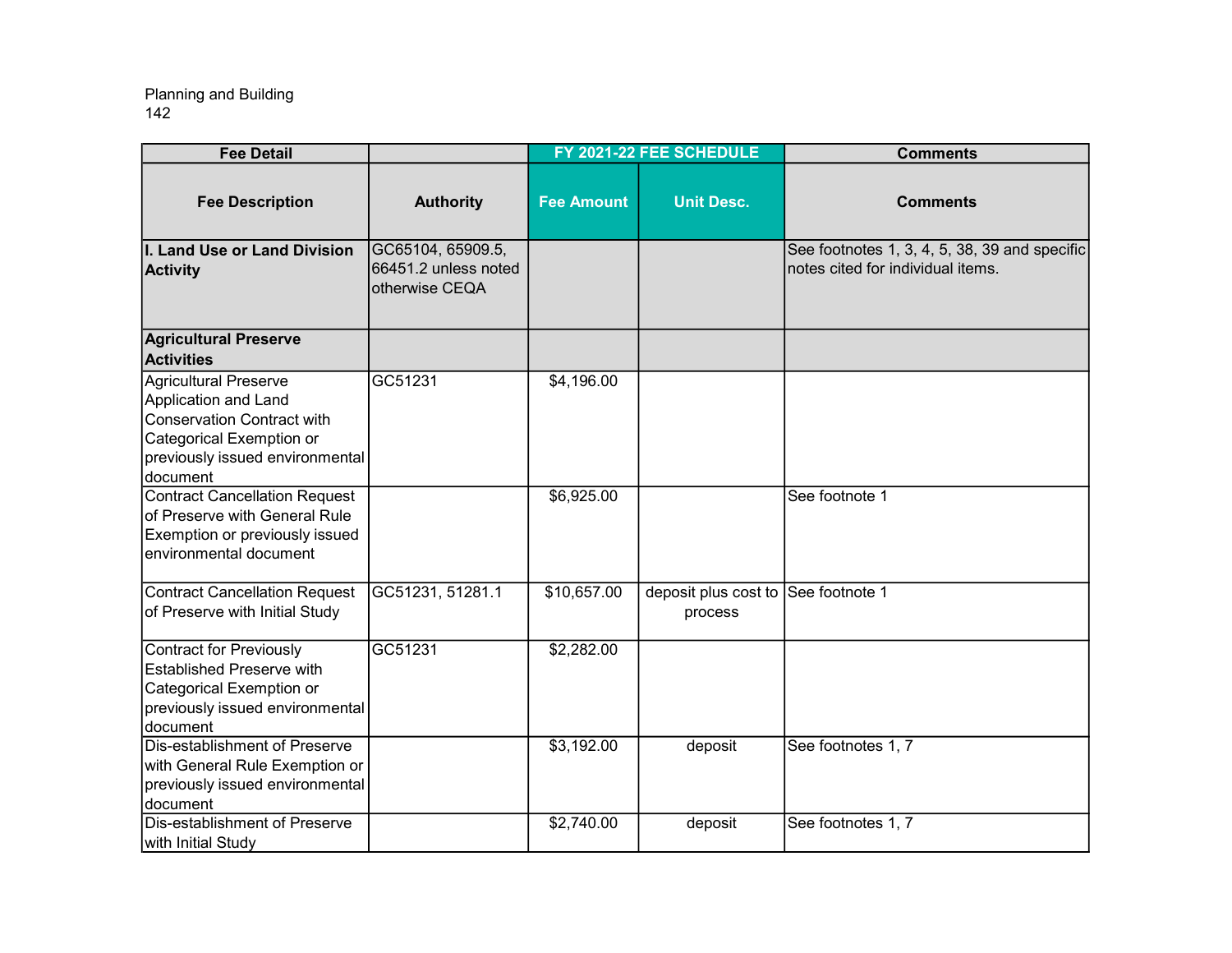| <b>Fee Detail</b>                                                                                                                                                   |                  |                   | FY 2021-22 FEE SCHEDULE | <b>Comments</b> |
|---------------------------------------------------------------------------------------------------------------------------------------------------------------------|------------------|-------------------|-------------------------|-----------------|
| <b>Fee Description</b>                                                                                                                                              | <b>Authority</b> | <b>Fee Amount</b> | <b>Unit Desc.</b>       | <b>Comments</b> |
| <b>Farmland Security Zone</b><br>Application and Farmland<br>Security Zone Contract with<br>categorical exemption or<br>previously issued environmental<br>document | GC 17556. 51296  | \$4,285.00        |                         |                 |
| Non-renewal of full conservation<br>contract by owner (all<br>contracted land withdrawn)                                                                            |                  | \$565.00          |                         |                 |
| Non-renewal of partial<br>conservation contract by owner<br>(some contracted land to<br>remain in program)                                                          |                  | \$823.00          |                         |                 |
| Agricultural Preserve -<br>Williamson Act Land<br>Conservation Contract -<br><b>General Compliance Review</b>                                                       |                  | \$1,717.00        |                         |                 |
| Agricultural Preserve -<br>Williamson Act Land<br>Conservation Contract -<br>Compliance Review with APRC<br>Hearing                                                 |                  | \$4,905.00        |                         |                 |
| <b>Associated with Building</b><br>Permits                                                                                                                          |                  |                   |                         |                 |
| <b>Addressing Requests for</b><br>Building permits for new<br>construction                                                                                          |                  | \$109.00          |                         |                 |
| <b>Business Licenses Name</b><br>Change                                                                                                                             |                  | \$27.00           |                         |                 |
| Business License - Zoning<br>Clearance with Plot Plan                                                                                                               |                  | \$54.00           |                         |                 |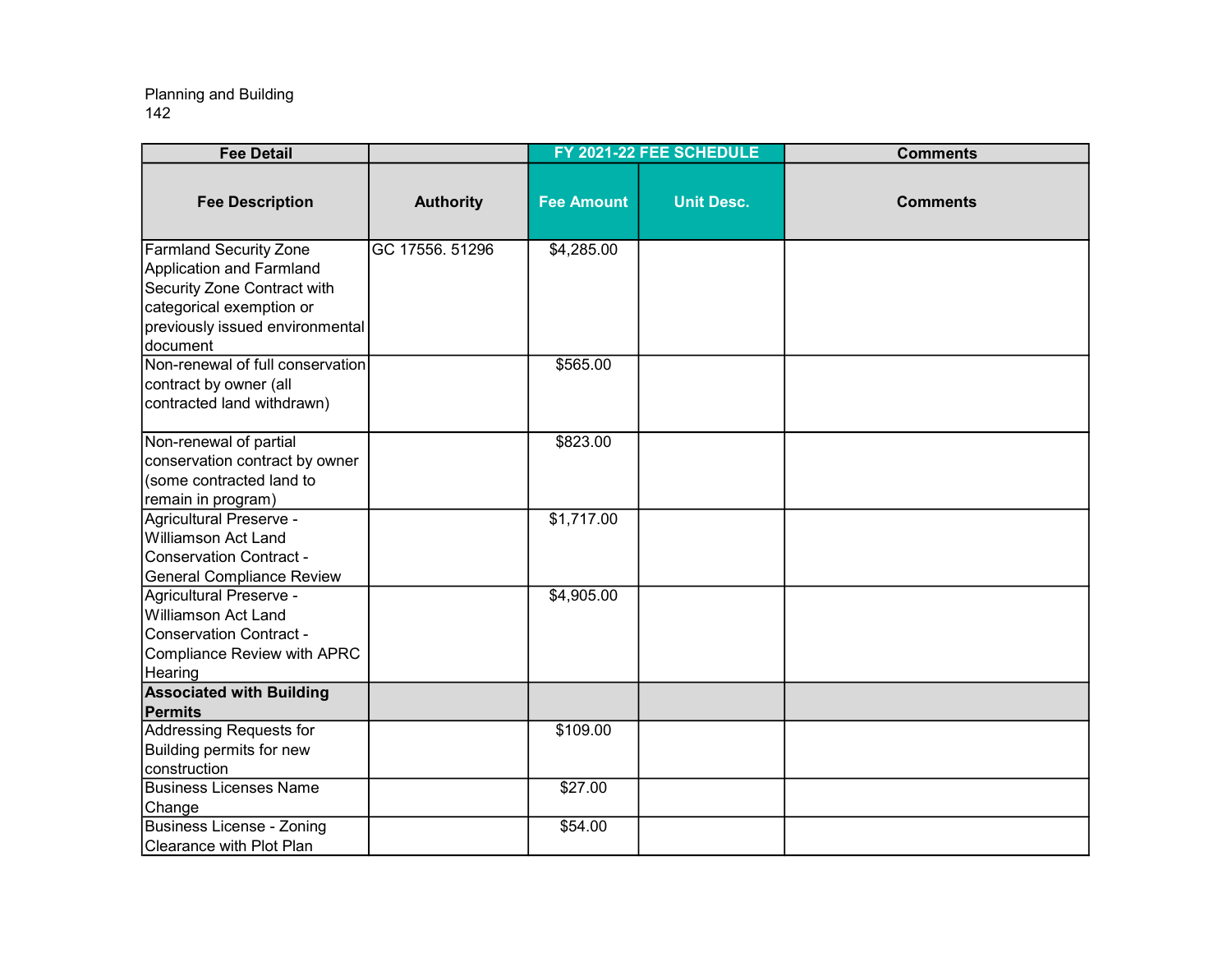| <b>Fee Detail</b>                                                                             |                  |                   | FY 2021-22 FEE SCHEDULE | <b>Comments</b>      |
|-----------------------------------------------------------------------------------------------|------------------|-------------------|-------------------------|----------------------|
| <b>Fee Description</b>                                                                        | <b>Authority</b> | <b>Fee Amount</b> | <b>Unit Desc.</b>       | <b>Comments</b>      |
| <b>Business License - Zoning</b><br>Clearance with Plot Plan -<br>"Cannabis"                  |                  | \$54.00           |                         | See footnote 45      |
| <b>Business License - Zoning</b><br>Clearance with Plot Plan -<br>Vacation Rental (Coastal)   |                  | \$233.00          |                         |                      |
| <b>Business License - Zoning</b><br>Clearance with Plot Plan -<br>Vacation Rental (Williamson |                  | \$413.00          |                         |                      |
| Condition Compliance - Minor<br>with site visit                                               |                  | \$932.00          |                         | See footnote 13      |
| Condition Compliance - Minor<br>with site visit - "Cannabis"                                  |                  | \$1,211.00        |                         | See footnotes 13, 45 |
| Condition Compliance - Minor<br>without site visit                                            |                  | \$276.00          |                         | See footnote 13      |
| Condition Compliance - Minor<br>without site visit - "Cannabis"                               |                  | \$276.00          |                         | See footnotes 13, 45 |
| Condition Compliance - Major<br>without site visit                                            |                  | \$1,373.00        |                         | See footnote 13      |
| Condition Compliance - Major<br>without site visit - "Cannabis"                               |                  | \$1,373.00        |                         | See footnotes 13, 45 |
| Condition Compliance - Major<br>with site visit                                               |                  | \$1,709.00        |                         | See footnote 13      |
| Condition Compliance - Major<br>with site visit - "Cannabis"                                  |                  | \$2,075.00        |                         | See footnotes 13, 45 |
| Plot Plan with building<br>permit/zoning clearance                                            |                  | \$99.00           |                         |                      |
| Plot Plan with building<br>permit/zoning clearance -<br>"Cannabis"                            |                  | \$99.00           |                         | See footnote 45      |
| Plot plan/zoning clearance with<br>additional structure                                       |                  | \$92.00           |                         |                      |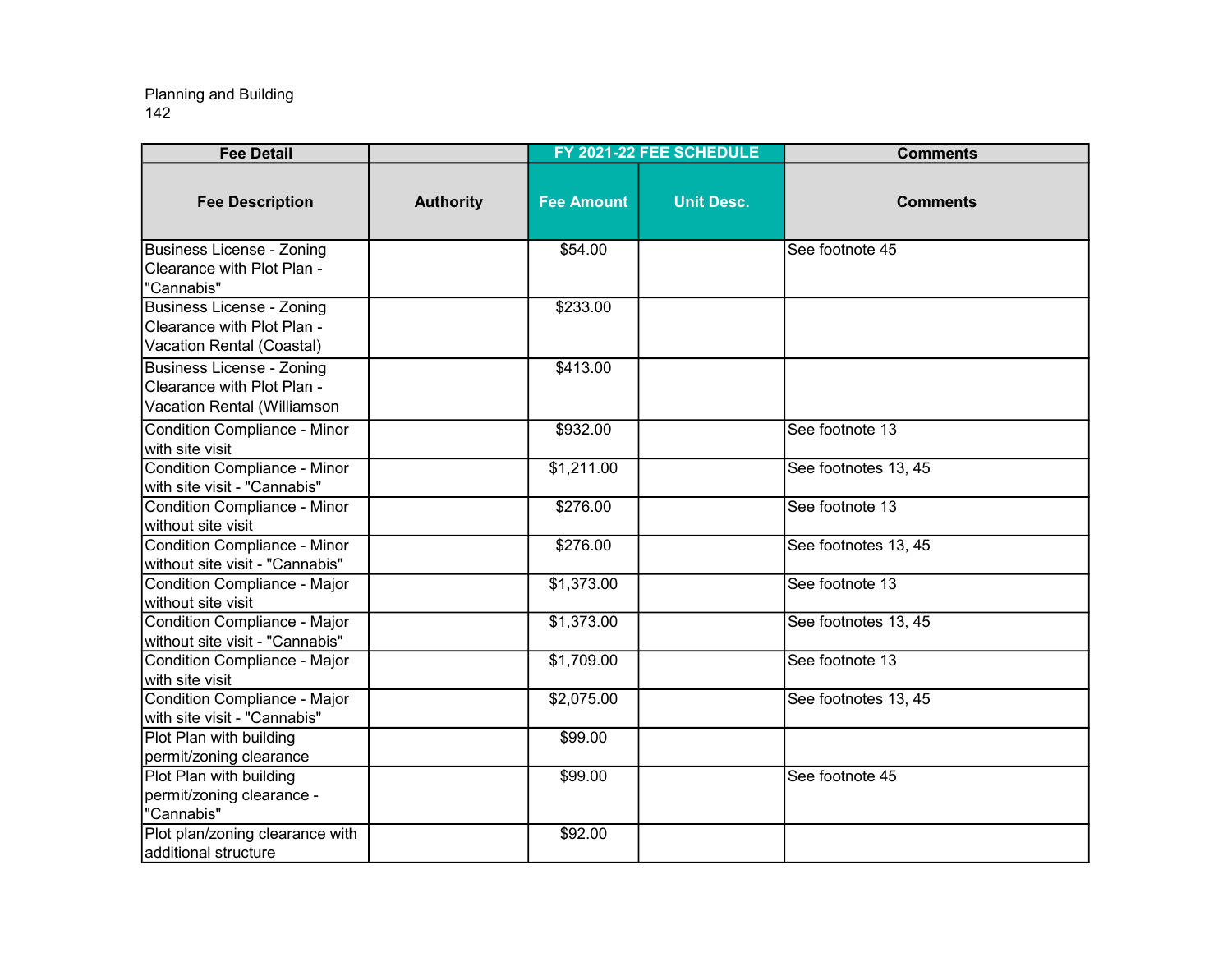| <b>Fee Detail</b>                                                                                                                                                                                    |                  |                   | FY 2021-22 FEE SCHEDULE | <b>Comments</b> |
|------------------------------------------------------------------------------------------------------------------------------------------------------------------------------------------------------|------------------|-------------------|-------------------------|-----------------|
| <b>Fee Description</b>                                                                                                                                                                               | <b>Authority</b> | <b>Fee Amount</b> | <b>Unit Desc.</b>       | <b>Comments</b> |
| Plot plan/zoning clearance with<br>additional structure - "Cannabis"                                                                                                                                 |                  | \$92.00           |                         | See footnote 45 |
| Plot plan with plumbing,<br>electrical, mechanical or other<br>building permit/ over the counter<br>permits                                                                                          |                  | \$70.00           |                         |                 |
| Plot Plan Adjustment Requests<br>/ Swap Meet                                                                                                                                                         |                  | \$16.00           |                         |                 |
| Pre-addressing requests                                                                                                                                                                              |                  | \$36.00           | per address             |                 |
| <b>Request for Allocation /</b><br><b>Allotment</b>                                                                                                                                                  |                  |                   |                         |                 |
| 1. Non-refundable deposit<br>toward future processing of<br>building permit application to be<br>filed concurrently.                                                                                 |                  | \$500.00          | per dwelling unit       | See footnote 21 |
| 2. Cambria "Waiting List"                                                                                                                                                                            |                  | \$50.00           | non-refundable          | See footnote 20 |
| 3. Allocation /Allotment System<br>Administration                                                                                                                                                    |                  | \$94.00           | non-refundable          | See footnote 20 |
| <b>Continuances, Appeals</b>                                                                                                                                                                         |                  |                   |                         |                 |
| Appeal to Board of Supervisors<br>for denial of curb, gutter and<br>sidewalk waiver                                                                                                                  |                  | \$850.00          |                         |                 |
| Appeals to Planning<br>Commission, Board of<br>Construction Appeals, and/or<br>Board of Supervisors (including<br>Public Facilities Fees Title 18,<br>and appeals per Title 26 Growth<br>Management) |                  | \$850.00          |                         | See footnote 6  |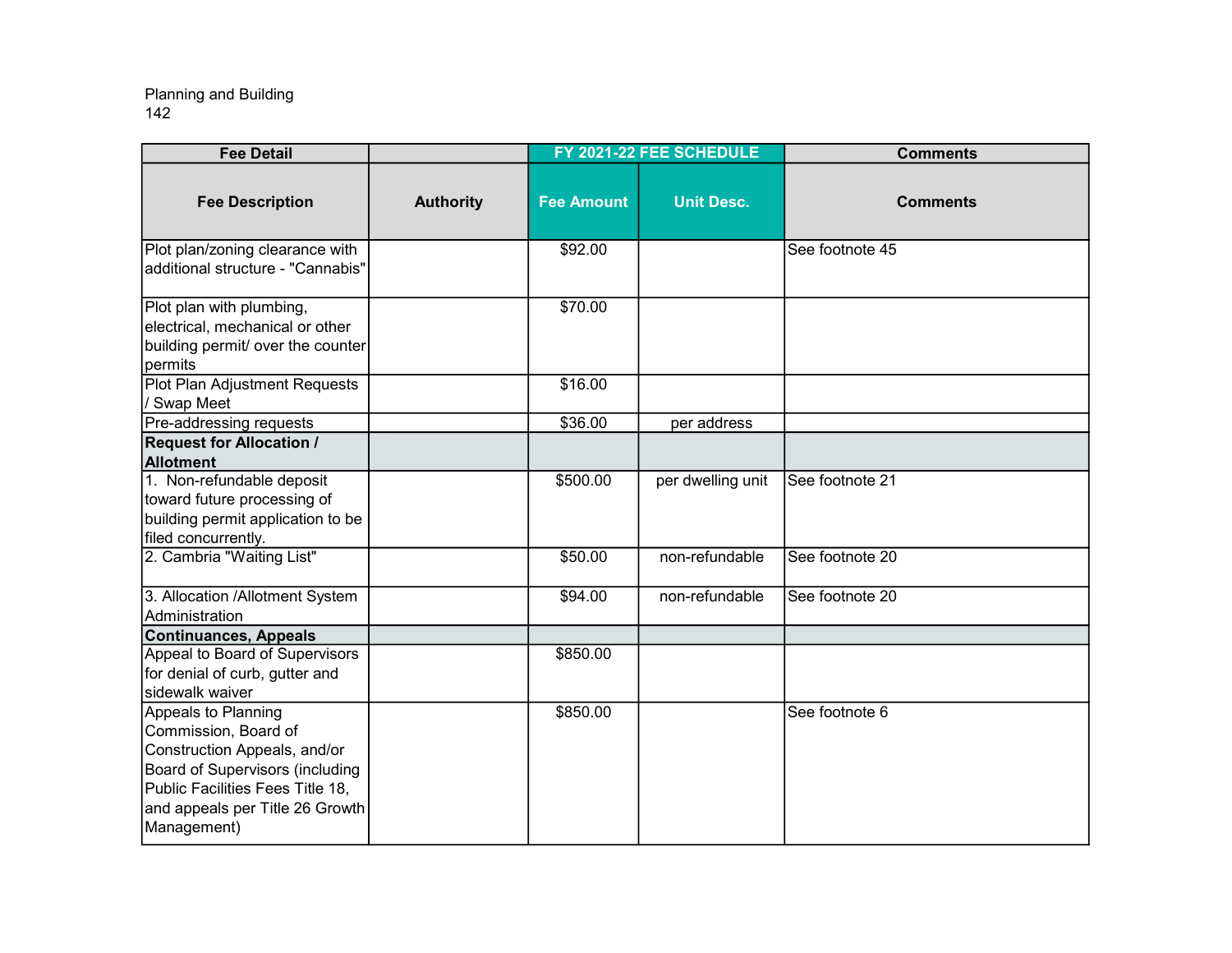| <b>Fee Detail</b>                                                                                                                                                                                                                                |                  |                   | FY 2021-22 FEE SCHEDULE         | <b>Comments</b>        |
|--------------------------------------------------------------------------------------------------------------------------------------------------------------------------------------------------------------------------------------------------|------------------|-------------------|---------------------------------|------------------------|
| <b>Fee Description</b>                                                                                                                                                                                                                           | <b>Authority</b> | <b>Fee Amount</b> | <b>Unit Desc.</b>               | <b>Comments</b>        |
| Appeals (Cannabis) to the<br>Planning Commission, Board of<br>Construction Appeals, Cannabis<br>Hearing Officer, and/or Board of<br>Supervisors (including Public<br>Facilities Fees Title 18, and<br>appeals per Title 26 Growth<br>Management) |                  | \$850.00          |                                 |                        |
| Continuances: all hearing<br>Boards/types                                                                                                                                                                                                        |                  | \$330.00          |                                 |                        |
| Request for Review of<br>Proposed Negative Declaration                                                                                                                                                                                           |                  | \$850.00          |                                 |                        |
| <b>General Plan Requests</b>                                                                                                                                                                                                                     |                  |                   |                                 |                        |
| Analysis of property request<br>submitted during LUE/LCP area<br>plan update with Categorical<br><b>Exemption or General Rule</b><br>Exemption or previously issued<br>environmental document                                                    |                  | \$2,821.00        |                                 | See footnotes 8, 18    |
| Analysis of property request<br>submitted during LUE/LCP area<br>plan update with Initial Study                                                                                                                                                  |                  | \$2,364.00        |                                 | See footnotes 8, 18    |
| <b>General Plan Conformity Report</b><br>(including Road Abandonments)                                                                                                                                                                           |                  | \$1,034.00        |                                 |                        |
| │General Plan Amendment/<br>Ordinance with Categorical<br><b>Exemption or General Rule</b><br>Exemption or previously issued<br>environmental document                                                                                           |                  | \$7,188.00        | deposit plus cost to<br>process | See footnotes 1, 8, 18 |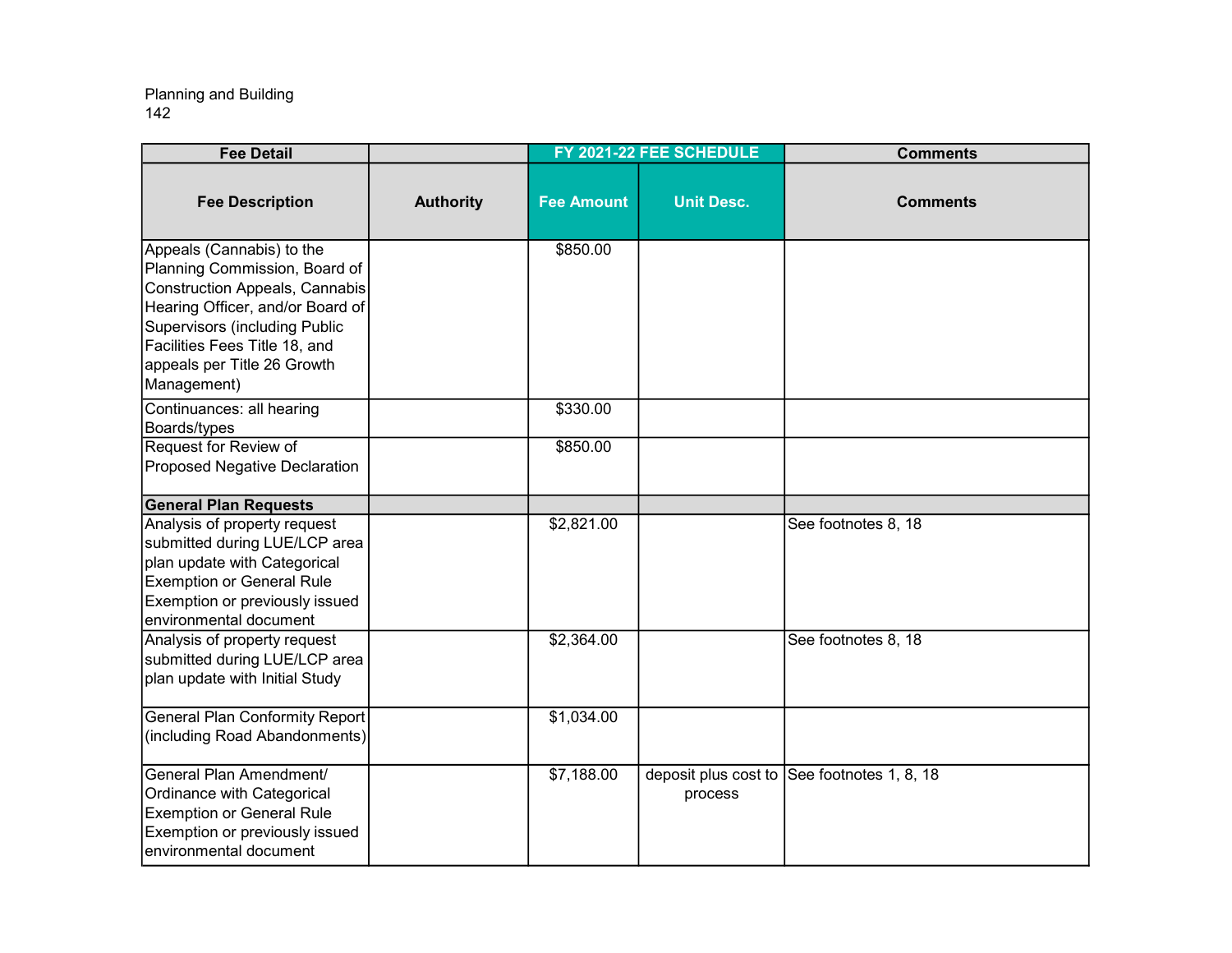| <b>Fee Detail</b>                                                                                                                    |                  |                   | FY 2021-22 FEE SCHEDULE                                                                                     | <b>Comments</b>        |
|--------------------------------------------------------------------------------------------------------------------------------------|------------------|-------------------|-------------------------------------------------------------------------------------------------------------|------------------------|
| <b>Fee Description</b>                                                                                                               | <b>Authority</b> | <b>Fee Amount</b> | <b>Unit Desc.</b>                                                                                           | <b>Comments</b>        |
| General Plan Amendment/                                                                                                              |                  | \$8,000.00        | deposit plus cost to                                                                                        | See footnotes 1, 8, 18 |
| Ordinance with Initial Study                                                                                                         |                  | \$2,033.00        | process                                                                                                     | See footnote 28        |
| <b>LAFCO Application Review</b><br><b>Land Division Applications</b>                                                                 |                  |                   |                                                                                                             |                        |
| Certificate of Compliance                                                                                                            |                  | \$851.00          | for first certificate                                                                                       | See footnote 30        |
| Unconditional                                                                                                                        |                  |                   | plus recordation fee,<br>\$263.00 for each<br>additional<br>certification up to 20                          |                        |
| Conditional Certificate with<br>Categorical Exemption or<br>General Rule Exemption or<br>previously issued environmental<br>document |                  | \$3,195.00        | for first certificate<br>plus recordation fee,<br>\$263.00 for each<br>additional<br>certification up to 20 | See footnote 30        |
| Conditional Certificate w/Initial<br>Study                                                                                           |                  | \$5,533.00        | for first certificate<br>plus recordation fee,<br>\$263 for each<br>additional certificate                  | See footnote 30        |
| Lot Line Adjustment (Minor)                                                                                                          |                  | \$1,003.00        |                                                                                                             | See footnote 9         |
| Lot Line Adjustment with<br>Categorical Exemption or<br>General Rule Exemption or<br>previously issued environmental<br>document     |                  | \$3,406.00        |                                                                                                             |                        |
| Lot Line Adjustment with Initial<br>Study                                                                                            |                  | \$5,416.00        |                                                                                                             |                        |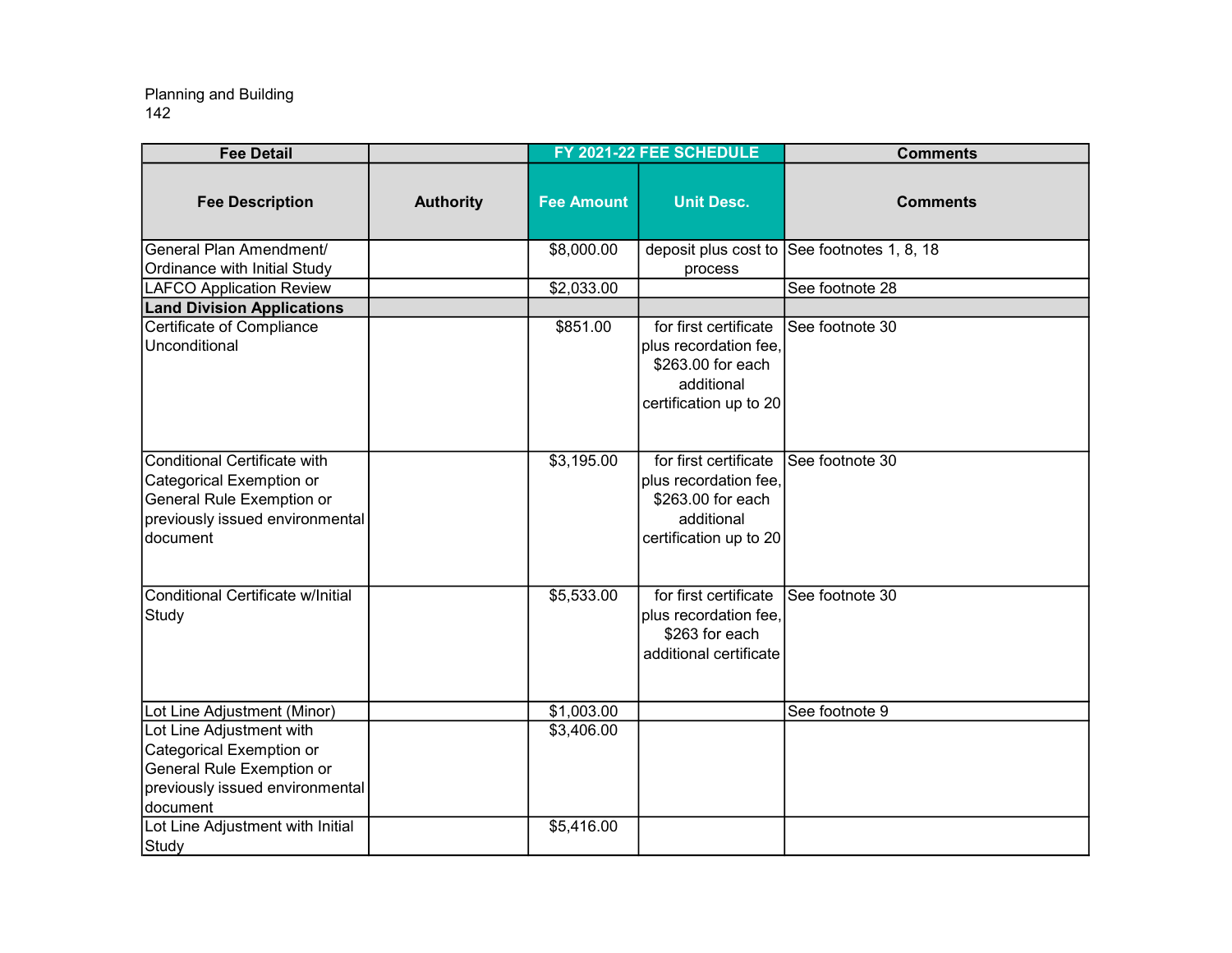| <b>Fee Detail</b>                                                                                                                                                                          |                  |                   | FY 2021-22 FEE SCHEDULE | <b>Comments</b>                                                                                            |
|--------------------------------------------------------------------------------------------------------------------------------------------------------------------------------------------|------------------|-------------------|-------------------------|------------------------------------------------------------------------------------------------------------|
| <b>Fee Description</b>                                                                                                                                                                     | <b>Authority</b> | <b>Fee Amount</b> | <b>Unit Desc.</b>       | <b>Comments</b>                                                                                            |
| Lot Line Adjustment Final with<br>certificate of compliance or map                                                                                                                         |                  | \$613.00          |                         | See footnote 30                                                                                            |
| Parcel Maps with Categorical<br><b>Exemption or General Rule</b><br>Exemption or previously issued<br>environmental document                                                               |                  | \$3,271.00        |                         | See footnote 8. See footnote 33 when<br>application includes concurrent TDC<br>receiver site determination |
| Parcel Maps with Initial Study                                                                                                                                                             |                  | \$4,952.00        |                         | See footnote 8. See footnote 33 when<br>application includes concurrent TDC<br>receiver site determination |
| Parcel Map / Tract Map with<br>Development Plan/Conditional<br>Use Permit with Categorical<br><b>Exemption or General Rule</b><br>Exemption or previously issued<br>environmental document |                  | \$4,976.00        |                         | See footnote 8. See footnote 33 when<br>application includes concurrent TDC<br>receiver site determination |
| Parcel Map with Development<br>Plan/Conditional Use Permit<br>with Initial Study                                                                                                           |                  | \$8,104.00        |                         | See footnote 8. See footnote 33 when<br>application includes concurrent TDC<br>receiver site determination |
| Parcel/Tract Map - Final Map<br>Evaluation for Compliance -<br>Minor                                                                                                                       |                  | \$703.00          |                         |                                                                                                            |
| Parcel/Tract Map - Final Map<br>Evaluation for Compliance -<br>Major                                                                                                                       |                  | \$1,372.00        |                         |                                                                                                            |
| <b>Public Lot Request</b>                                                                                                                                                                  |                  | \$3,274.00        |                         |                                                                                                            |
| <b>Tract Maps with Categorical</b><br><b>Exemption or General Rule</b><br>Exemption or previously issued<br>environmental document                                                         |                  | \$5,565.00        |                         | See footnote 8. See footnote 33 when<br>application includes concurrent TDC<br>receiver site determination |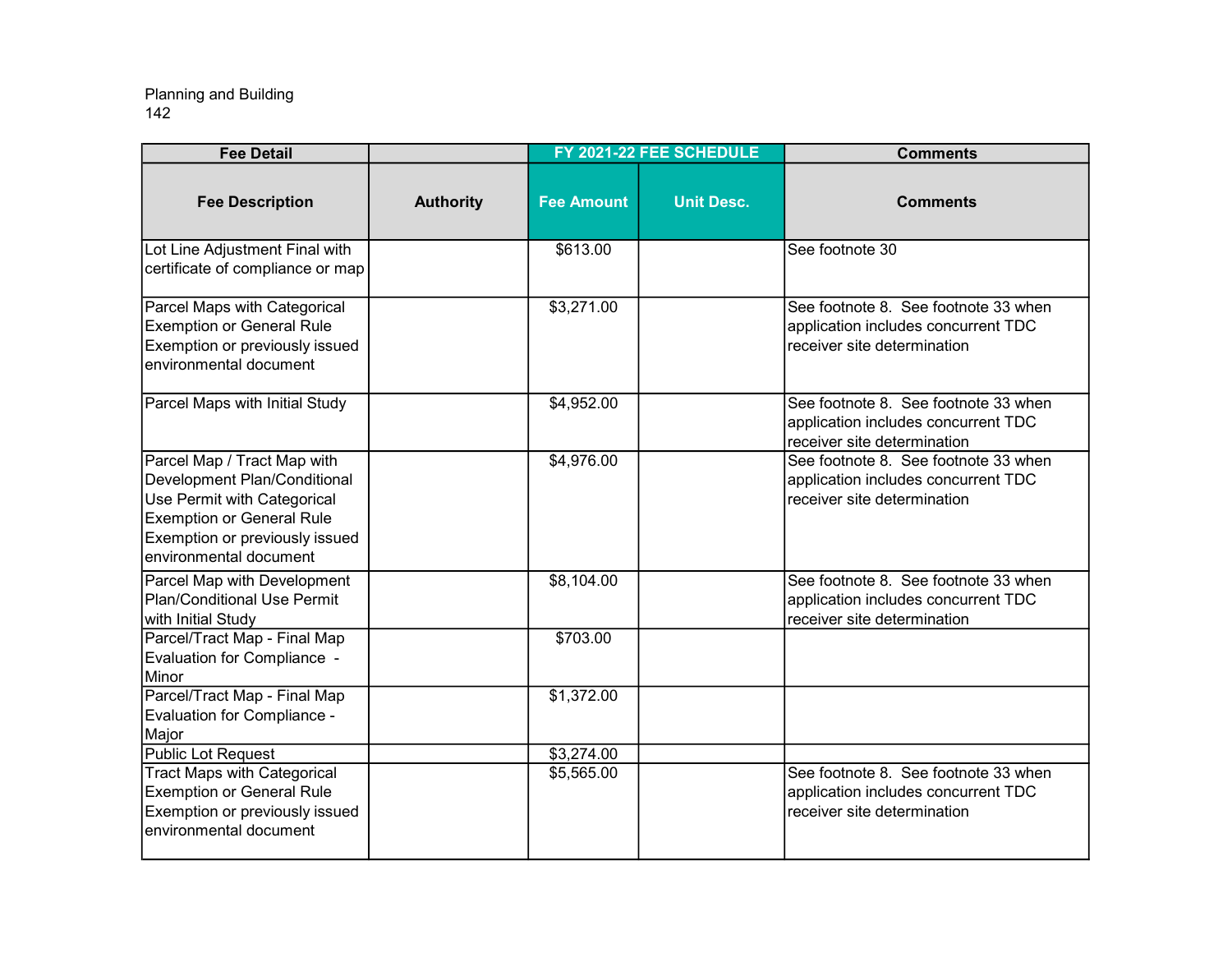| <b>Fee Detail</b>                                                                                                                                                                                  |                  |                   | FY 2021-22 FEE SCHEDULE | <b>Comments</b>                                                                                                |
|----------------------------------------------------------------------------------------------------------------------------------------------------------------------------------------------------|------------------|-------------------|-------------------------|----------------------------------------------------------------------------------------------------------------|
| <b>Fee Description</b>                                                                                                                                                                             | <b>Authority</b> | <b>Fee Amount</b> | <b>Unit Desc.</b>       | <b>Comments</b>                                                                                                |
| Tract Maps with Initial Study                                                                                                                                                                      |                  | \$8,813.00        |                         | See footnote 8. See footnote 33 when<br>application includes concurrent TDC<br>receiver site determination     |
| <b>Tract Map with Development</b><br><b>Plan/Conditional Use Permit</b><br>with Initial Study                                                                                                      |                  | \$7,952.00        | Deposit                 | See footnotes 1, 8. See footnote 33 when<br>application includes concurrent TDC<br>receiver site determination |
| <b>Voluntary Merger</b>                                                                                                                                                                            |                  | \$121.00          |                         |                                                                                                                |
| <b>Land Use Applications</b>                                                                                                                                                                       |                  |                   |                         |                                                                                                                |
| Development Plan/Conditional<br>Use Permit with Categorical<br><b>Exemption or General Rule</b><br>Exemption or Previously Issued<br><b>Environmental Document to</b><br>Modify Land Use Ordinance |                  | \$5,908.00        |                         | See footnote 8                                                                                                 |
| Development Plan/Conditional<br>Use Permit with Categorical<br><b>Exemption or General Rule</b><br>Exemption or previously issued<br>environmental document                                        |                  | \$8,448.00        |                         | See footnotes 8, 18                                                                                            |
| Development Plan/Conditional<br>Use Permit with Categorical<br><b>Exemption or General Rule</b><br>Exemption or previously issued<br>environmental document -<br>"Cannabis" Deposit                |                  | \$15,539.00       | Deposit                 | See footnotes 1, 8, 45                                                                                         |
| Development Plan/ Conditional<br>Use Permit with Initial Study                                                                                                                                     |                  | \$15,073.00       |                         | See footnotes 8, 18                                                                                            |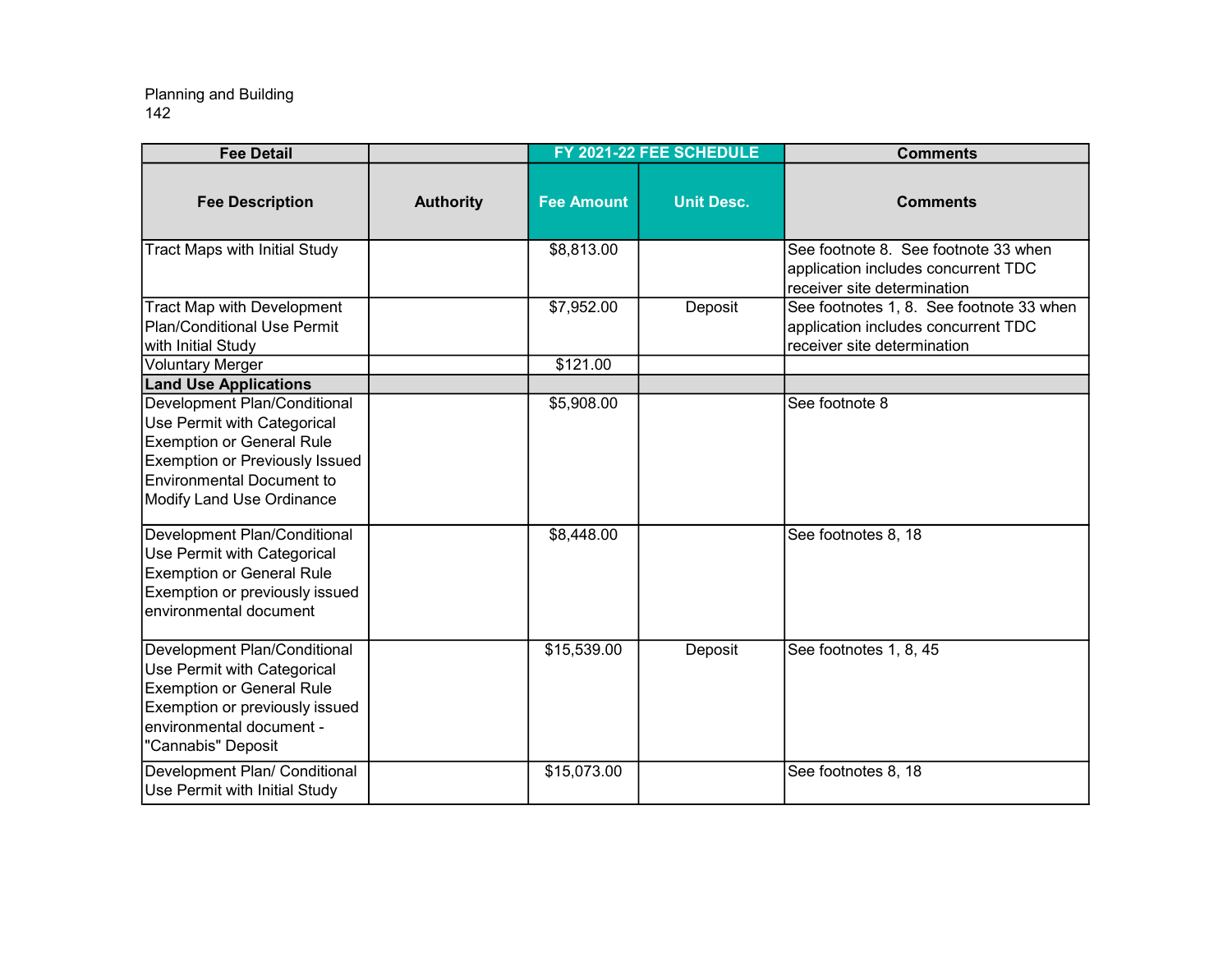| <b>Fee Detail</b>                                                                                                                                                        |                  |                      | FY 2021-22 FEE SCHEDULE | <b>Comments</b>         |
|--------------------------------------------------------------------------------------------------------------------------------------------------------------------------|------------------|----------------------|-------------------------|-------------------------|
| <b>Fee Description</b>                                                                                                                                                   | <b>Authority</b> | <b>Fee Amount</b>    | <b>Unit Desc.</b>       | <b>Comments</b>         |
| Development Plan/ Conditional<br>Use Permit with Initial Study -<br>"Cannabis" Deposit                                                                                   |                  | \$28,166.00          | Deposit                 | See footnotes 1, 8, 45  |
| <b>Emergency Permit Review</b><br>Minor Use Permit - Tier I with<br>Categorical Exemption or<br>General Rule Exemption or<br>previously issued environmental<br>document |                  | \$869.00<br>\$883.00 |                         | See footnotes 1, 10     |
| Minor Use Permit - Tier II with<br>Categorical Exemption or<br>General Rule Exemption or<br>previously issued environmental<br>Idocument                                 |                  | \$3,120.00           |                         | See footnotes 11        |
| Minor Use Permit - Tier II with<br>Categorical Exemption or<br>General Rule Exemption or<br>previously issued environmental<br>document - "Cannabis" Deposit             |                  | \$8,383.00           | Deposit                 | See footnotes 1, 11, 45 |
| Minor Use Permit - Tier II with<br>Initial Study                                                                                                                         |                  | \$2,040.00           |                         | See footnotes 11        |
| Minor Use Permit - Tier III with<br>Categorical Exemption or<br>General Rule Exemption or<br>previously issued environmental<br>document                                 |                  | \$4,257.00           |                         | See footnotes 12        |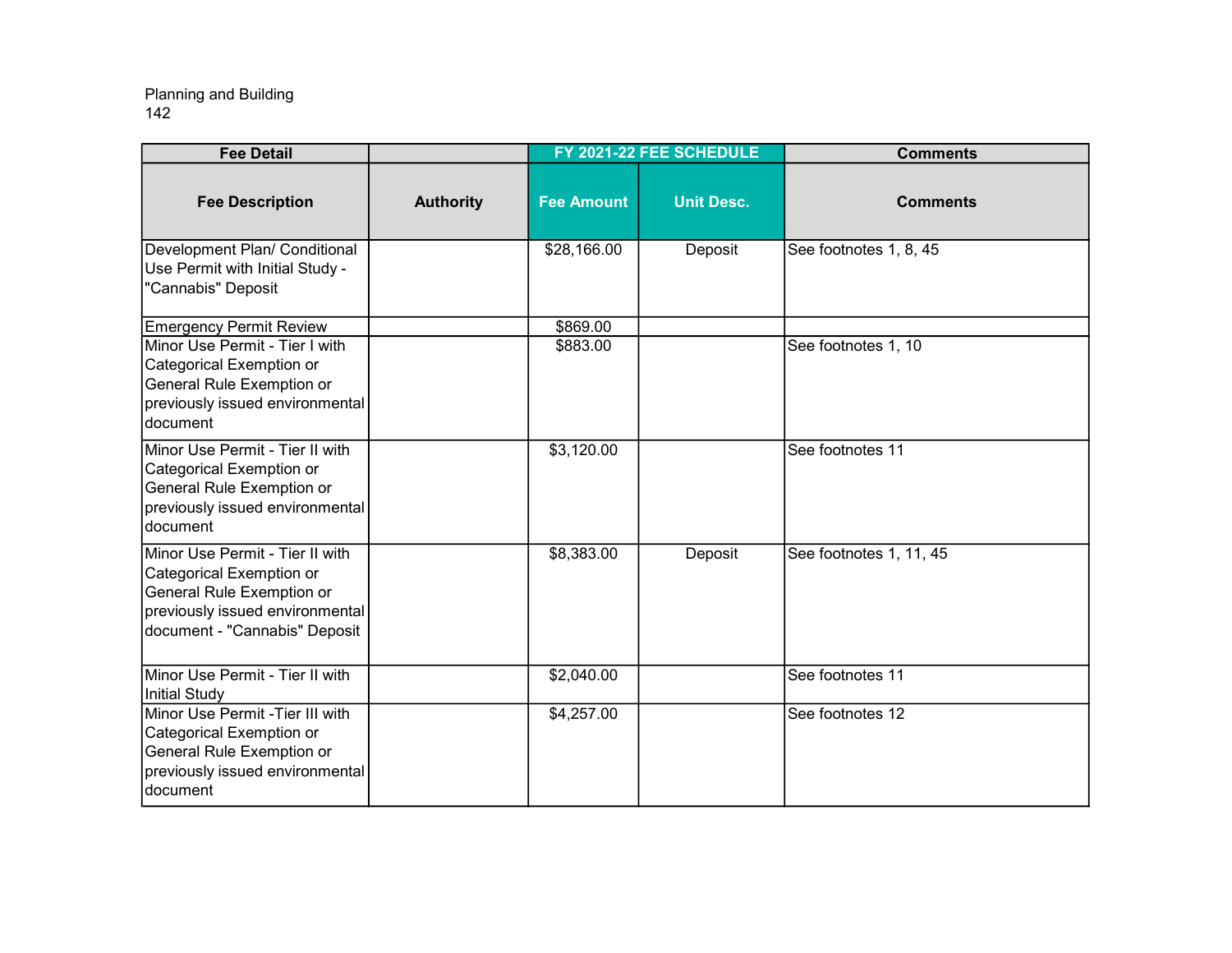| <b>Fee Detail</b>                                                                                                                                            |                  |                   | FY 2021-22 FEE SCHEDULE                                                                      | <b>Comments</b>         |
|--------------------------------------------------------------------------------------------------------------------------------------------------------------|------------------|-------------------|----------------------------------------------------------------------------------------------|-------------------------|
| <b>Fee Description</b>                                                                                                                                       | <b>Authority</b> | <b>Fee Amount</b> | <b>Unit Desc.</b>                                                                            | <b>Comments</b>         |
| Minor Use Permit -Tier III with<br>Categorical Exemption or<br>General Rule Exemption or<br>previously issued environmental<br>document - "Cannabis" Deposit |                  | \$9,493.00        | Deposit                                                                                      | See footnotes 1, 12, 45 |
| Minor Use Permit - Tier III with<br>Initial Study                                                                                                            |                  | \$7,669.00        |                                                                                              | See footnote 12         |
| Minor Use Permit - Tier III with<br>Initial Study - "Cannabis"<br>Deposit                                                                                    |                  | \$18,132.00       | Deposit                                                                                      | See footnotes 1, 12, 45 |
| Paso Robles Groundwater<br><b>Basin Agricultural Offset</b><br>Clearance                                                                                     |                  | \$1,877.24        |                                                                                              | See Title 19            |
| Site Plan with Categorical<br><b>Exemption or General Rule</b><br>Exemption or previously issued<br>environmental document                                   |                  | \$1,468.00        |                                                                                              |                         |
| Site Plan with Initial Study                                                                                                                                 |                  | \$325.00          |                                                                                              |                         |
| Tree Removal Permit /<br><b>Hazardous Tree Determination</b>                                                                                                 |                  | \$126.00          | up to five trees at<br>same location, each<br>additional tree at<br>same location is<br>\$23 |                         |
| Variance with Categorical<br><b>Exemption or General Rule</b><br>Exemption or previously issued<br>environmental document                                    |                  | \$3,742.00        |                                                                                              |                         |
| Variance with Initial Study                                                                                                                                  |                  | \$6,528.00        |                                                                                              |                         |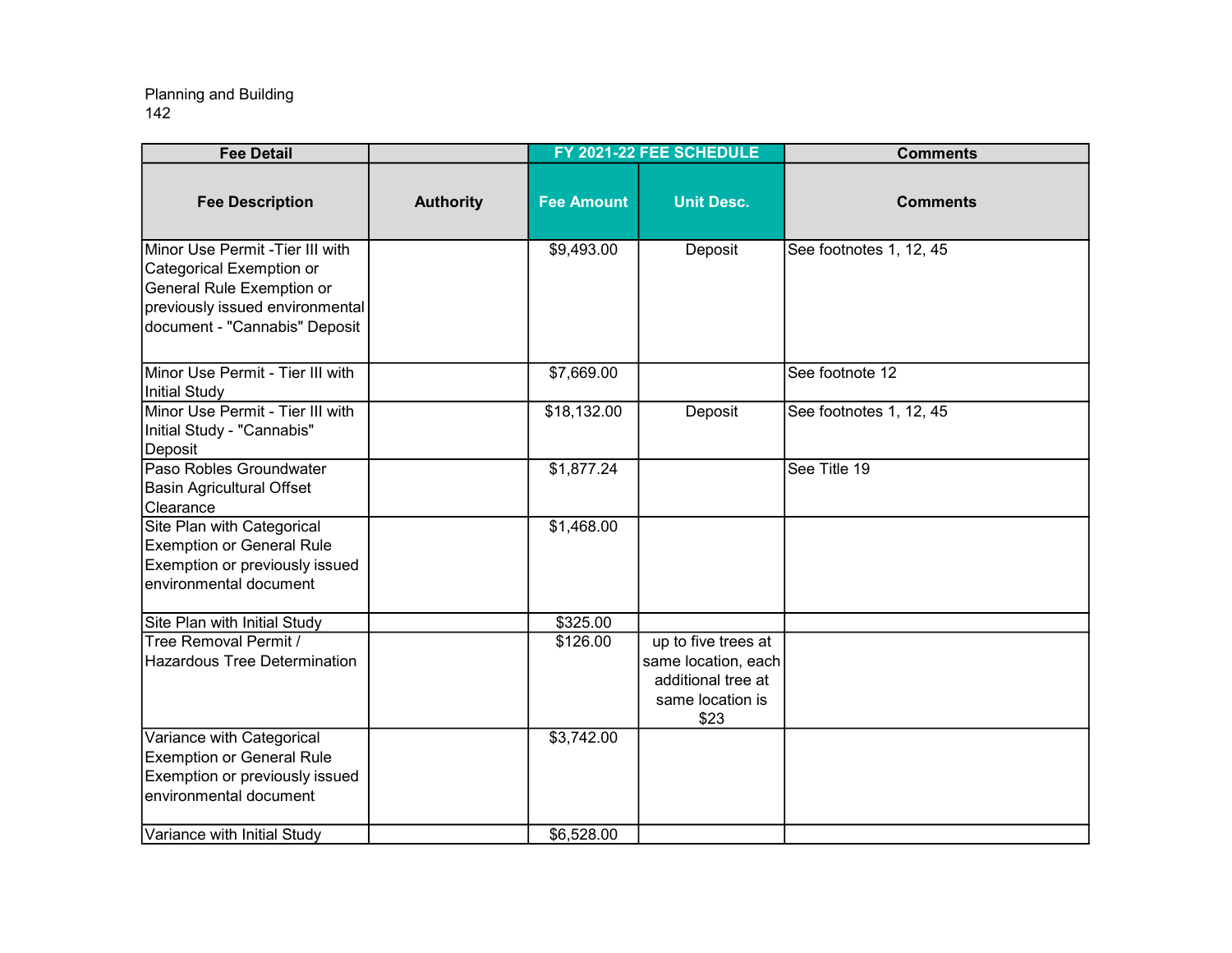| <b>Fee Detail</b>                   |                  |                   | FY 2021-22 FEE SCHEDULE | <b>Comments</b>     |
|-------------------------------------|------------------|-------------------|-------------------------|---------------------|
| <b>Fee Description</b>              | <b>Authority</b> | <b>Fee Amount</b> | <b>Unit Desc.</b>       | <b>Comments</b>     |
| <b>Land Use / Land Division</b>     |                  |                   |                         |                     |
| <b>Application Add - Ons</b>        |                  |                   |                         |                     |
| <b>Airport Land Use Review</b>      |                  | \$1,594.00        |                         | See footnote 20     |
| Coastal Zone Minor Projects         |                  | \$456.00          |                         | See footnote 16     |
| (Plot Plan, Site Plan, LLA,         |                  |                   |                         |                     |
| Certificate of Compliance)          |                  |                   |                         |                     |
| Coastal Zone Major Projects         |                  | \$1,808.00        |                         | See footnote 16     |
| (Tract, Parcel Map,                 |                  |                   |                         |                     |
| Development Plan, Variance,<br>MUP) |                  |                   |                         |                     |
| County costs of additional          |                  | \$3,482.00        |                         | See footnote 17     |
| Coastal Comm. processing for        |                  |                   |                         |                     |
| amendments in the Coastal           |                  |                   |                         |                     |
| Zone, including property            |                  |                   |                         |                     |
| requests.                           |                  |                   |                         |                     |
| <b>Countywide TDC Program</b>       |                  |                   |                         | See footnote 33     |
| a. Sending site application         |                  | \$426.00          |                         |                     |
| b. Receiving site determination     |                  | \$1,291.00        |                         |                     |
| with concurrent tentative map       |                  |                   |                         |                     |
| application                         |                  |                   |                         |                     |
| <b>Resource Conservation</b>        |                  |                   |                         | See footnote 27     |
| <b>District (RCD)</b>               |                  |                   |                         |                     |
| a. Small Projects                   |                  | \$275.00          |                         |                     |
| b. Large Projects                   |                  | \$375.00          |                         |                     |
| Mines, Oil Wells                    |                  |                   |                         |                     |
| Oil Well Annual review - primary    |                  | \$746.00          | deposit plus cost to    | See footnote 1      |
| production                          |                  |                   | process                 |                     |
| Initial Coastal Well Review         |                  | \$316.00          |                         |                     |
| Offshore Oil Projects               |                  | \$0.00            | Cost to process         | See footnotes 1, 41 |
| Oil Wells Annual review -           |                  | \$1,044.00        | deposit plus cost to    | ISee footnote 1     |
| thermal recovery                    |                  |                   | process                 |                     |
| Reclamation Plan add on fee         |                  | \$9,048.00        |                         |                     |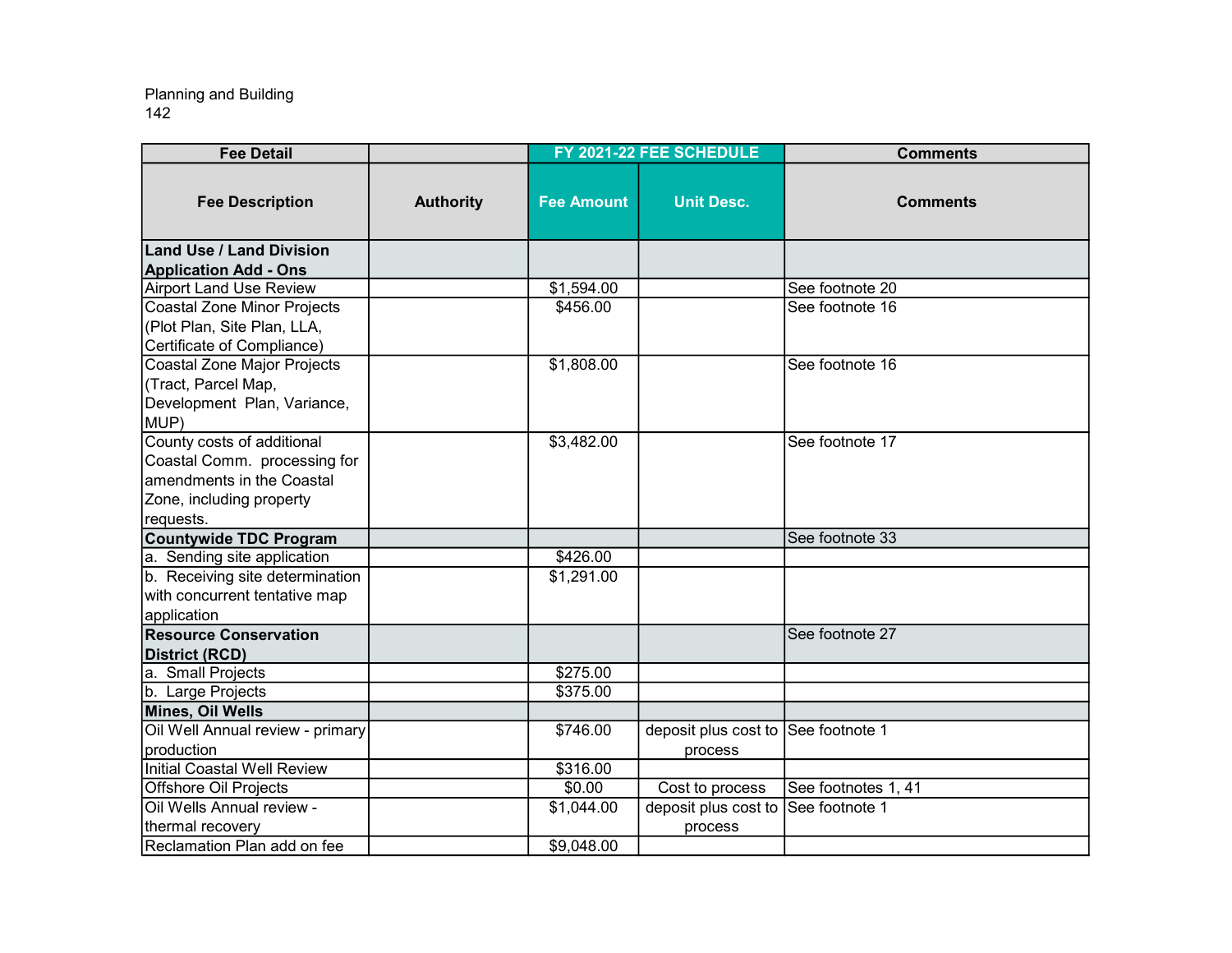| <b>Fee Detail</b>                                                              |                  |                   | FY 2021-22 FEE SCHEDULE | <b>Comments</b>     |
|--------------------------------------------------------------------------------|------------------|-------------------|-------------------------|---------------------|
| <b>Fee Description</b>                                                         | <b>Authority</b> | <b>Fee Amount</b> | <b>Unit Desc.</b>       | <b>Comments</b>     |
| Surface Mine Annual Inspection   PRC 2774 (b)<br>Fee - Tier I                  |                  | \$1,271.00        |                         | See footnote 37     |
| Surface Mine Annual Inspection PRC 2774 (b)<br>Fee - Tier II                   |                  | \$2,533.00        |                         | See footnote 37     |
| <b>Pre-application meeting</b>                                                 |                  |                   |                         |                     |
| Pre-application meeting                                                        |                  | \$500.00          |                         | See footnote 8      |
| Pre-application meeting -<br>"Cannabis"                                        |                  | \$1,685.00        |                         | See footnotes 8, 45 |
| Pre-Application with Site Visit                                                |                  | \$1,437.00        |                         | See footnote 8      |
| Pre-Application with Site Visit -<br>"Cannabis"                                |                  | \$2,308.00        |                         | See footnotes 8, 45 |
| <b>Roads</b>                                                                   |                  |                   |                         |                     |
| Road Name Requests requiring<br>a public hearing                               |                  | \$1,747.00        | per road                |                     |
| Road Names Requests - Tract<br>Maps/ Parcel Maps/ Lot Line<br>Adjustment       |                  | \$952.00          | per road                |                     |
| <b>Time Extensions</b>                                                         |                  |                   |                         |                     |
| <b>Time Extension - Land Division</b>                                          |                  | \$1,058.00        |                         |                     |
| Letter to extend vesting on<br>record vesting maps                             |                  | \$129.00          |                         |                     |
| Time extension first/second<br>request for land use permit<br>(staff approval) |                  | \$115.00          |                         |                     |
| Time extension third request for<br>land use permit                            |                  | \$2,021.00        |                         |                     |
| <b>Waivers, Reconsiderations,</b>                                              |                  |                   |                         |                     |
| <b>Revisions, Exceptions</b>                                                   |                  |                   |                         |                     |
| <b>Curb and Gutter Waiver</b>                                                  |                  | \$264.00          |                         |                     |
| Request - Board approved<br>lwaiver area                                       |                  |                   |                         |                     |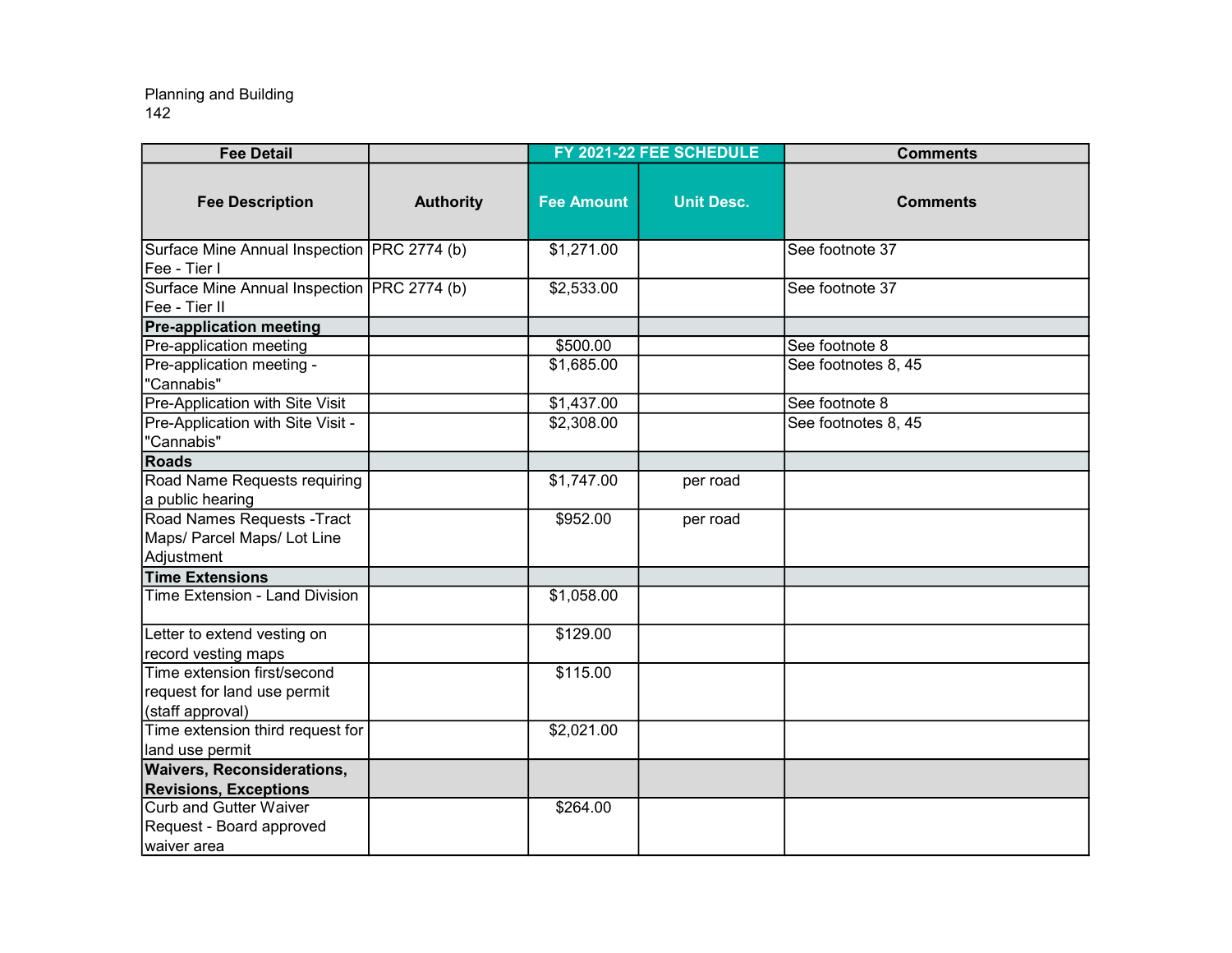| <b>Fee Detail</b>                                                                                                               |                  |                   | FY 2021-22 FEE SCHEDULE | <b>Comments</b>                                                                                                                             |
|---------------------------------------------------------------------------------------------------------------------------------|------------------|-------------------|-------------------------|---------------------------------------------------------------------------------------------------------------------------------------------|
| <b>Fee Description</b>                                                                                                          | <b>Authority</b> | <b>Fee Amount</b> | <b>Unit Desc.</b>       | <b>Comments</b>                                                                                                                             |
| Curb and Gutter Waiver<br>Request - Incompatible Grade                                                                          |                  | \$533.00          |                         |                                                                                                                                             |
| Amendment to land use permit/<br>subdivision using previously<br>Iissued Environmental<br>Determination.                        |                  | \$2,455.00        |                         | A revised map or conditions of approval<br>after application has been considered by<br>SRB, Planning Commission or Board of<br>Supervisors. |
| Amendment to<br>Subdivision/Land Use Permit<br>w/new Environmental<br>Determination                                             |                  | \$2,724.00        |                         |                                                                                                                                             |
| Revised plans submitted -<br>substantial conformity for all<br>land use, subdivision, or<br>agricultural applications - Tier I  |                  | \$506.00          |                         | See footnote 14                                                                                                                             |
| Revised plans submitted -<br>substantial conformity for all<br>land use, subdivision, or<br>agricultural applications - Tier II |                  | \$1,469.00        |                         | See footnote 15                                                                                                                             |
| Subdivision Ordinance<br>Exceptions request concurrent<br>with map                                                              |                  | \$1,415.00        |                         |                                                                                                                                             |
| Subdivision Ordinance<br>Exceptions, request not<br>concurrent with map                                                         |                  | \$4,580.00        |                         |                                                                                                                                             |
| <b>II. Environmental Fees</b>                                                                                                   | <b>CEQA</b>      |                   |                         | See footnotes 40, 41, 42, 43                                                                                                                |
| A. Environmental<br>Determination                                                                                               |                  |                   |                         |                                                                                                                                             |
| Environmental - Exemption                                                                                                       |                  | \$986.00          |                         |                                                                                                                                             |
| Environmental - Exemption<br>(Cannabis)                                                                                         |                  | \$975.00          |                         |                                                                                                                                             |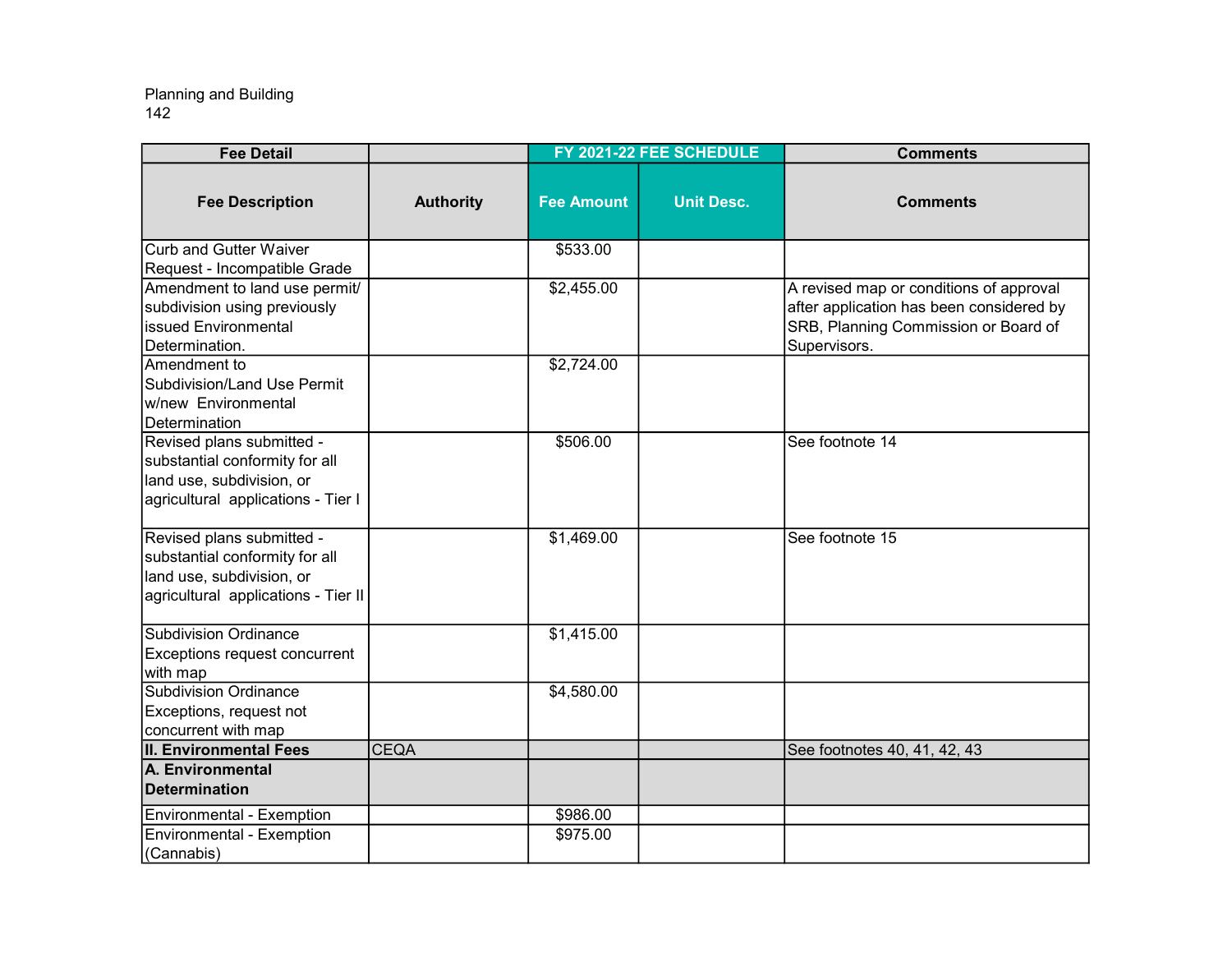| <b>Fee Detail</b>                                                      |                  |                                  | FY 2021-22 FEE SCHEDULE | <b>Comments</b> |
|------------------------------------------------------------------------|------------------|----------------------------------|-------------------------|-----------------|
| <b>Fee Description</b>                                                 | <b>Authority</b> | <b>Fee Amount</b>                | <b>Unit Desc.</b>       | <b>Comments</b> |
| Environmental - Initial Study                                          |                  | \$3,731.00                       |                         | See footnote 39 |
| Environmental - Initial Study<br>(Cannabis)                            |                  | \$7,919.00                       |                         | See footnote 39 |
| <b>Expanded Initial Study</b>                                          |                  | $30\%$ of<br>Consultants<br>cost |                         | See footnote 39 |
| <b>Environmental Impact</b><br>Report/Mitigation Monitoring<br>Program |                  | $30\%$ of<br>Consultants<br>cost |                         | See footnote 39 |
| Use of another agency EIR                                              |                  | \$2,959.00                       |                         |                 |
| <b>B. Geology Review</b>                                               |                  |                                  |                         |                 |
| Geologic Review - Minor                                                |                  | \$2,671.00                       |                         |                 |
| Geologic Review - Major                                                |                  | \$4,038.00                       |                         |                 |
| <b>Geologic Review - SFD</b>                                           |                  | \$1,410.00                       |                         |                 |
| C. Mitigation Monitoring                                               |                  |                                  |                         |                 |
| Mitigation Monitoring - Minor<br>w/o Site Visit                        |                  | \$802.00                         |                         |                 |
| Mitigation Monitoring -<br>Major/Site Visit                            |                  | \$4,976.00                       |                         |                 |
| <b>III. Enforcement</b>                                                |                  |                                  |                         |                 |
| <b>A. Code Enforcement</b>                                             |                  |                                  |                         |                 |
| Code Enforcement Violation<br>IFee - minor                             |                  |                                  |                         | See footnote 44 |
| Code Enforcement Violation                                             |                  | \$886.00                         |                         | See footnote 45 |
| Fee - minor - "Cannabis"                                               |                  |                                  |                         |                 |
| Code Enforcement Violation<br>Fee - major                              |                  | \$1,581.00                       |                         | See footnote 44 |
| Code Enforcement Violation<br>Fee - major - "Cannabis"                 |                  | \$1,799.00                       |                         | See footnote 45 |
| Investigation - Building Violation                                     |                  | \$133.00                         | per hour                | See footnote 2  |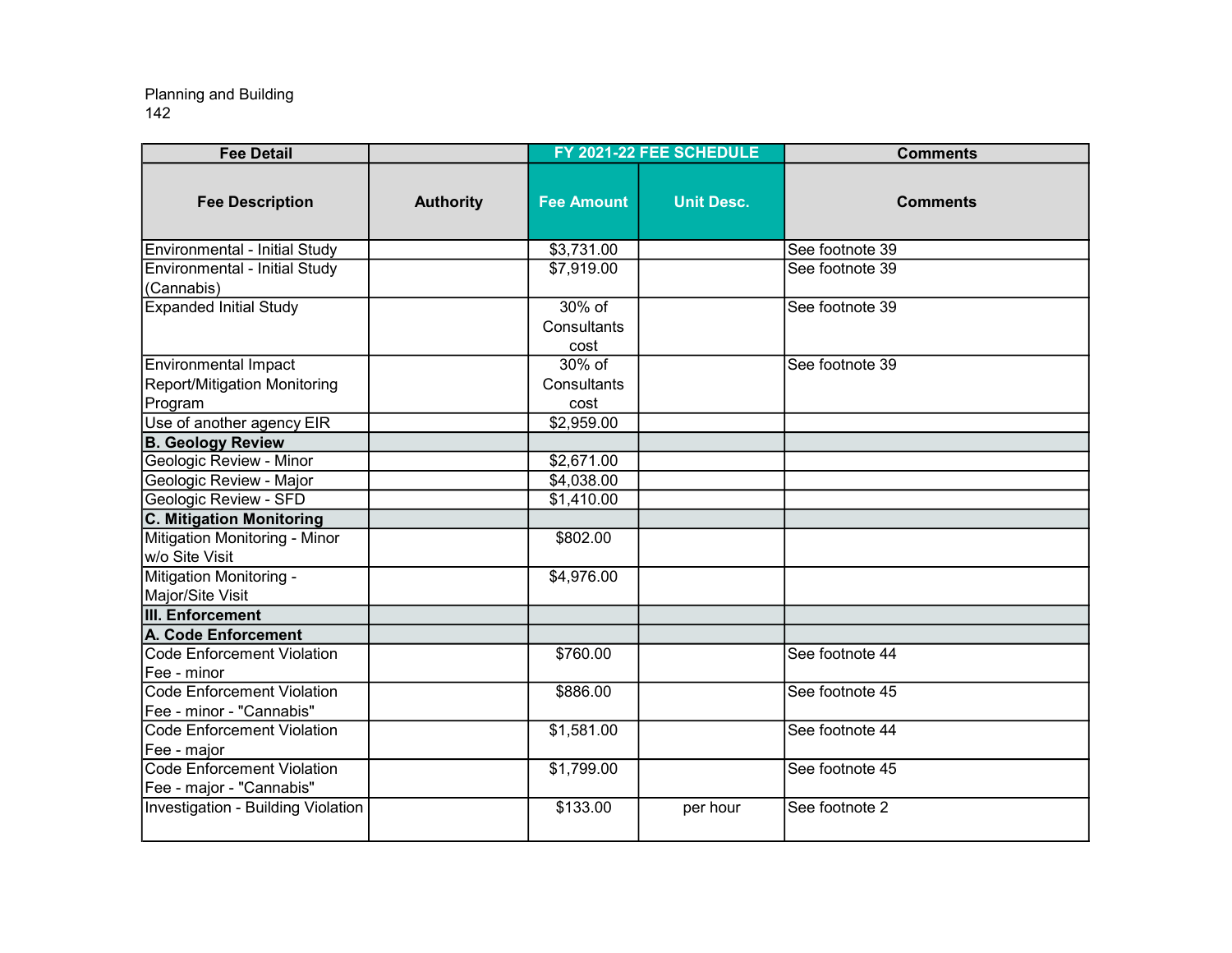| <b>Fee Detail</b>                                                                                          |                  |                   | FY 2021-22 FEE SCHEDULE           | <b>Comments</b>                                                          |
|------------------------------------------------------------------------------------------------------------|------------------|-------------------|-----------------------------------|--------------------------------------------------------------------------|
| <b>Fee Description</b>                                                                                     | <b>Authority</b> | <b>Fee Amount</b> | <b>Unit Desc.</b>                 | <b>Comments</b>                                                          |
| Investigation - Building Violation<br>"Cannabis"                                                           |                  | \$133.00          | per hour                          | See footnotes 2, 45                                                      |
| Investigation - Land Use<br>Violation (Non-permit cases)                                                   |                  | \$156.00          | per hour                          | See footnote 2                                                           |
| <b>Investigation - Land Use</b><br>Violation (Non-permit cases) -<br>"Cannabis"                            |                  | \$156.00          | per hour                          | See footnotes 2, 45                                                      |
| Release of Notice of Nuisance                                                                              |                  | \$491.00          | plus noticing costs               | See footnote 30                                                          |
| Release of Notice of Nuisance -<br>"Cannabis"                                                              |                  | \$491.00          | plus noticing costs               | See footnotes 30, 45                                                     |
| <b>B. Vehicle Removal</b>                                                                                  |                  |                   |                                   |                                                                          |
| Processing Removal of Aband./<br>Inop. Vehicles (land owner<br>requested)                                  |                  | \$476.00          |                                   |                                                                          |
| Processing removal of multiple<br>Aband./ Inop. vehicles at the<br>same site - each additional<br>vehicle. |                  | \$122.00          |                                   |                                                                          |
| Processing Removal of Aband./<br>Inop. Vehicles on Public Right<br>of Way                                  |                  | \$620.00          |                                   |                                                                          |
| IV. Fees set by Other<br><b>Ordinances</b>                                                                 |                  |                   |                                   |                                                                          |
| Parkland Fee (Quimby Fee) -<br><b>Residential Single Family</b>                                            | GC66477          | \$926.00          |                                   | See footnote 32. Set by Central Services,<br>fee as of February 11, 2008 |
| Parkland Fee (Quimby Fee) -<br>Residential Multiple Family                                                 |                  | \$705.00          |                                   | See footnote 32. Set by Central Services,<br>fee as of February 11, 2009 |
| Lodge Hill erosion control/forest<br>management                                                            |                  | \$400.00          | est/ set by separate<br>ordinance | See footnote 29                                                          |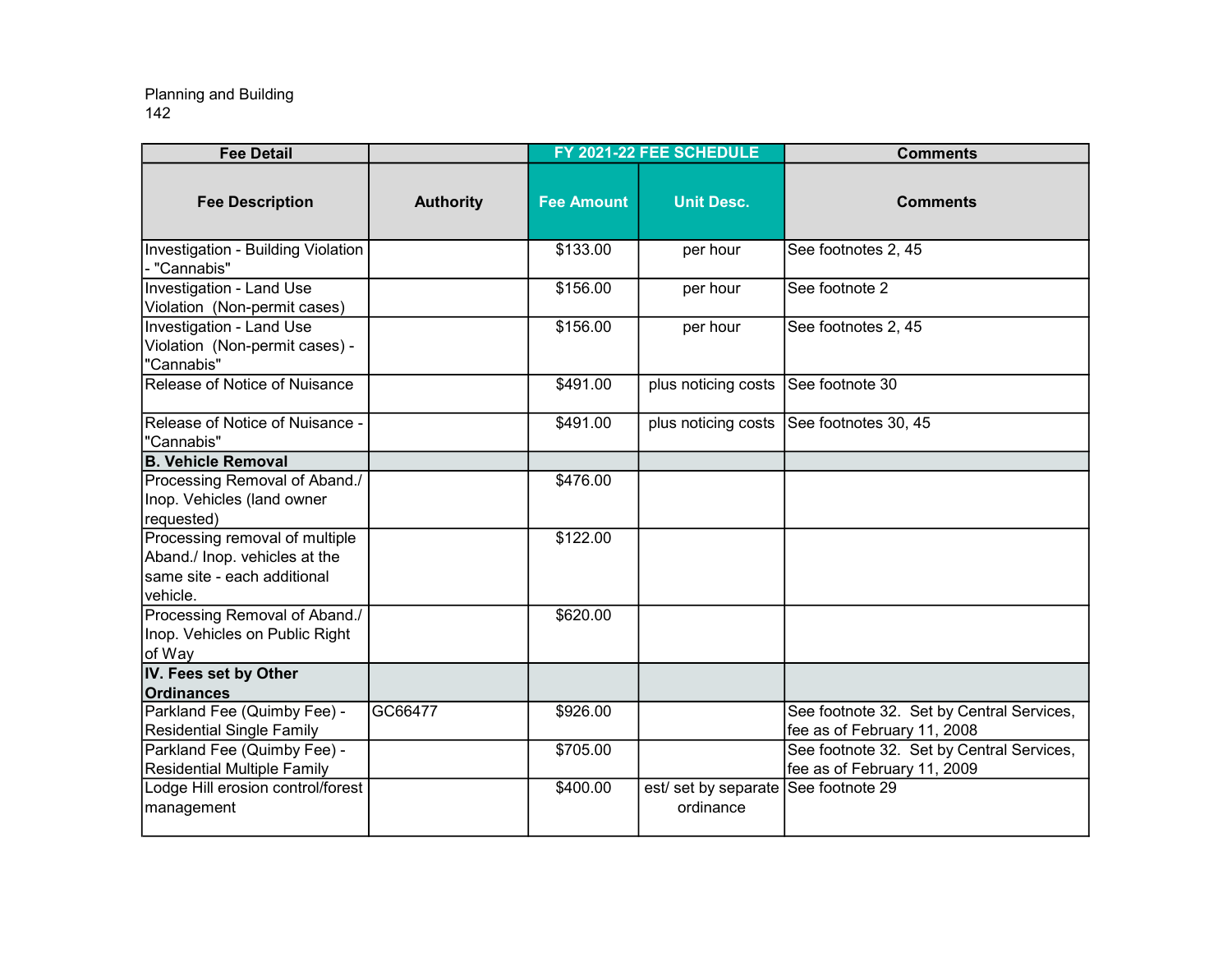| <b>Fee Detail</b>                                                                        |                                      |                   | FY 2021-22 FEE SCHEDULE                    | <b>Comments</b>                                                               |
|------------------------------------------------------------------------------------------|--------------------------------------|-------------------|--------------------------------------------|-------------------------------------------------------------------------------|
| <b>Fee Description</b>                                                                   | <b>Authority</b>                     | <b>Fee Amount</b> | <b>Unit Desc.</b>                          | <b>Comments</b>                                                               |
| <b>Public Facility Fees</b>                                                              | Title 18 Co. Code;<br>GC66000 et seq | \$0.00            |                                            | See footnote 31. Fees are set under<br>separate cover by Board of Supervisors |
| Affordable Housing - In-Lieu<br><b>Fee</b>                                               | Title 29 Co. Code;<br>GC66000 et seq | \$0.00            |                                            | See chart in Title 30.                                                        |
| Affordable Housing - Housing<br>Impact Fee                                               | Title 29 Co. Code;<br>GC66000 et seq | \$0.00            |                                            | See chart in Title 30.                                                        |
| <b>V. Construction Permits</b>                                                           | HSC 17951 unless<br>noted otherwise  |                   |                                            | See footnotes 1, 3, 4, 5, 22, 24                                              |
| A. Building Permits - New<br><b>Construction Inspections</b>                             |                                      |                   |                                            |                                                                               |
| 1. Agricultural<br>Building/Garage/Workshop/C<br>arport > 500 sq ft (including<br>barns) |                                      |                   |                                            |                                                                               |
| <b>Non Fire Rated Construction</b>                                                       |                                      |                   |                                            |                                                                               |
| 100 sq. ft.                                                                              |                                      | \$399.00          | Base plus \$56.74<br>for ea addl 100 sq ft |                                                                               |
| 500 sq. ft.                                                                              |                                      | \$626.00          | Base plus \$14.99<br>for ea addl 100 sq ft |                                                                               |
| 1,000 sq. ft.                                                                            |                                      | \$701.00          | Base plus \$27.39<br>for ea addl 100 sq ft |                                                                               |
| 2,000 sq. ft.                                                                            |                                      | \$975.00          | Base plus \$9.66 for<br>ea addl 100 sq ft  |                                                                               |
| 2. Aircraft Hanger & Helistops                                                           |                                      |                   |                                            |                                                                               |
| <b>Non Fire Rated Construction</b>                                                       |                                      |                   |                                            |                                                                               |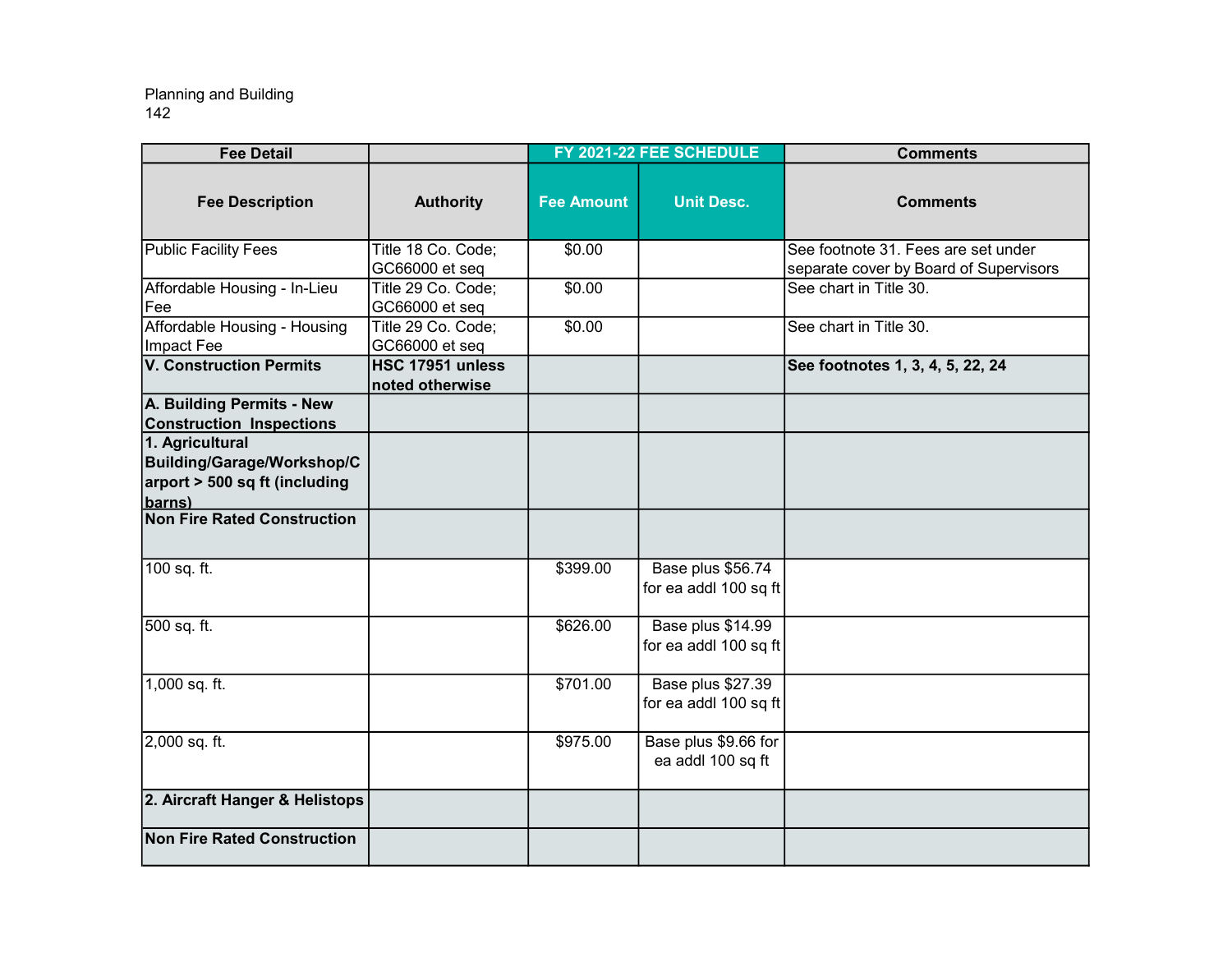| <b>Fee Detail</b>                  |                  |                   | FY 2021-22 FEE SCHEDULE                    | <b>Comments</b> |
|------------------------------------|------------------|-------------------|--------------------------------------------|-----------------|
| <b>Fee Description</b>             | <b>Authority</b> | <b>Fee Amount</b> | <b>Unit Desc.</b>                          | <b>Comments</b> |
| 500 sq. ft.                        |                  | \$501.00          | Base plus \$12.54<br>for ea addl 100 sq ft |                 |
| 2,500 sq. ft.                      |                  | \$752.00          | Base plus \$24.15<br>for ea addl 100 sq ft |                 |
| 5,000 sq. ft.                      |                  | \$1,356.00        | Base plus \$11.14<br>for ea addl 100 sq ft |                 |
| 10,000 sq. ft.                     |                  | \$1,913.00        | Base plus \$1.55 for<br>ea addl 100 sq ft  |                 |
| 3. Aircraft Hanger/ Repair         |                  |                   |                                            |                 |
| Non Fire Rated Construction        |                  |                   |                                            |                 |
| 500 sq. ft.                        |                  | \$934.00          | Base plus \$23.35<br>for ea addl 100 sq ft |                 |
| 2,500 sq. ft.                      |                  | \$1,401.00        | Base plus \$44.97<br>for ea addl 100 sq ft |                 |
| 5,000 sq. ft.                      |                  | \$2,525.00        | Base plus \$20.76<br>for ea addl 100 sq ft |                 |
| 10,000 sq. ft.                     |                  | \$3,564.00        | Base plus \$2.89 for<br>ea addl 100 sq ft  |                 |
| 4. Apartment Bldg                  |                  |                   |                                            |                 |
| <b>Non Fire Rated Construction</b> |                  |                   |                                            |                 |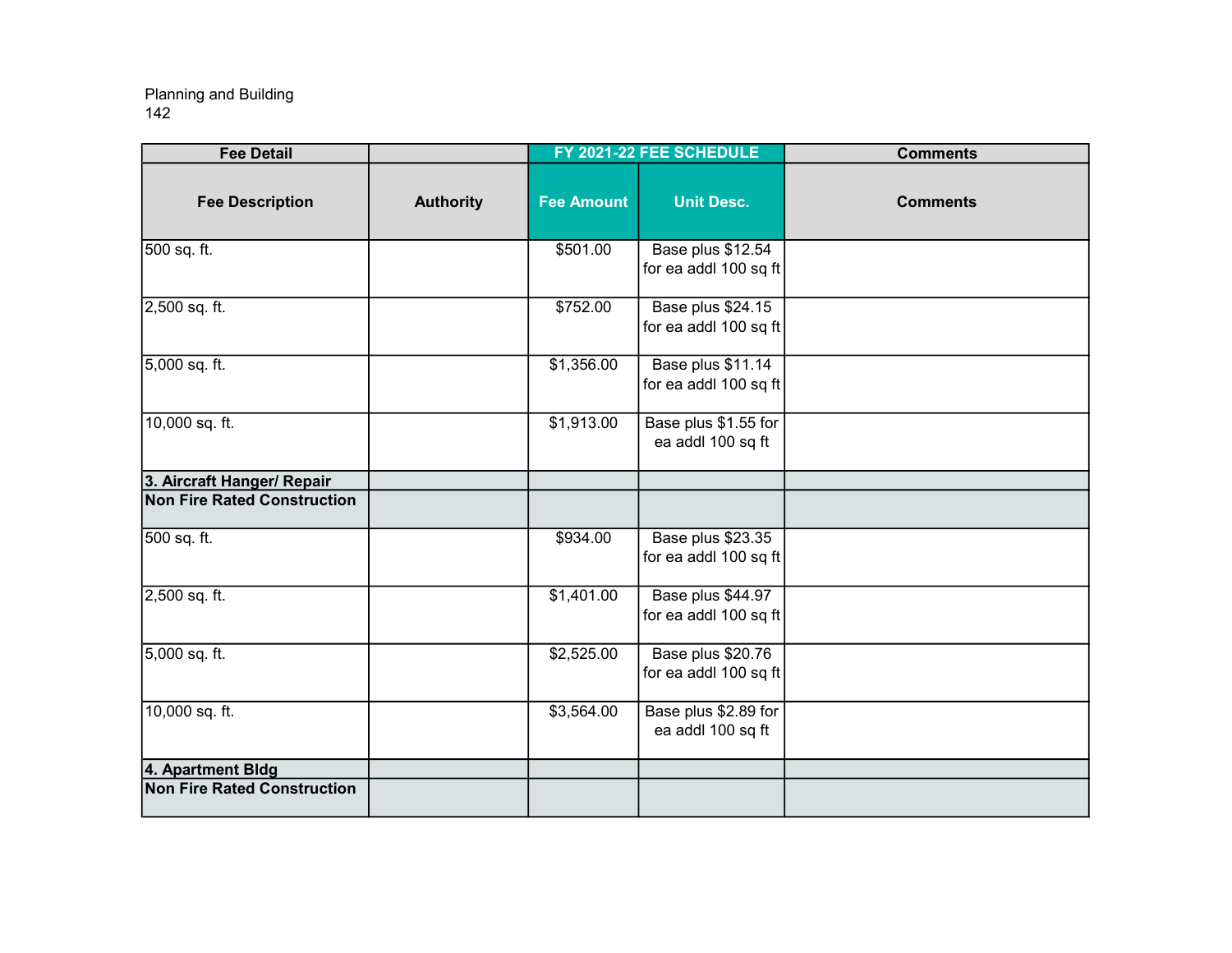| <b>Fee Detail</b>                            |                  |                   | FY 2021-22 FEE SCHEDULE                    | <b>Comments</b> |
|----------------------------------------------|------------------|-------------------|--------------------------------------------|-----------------|
| <b>Fee Description</b>                       | <b>Authority</b> | <b>Fee Amount</b> | <b>Unit Desc.</b>                          | <b>Comments</b> |
| 1,000 sq. ft.                                |                  | \$2,124.00        | Base plus \$26.54<br>for ea addl 100 sq ft |                 |
| 5,000 sq. ft.                                |                  | \$3,185.00        | Base plus \$51.12<br>for ea addl 100 sq ft |                 |
| 10,000 sq. ft.                               |                  | \$5,742.00        | Base plus \$23.59<br>for ea addl 100 sq ft |                 |
| 20,000 sq. ft.                               |                  | \$8,101.00        | Base plus \$3.28 for<br>ea addl 100 sq ft  |                 |
| 5. Apartment Bldg - Duplicate<br><b>Bldg</b> |                  |                   |                                            |                 |
| Non Fire Rated Construction                  |                  |                   |                                            |                 |
| 1,000 sq. ft.                                |                  | \$1,195.00        | Base plus \$14.95<br>for ea addl 100 sq ft |                 |
| 5,000 sq. ft.                                |                  | \$1,794.00        | Base plus \$28.79<br>for ea addl 100 sq ft |                 |
| 10,000 sq. ft.                               |                  | \$3,233.00        | Base plus \$13.29<br>for ea addl 100 sq ft |                 |
| 20,000 sq. ft.                               |                  | \$4,561.00        | Base plus \$1.84 for<br>ea addl 100 sq ft  |                 |
| 6. Assembly Building - Large<br>(Church)     |                  |                   |                                            |                 |
| <b>Non Fire Rated Construction</b>           |                  |                   |                                            |                 |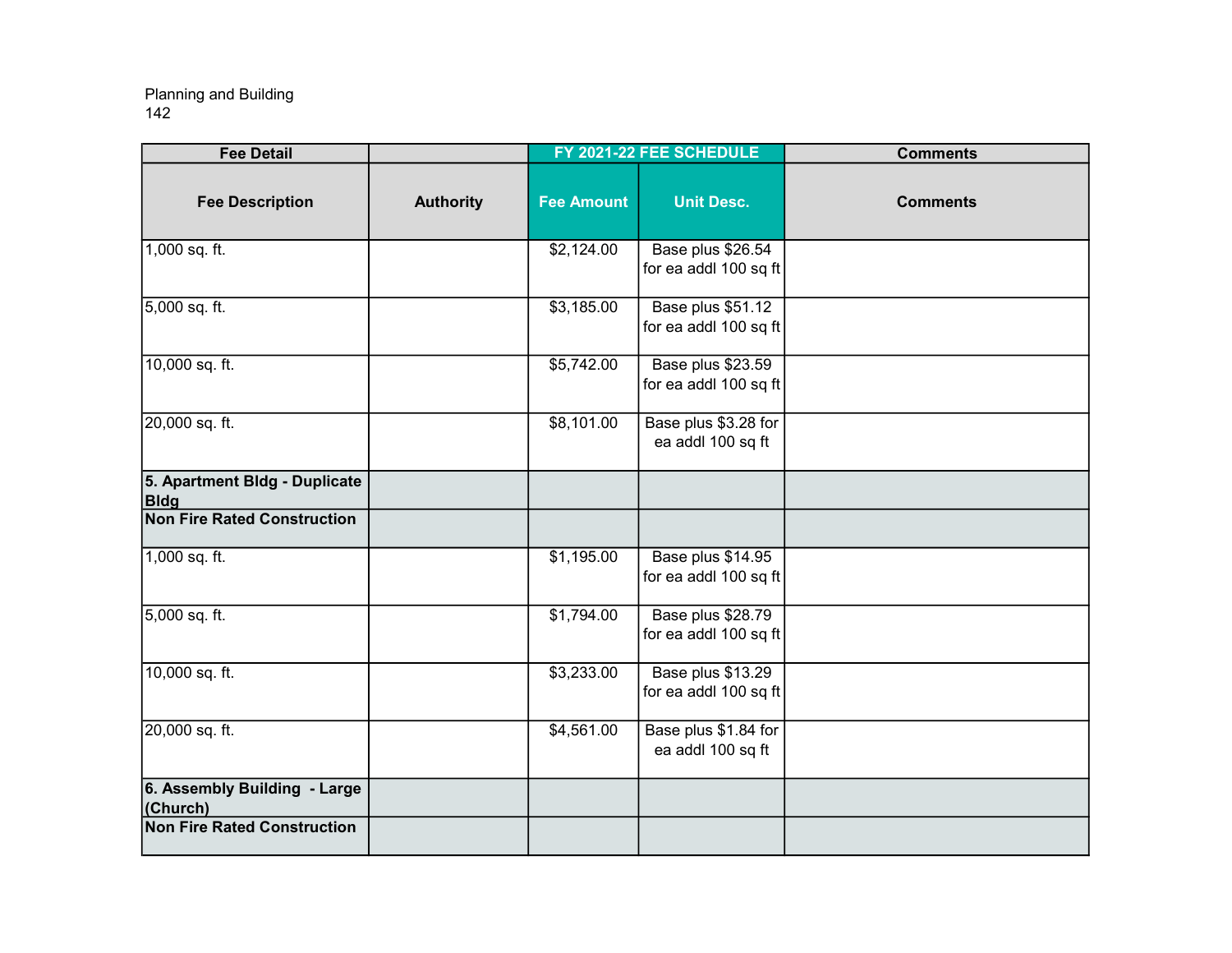| <b>Fee Detail</b>                         |                  |                   | FY 2021-22 FEE SCHEDULE                    | <b>Comments</b> |
|-------------------------------------------|------------------|-------------------|--------------------------------------------|-----------------|
| <b>Fee Description</b>                    | <b>Authority</b> | <b>Fee Amount</b> | <b>Unit Desc.</b>                          | <b>Comments</b> |
| 2,000 sq. ft.                             |                  | \$2,330.00        | Base plus \$14.56<br>for ea addl 100 sq ft |                 |
| 10,000 sq. ft.                            |                  | \$3,495.00        | Base plus \$28.05<br>for ea addl 100 sq ft |                 |
| 20,000 sq. ft.                            |                  | \$6,299.00        | Base plus \$12.96<br>for ea addl 100 sq ft |                 |
| 40,000 sq. ft.                            |                  | \$8,890.00        | Base plus \$1.80 for<br>ea addl 100 sq ft  |                 |
| 7. Assembly Building - Small              |                  |                   |                                            |                 |
| Non Fire Rated Construction               |                  |                   |                                            |                 |
| 300 sq. ft.                               |                  | \$1,118.00        | Base plus \$46.60<br>for ea addl 100 sq ft |                 |
| 1,500 sq. ft.                             |                  | \$1,677.00        | Base plus \$89.75<br>for ea addl 100 sq ft |                 |
| 3,000 sq. ft.                             |                  | \$3,024.00        | Base plus \$41.42<br>for ea addl 100 sq ft |                 |
| 6,000 sq. ft.                             |                  | \$4,266.00        | Base plus \$5.77 for<br>ea addl 100 sq ft  |                 |
| 8. Auditorium/Wine<br><b>Cave/Theater</b> |                  |                   |                                            |                 |
| <b>Non Fire Rated Construction</b>        |                  |                   |                                            |                 |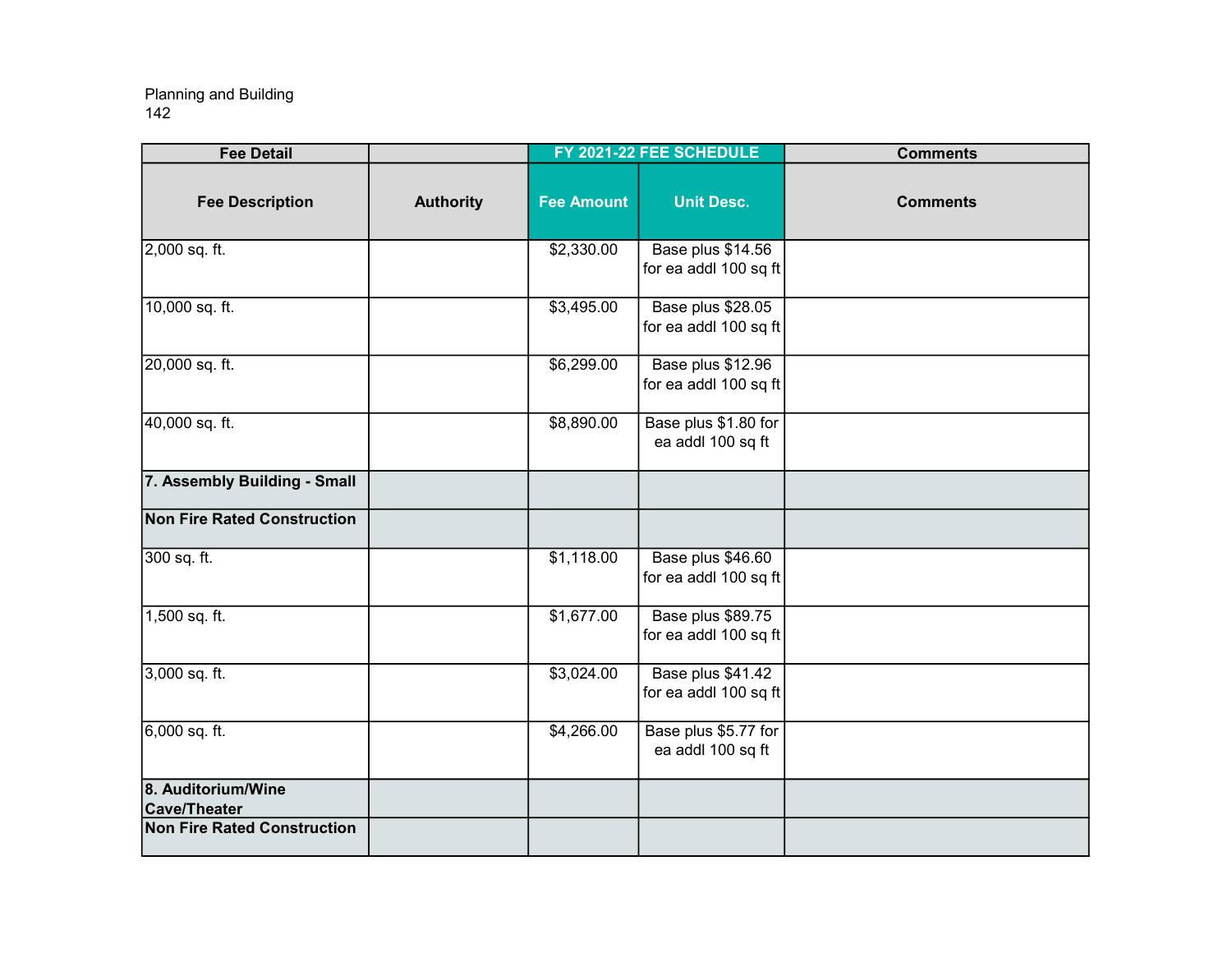| <b>Fee Detail</b>                                          |                  |                   | FY 2021-22 FEE SCHEDULE                    | <b>Comments</b> |
|------------------------------------------------------------|------------------|-------------------|--------------------------------------------|-----------------|
| <b>Fee Description</b>                                     | <b>Authority</b> | <b>Fee Amount</b> | <b>Unit Desc.</b>                          | <b>Comments</b> |
| 2,000 sq. ft.                                              |                  | \$2,271.00        | Base plus \$14.20<br>for ea addl 100 sq ft |                 |
| 10,000 sq. ft.                                             |                  | \$3,407.00        | Base plus \$27.33<br>for ea addl 100 sq ft |                 |
| 20,000 sq. ft.                                             |                  | \$6,140.00        | Base plus \$12.62<br>for ea addl 100 sq ft |                 |
| 40,000 sq. ft.                                             |                  | \$8,664.00        | Base plus \$1.75 for<br>ea addl 100 sq ft  |                 |
| 9. Daycare                                                 |                  |                   |                                            |                 |
| <b>Non Fire Rated Construction</b>                         |                  |                   |                                            |                 |
| 200 sq. ft.                                                |                  | \$762.00          | Base plus \$47.62<br>for ea addl 100 sq ft |                 |
| 1,000 sq. ft.                                              |                  | \$1,143.00        | Base plus \$91.72<br>for ea addl 100 sq ft |                 |
| 2,000 sq. ft.                                              |                  | \$2,060.00        | Base plus \$42.34<br>for ea addl 100 sq ft |                 |
| 4,000 sq. ft.                                              |                  | \$2,907.00        | Base plus \$5.88 for<br>ea addl 100 sq ft  |                 |
| 10. Dwelling - Custom,<br><b>Models, First Master Plan</b> |                  |                   |                                            |                 |
| <b>Non Fire Rated Construction</b>                         |                  |                   |                                            |                 |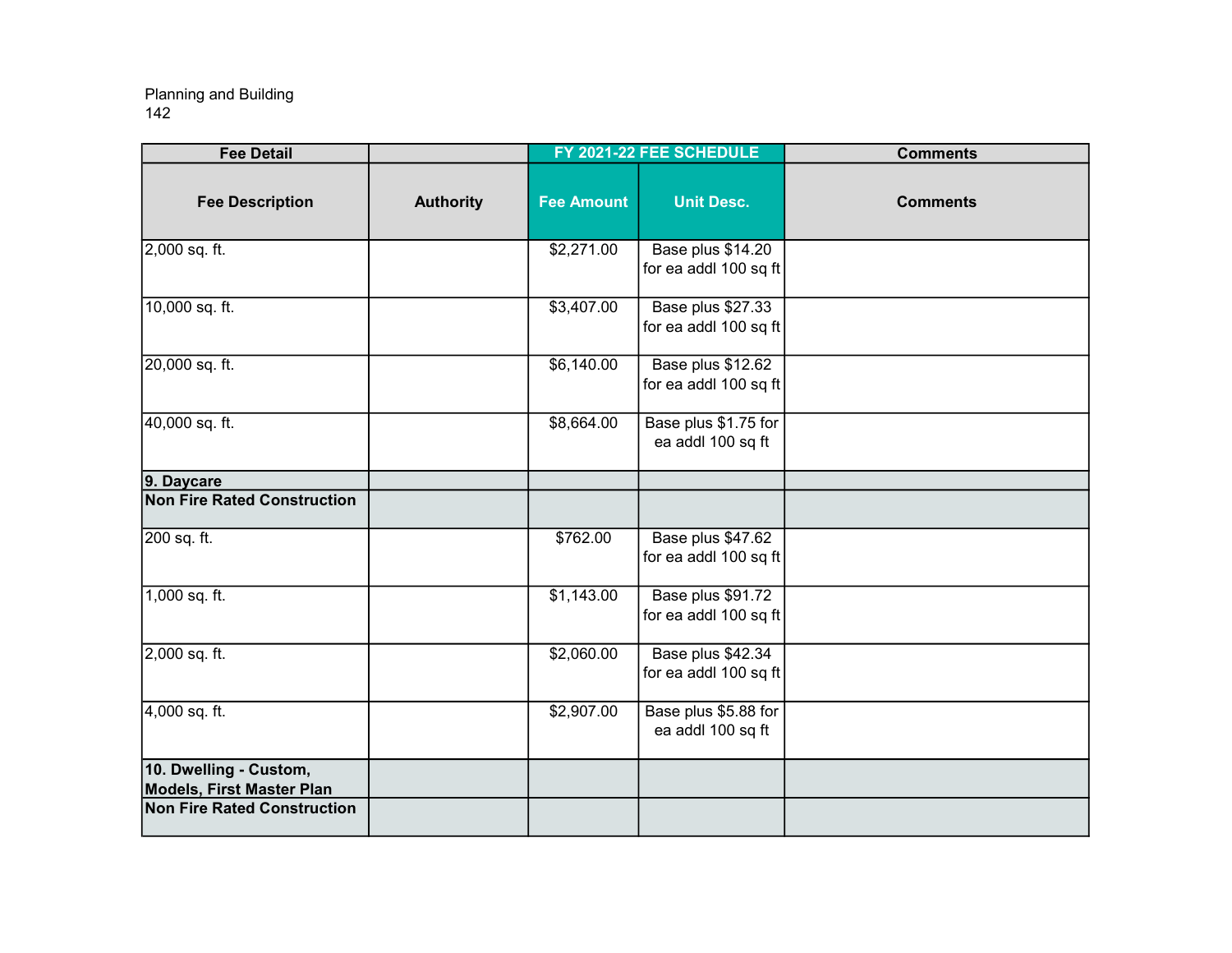| <b>Fee Detail</b>                             |                  |                   | FY 2021-22 FEE SCHEDULE                     | <b>Comments</b> |
|-----------------------------------------------|------------------|-------------------|---------------------------------------------|-----------------|
| <b>Fee Description</b>                        | <b>Authority</b> | <b>Fee Amount</b> | <b>Unit Desc.</b>                           | <b>Comments</b> |
| 1,200 sq. ft.                                 |                  | \$1,851.00        | Base plus \$51.44<br>for ea addl 100 sq ft  |                 |
| 3,000 sq. ft.                                 |                  | \$2,777.00        | Base plus \$19.30<br>for ea addl 100 sq ft  |                 |
| $6,000$ sq. ft.                               |                  | \$3,356.00        | Base plus \$116.27<br>for ea addl 100 sq ft |                 |
| 10,000 sq. ft.                                |                  | \$8,007.00        | Base plus \$80.07<br>for ea addl 100 sq ft  |                 |
| 11. Dwelling - Duplicate                      |                  |                   |                                             |                 |
| Non Fire Rated Construction                   |                  |                   |                                             |                 |
| $1,200$ sq. ft.                               |                  | \$1,336.00        | Base plus \$40.08<br>for ea addl 100 sq ft  |                 |
| 3,000 sq. ft.                                 |                  | \$1,603.00        | Base plus \$16.65<br>for ea addl 100 sq ft  |                 |
| 6,000 sq. ft.                                 |                  | \$2,359.00        | Base plus \$81.75<br>for ea addl 100 sq ft  |                 |
| 10,000 sq. ft.                                |                  | \$5,628.00        | Base plus \$56.29<br>for ea addl 100 sq ft  |                 |
| 12. Dwellings - Alternate<br><b>Materials</b> |                  |                   |                                             |                 |
| <b>Non Fire Rated Construction</b>            |                  |                   |                                             |                 |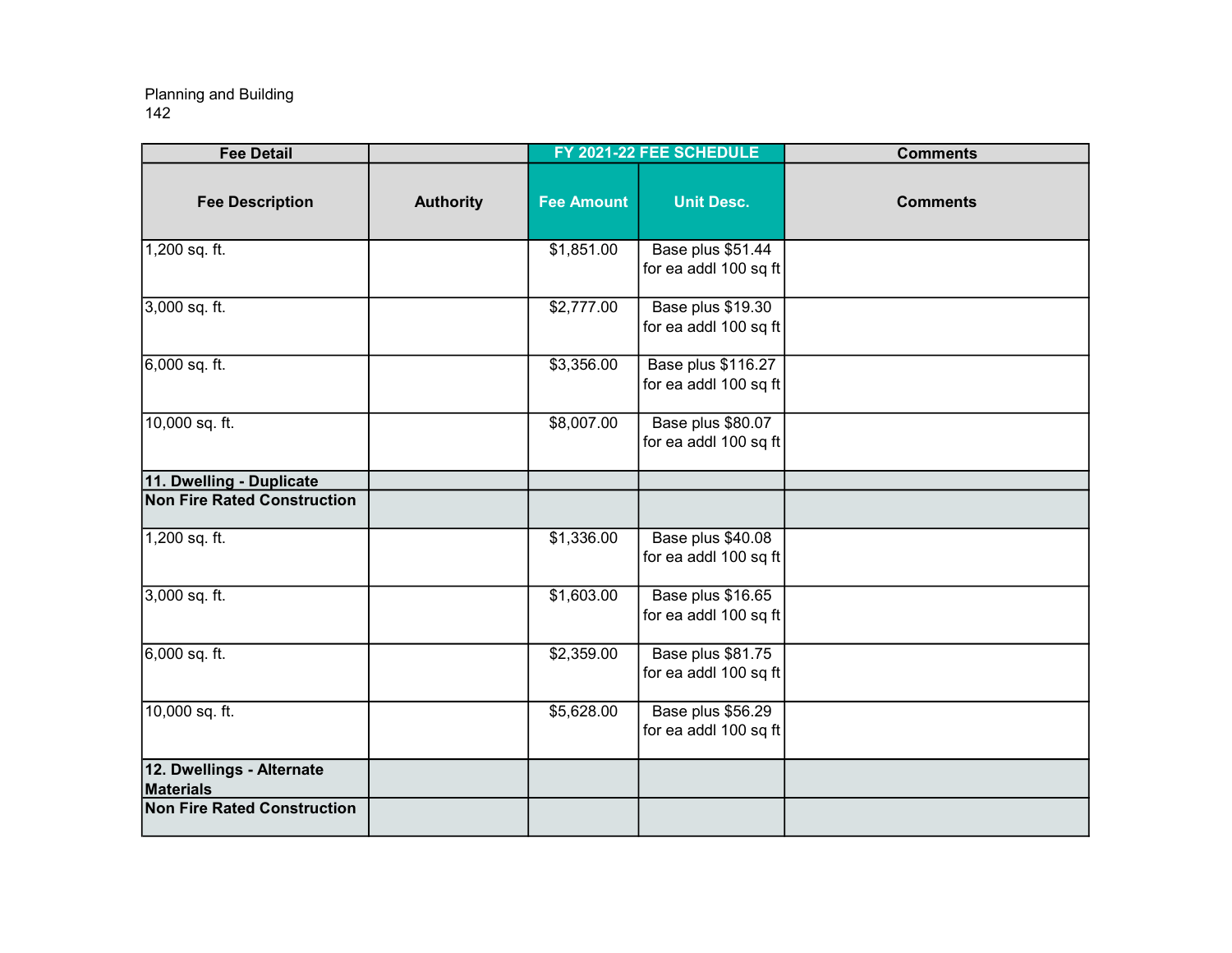| <b>Fee Detail</b>                            |                  |                   | FY 2021-22 FEE SCHEDULE                     | <b>Comments</b> |
|----------------------------------------------|------------------|-------------------|---------------------------------------------|-----------------|
| <b>Fee Description</b>                       | <b>Authority</b> | <b>Fee Amount</b> | <b>Unit Desc.</b>                           | <b>Comments</b> |
| 1,200 sq. ft.                                |                  | \$2,359.00        | Base plus \$33.23<br>for ea addl 100 sq ft  |                 |
| 3,000 sq. ft.                                |                  | \$2,957.00        | Base plus \$22.16<br>for ea addl 100 sq ft  |                 |
| 6,000 sq. ft.                                |                  | \$3,622.00        | Base plus \$149.51<br>for ea addl 100 sq ft |                 |
| 10,000 sq. ft.                               |                  | \$9,602.00        | Base plus \$96.02<br>for ea addl 100 sq ft  |                 |
| 13. Dwelling - Factory-Built<br><b>Homes</b> |                  |                   |                                             |                 |
| <b>Non Fire Rated Construction</b>           |                  |                   |                                             |                 |
| 1,200 sq. ft.                                |                  | \$600.00          | Base plus \$16.65<br>for ea addl 100 sq ft  |                 |
| 3,000 sq. ft.                                |                  | \$899.00          | Base plus \$24.06<br>for ea addl 100 sq ft  |                 |
| $6,000$ sq. ft.                              |                  | \$1,622.00        | Base plus \$16.66<br>for ea addl 100 sq ft  |                 |
| 10,000 sq. ft.                               |                  | \$2,288.00        | Base plus \$22.88<br>for ea addl 100 sq ft  |                 |
| 14. Greenhouses<br>(Commercial)              |                  |                   |                                             |                 |
| <b>Non Fire Rated Construction</b>           |                  |                   |                                             |                 |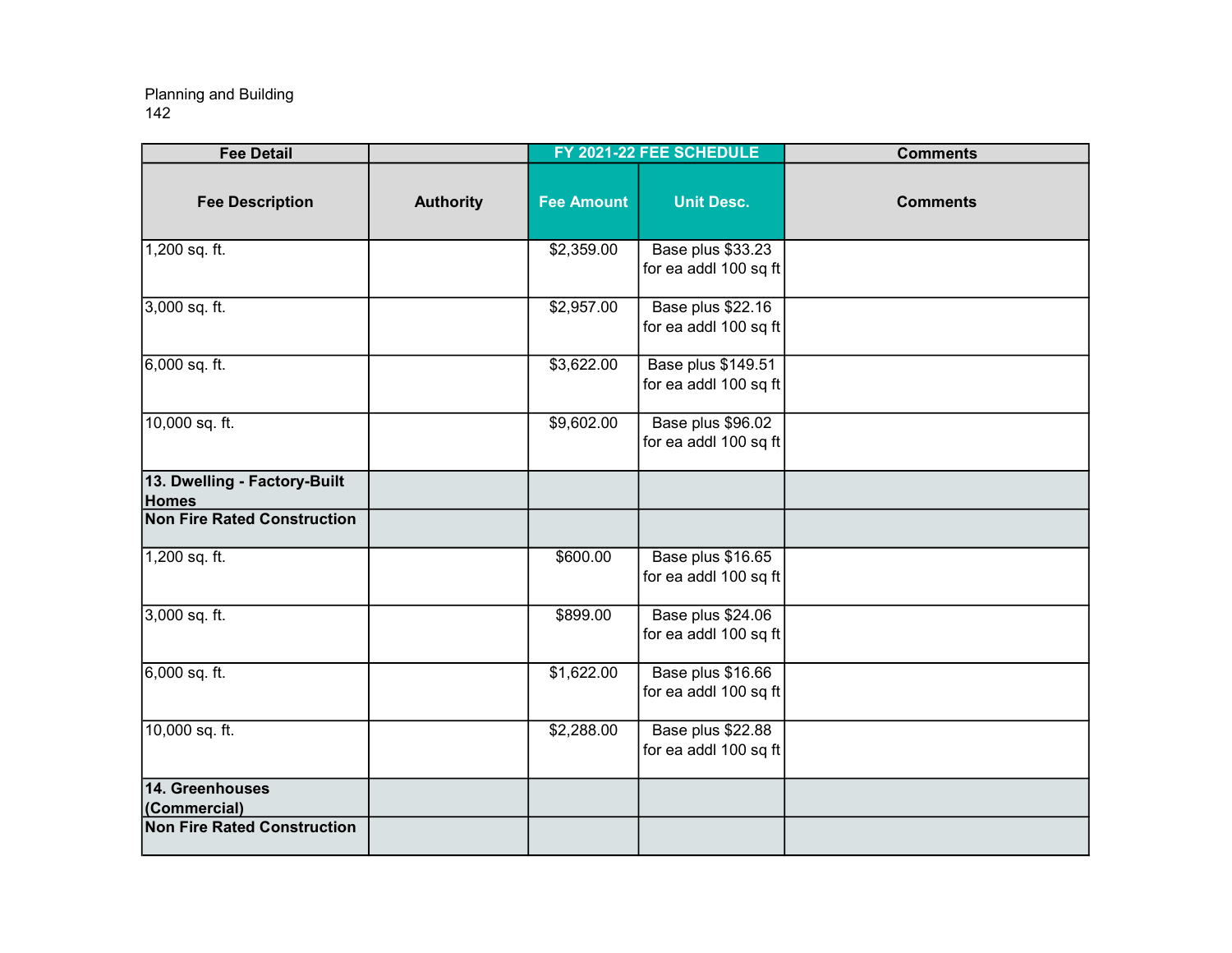| <b>Fee Detail</b>                            |                  |                   | FY 2021-22 FEE SCHEDULE                   | <b>Comments</b> |
|----------------------------------------------|------------------|-------------------|-------------------------------------------|-----------------|
| <b>Fee Description</b>                       | <b>Authority</b> | <b>Fee Amount</b> | <b>Unit Desc.</b>                         | <b>Comments</b> |
| 5,000 sq. ft.                                |                  | \$1,165.00        | Base plus \$2.91 for<br>ea addl 100 sq ft |                 |
| 25,000 sq. ft.                               |                  | \$1,747.00        | Base plus \$5.62 for<br>ea addl 100 sq ft |                 |
| 50,000 sq. ft.                               |                  | \$3,153.00        | Base plus \$2.59 for<br>ea addl 100 sq ft |                 |
| 100,000 sq. ft.                              |                  | \$4,446.00        | Base plus \$.37 for<br>ea addl 100 sq ft  |                 |
| 15. Greenhouses<br>(Commercial) - "Cannabis" |                  |                   |                                           |                 |
| <b>Non Fire Rated Construction</b>           |                  |                   |                                           |                 |
| 5,000 sq. ft.                                |                  | \$1,165.00        | Base plus \$2.91 for<br>ea addl 100 sq ft |                 |
| 25,000 sq. ft.                               |                  | \$1,747.00        | Base plus \$5.62 for<br>ea addl 100 sq ft |                 |
| 50,000 sq. ft.                               |                  | \$3,153.00        | Base plus \$2.59 for<br>ea addl 100 sq ft |                 |
| 100,000 sq. ft.                              |                  | \$4,446.00        | Base plus \$.37 for<br>ea addl 100 sq ft  |                 |
| 16. Group Care Facilities                    |                  |                   |                                           |                 |
| <b>Non Fire Rated Construction</b>           |                  |                   |                                           |                 |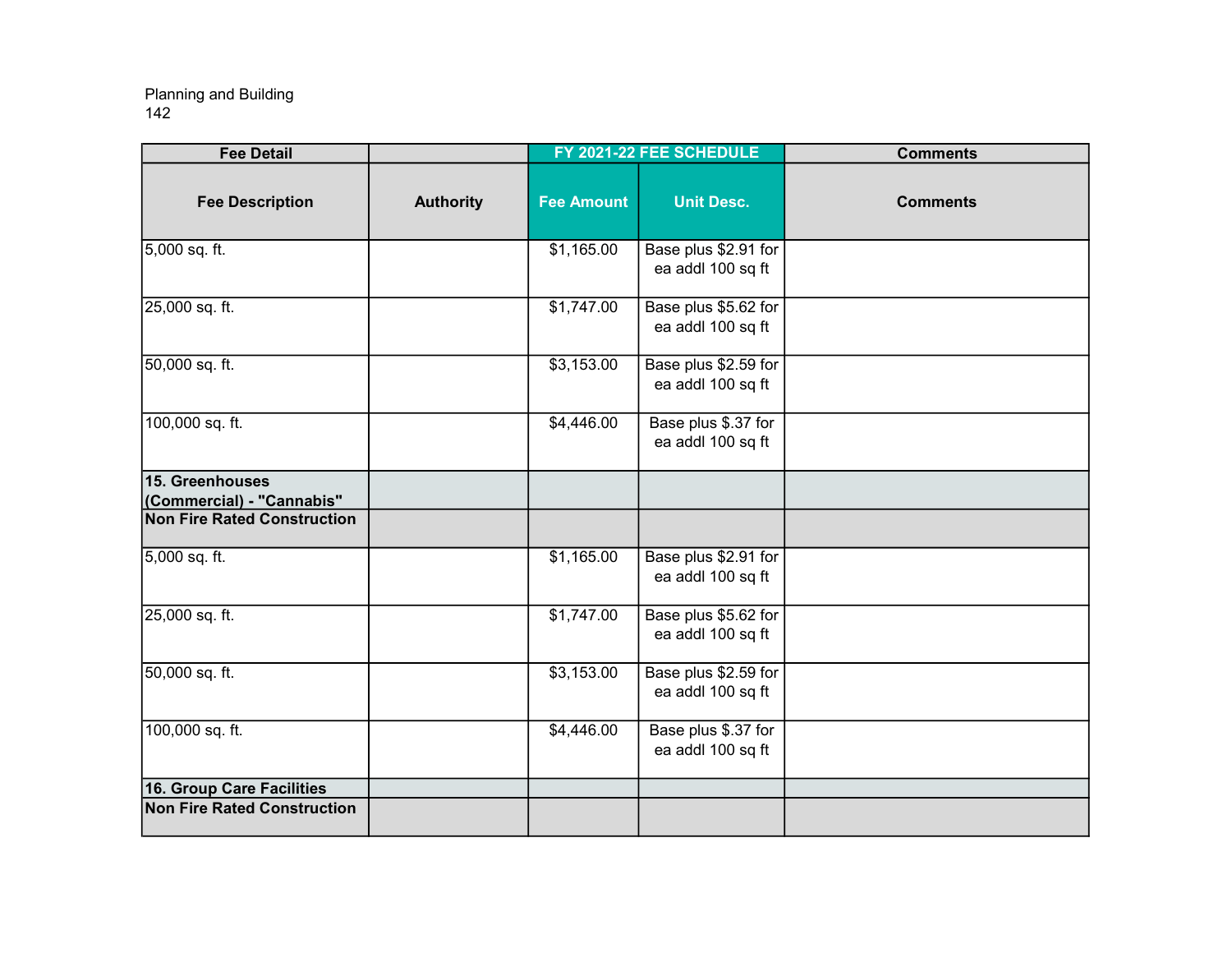| <b>Fee Detail</b>                           |                  |                   | FY 2021-22 FEE SCHEDULE                    | <b>Comments</b> |
|---------------------------------------------|------------------|-------------------|--------------------------------------------|-----------------|
| <b>Fee Description</b>                      | <b>Authority</b> | <b>Fee Amount</b> | <b>Unit Desc.</b>                          | <b>Comments</b> |
| 500 sq. ft.                                 |                  | \$894.00          | Base plus \$19.29<br>for ea addl 100 sq ft |                 |
| 2,500 sq. ft.                               |                  | \$1,342.00        | Base plus \$37.13<br>for ea addl 100 sq ft |                 |
| 5,000 sq. ft.                               |                  | \$2,419.00        | Base plus \$17.14<br>for ea addl 100 sq ft |                 |
| 10,000 sq. ft.                              |                  | \$3,413.00        | Base plus \$2.38 for<br>ea addl 100 sq ft  |                 |
| 17. Hazardous Materials<br><b>Buildings</b> |                  |                   |                                            |                 |
| <b>Non Fire Rated Construction</b>          |                  |                   |                                            |                 |
| 400 sq. ft.                                 |                  | \$747.00          | Base plus \$23.35<br>for ea addl 100 sq ft |                 |
| $2,000$ sq. ft.                             |                  | \$1,121.00        | Base plus \$44.98<br>for ea addl 100 sq ft |                 |
| 4,000 sq. ft.                               |                  | \$2,021.00        | Base plus \$20.76<br>for ea addl 100 sq ft |                 |
| 8,000 sq. ft.                               |                  | \$2,851.00        | Base plus \$2.88 for<br>ea addl 100 sq ft  |                 |
| 18. Health Care Centers                     |                  |                   |                                            |                 |
| <b>Non Fire Rated Construction</b>          |                  |                   |                                            |                 |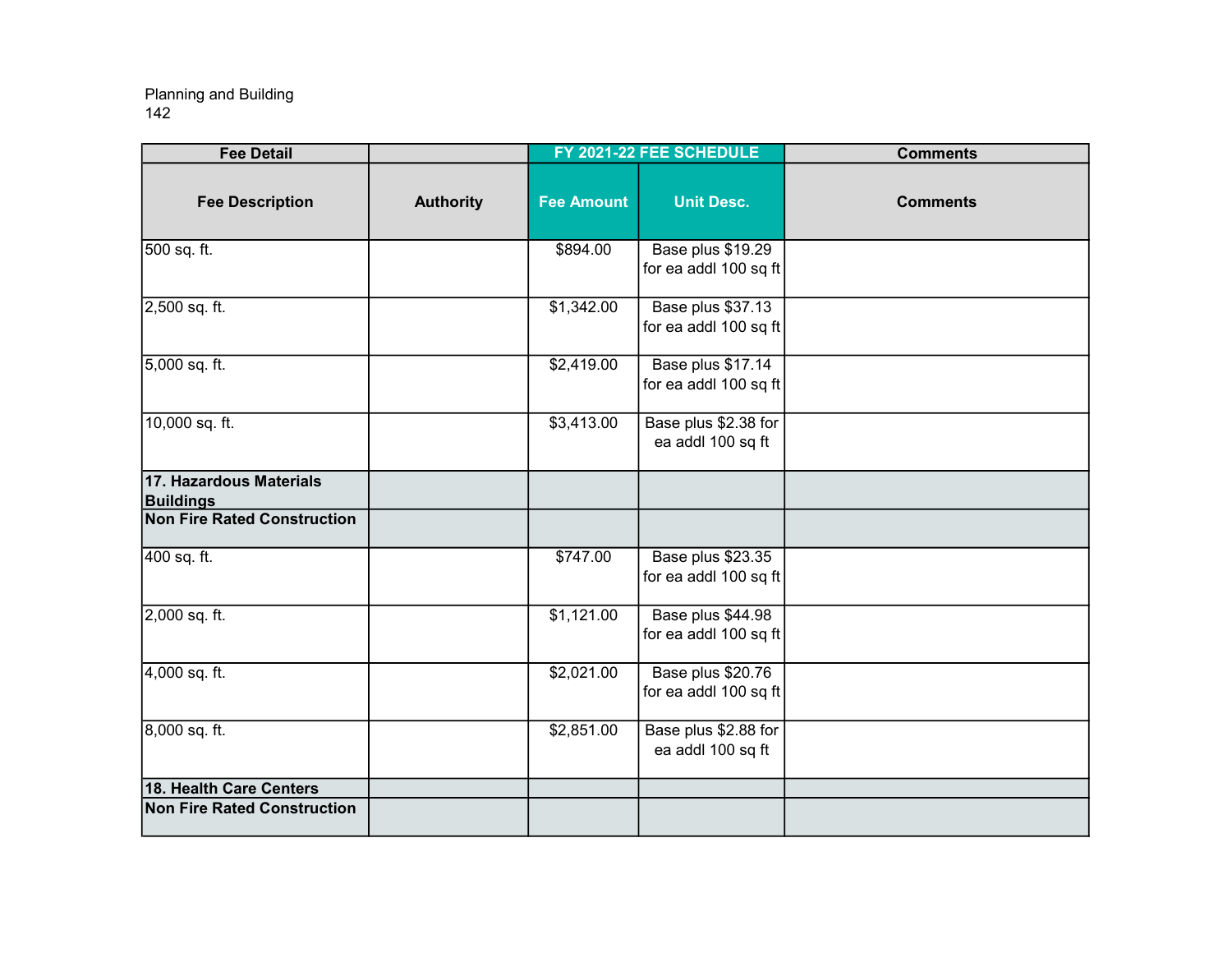| <b>Fee Detail</b>                  |                  |                   | FY 2021-22 FEE SCHEDULE                    | <b>Comments</b> |
|------------------------------------|------------------|-------------------|--------------------------------------------|-----------------|
| <b>Fee Description</b>             | <b>Authority</b> | <b>Fee Amount</b> | <b>Unit Desc.</b>                          | <b>Comments</b> |
| 2,000 sq. ft.                      |                  | \$3,450.00        | Base plus \$21.56<br>for ea addl 100 sq ft |                 |
| 10,000 sq. ft.                     |                  | \$5,175.00        | Base plus \$41.53<br>for ea addl 100 sq ft |                 |
| 20,000 sq. ft.                     |                  | \$9,326.00        | Base plus \$19.16<br>for ea addl 100 sq ft |                 |
| 40,000 sq. ft.                     |                  | \$13,160.00       | Base plus \$2.66 for<br>ea addl 100 sq ft  |                 |
| 19. Health Hazard Materials        |                  |                   |                                            |                 |
| <b>Non Fire Rated Construction</b> |                  |                   |                                            |                 |
| 500 sq. ft.                        |                  | \$934.00          | Base plus \$23.35<br>for ea addl 100 sq ft |                 |
| 2,500 sq. ft.                      |                  | \$1,401.00        | Base plus \$44.97<br>for ea addl 100 sq ft |                 |
| 5,000 sq. ft.                      |                  | \$2,525.00        | Base plus \$20.76<br>for ea addl 100 sq ft |                 |
| 10,000 sq. ft.                     |                  | \$3,564.00        | Base plus \$2.89 for<br>ea addl 100 sq ft  |                 |
| 20. Hotels & Motels                |                  |                   |                                            |                 |
| <b>Non Fire Rated Construction</b> |                  |                   |                                            |                 |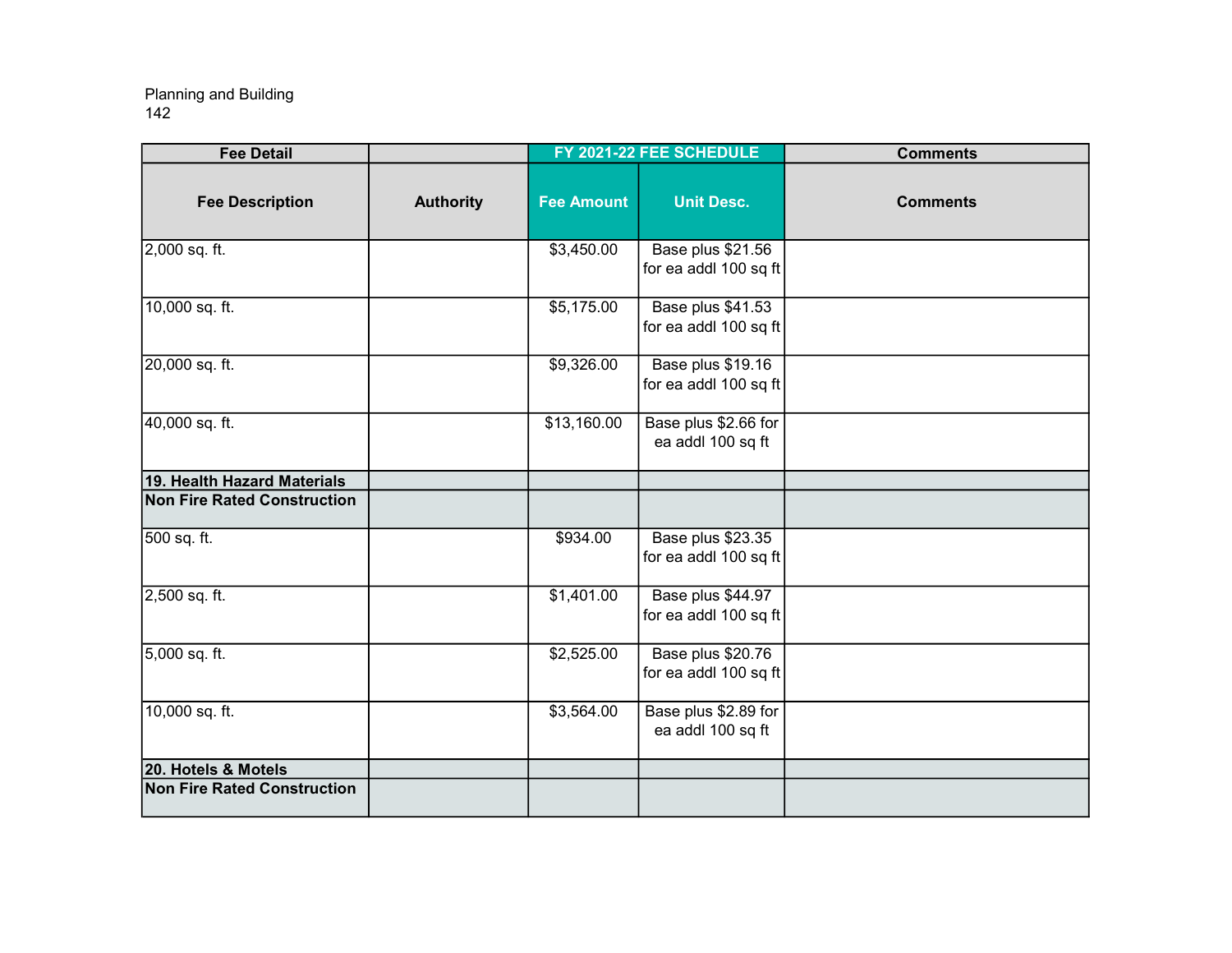| <b>Fee Detail</b>                                           |                  |                   | FY 2021-22 FEE SCHEDULE                    | <b>Comments</b> |
|-------------------------------------------------------------|------------------|-------------------|--------------------------------------------|-----------------|
| <b>Fee Description</b>                                      | <b>Authority</b> | <b>Fee Amount</b> | <b>Unit Desc.</b>                          | <b>Comments</b> |
| $1,000$ sq. ft.                                             |                  | \$2,124.00        | Base plus \$26.54<br>for ea addl 100 sq ft |                 |
| 5,000 sq. ft.                                               |                  | \$3,185.00        | Base plus \$51.12<br>for ea addl 100 sq ft |                 |
| 10,000 sq. ft.                                              |                  | \$5,742.00        | Base plus \$23.59<br>for ea addl 100 sq ft |                 |
| 20,000 sq. ft.                                              |                  | \$8,101.00        | Base plus \$3.28 for<br>ea addl 100 sq ft  |                 |
| 21. Industrial/ Manufacturing<br>/Factory (non combustible) |                  |                   |                                            |                 |
| <b>Non Fire Rated Construction</b>                          |                  |                   |                                            |                 |
| 1,500 sq. ft.                                               |                  | \$993.00          | Base plus \$8.27 for<br>ea addl 100 sq ft  |                 |
| 7,500 sq. ft.                                               |                  | \$1,489.00        | Base plus \$15.94<br>for ea addl 100 sq ft |                 |
| 15,000 sq. ft.                                              |                  | \$2,685.00        | Base plus \$7.35 for<br>ea addl 100 sq ft  |                 |
| 30,000 sq. ft.                                              |                  | \$3,789.00        | Base plus \$1.01 for<br>ea addl 100 sq ft  |                 |
| 22. Industrial / Manufacturing<br>/ Factory                 |                  |                   |                                            |                 |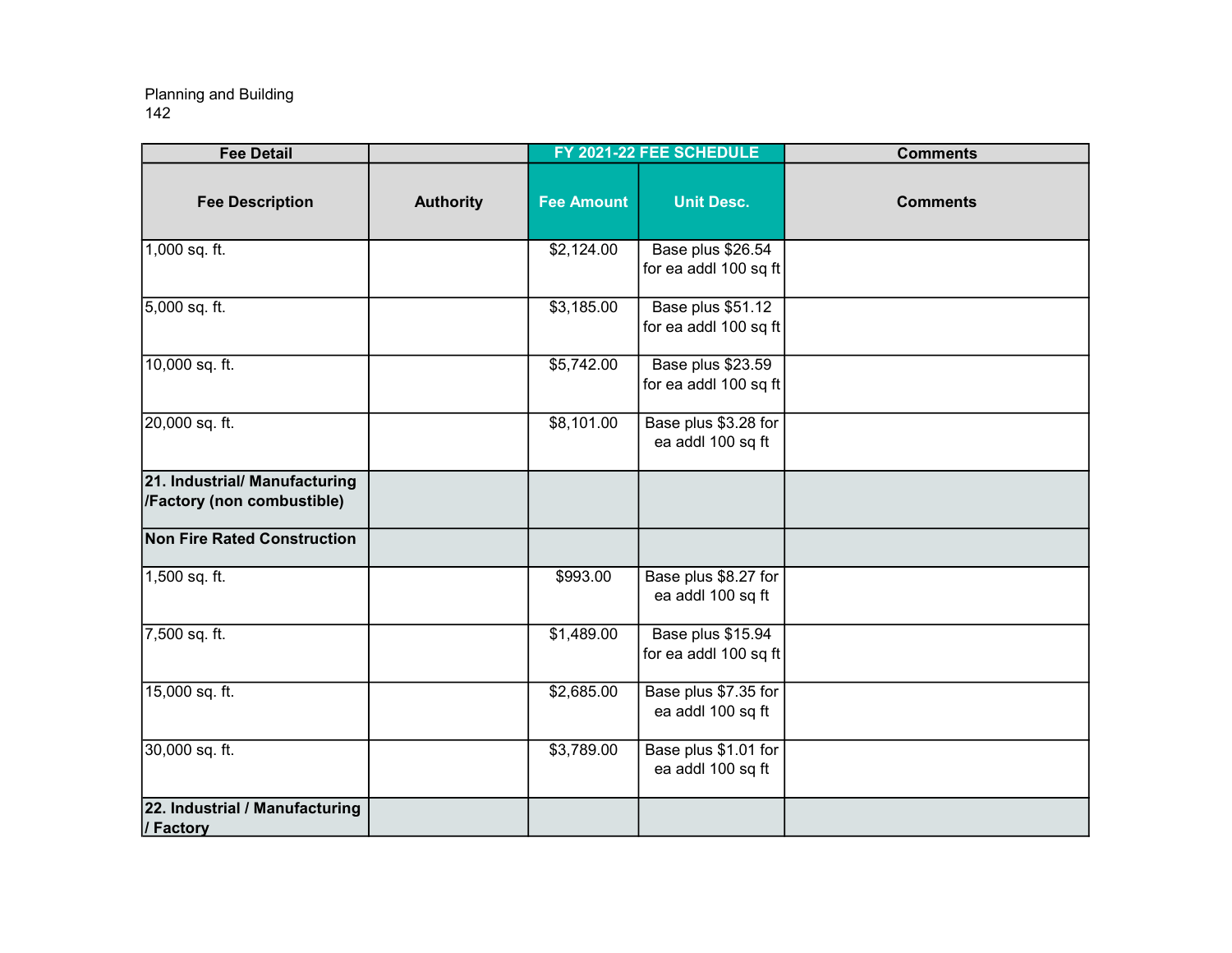| <b>Fee Detail</b>                  |                  |                   | FY 2021-22 FEE SCHEDULE                    | <b>Comments</b> |
|------------------------------------|------------------|-------------------|--------------------------------------------|-----------------|
| <b>Fee Description</b>             | <b>Authority</b> | <b>Fee Amount</b> | <b>Unit Desc.</b>                          | <b>Comments</b> |
| <b>Non Fire Rated Construction</b> |                  |                   |                                            |                 |
| 1,000 sq. ft.                      |                  | \$1,143.00        | Base plus \$14.29<br>for ea addl 100 sq ft |                 |
| 5,000 sq. ft.                      |                  | \$1,714.00        | Base plus \$27.52<br>for ea addl 100 sq ft |                 |
| 10,000 sq. ft.                     |                  | \$3,090.00        | Base plus \$12.69<br>for ea addl 100 sq ft |                 |
| 20,000 sq. ft.                     |                  | \$4,359.00        | Base plus \$1.76 for<br>ea addl 100 sq ft  |                 |
| 23. Market                         |                  |                   |                                            |                 |
| <b>Non Fire Rated Construction</b> |                  |                   |                                            |                 |
| 1,000 sq. ft.                      |                  | \$2,025.00        | Base plus \$25.32<br>for ea addl 100 sq ft |                 |
| 5,000 sq. ft.                      |                  | \$3,038.00        | Base plus \$48.81<br>for ea addl 100 sq ft |                 |
| 10,000 sq. ft.                     |                  | \$5,476.00        | Base plus \$22.50<br>for ea addl 100 sq ft |                 |
| 20,000 sq. ft.                     |                  | \$7,727.00        | Base plus \$3.12 for<br>ea addl 100 sq ft  |                 |
| 24. Medical Office                 |                  |                   |                                            |                 |
| <b>Non Fire Rated Construction</b> |                  |                   |                                            |                 |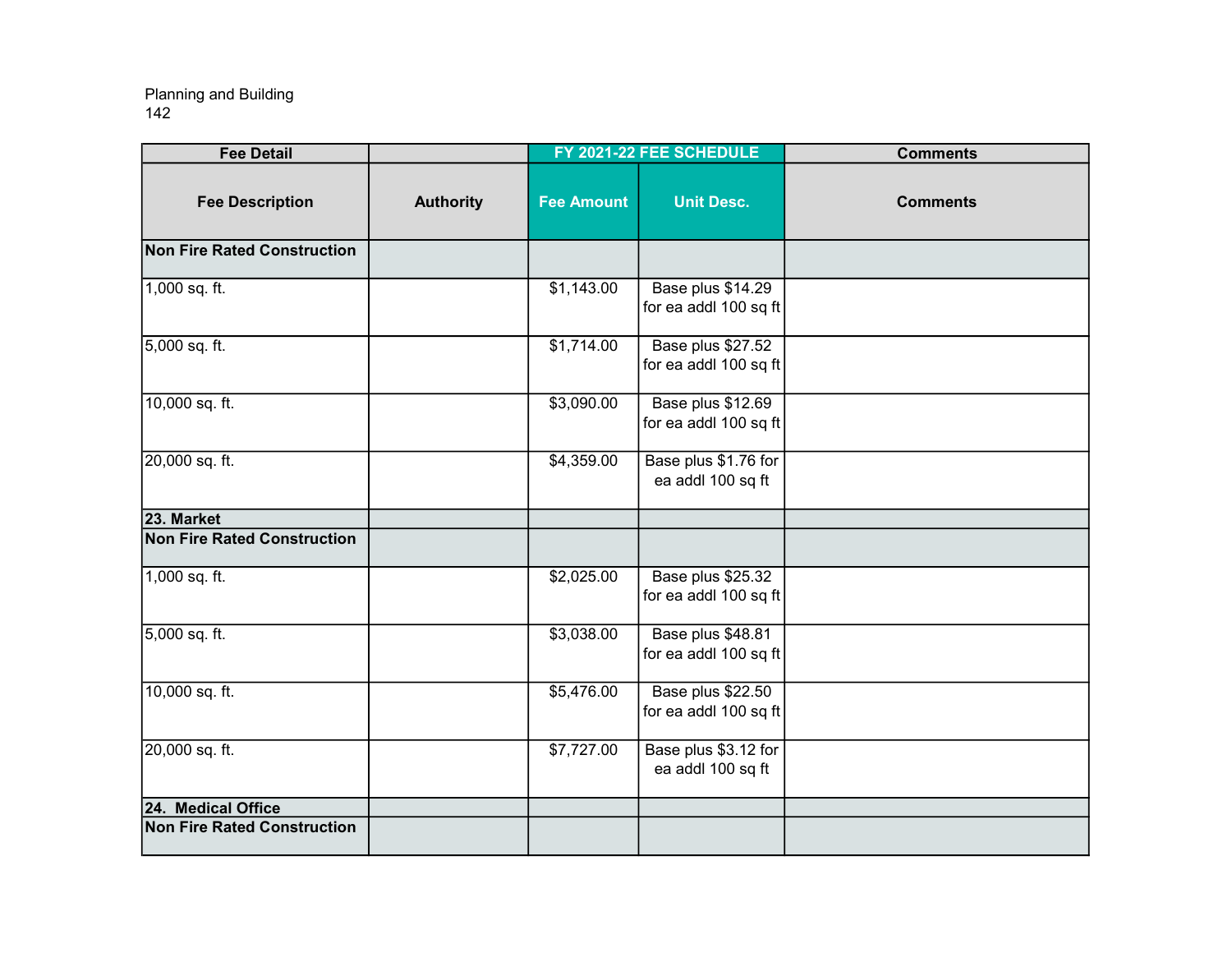| <b>Fee Detail</b>                                                 |                  |                   | FY 2021-22 FEE SCHEDULE                            | <b>Comments</b> |
|-------------------------------------------------------------------|------------------|-------------------|----------------------------------------------------|-----------------|
| <b>Fee Description</b>                                            | <b>Authority</b> | <b>Fee Amount</b> | <b>Unit Desc.</b>                                  | <b>Comments</b> |
| 1,000 sq. ft.                                                     |                  | \$8,832.00        | <b>Base plus \$110.39</b><br>for ea addl 100 sq ft |                 |
| 5,000 sq. ft.                                                     |                  | \$13,250.00       | <b>Base plus \$212.64</b><br>for ea addl 100 sq ft |                 |
| 10,000 sq. ft.                                                    |                  | \$23,882.00       | Base plus \$98.14<br>for ea addl 100 sq ft         |                 |
| 20,000 sq. ft.                                                    |                  | \$33,696.00       | Base plus \$13.62<br>for ea addl 100 sq ft         |                 |
| 25. Motor Vehicle Fuel<br><b>Dispensing (including</b><br>canopy) |                  |                   |                                                    |                 |
| <b>Non Fire Rated Construction</b>                                |                  |                   |                                                    |                 |
| 500 sq. ft.                                                       |                  | \$894.00          | Base plus \$22.38<br>for ea addl 100 sq ft         |                 |
| 2,500 sq. ft.                                                     |                  | \$1,342.00        | Base plus \$43.07<br>for ea addl 100 sq ft         |                 |
| 5,000 sq. ft.                                                     |                  | \$2,419.00        | Base plus \$19.88<br>for ea addl 100 sq ft         |                 |
| 10,000 sq. ft.                                                    |                  | \$3,413.00        | Base plus \$2.76 for<br>ea addl 100 sq ft          |                 |
| 26. Nursery - Full-Time (5+<br>infants)                           |                  |                   |                                                    |                 |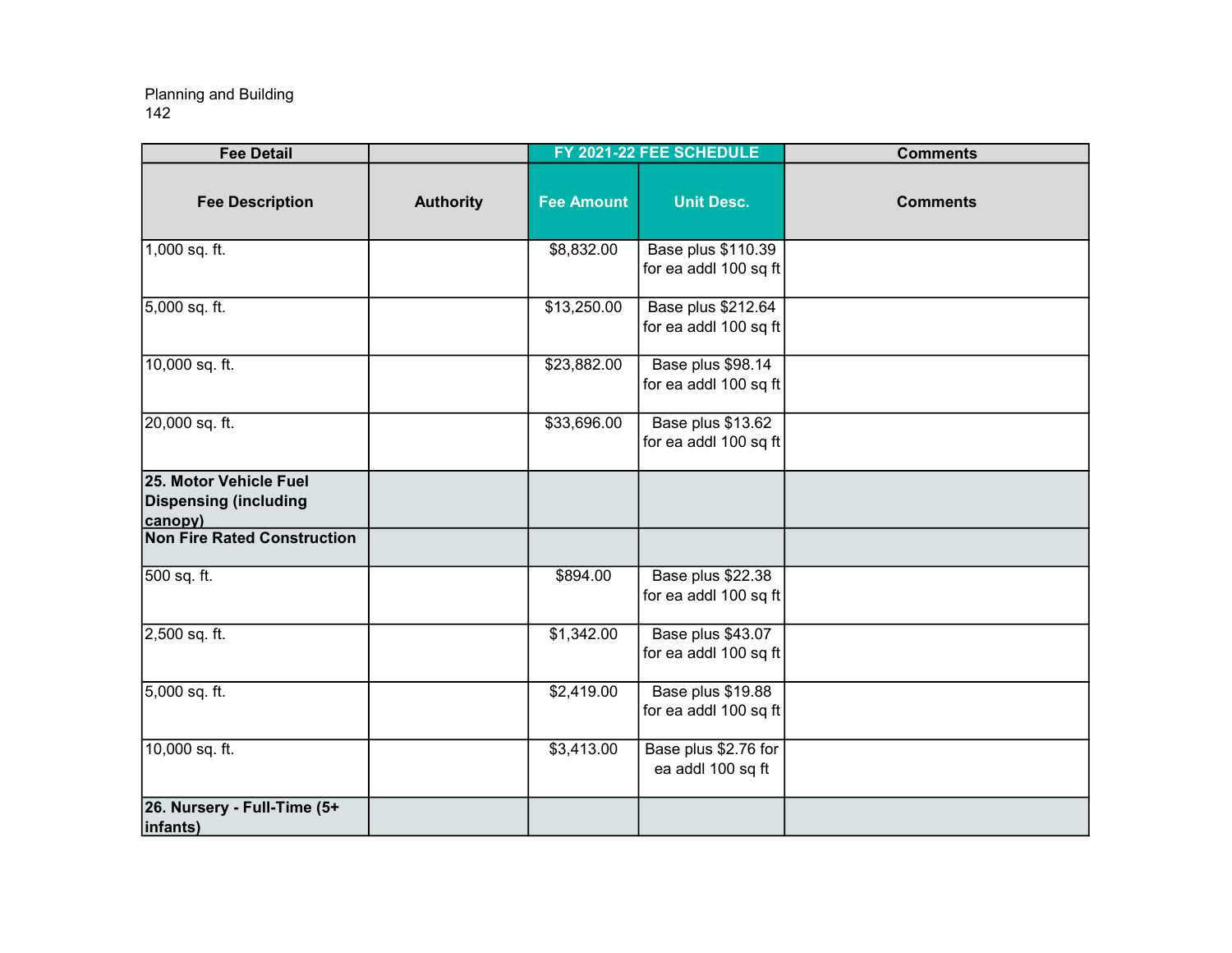| <b>Fee Detail</b>                                           |                  |                   | FY 2021-22 FEE SCHEDULE                     | <b>Comments</b> |
|-------------------------------------------------------------|------------------|-------------------|---------------------------------------------|-----------------|
| <b>Fee Description</b>                                      | <b>Authority</b> | <b>Fee Amount</b> | <b>Unit Desc.</b>                           | <b>Comments</b> |
| <b>Non Fire Rated Construction</b>                          |                  |                   |                                             |                 |
| 100 sq. ft.                                                 |                  | \$531.00          | Base plus \$66.36<br>for ea addl 100 sq ft  |                 |
| 500 sq. ft.                                                 |                  | \$797.00          | Base plus \$127.81<br>for ea addl 100 sq ft |                 |
| 1,000 sq. ft.                                               |                  | \$1,435.00        | Base plus \$59.00<br>for ea addl 100 sq ft  |                 |
| 2,000 sq. ft.                                               |                  | \$2,025.00        | Base plus \$8.19 for<br>ea addl 100 sq ft   |                 |
| 27. Nursing Home/ Assisted<br>Living/ Convalescent Hospital |                  |                   |                                             |                 |
| <b>Non Fire Rated Construction</b>                          |                  |                   |                                             |                 |
| $1,000$ sq. ft.                                             |                  | \$1,974.00        | Base plus \$24.68<br>for ea addl 100 sq ft  |                 |
| 5,000 sq. ft.                                               |                  | \$2,961.00        | Base plus \$47.54<br>for ea addl 100 sq ft  |                 |
| 10,000 sq. ft.                                              |                  | \$5,338.00        | Base plus \$21.94<br>for ea addl 100 sq ft  |                 |
| 20,000 sq. ft.                                              |                  | \$7,533.00        | Base plus \$3.05 for<br>ea addl 100 sq ft   |                 |
| 28. Offices                                                 |                  |                   |                                             |                 |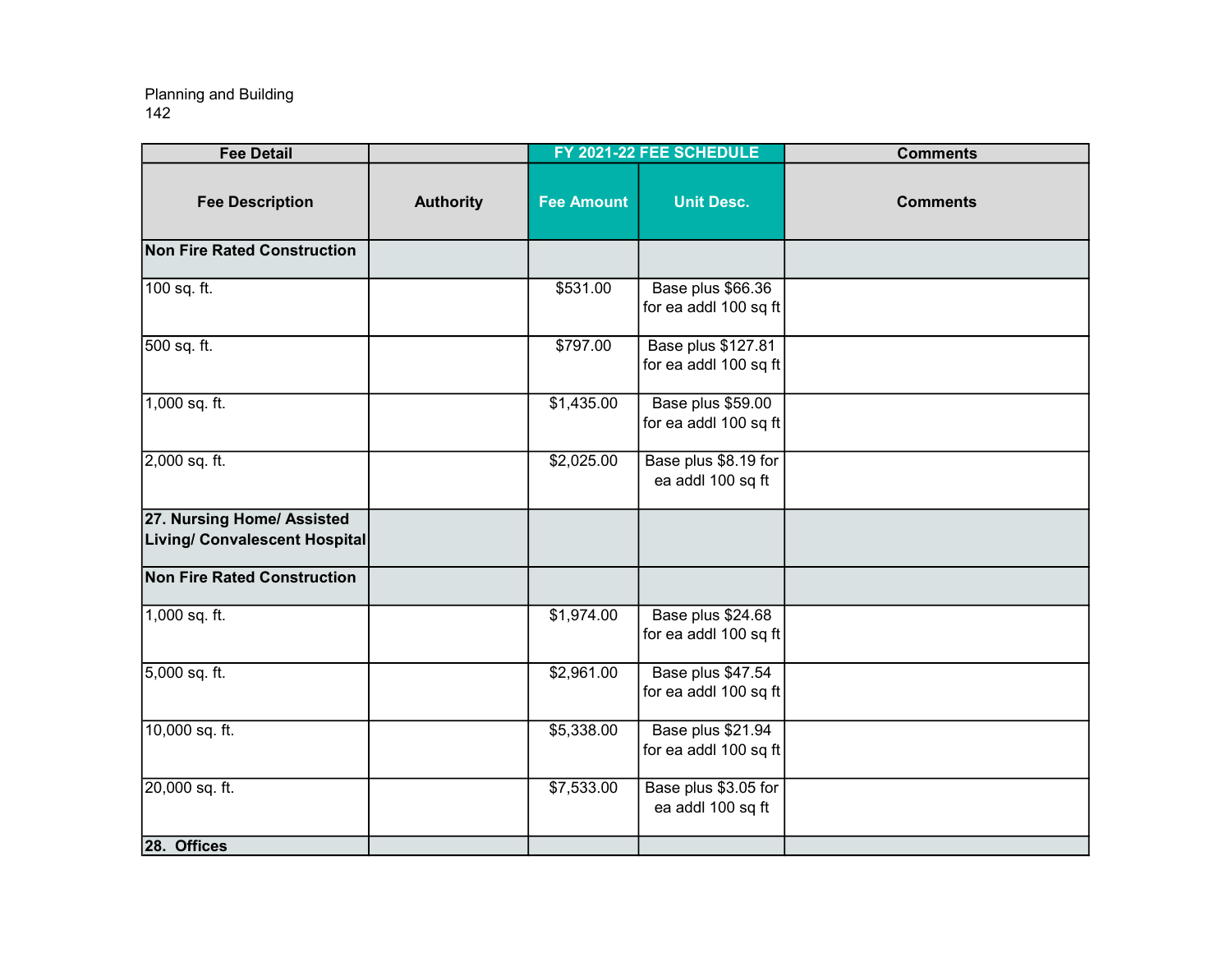| <b>Fee Detail</b>                  |                  |                   | FY 2021-22 FEE SCHEDULE                    | <b>Comments</b> |
|------------------------------------|------------------|-------------------|--------------------------------------------|-----------------|
| <b>Fee Description</b>             | <b>Authority</b> | <b>Fee Amount</b> | <b>Unit Desc.</b>                          | <b>Comments</b> |
| <b>Non Fire Rated Construction</b> |                  |                   |                                            |                 |
| 1,000 sq. ft.                      |                  | \$1,795.00        | Base plus \$22.42<br>for ea addl 100 sq ft |                 |
| 5,000 sq. ft.                      |                  | \$2,691.00        | Base plus \$43.20<br>for ea addl 100 sq ft |                 |
| 10,000 sq. ft.                     |                  | \$4,851.00        | Base plus \$19.93<br>for ea addl 100 sq ft |                 |
| 20,000 sq. ft.                     |                  | \$6,844.00        | Base plus \$2.76 for<br>ea addl 100 sq ft  |                 |
| 29. Parking Garages -<br>Enclosed  |                  |                   |                                            |                 |
| Non Fire Rated Construction        |                  |                   |                                            |                 |
| 1,000 sq. ft.                      |                  | \$747.00          | Base plus \$9.35 for<br>ea addl 100 sq ft  |                 |
| 5,000 sq. ft.                      |                  | \$1,121.00        | Base plus \$17.98<br>for ea addl 100 sq ft |                 |
| 10,000 sq. ft.                     |                  | \$2,021.00        | Base plus \$8.31 for<br>ea addl 100 sq ft  |                 |
| 20,000 sq. ft.                     |                  | \$2,851.00        | Base plus \$1.15 for<br>ea addl 100 sq ft  |                 |
| 30. Parking Garages - Open         |                  |                   |                                            |                 |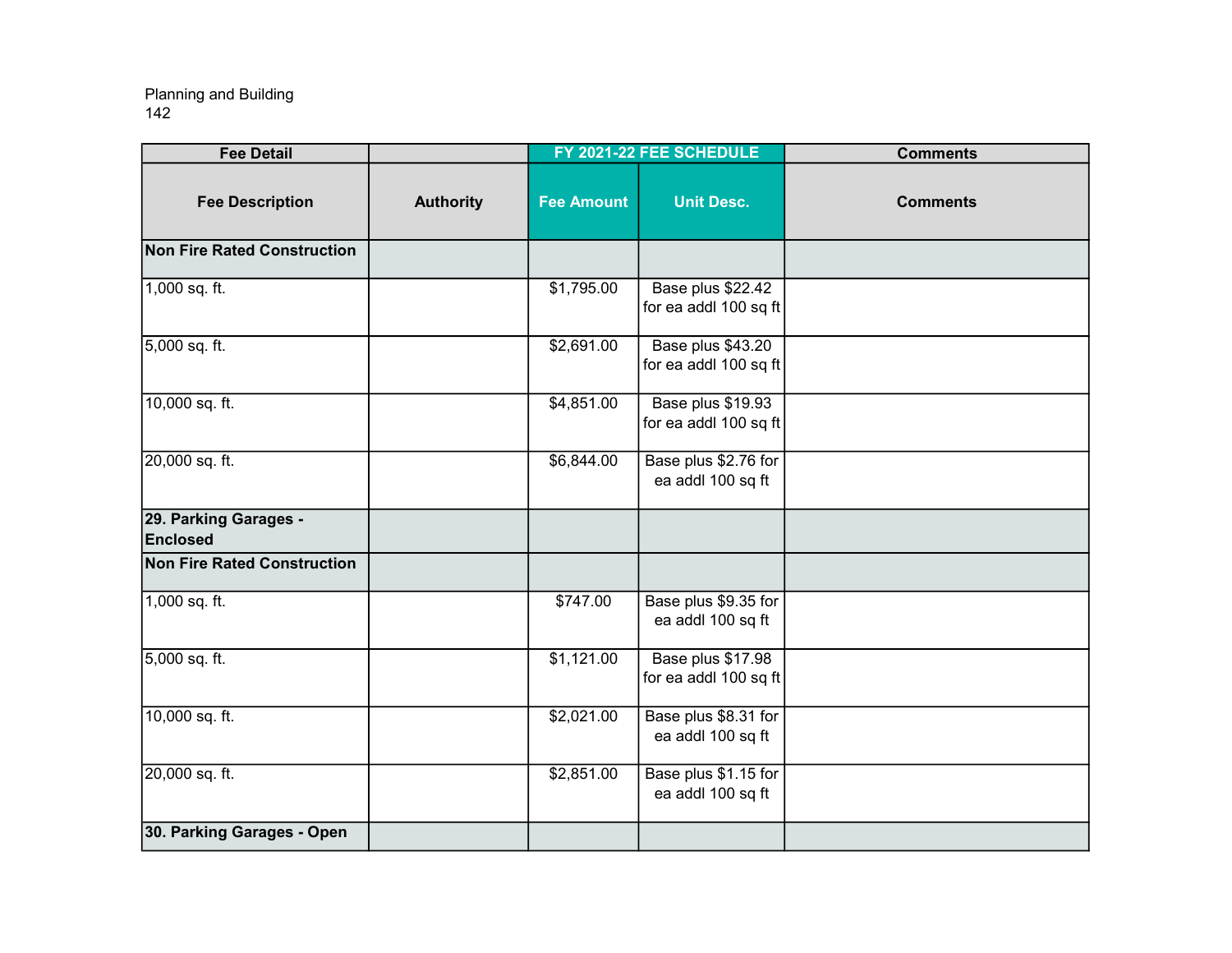| <b>Fee Detail</b>                      |                  |                   | FY 2021-22 FEE SCHEDULE                    | <b>Comments</b> |
|----------------------------------------|------------------|-------------------|--------------------------------------------|-----------------|
| <b>Fee Description</b>                 | <b>Authority</b> | <b>Fee Amount</b> | <b>Unit Desc.</b>                          | <b>Comments</b> |
| <b>Non Fire Rated Construction</b>     |                  |                   |                                            |                 |
| 500 sq. ft.                            |                  | \$626.00          | Base plus \$15.67<br>for ea addl 100 sq ft |                 |
| 2,500 sq. ft.                          |                  | \$941.00          | Base plus \$30.18<br>for ea addl 100 sq ft |                 |
| 5,000 sq. ft.                          |                  | \$1,695.00        | Base plus \$13.92<br>for ea addl 100 sq ft |                 |
| 10,000 sq. ft.                         |                  | \$2,391.00        | Base plus \$1.95 for<br>ea addl 100 sq ft  |                 |
| 31. Preschool/ School > 50<br>students |                  |                   |                                            |                 |
| <b>Non Fire Rated Construction</b>     |                  |                   |                                            |                 |
| 2,000 sq. ft.                          |                  | \$2,330.00        | Base plus \$14.56<br>for ea addl 100 sq ft |                 |
| 10,000 sq. ft.                         |                  | \$3,495.00        | Base plus \$28.05<br>for ea addl 100 sq ft |                 |
| 20,000 sq. ft.                         |                  | \$6,299.00        | Base plus \$12.96<br>for ea addl 100 sq ft |                 |
| 40,000 sq. ft.                         |                  | \$8,890.00        | Base plus \$1.80 for<br>ea addl 100 sq ft  |                 |
| 32. Preschool/ School < 50<br>students |                  |                   |                                            |                 |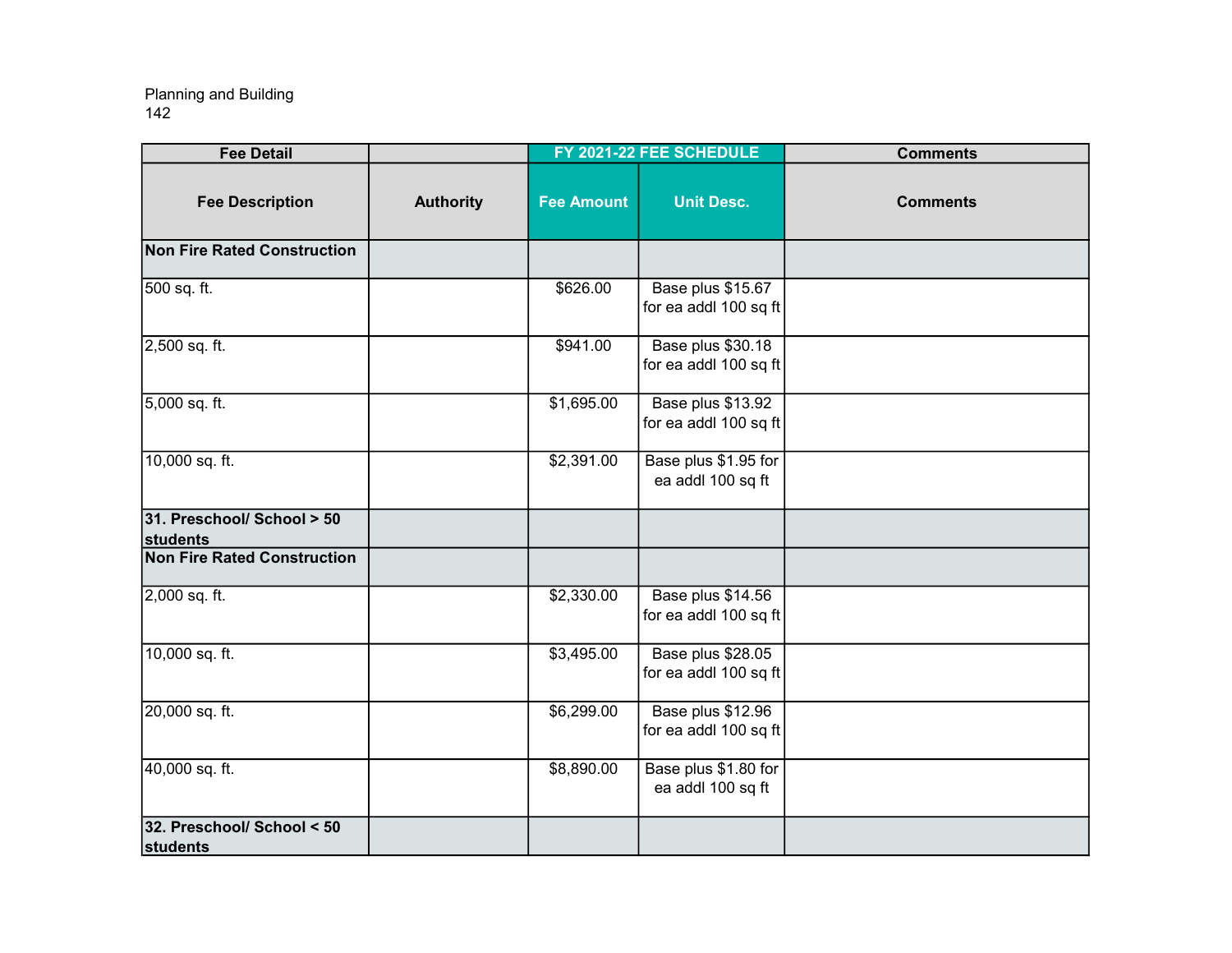| <b>Fee Detail</b>                      |                  |                   | FY 2021-22 FEE SCHEDULE                    | <b>Comments</b> |
|----------------------------------------|------------------|-------------------|--------------------------------------------|-----------------|
| <b>Fee Description</b>                 | <b>Authority</b> | <b>Fee Amount</b> | <b>Unit Desc.</b>                          | <b>Comments</b> |
| <b>Non Fire Rated Construction</b>     |                  |                   |                                            |                 |
| 500 sq. ft.                            |                  | \$894.00          | Base plus \$22.38<br>for ea addl 100 sq ft |                 |
| 2,500 sq. ft.                          |                  | \$1,342.00        | Base plus \$43.07<br>for ea addl 100 sq ft |                 |
| 5,000 sq. ft.                          |                  | \$2,419.00        | Base plus \$19.88<br>for ea addl 100 sq ft |                 |
| 10,000 sq. ft.                         |                  | \$3,413.00        | Base plus \$2.76 for<br>ea addl 100 sq ft  |                 |
| 33. Repair Garage                      |                  |                   |                                            |                 |
| <b>Non Fire Rated Construction</b>     |                  |                   |                                            |                 |
| 500 sq. ft.                            |                  | \$747.00          | Base plus \$18.68<br>for ea addl 100 sq ft |                 |
| 2,500 sq. ft.                          |                  | \$1,121.00        | Base plus \$35.98<br>for ea addl 100 sq ft |                 |
| 5,000 sq. ft.                          |                  | \$2,021.00        | Base plus \$16.61<br>for ea addl 100 sq ft |                 |
| 10,000 sq. ft.                         |                  | \$2,851.00        | Base plus \$2.31 for<br>ea addl 100 sq ft  |                 |
| 34. Repair Garage (Service<br>Station) |                  |                   |                                            |                 |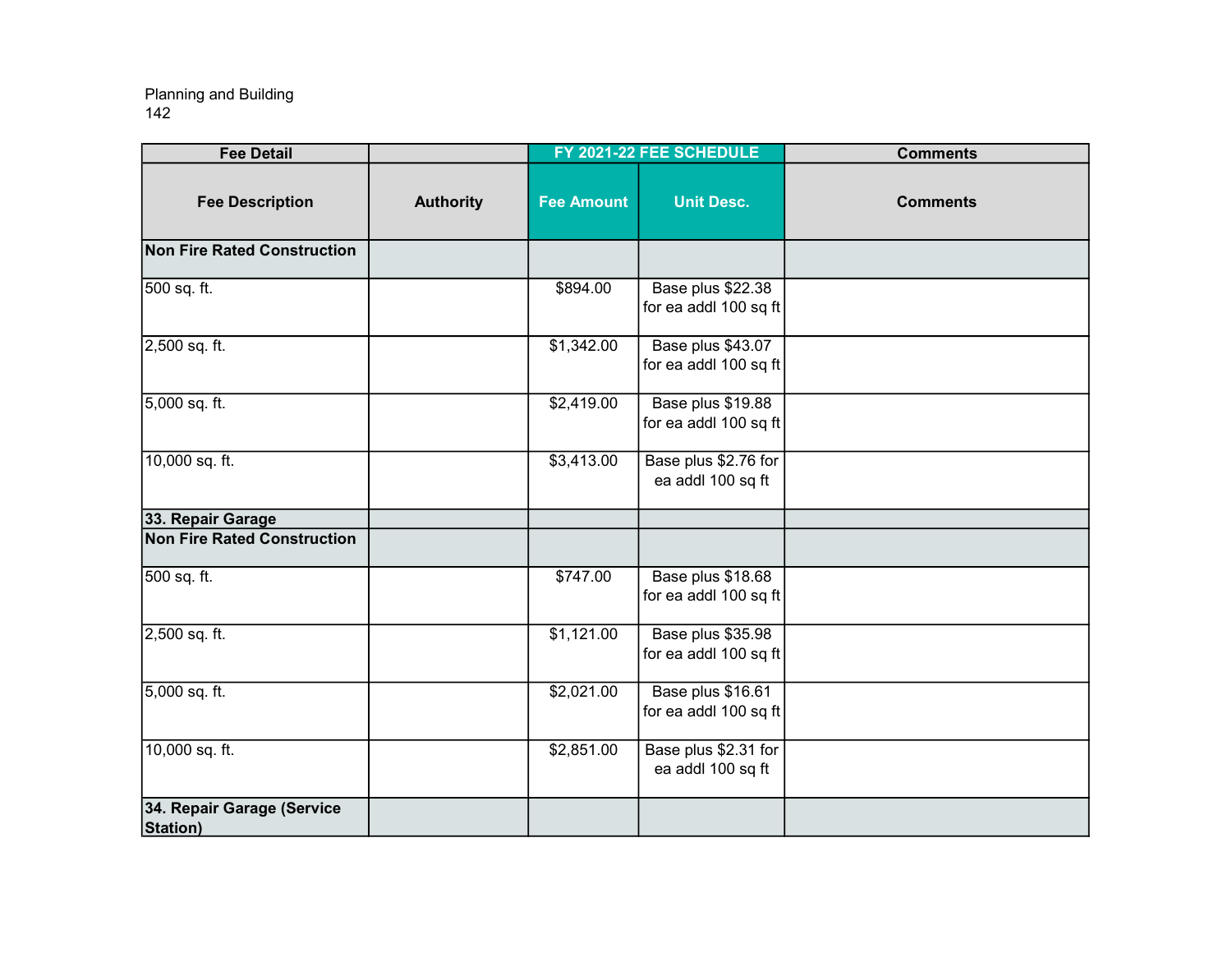| <b>Fee Detail</b>                  |                  |                   | FY 2021-22 FEE SCHEDULE                     | <b>Comments</b> |
|------------------------------------|------------------|-------------------|---------------------------------------------|-----------------|
| <b>Fee Description</b>             | <b>Authority</b> | <b>Fee Amount</b> | <b>Unit Desc.</b>                           | <b>Comments</b> |
| <b>Non Fire Rated Construction</b> |                  |                   |                                             |                 |
| 500 sq. ft.                        |                  | \$747.00          | Base plus \$18.68<br>for ea addl 100 sq ft  |                 |
| 2,500 sq. ft.                      |                  | \$1,121.00        | Base plus \$35.98<br>for ea addl 100 sq ft  |                 |
| 5,000 sq. ft.                      |                  | \$2,021.00        | Base plus \$16.61<br>for ea addl 100 sq ft  |                 |
| 10,000 sq. ft.                     |                  | \$2,851.00        | Base plus \$2.31 for<br>ea addl 100 sq ft   |                 |
| 35. Restaurant                     |                  |                   |                                             |                 |
| <b>Non Fire Rated Construction</b> |                  |                   |                                             |                 |
| 300 sq. ft.                        |                  | \$1,340.00        | Base plus \$55.82<br>for ea addl 100 sq ft  |                 |
| 1,500 sq. ft.                      |                  | \$2,009.00        | Base plus \$107.51<br>for ea addl 100 sq ft |                 |
| 3,000 sq. ft.                      |                  | \$3,622.00        | Base plus \$49.60<br>for ea addl 100 sq ft  |                 |
| 6,000 sq. ft.                      |                  | \$5,110.00        | Base plus \$6.89 for<br>ea addl 100 sq ft   |                 |
| 36. Semiconductor<br>Fabrication   |                  |                   |                                             |                 |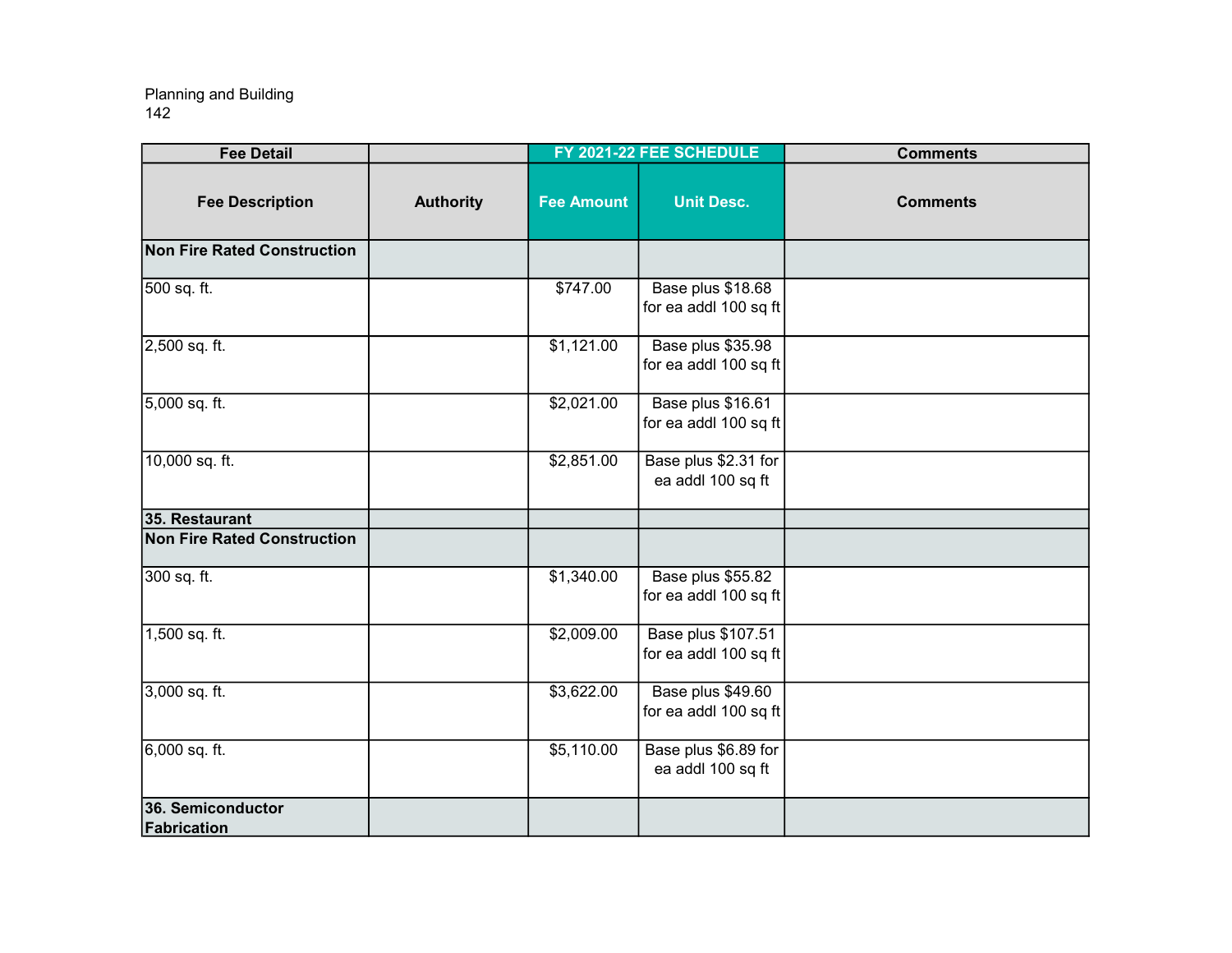| <b>Fee Detail</b>                  |                  |                   | FY 2021-22 FEE SCHEDULE                    | <b>Comments</b> |
|------------------------------------|------------------|-------------------|--------------------------------------------|-----------------|
| <b>Fee Description</b>             | <b>Authority</b> | <b>Fee Amount</b> | <b>Unit Desc.</b>                          | <b>Comments</b> |
| <b>Non Fire Rated Construction</b> |                  |                   |                                            |                 |
| 1,000 sq. ft.                      |                  | \$1,511.00        | Base plus \$18.88<br>for ea addl 100 sq ft |                 |
| 5,000 sq. ft.                      |                  | \$2,268.00        | Base plus \$36.39<br>for ea addl 100 sq ft |                 |
| 10,000 sq. ft.                     |                  | \$4,087.00        | Base plus \$16.81<br>for ea addl 100 sq ft |                 |
| 20,000 sq. ft.                     |                  | \$5,768.00        | Base plus \$2.33 for<br>ea addl 100 sq ft  |                 |
| 37. Shell Buildings                |                  |                   |                                            |                 |
| <b>Non Fire Rated Construction</b> |                  |                   |                                            |                 |
| 2,000 sq. ft.                      |                  | \$995.00          | Base plus \$6.22 for<br>ea addl 100 sq ft  |                 |
| 10,000 sq. ft.                     |                  | \$1,493.00        | Base plus \$11.98<br>for ea addl 100 sq ft |                 |
| 20,000 sq. ft.                     |                  | \$2,691.00        | Base plus \$5.52 for<br>ea addl 100 sq ft  |                 |
| 40,000 sq. ft.                     |                  | \$3,796.00        | Base plus \$.77 for<br>ea addl 100 sq ft   |                 |
| 38. Storage - Rental Facility      |                  |                   |                                            |                 |
| <b>Non Fire Rated Construction</b> |                  |                   |                                            |                 |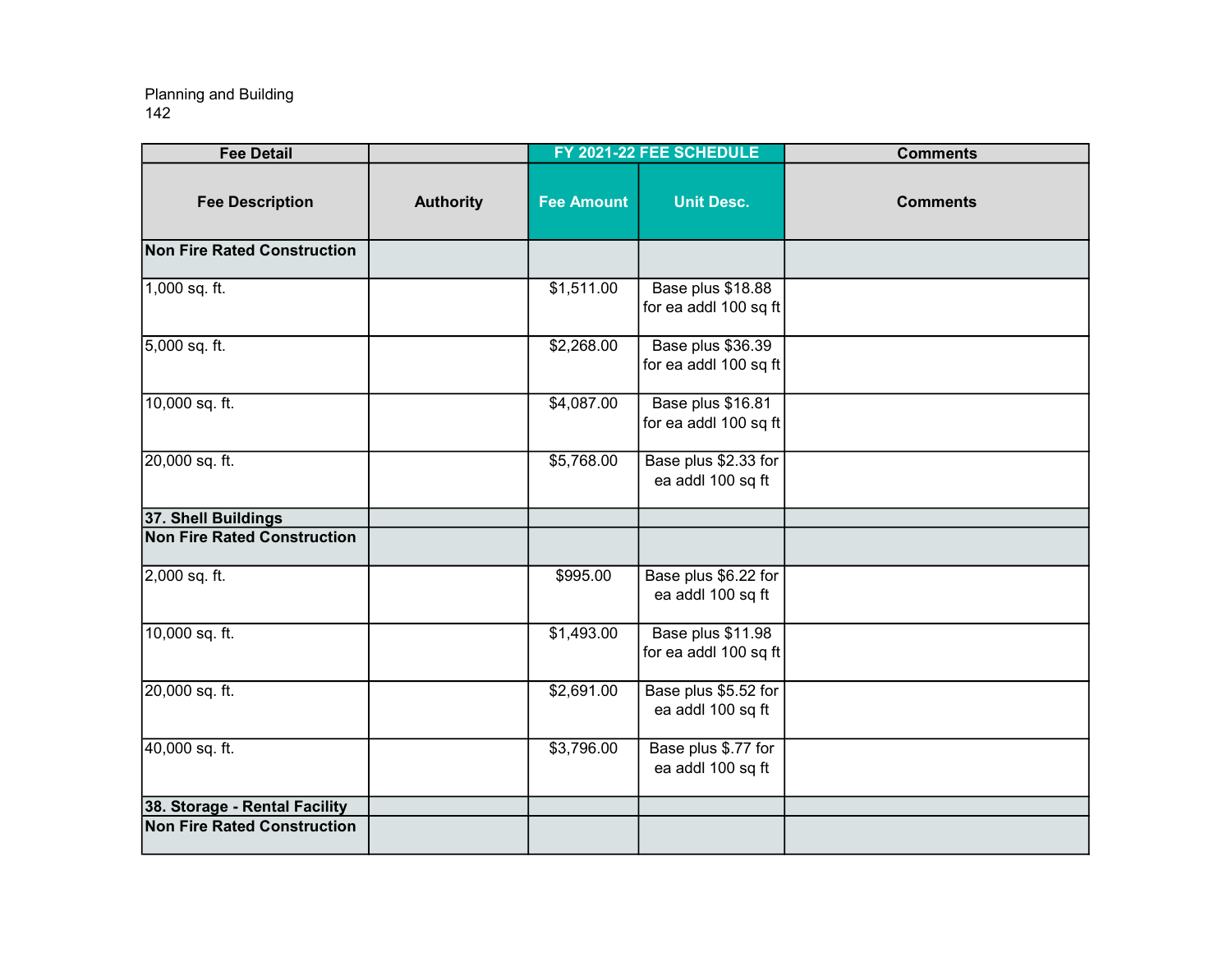| <b>Fee Detail</b>                  |                  |                   | FY 2021-22 FEE SCHEDULE                    | <b>Comments</b> |
|------------------------------------|------------------|-------------------|--------------------------------------------|-----------------|
| <b>Fee Description</b>             | <b>Authority</b> | <b>Fee Amount</b> | <b>Unit Desc.</b>                          | <b>Comments</b> |
| $2,000$ sq. ft.                    |                  | \$1,386.00        | Base plus \$8.67 for<br>ea addl 100 sq ft  |                 |
| 10,000 sq. ft.                     |                  | \$2,080.00        | Base plus \$16.68<br>for ea addl 100 sq ft |                 |
| 20,000 sq. ft.                     |                  | \$3,747.00        | Base plus \$7.71 for<br>ea addl 100 sq ft  |                 |
| 40,000 sq. ft.                     |                  | \$5,290.00        | Base plus \$1.07 for<br>ea addl 100 sq ft  |                 |
| 39. Storage - Moderate<br>Hazard   |                  |                   |                                            |                 |
| <b>Non Fire Rated Construction</b> |                  |                   |                                            |                 |
| $1,000$ sq. ft.                    |                  | \$1,386.00        | Base plus \$17.33<br>for ea addl 100 sq ft |                 |
| 5,000 sq. ft.                      |                  | \$2,080.00        | Base plus \$33.37<br>for ea addl 100 sq ft |                 |
| 10,000 sq. ft.                     |                  | \$3,748.00        | Base plus \$15.39<br>for ea addl 100 sq ft |                 |
| 20,000 sq. ft.                     |                  | \$5,287.00        | Base plus \$2.15 for<br>ea addl 100 sq ft  |                 |
| 40. Stores (Retail)                |                  |                   |                                            |                 |
| <b>Non Fire Rated Construction</b> |                  |                   |                                            |                 |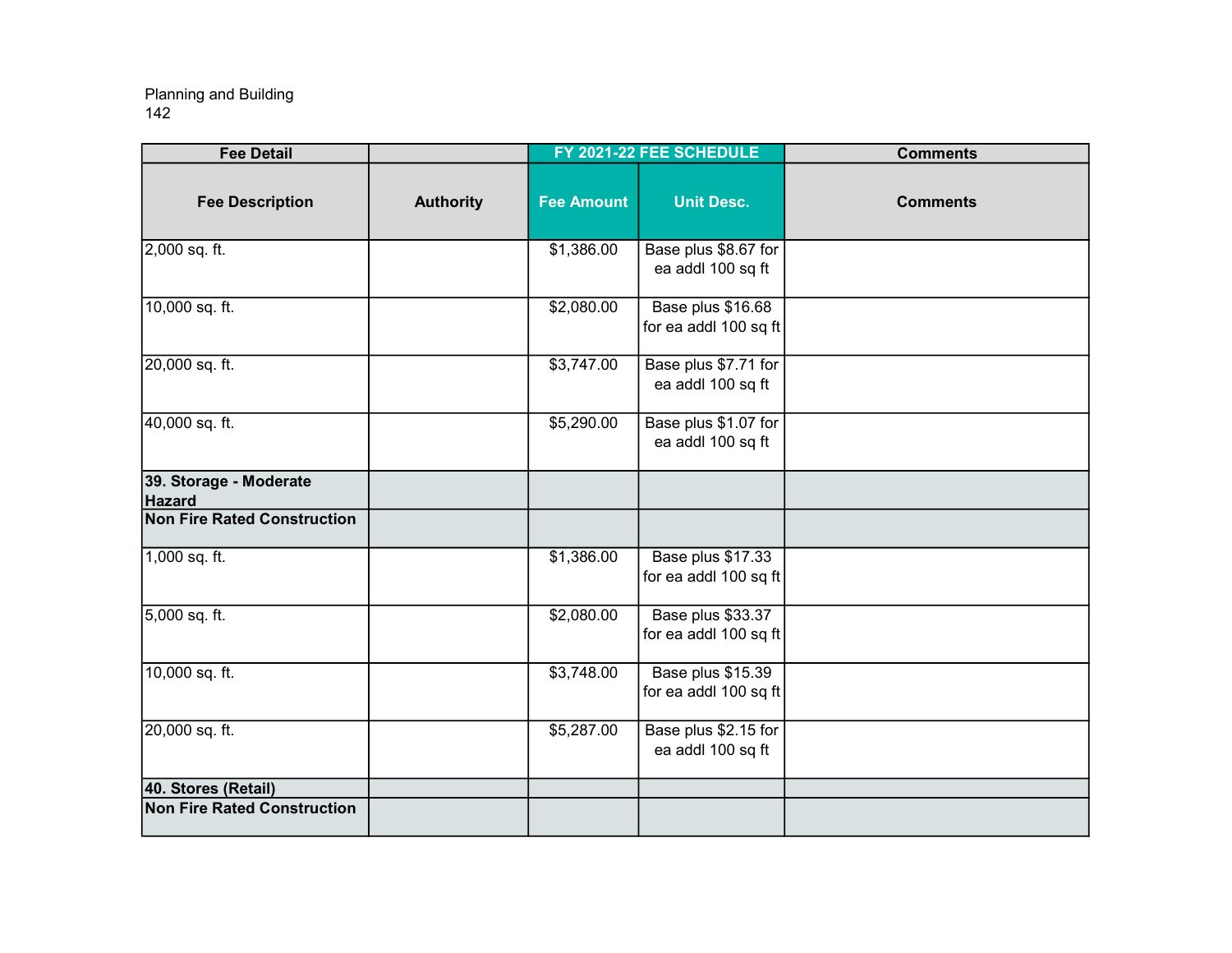| <b>Fee Detail</b>                                              |                  |                   | FY 2021-22 FEE SCHEDULE                            | <b>Comments</b> |
|----------------------------------------------------------------|------------------|-------------------|----------------------------------------------------|-----------------|
| <b>Fee Description</b>                                         | <b>Authority</b> | <b>Fee Amount</b> | <b>Unit Desc.</b>                                  | <b>Comments</b> |
| 2,500 sq. ft.                                                  |                  | \$1,514.00        | Base plus \$7.57 for<br>ea addl 100 sq ft          |                 |
| 12,500 sq. ft.                                                 |                  | \$2,271.00        | Base plus \$14.59<br>for ea addl 100 sq ft         |                 |
| 25,000 sq. ft.                                                 |                  | \$4,095.00        | Base plus \$6.73 for<br>ea addl 100 sq ft          |                 |
| 50,000 sq. ft.                                                 |                  | \$5,777.00        | Base plus \$.93 for<br>ea addl 100 sq ft           |                 |
| 41. Surgery Clinic                                             |                  |                   |                                                    |                 |
| <b>Non Fire Rated Construction</b>                             |                  |                   |                                                    |                 |
| 1,000 sq. ft.                                                  |                  | \$5,174.00        | Base plus \$64.67<br>for ea addl 100 sq ft         |                 |
| 5,000 sq. ft.                                                  |                  | \$7,762.00        | <b>Base plus \$124.57</b><br>for ea addl 100 sq ft |                 |
| 10,000 sq. ft.                                                 |                  | \$13,990.00       | Base plus \$57.49<br>for ea addl 100 sq ft         |                 |
| 20,000 sq. ft.                                                 |                  | \$19,739.00       | Base plus \$7.98 for<br>ea addl 100 sq ft          |                 |
| 42. Tenant Improvements -<br><b>Class A (w/minor MP&amp;E)</b> |                  |                   |                                                    |                 |
| <b>Non Fire Rated Construction</b>                             |                  |                   |                                                    |                 |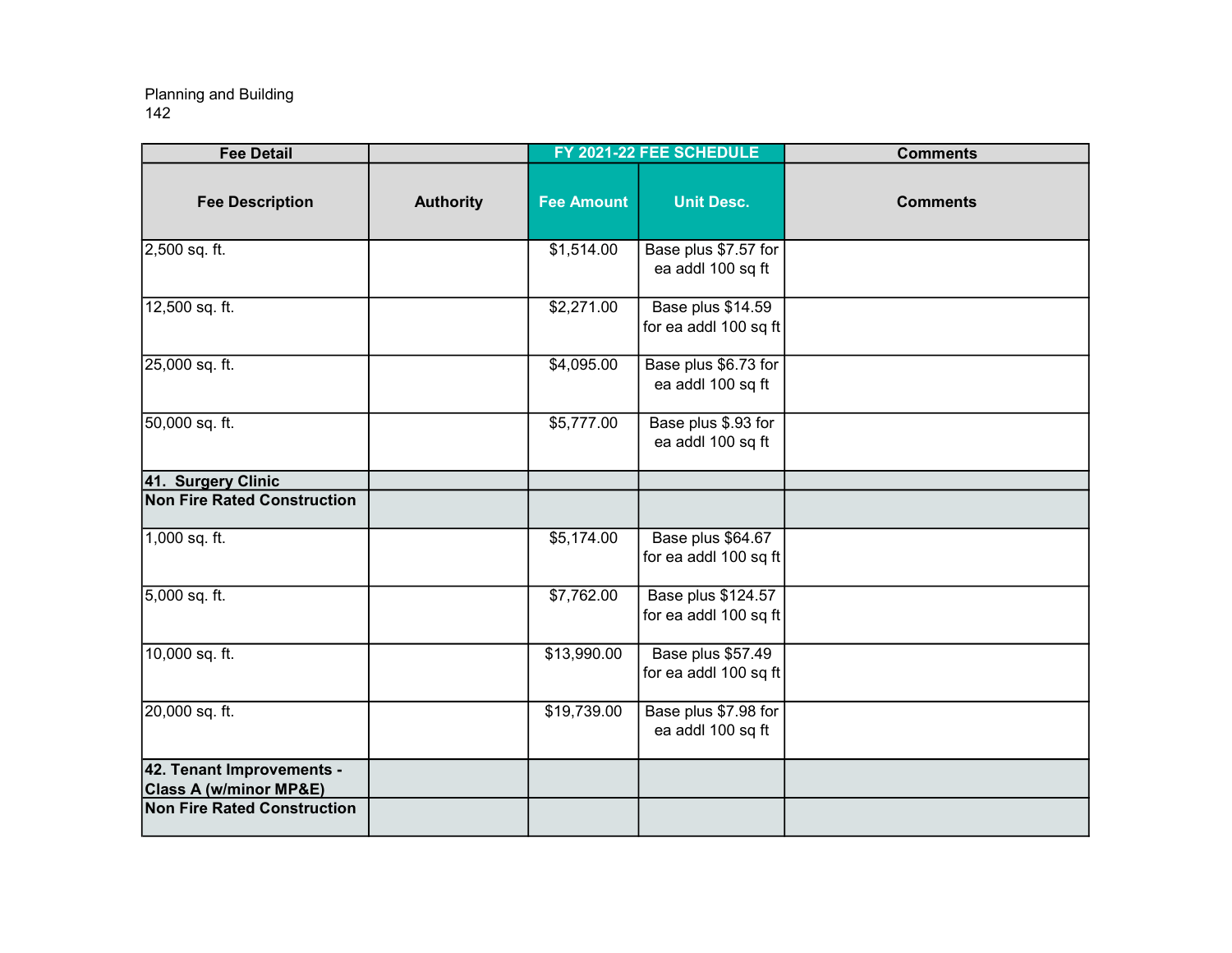| <b>Fee Detail</b>                                              |                  |                   | FY 2021-22 FEE SCHEDULE                    | <b>Comments</b> |
|----------------------------------------------------------------|------------------|-------------------|--------------------------------------------|-----------------|
| <b>Fee Description</b>                                         | <b>Authority</b> | <b>Fee Amount</b> | <b>Unit Desc.</b>                          | <b>Comments</b> |
| 150 sq. ft.                                                    |                  | \$325.00          | Base plus \$27.04<br>for ea addl 100 sq ft |                 |
| 750 sq. ft.                                                    |                  | \$487.00          | Base plus \$52.07<br>for ea addl 100 sq ft |                 |
| 1,500 sq. ft.                                                  |                  | \$877.00          | Base plus \$24.04<br>for ea addl 100 sq ft |                 |
| 3,000 sq. ft.                                                  |                  | \$1,238.00        | Base plus \$3.33 for<br>ea addl 100 sq ft  |                 |
| 43. Tenant Improvements -<br><b>Class A (w/major MP&amp;E)</b> |                  |                   |                                            |                 |
| <b>Non Fire Rated Construction</b>                             |                  |                   |                                            |                 |
| 150 sq. ft.                                                    |                  | \$602.00          | Base plus \$50.19<br>for ea addl 100 sq ft |                 |
| 750 sq. ft.                                                    |                  | \$904.00          | Base plus \$96.64<br>for ea addl 100 sq ft |                 |
| 1,500 sq. ft.                                                  |                  | \$1,629.00        | Base plus \$44.60<br>for ea addl 100 sq ft |                 |
| 3,000 sq. ft.                                                  |                  | \$2,297.00        | Base plus \$6.19 for<br>ea addl 100 sq ft  |                 |
| 44. Tenant Improvements -<br><b>Class B</b>                    |                  |                   |                                            |                 |
| <b>Non Fire Rated Construction</b>                             |                  |                   |                                            |                 |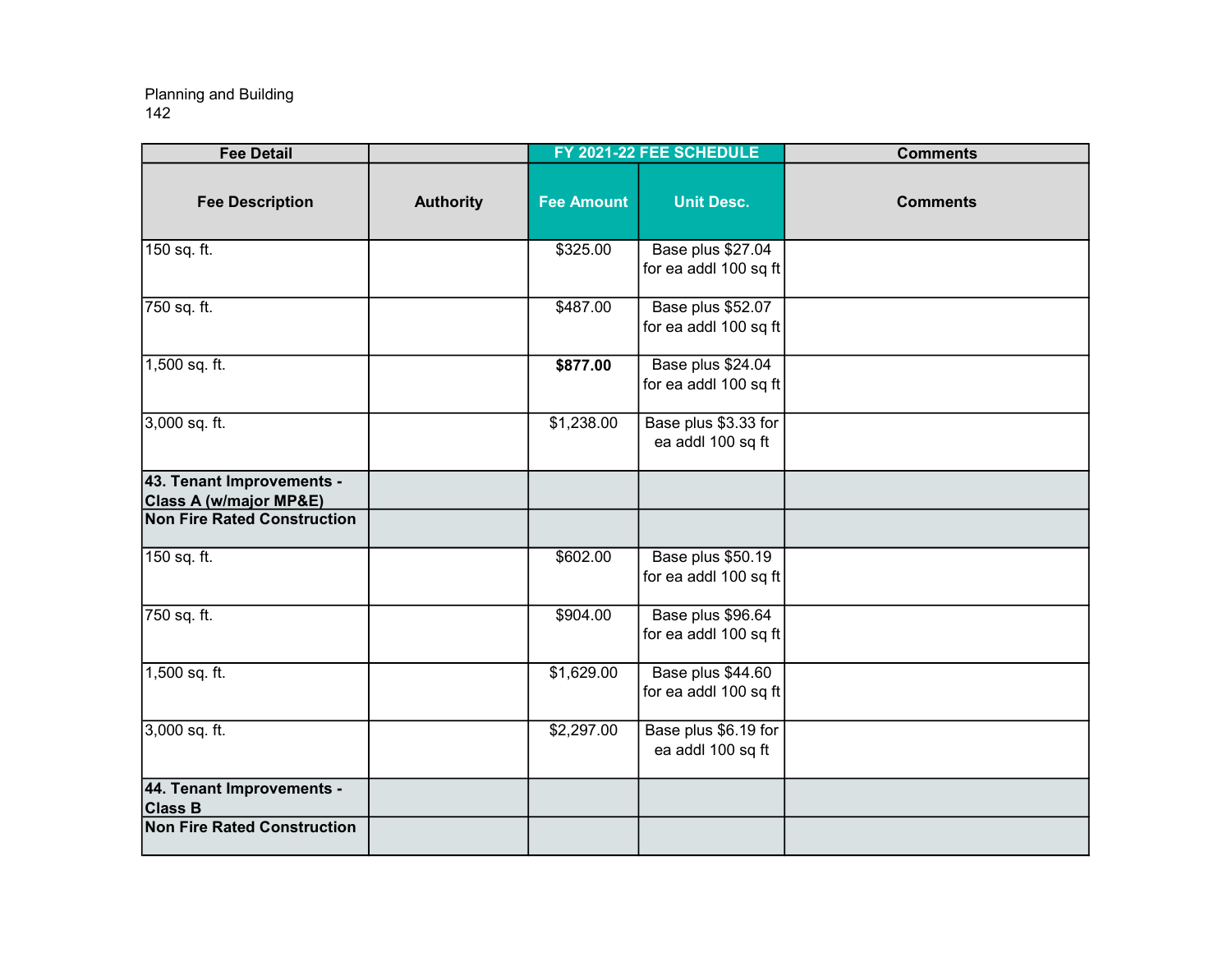| <b>Fee Detail</b>                           |                  |                   | FY 2021-22 FEE SCHEDULE                    | <b>Comments</b> |
|---------------------------------------------|------------------|-------------------|--------------------------------------------|-----------------|
| <b>Fee Description</b>                      | <b>Authority</b> | <b>Fee Amount</b> | <b>Unit Desc.</b>                          | <b>Comments</b> |
| 500 sq. ft.                                 |                  | \$745.00          | Base plus \$13.35<br>for ea addl 100 sq ft |                 |
| 2,500 sq. ft.                               |                  | \$1,012.00        | Base plus \$8.04 for<br>ea addl 100 sq ft  |                 |
| 5,000 sq. ft.                               |                  | \$1,213.00        | Base plus \$18.48<br>for ea addl 100 sq ft |                 |
| 10,000 sq. ft.                              |                  | \$2,137.00        | Base plus \$2.90 for<br>ea addl 100 sq ft  |                 |
| 45. Tenant Improvements -<br><b>Class F</b> |                  |                   |                                            |                 |
| <b>Non Fire Rated Construction</b>          |                  |                   |                                            |                 |
| 1,000 sq. ft.                               |                  | \$580.00          | Base plus \$7.25 for<br>ea addl 100 sq ft  |                 |
| 5,000 sq. ft.                               |                  | \$870.00          | Base plus \$13.97<br>for ea addl 100 sq ft |                 |
| 10,000 sq. ft.                              |                  | \$1,568.00        | Base plus \$6.44 for<br>ea addl 100 sq ft  |                 |
| 20,000 sq. ft.                              |                  | \$2,212.00        | Base plus \$.90 for<br>ea addl 100 sq ft   |                 |
| 46. Tenant Improvements -<br><b>Class I</b> |                  |                   |                                            |                 |
| <b>Non Fire Rated Construction</b>          |                  |                   |                                            |                 |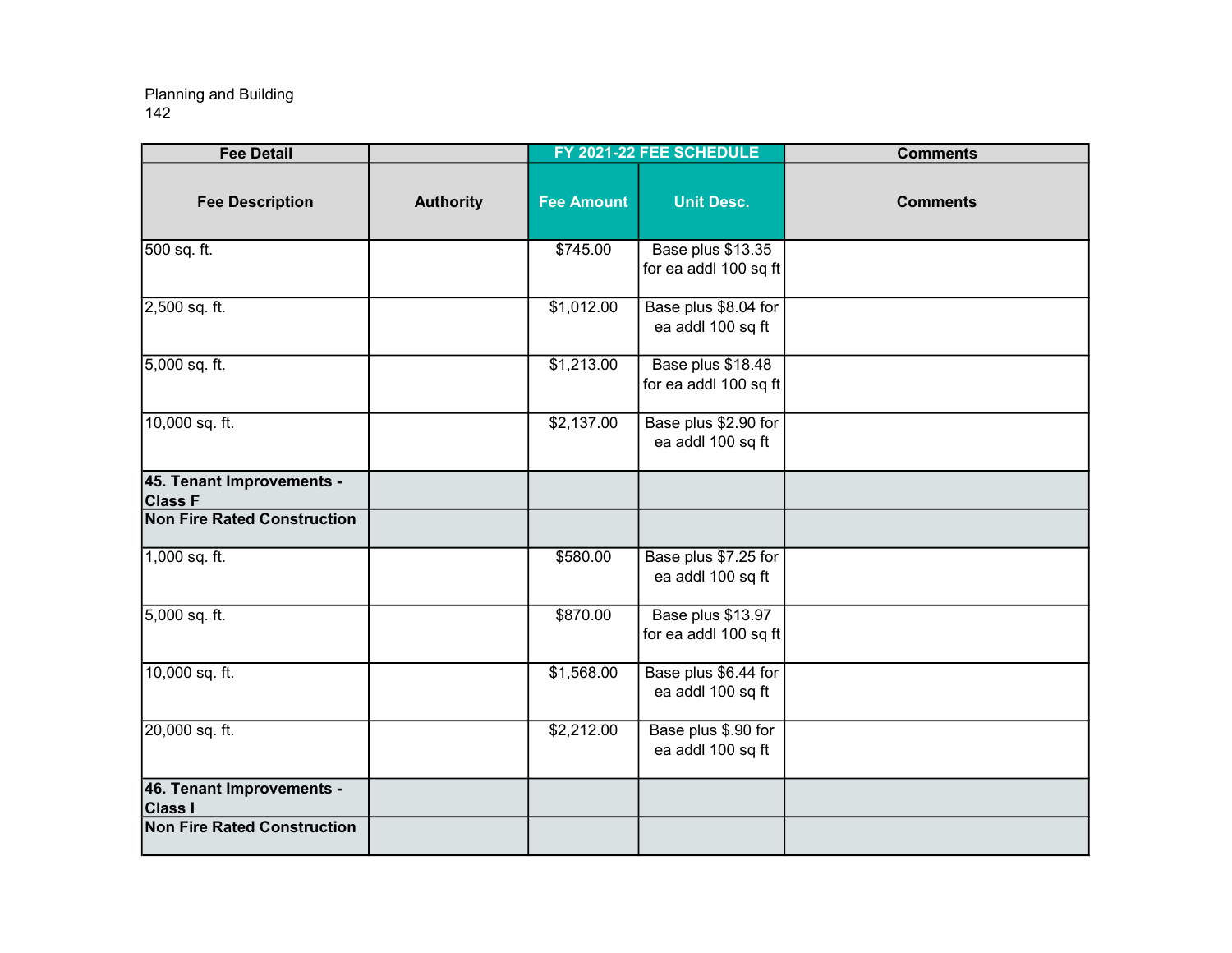| <b>Fee Detail</b>                                       |                  |                   | FY 2021-22 FEE SCHEDULE                           | <b>Comments</b> |
|---------------------------------------------------------|------------------|-------------------|---------------------------------------------------|-----------------|
| <b>Fee Description</b>                                  | <b>Authority</b> | <b>Fee Amount</b> | <b>Unit Desc.</b>                                 | <b>Comments</b> |
| 500 sq. ft.                                             |                  | \$1,560.00        | Base plus \$39.02<br>for ea addl 100 sq ft        |                 |
| 2,500 sq. ft.                                           |                  | \$2,340.00        | Base plus \$75.14<br>for ea addl 100 sq ft        |                 |
| 5,000 sq. ft.                                           |                  | \$4,220.00        | Base plus \$34.68<br>for ea addl 100 sq ft        |                 |
| 10,000 sq. ft.                                          |                  | \$5,954.00        | Base plus \$4.81 for<br>ea addl 100 sq ft         |                 |
| 47. Tenant Improvements -<br><b>Class M</b>             |                  |                   |                                                   |                 |
| <b>Non Fire Rated Construction</b>                      |                  |                   |                                                   |                 |
| 500 sq. ft.                                             |                  | \$688.00          | Base plus \$17.21<br>for ea addl 100 sq ft        |                 |
| 2,500 sq. ft.                                           |                  | \$1,032.00        | <b>Base plus \$33.13</b><br>for ea addl 100 sq ft |                 |
| 5,000 sq. ft.                                           |                  | \$1,861.00        | Base plus \$15.29<br>for ea addl 100 sq ft        |                 |
| 10,000 sq. ft.                                          |                  | \$2,625.00        | Base plus \$2.12 for<br>ea addl 100 sq ft         |                 |
| 48. Tenant Improvements -<br><b>Class R-1, R-2, R-4</b> |                  |                   |                                                   |                 |
| <b>Non Fire Rated Construction</b>                      |                  |                   |                                                   |                 |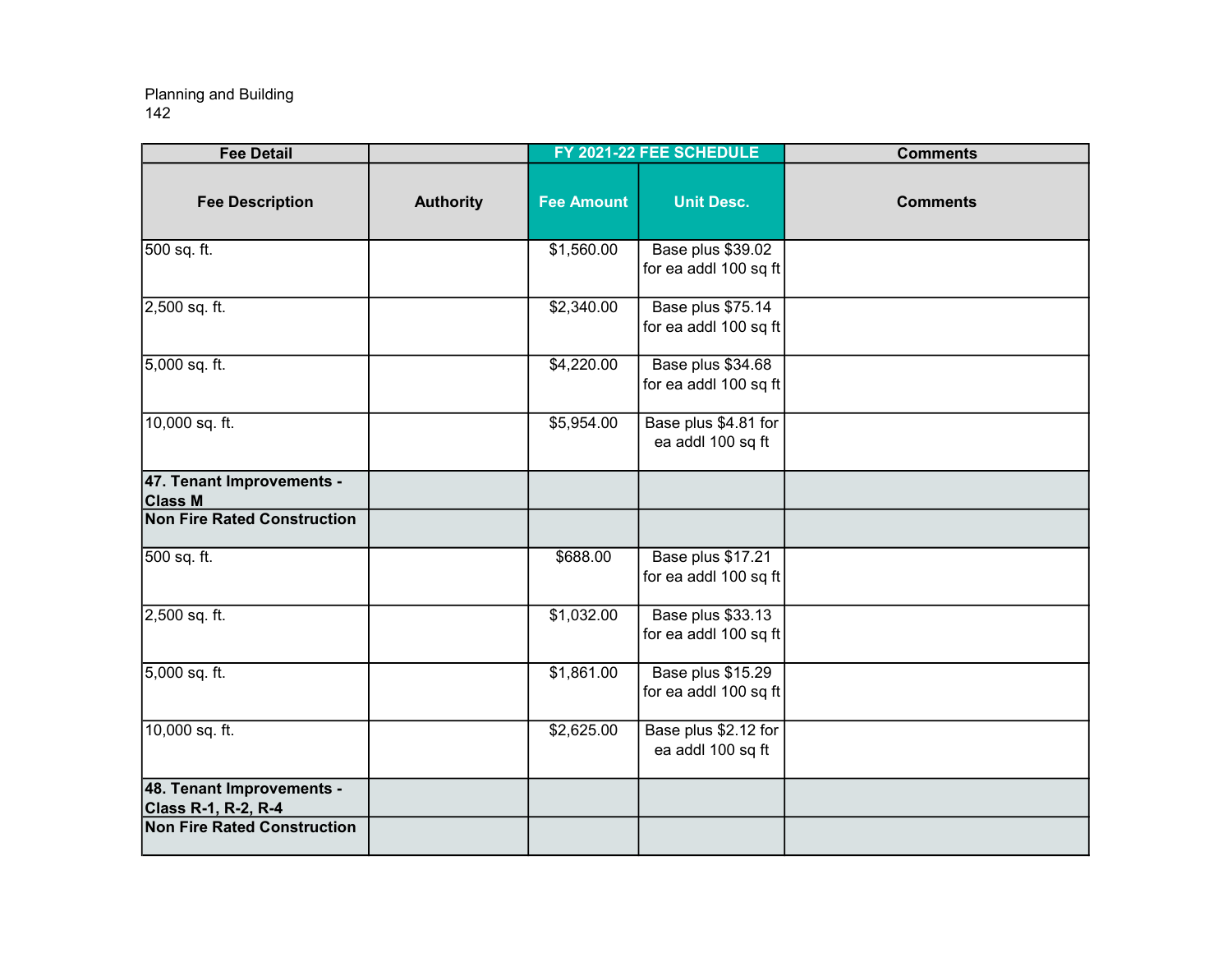| <b>Fee Detail</b>                                                   |                  |                   | FY 2021-22 FEE SCHEDULE                    | <b>Comments</b> |
|---------------------------------------------------------------------|------------------|-------------------|--------------------------------------------|-----------------|
| <b>Fee Description</b>                                              | <b>Authority</b> | <b>Fee Amount</b> | <b>Unit Desc.</b>                          | <b>Comments</b> |
| 1,000 sq. ft.                                                       |                  | \$1,485.00        | Base plus \$18.55<br>for ea addl 100 sq ft |                 |
| 5,000 sq. ft.                                                       |                  | \$2,227.00        | Base plus \$35.74<br>for ea addl 100 sq ft |                 |
| 10,000 sq. ft.                                                      |                  | \$4,014.00        | Base plus \$16.50<br>for ea addl 100 sq ft |                 |
| 20,000 sq. ft.                                                      |                  | \$5,663.00        | Base plus \$2.30 for<br>ea addl 100 sq ft  |                 |
| 49. Wineries                                                        |                  |                   |                                            |                 |
| <b>Non Fire Rated Construction</b>                                  |                  |                   |                                            |                 |
| 4,000 sq. ft.                                                       |                  | \$4,942.00        | Base plus \$15.46<br>for ea addl 100 sq ft |                 |
| 20,000 sq. ft.                                                      |                  | \$13,355.00       | Base plus \$53.52<br>for ea addl 100 sq ft |                 |
| 40,000 sq. ft.                                                      |                  | \$30,054.00       | Base plus \$30.94<br>for ea addl 100 sq ft |                 |
| 80,000 sq. ft.                                                      |                  | \$53,208.00       | Base plus \$5.37 for<br>ea addl 100 sq ft  |                 |
| <b>B. Building Permits - New</b><br><b>Construction Plan Review</b> |                  |                   |                                            |                 |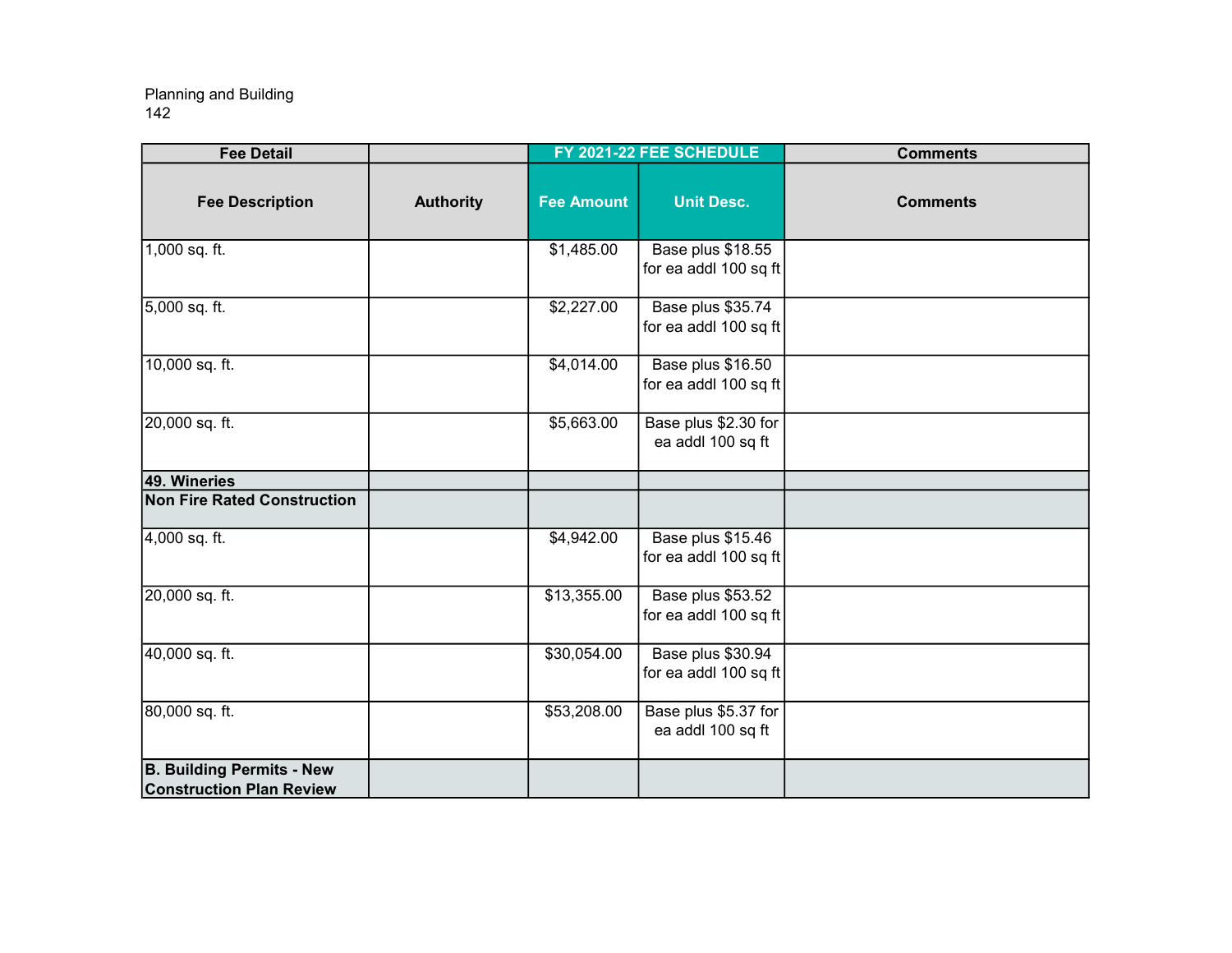| <b>Fee Detail</b>                                                                                   |                  |                   | FY 2021-22 FEE SCHEDULE                    | <b>Comments</b> |
|-----------------------------------------------------------------------------------------------------|------------------|-------------------|--------------------------------------------|-----------------|
| <b>Fee Description</b>                                                                              | <b>Authority</b> | <b>Fee Amount</b> | <b>Unit Desc.</b>                          | <b>Comments</b> |
| 1. Agricultural<br><b>Building/Garage/Workshop/C</b><br>$ $ arport > 500 sq ft (including<br>barns) |                  |                   |                                            |                 |
| <b>Non Fire Rated Construction</b>                                                                  |                  |                   |                                            |                 |
| 100 sq. ft.                                                                                         |                  | \$553.00          | Base plus \$2.74 for<br>ea addl 100 sq ft  |                 |
| 500 sq. ft.                                                                                         |                  | \$564.00          | Base plus \$22.19<br>for ea addl 100 sq ft |                 |
| 1,000 sq. ft.                                                                                       |                  | \$675.00          | Base plus \$11.09<br>for ea addl 100 sq ft |                 |
| 2,000 sq. ft.                                                                                       |                  | \$786.00          | Base plus \$4.72 for<br>ea addl 100 sq ft  |                 |
| 2. Aircraft Hanger & Helistops                                                                      |                  |                   |                                            |                 |
| <b>Non Fire Rated Construction</b>                                                                  |                  |                   |                                            |                 |
| 500 sq. ft.                                                                                         |                  | \$724.00          | Base plus \$5.21 for<br>ea addl 100 sq ft  |                 |
| 2,500 sq. ft.                                                                                       |                  | \$828.00          | Base plus \$8.33 for<br>ea addl 100 sq ft  |                 |
| 5,000 sq. ft.                                                                                       |                  | \$1,037.00        | Base plus \$8.60 for<br>ea addl 100 sq ft  |                 |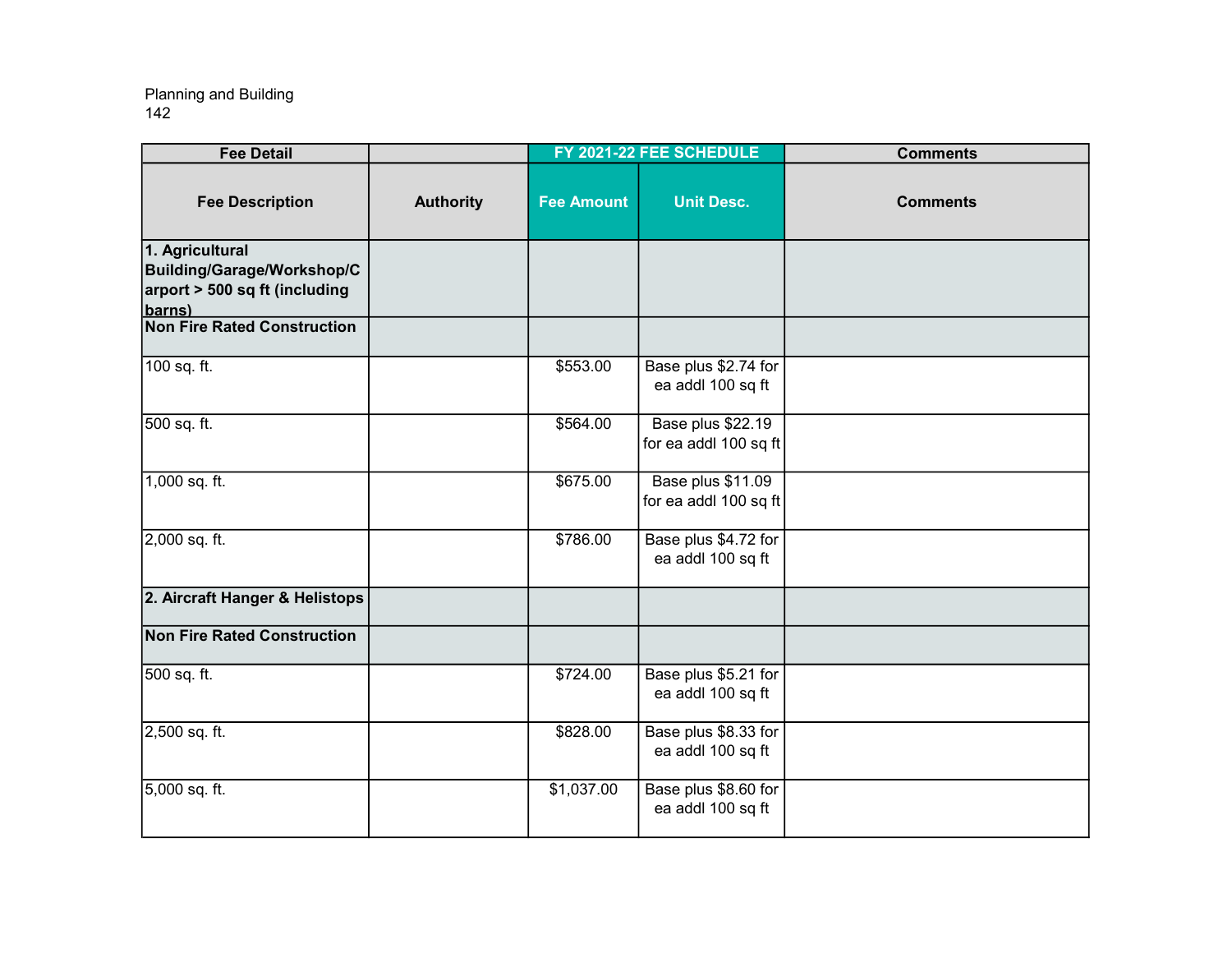| <b>Fee Detail</b>                  |                  |                   | FY 2021-22 FEE SCHEDULE                    | <b>Comments</b> |
|------------------------------------|------------------|-------------------|--------------------------------------------|-----------------|
| <b>Fee Description</b>             | <b>Authority</b> | <b>Fee Amount</b> | <b>Unit Desc.</b>                          | <b>Comments</b> |
| 10,000 sq. ft.                     |                  | \$1,466.00        | Base plus \$2.80 for<br>ea addl 100 sq ft  |                 |
| 3. Aircraft Hanger/ Repair         |                  |                   |                                            |                 |
| <b>Non Fire Rated Construction</b> |                  |                   |                                            |                 |
| 500 sq. ft.                        |                  | \$1,324.00        | Base plus \$9.50 for<br>ea addl 100 sq ft  |                 |
| 2,500 sq. ft.                      |                  | \$1,514.00        | Base plus \$15.23<br>for ea addl 100 sq ft |                 |
| 5,000 sq. ft.                      |                  | \$1,894.00        | Base plus \$15.68<br>for ea addl 100 sq ft |                 |
| 10,000 sq. ft.                     |                  | \$2,678.00        | Base plus \$5.13 for<br>ea addl 100 sq ft  |                 |
| 4. Apartment Bldg                  |                  |                   |                                            |                 |
| <b>Non Fire Rated Construction</b> |                  |                   |                                            |                 |
| $1,000$ sq. ft.                    |                  | \$2,749.00        | Base plus \$9.87 for<br>ea addl 100 sq ft  |                 |
| 5,000 sq. ft.                      |                  | \$3,144.00        | Base plus \$15.80<br>for ea addl 100 sq ft |                 |
| 10,000 sq. ft.                     |                  | \$3,934.00        | Base plus \$16.31<br>for ea addl 100 sq ft |                 |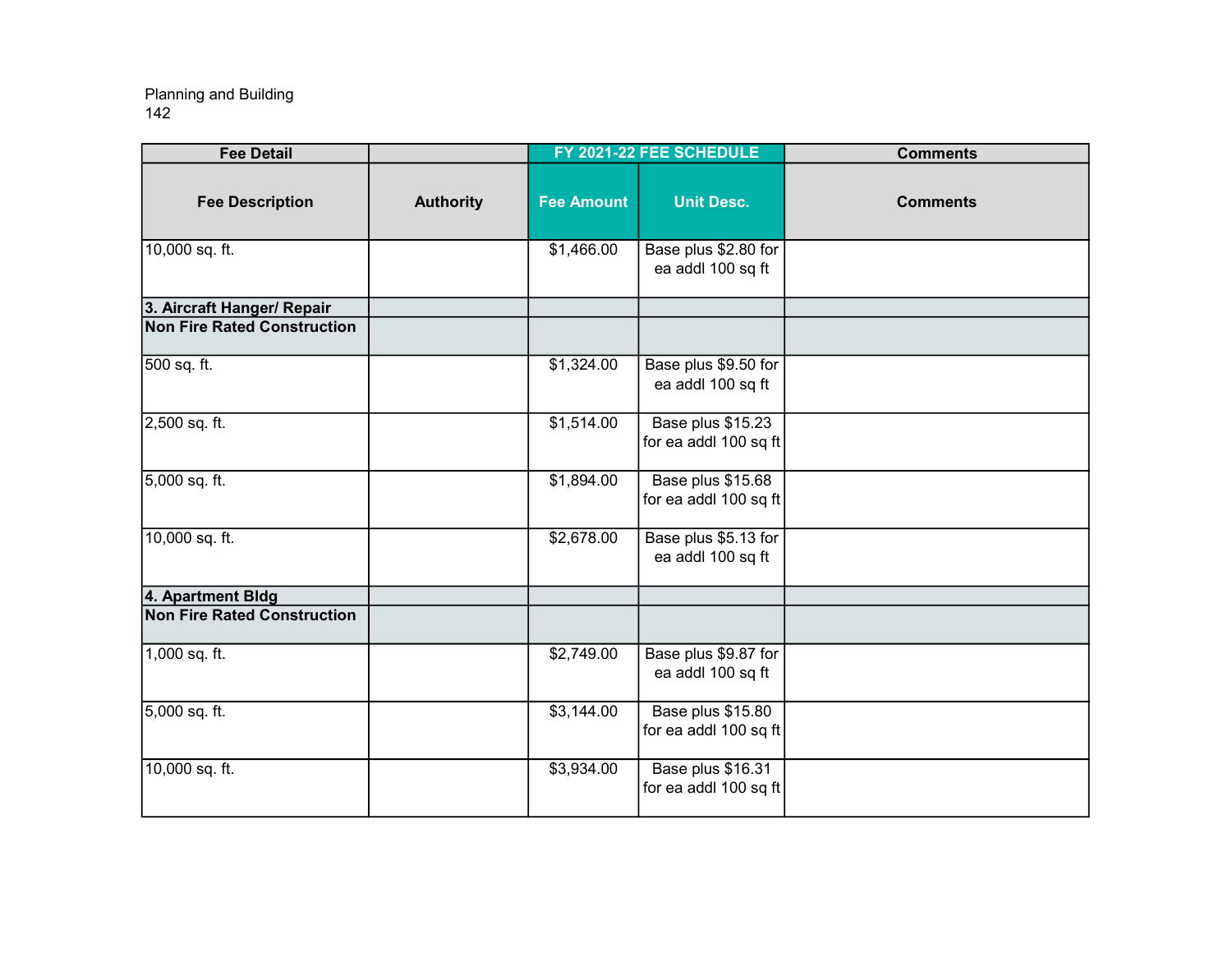| <b>Fee Detail</b>                            |                  |                   | FY 2021-22 FEE SCHEDULE                    | <b>Comments</b> |
|----------------------------------------------|------------------|-------------------|--------------------------------------------|-----------------|
| <b>Fee Description</b>                       | <b>Authority</b> | <b>Fee Amount</b> | <b>Unit Desc.</b>                          | <b>Comments</b> |
| 20,000 sq. ft.                               |                  | \$5,565.00        | Base plus \$5.31 for<br>ea addl 100 sq ft  |                 |
| 5. Apartment Bldg - Duplicate<br><b>Bldg</b> |                  |                   |                                            |                 |
| <b>Non Fire Rated Construction</b>           |                  |                   |                                            |                 |
| 1,000 sq. ft.                                |                  | \$1,078.00        | Base plus \$3.86 for<br>ea addl 100 sq ft  |                 |
| 5,000 sq. ft.                                |                  | \$1,232.00        | Base plus \$6.19 for<br>ea addl 100 sq ft  |                 |
| 10,000 sq. ft.                               |                  | \$1,542.00        | Base plus \$6.39 for<br>ea addl 100 sq ft  |                 |
| 20,000 sq. ft.                               |                  | \$2,181.00        | Base plus \$2.09 for<br>ea addl 100 sq ft  |                 |
| 6. Assembly Building - Large<br>(Church)     |                  |                   |                                            |                 |
| <b>Non Fire Rated Construction</b>           |                  |                   |                                            |                 |
| 2,000 sq. ft.                                |                  | \$3,938.00        | Base plus \$7.08 for<br>ea addl 100 sq ft  |                 |
| 10,000 sq. ft.                               |                  | \$4,503.00        | Base plus \$11.31<br>for ea addl 100 sq ft |                 |
| 20,000 sq. ft.                               |                  | \$5,635.00        | Base plus \$11.67<br>for ea addl 100 sq ft |                 |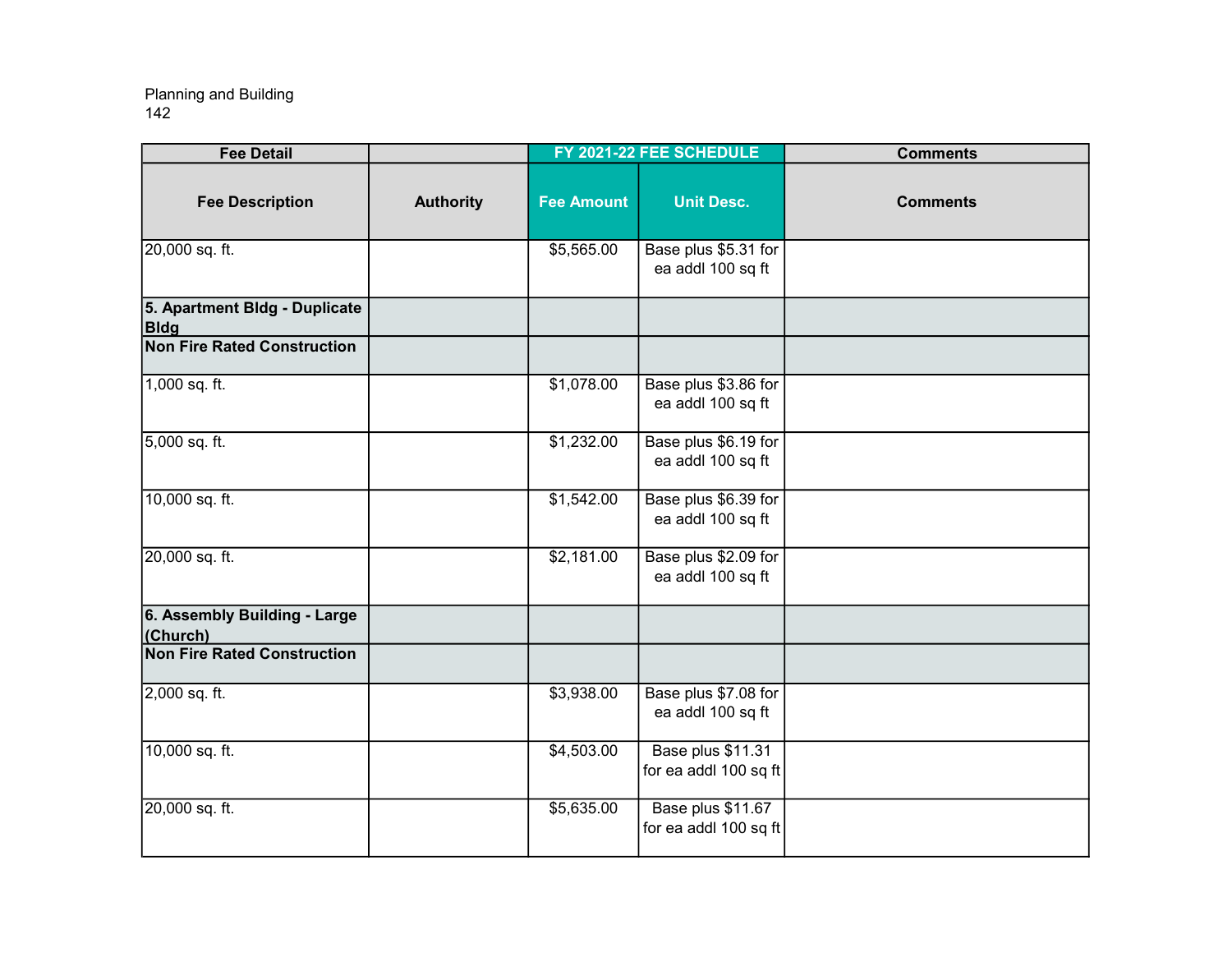| <b>Fee Detail</b>                        |                  |                   | FY 2021-22 FEE SCHEDULE                    | <b>Comments</b> |
|------------------------------------------|------------------|-------------------|--------------------------------------------|-----------------|
| <b>Fee Description</b>                   | <b>Authority</b> | <b>Fee Amount</b> | <b>Unit Desc.</b>                          | <b>Comments</b> |
| 40,000 sq. ft.                           |                  | \$7,969.00        | Base plus \$3.80 for<br>ea addl 100 sq ft  |                 |
| 7. Assembly Building - Small             |                  |                   |                                            |                 |
| <b>Non Fire Rated Construction</b>       |                  |                   |                                            |                 |
| 300 sq. ft.                              |                  | \$1,208.00        | Base plus \$14.47<br>for ea addl 100 sq ft |                 |
| 1,500 sq. ft.                            |                  | \$1,380.00        | Base plus \$23.13<br>for ea addl 100 sq ft |                 |
| 3,000 sq. ft.                            |                  | \$1,728.00        | Base plus \$23.86<br>for ea addl 100 sq ft |                 |
| $6,000$ sq. ft.                          |                  | \$2,444.00        | Base plus \$7.78 for<br>ea addl 100 sq ft  |                 |
| 8.Auditorium/Wine<br><b>Cave/Theater</b> |                  |                   |                                            |                 |
| Non Fire Rated Construction              |                  |                   |                                            |                 |
| 2,000 sq. ft.                            |                  | \$3,920.00        | Base plus \$7.04 for<br>ea addl 100 sq ft  |                 |
| 10,000 sq. ft.                           |                  | $\sqrt{4,482.00}$ | Base plus \$11.26<br>for ea addl 100 sq ft |                 |
| 20,000 sq. ft.                           |                  | \$5,609.00        | Base plus \$11.62<br>for ea addl 100 sq ft |                 |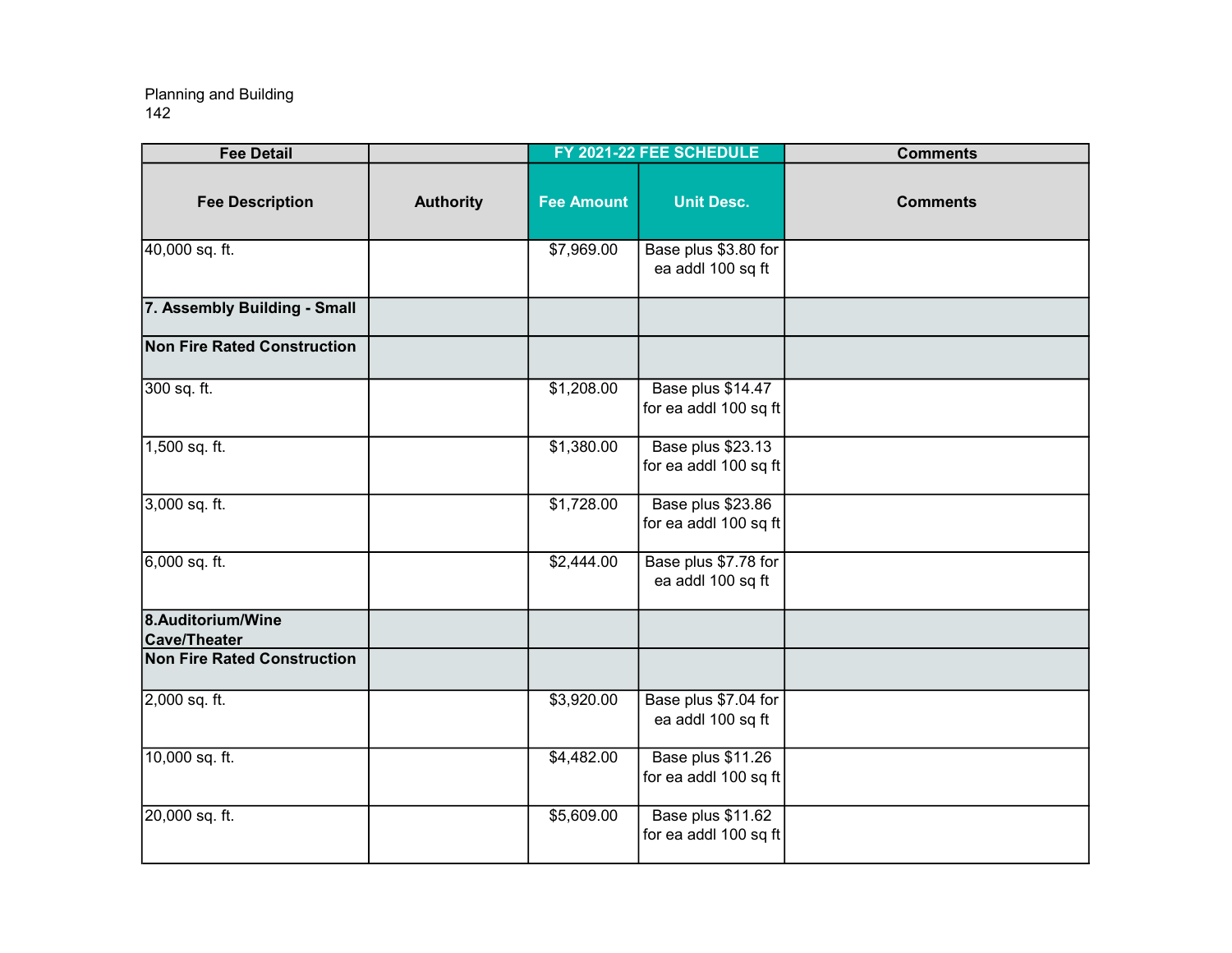| <b>Fee Detail</b>                                   |                  |                   | FY 2021-22 FEE SCHEDULE                    | <b>Comments</b> |
|-----------------------------------------------------|------------------|-------------------|--------------------------------------------|-----------------|
| <b>Fee Description</b>                              | <b>Authority</b> | <b>Fee Amount</b> | <b>Unit Desc.</b>                          | <b>Comments</b> |
| 40,000 sq. ft.                                      |                  | \$7,932.00        | Base plus \$7.27 for<br>ea addl 100 sq ft  |                 |
| 9. Daycare                                          |                  |                   |                                            |                 |
| <b>Non Fire Rated Construction</b>                  |                  |                   |                                            |                 |
| 200 sq. ft.                                         |                  | \$1,494.00        | Base plus \$26.83<br>for ea addl 100 sq ft |                 |
| 1,000 sq. ft.                                       |                  | \$1,709.00        | Base plus \$42.93<br>for ea addl 100 sq ft |                 |
| 2,000 sq. ft.                                       |                  | \$2,138.00        | Base plus \$44.27<br>for ea addl 100 sq ft |                 |
| 4,000 sq. ft.                                       |                  | \$3,023.00        | Base plus \$14.47<br>for ea addl 100 sq ft |                 |
| 10. Dwelling - Custom,<br>Models, First Master Plan |                  |                   |                                            |                 |
| <b>Non Fire Rated Construction</b>                  |                  |                   |                                            |                 |
| 600 sq. ft.                                         |                  |                   | \$0.00                                     |                 |
| 1,200 sq. ft.                                       |                  | \$1,539.00        | Base plus \$15.50<br>for ea addl 100 sq ft |                 |
| 3,000 sq. ft.                                       |                  | \$1,818.00        | Base plus \$28.53<br>for ea addl 100 sq ft |                 |
| 6,000 sq. ft.                                       |                  | \$2,674.00        | Base plus \$16.70<br>for ea addl 100 sq ft |                 |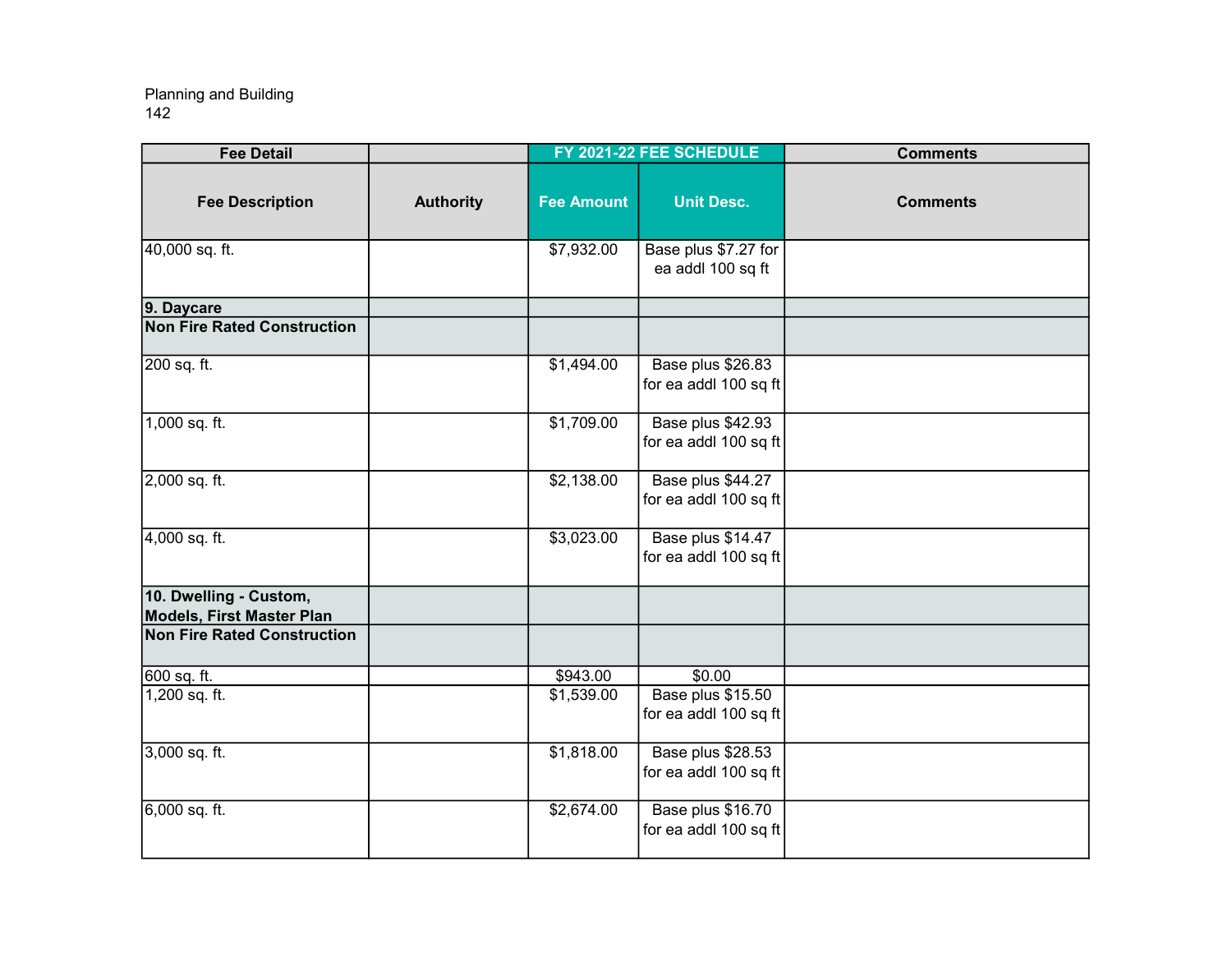| <b>Fee Detail</b>                             |                  |                   | FY 2021-22 FEE SCHEDULE                    | <b>Comments</b> |
|-----------------------------------------------|------------------|-------------------|--------------------------------------------|-----------------|
| <b>Fee Description</b>                        | <b>Authority</b> | <b>Fee Amount</b> | <b>Unit Desc.</b>                          | <b>Comments</b> |
| 10,000 sq. ft.                                |                  | \$3,342.00        | Base plus \$33.42<br>for ea addl 100 sq ft |                 |
| 11. Dwelling - Duplicate                      |                  |                   |                                            |                 |
| <b>Non Fire Rated Construction</b>            |                  |                   |                                            |                 |
| 1,200 sq. ft.                                 |                  | \$670.00          | Base plus \$0.00 for<br>ea addl 100 sq ft  |                 |
| 3,000 sq. ft.                                 |                  | \$670.00          | Base plus \$3.33 for<br>ea addl 100 sq ft  |                 |
| 6,000 sq. ft.                                 |                  | \$770.00          | Base plus \$.00 for<br>ea addl 100 sq ft   |                 |
| 10,000 sq. ft.                                |                  | \$770.00          | Base plus \$0.00 for<br>ea addl 100 sq ft  |                 |
| 12. Dwellings - Alternate<br><b>Materials</b> |                  |                   |                                            |                 |
| <b>Non Fire Rated Construction</b>            |                  |                   |                                            |                 |
| 1,200 sq. ft.                                 |                  | \$1,462.00        | Base plus \$14.77<br>for ea addl 100 sq ft |                 |
| 3,000 sq. ft.                                 |                  | \$1,728.00        | Base plus \$26.58<br>for ea addl 100 sq ft |                 |
| 6,000 sq. ft.                                 |                  | \$3,293.00        | Base plus \$38.99<br>for ea addl 100 sq ft |                 |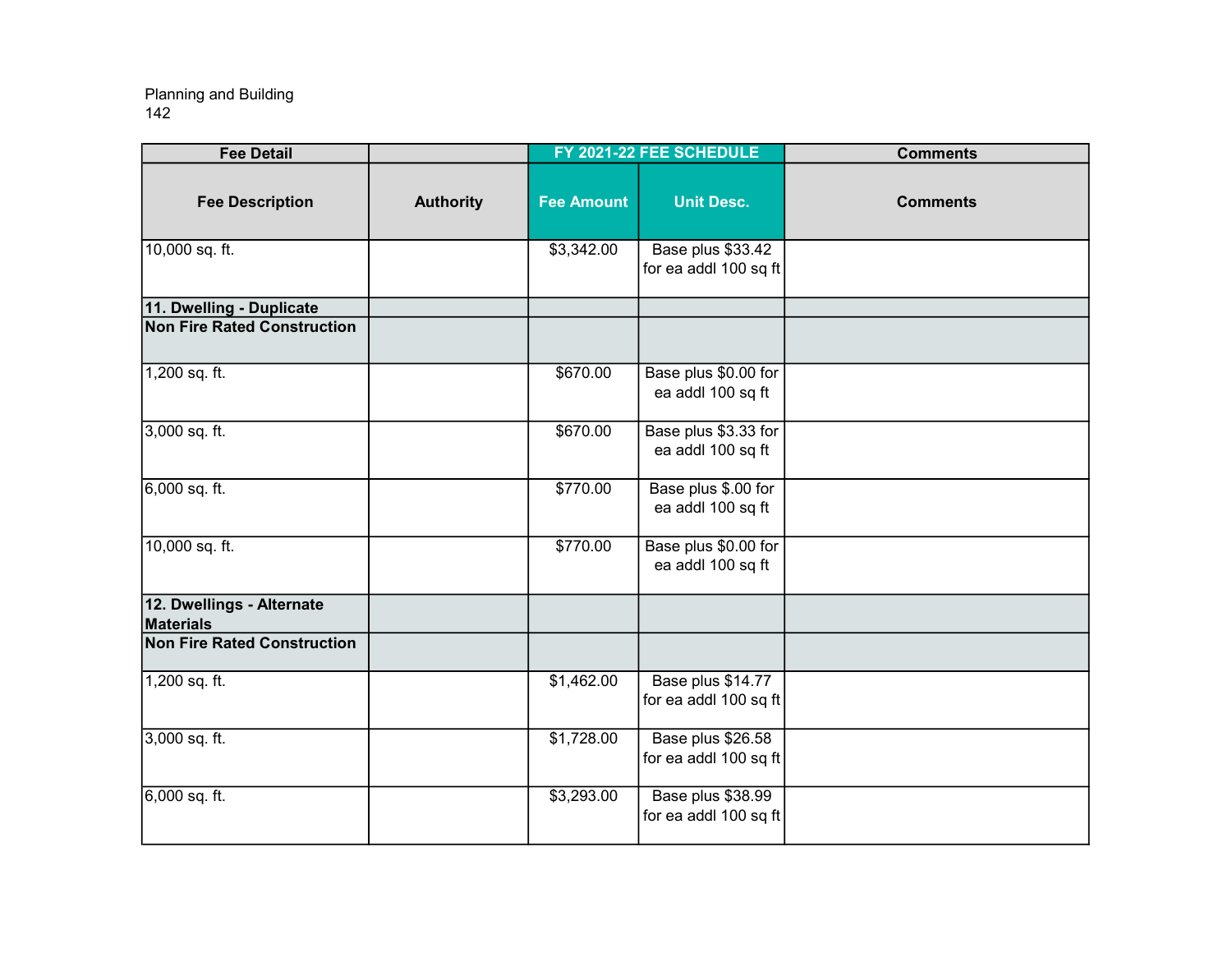| <b>Fee Detail</b>                            |                  |                   | FY 2021-22 FEE SCHEDULE                    | <b>Comments</b> |
|----------------------------------------------|------------------|-------------------|--------------------------------------------|-----------------|
| <b>Fee Description</b>                       | <b>Authority</b> | <b>Fee Amount</b> | <b>Unit Desc.</b>                          | <b>Comments</b> |
| 10,000 sq. ft.                               |                  | \$4,033.00        | Base plus \$40.33<br>for ea addl 100 sq ft |                 |
| 13. Dwelling - Factory-Built<br><b>Homes</b> |                  |                   |                                            |                 |
| <b>Non Fire Rated Construction</b>           |                  |                   |                                            |                 |
| 1,200 sq. ft.                                |                  | \$551.00          | Base plus \$4.40 for<br>ea addl 100 sq ft  |                 |
| 3,000 sq. ft.                                |                  | \$630.00          | Base plus \$5.28 for<br>ea addl 100 sq ft  |                 |
| 6,000 sq. ft.                                |                  | \$789.00          | Base plus \$8.15 for<br>ea addl 100 sq ft  |                 |
| 10,000 sq. ft.                               |                  | \$1,115.00        | Base plus \$11.15<br>for ea addl 100 sq ft |                 |
| 14. Greenhouses<br>(Commercial)              |                  |                   |                                            |                 |
| <b>Non Fire Rated Construction</b>           |                  |                   |                                            |                 |
| 5,000 sq. ft.                                |                  | \$1,161.00        | Base plus \$.84 for<br>ea addl 100 sq ft   |                 |
| 25,000 sq. ft.                               |                  | \$1,328.00        | Base plus \$1.32 for<br>ea addl 100 sq ft  |                 |
| 50,000 sq. ft.                               |                  | \$1,659.00        | Base plus \$1.39 for<br>ea addl 100 sq ft  |                 |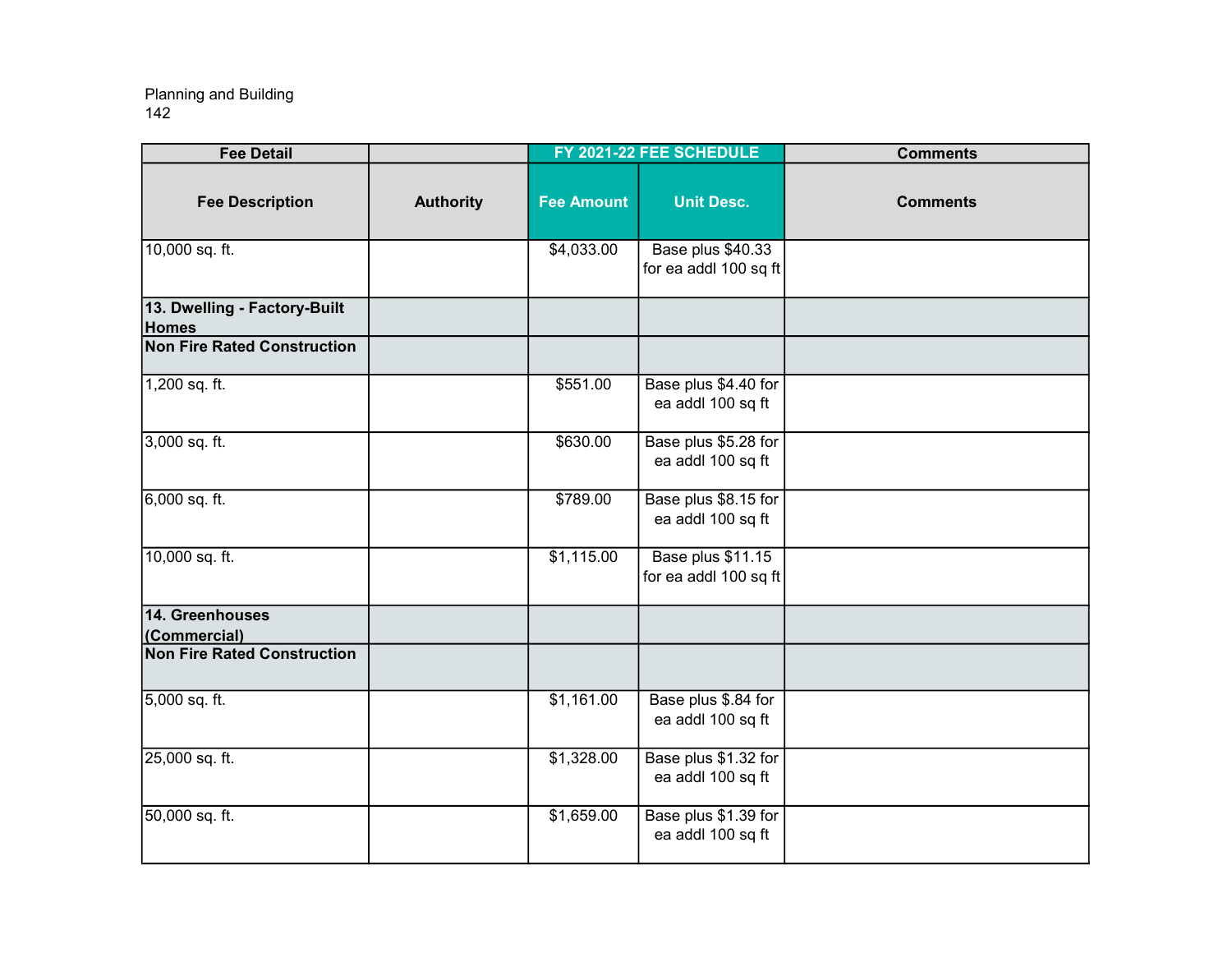| <b>Fee Detail</b>                          |                  |                   | FY 2021-22 FEE SCHEDULE                    | <b>Comments</b> |
|--------------------------------------------|------------------|-------------------|--------------------------------------------|-----------------|
| <b>Fee Description</b>                     | <b>Authority</b> | <b>Fee Amount</b> | <b>Unit Desc.</b>                          | <b>Comments</b> |
| 100,000 sq. ft.                            |                  | \$2,355.00        | Base plus \$.44 for<br>ea addl 100 sq ft   |                 |
| 15. Greenhouses<br>(Commercial) - Cannabis |                  |                   |                                            |                 |
| <b>Non Fire Rated Construction</b>         |                  |                   |                                            |                 |
| 5,000 sq. ft.                              |                  | \$1,161.00        | Base plus \$.84 for<br>ea addl 100 sq ft   |                 |
| 25,000 sq. ft.                             |                  | \$1,328.00        | Base plus \$1.32 for<br>ea addl 100 sq ft  |                 |
| 50,000 sq. ft.                             |                  | \$1,659.00        | Base plus \$1.39 for<br>ea addl 100 sq ft  |                 |
| 100,000 sq. ft.                            |                  | \$2,355.00        | Base plus \$.44 for<br>ea addl 100 sq ft   |                 |
| 16. Group Care Facilities                  |                  |                   |                                            |                 |
| <b>Non Fire Rated Construction</b>         |                  |                   |                                            |                 |
| 500 sq. ft.                                |                  | \$3,380.00        | Base plus \$24.29<br>for ea addl 100 sq ft |                 |
| 2,500 sq. ft.                              |                  | \$3,866.00        | Base plus \$38.87<br>for ea addl 100 sq ft |                 |
| 5,000 sq. ft.                              |                  | \$4,838.00        | Base plus \$40.08<br>for ea addl 100 sq ft |                 |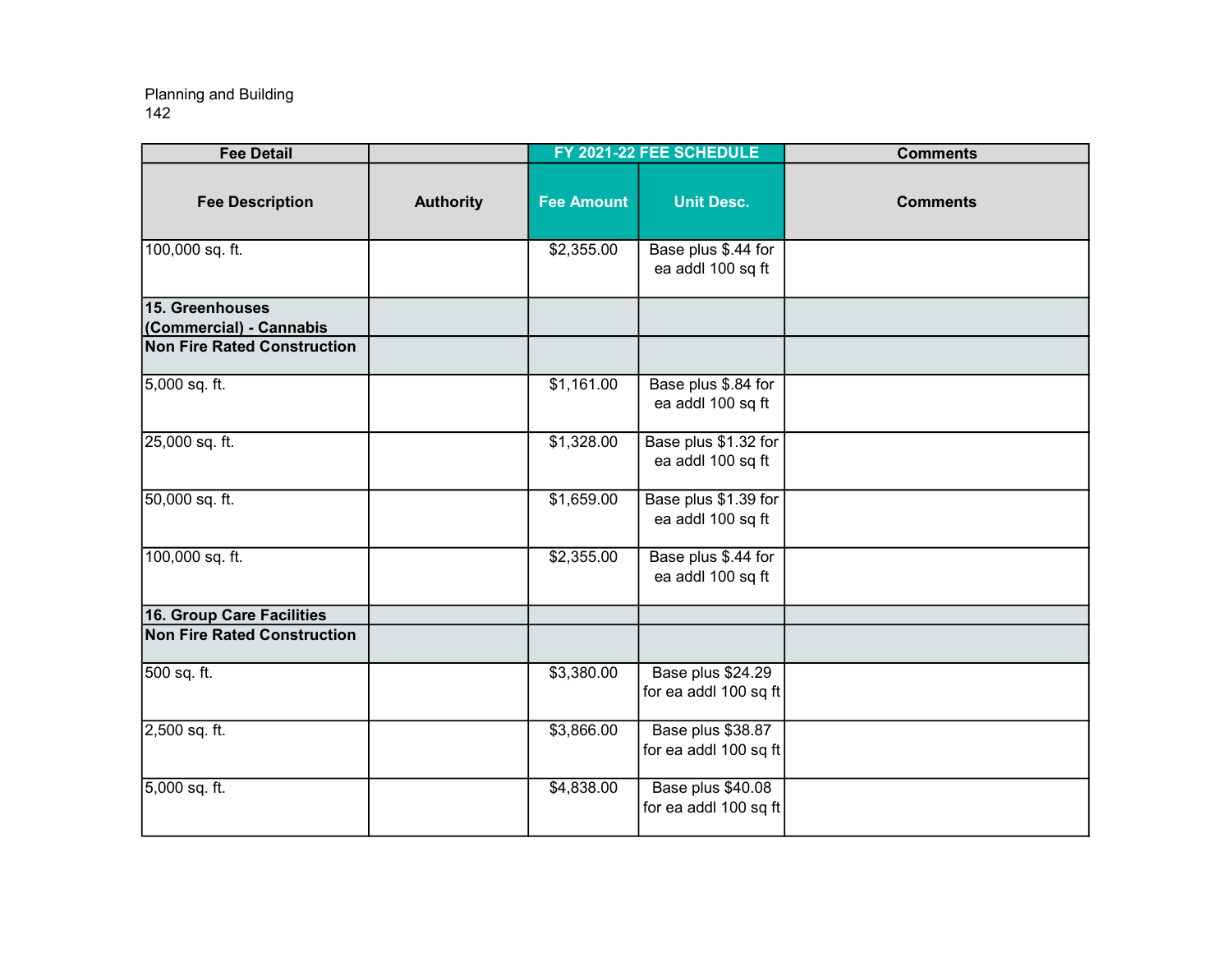| <b>Fee Detail</b>                           |                  |                   | FY 2021-22 FEE SCHEDULE                    | <b>Comments</b> |
|---------------------------------------------|------------------|-------------------|--------------------------------------------|-----------------|
| <b>Fee Description</b>                      | <b>Authority</b> | <b>Fee Amount</b> | <b>Unit Desc.</b>                          | <b>Comments</b> |
| 10,000 sq. ft.                              |                  | \$6,842.00        | Base plus \$13.10<br>for ea addl 100 sq ft |                 |
| 17. Hazardous Materials<br><b>Buildings</b> |                  |                   |                                            |                 |
| <b>Non Fire Rated Construction</b>          |                  |                   |                                            |                 |
| 400 sq. ft.                                 |                  | \$1,616.00        | Base plus \$14.51<br>for ea addl 100 sq ft |                 |
| 2,000 sq. ft.                               |                  | \$1,848.00        | Base plus \$23.22<br>for ea addl 100 sq ft |                 |
| 4,000 sq. ft.                               |                  | \$2,313.00        | Base plus \$23.97<br>for ea addl 100 sq ft |                 |
| 8,000 sq. ft.                               |                  | \$3,271.00        | Base plus \$7.82 for<br>ea addl 100 sq ft  |                 |
| 18. Health Care Centers                     |                  |                   |                                            |                 |
| <b>Non Fire Rated Construction</b>          |                  |                   |                                            |                 |
| 2,000 sq. ft.                               |                  | \$3,606.00        | Base plus \$6.48 for<br>ea addl 100 sq ft  |                 |
| 10,000 sq. ft.                              |                  | \$4,125.00        | Base plus \$10.36<br>for ea addl 100 sq ft |                 |
| 20,000 sq. ft.                              |                  | \$5,162.00        | Base plus \$10.70<br>for ea addl 100 sq ft |                 |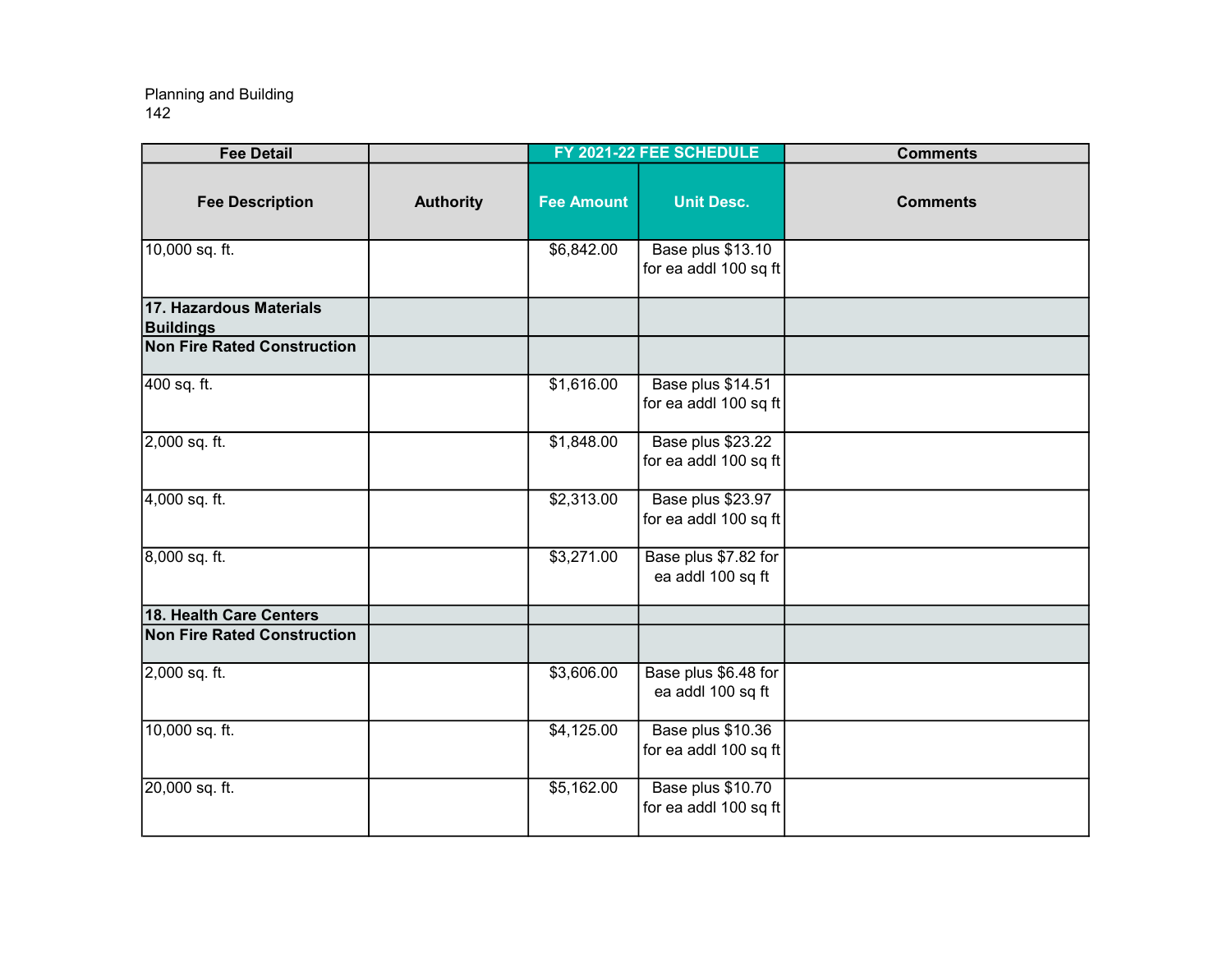| <b>Fee Detail</b>                  |                  |                   | FY 2021-22 FEE SCHEDULE                    | <b>Comments</b> |
|------------------------------------|------------------|-------------------|--------------------------------------------|-----------------|
| <b>Fee Description</b>             | <b>Authority</b> | <b>Fee Amount</b> | <b>Unit Desc.</b>                          | <b>Comments</b> |
| 40,000 sq. ft.                     |                  | \$7,301.00        | Base plus \$3.49 for<br>ea addl 100 sq ft  |                 |
| 19. Health Hazard Materials        |                  |                   |                                            |                 |
| <b>Non Fire Rated Construction</b> |                  |                   |                                            |                 |
| 500 sq. ft.                        |                  | \$4,411.00        | Base plus \$31.70<br>for ea addl 100 sq ft |                 |
| 2,500 sq. ft.                      |                  | \$5,046.00        | Base plus \$50.72<br>for ea addl 100 sq ft |                 |
| 5,000 sq. ft.                      |                  | \$6,314.00        | Base plus \$52.30<br>for ea addl 100 sq ft |                 |
| 10,000 sq. ft.                     |                  | \$8,929.00        | Base plus \$17.08<br>for ea addl 100 sq ft |                 |
| 20. Hotels & Motels                |                  |                   |                                            |                 |
| <b>Non Fire Rated Construction</b> |                  |                   |                                            |                 |
| 1,000 sq. ft.                      |                  | \$2,749.00        | Base plus \$9.87 for<br>ea addl 100 sq ft  |                 |
| 5,000 sq. ft.                      |                  | \$3,144.00        | Base plus \$15.80<br>for ea addl 100 sq ft |                 |
| 10,000 sq. ft.                     |                  | \$3,934.00        | Base plus \$16.31<br>for ea addl 100 sq ft |                 |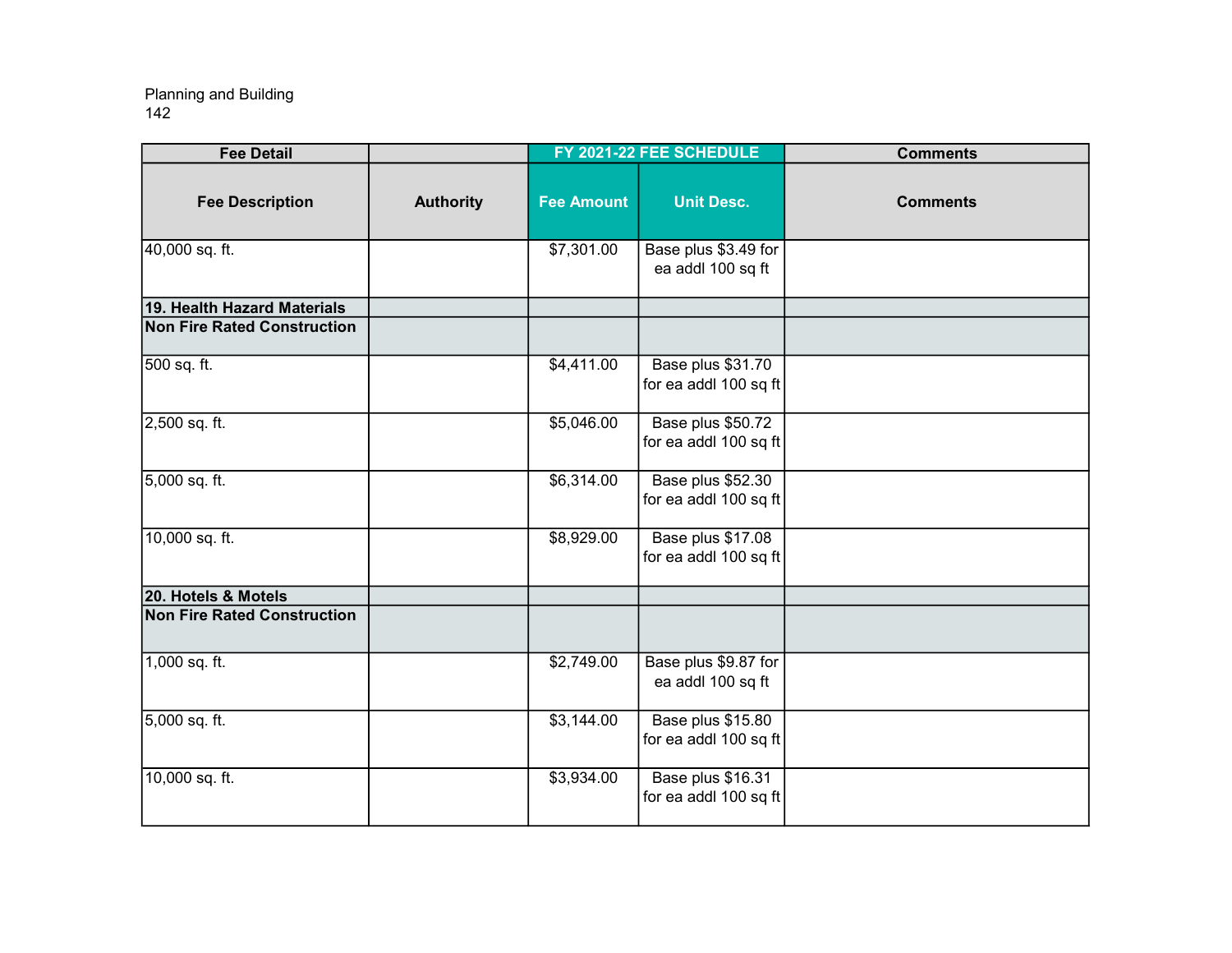| <b>Fee Detail</b>                                             |                  |                   | FY 2021-22 FEE SCHEDULE                    | <b>Comments</b> |
|---------------------------------------------------------------|------------------|-------------------|--------------------------------------------|-----------------|
| <b>Fee Description</b>                                        | <b>Authority</b> | <b>Fee Amount</b> | <b>Unit Desc.</b>                          | <b>Comments</b> |
| 20,000 sq. ft.                                                |                  | \$5,565.00        | Base plus \$5.31 for<br>ea addl 100 sq ft  |                 |
| 21. Industrial/ Manufacturing<br><b>Factory</b>               |                  |                   |                                            |                 |
| <b>Non Fire Rated Construction</b>                            |                  |                   |                                            |                 |
| 1,500 sq. ft.                                                 |                  | \$2,210.00        | Base plus \$5.29 for<br>ea addl 100 sq ft  |                 |
| 7,500 sq. ft.                                                 |                  | \$2,528.00        | Base plus \$8.48 for<br>ea addl 100 sq ft  |                 |
| 15,000 sq. ft.                                                |                  | \$3,164.00        | Base plus \$8.73 for<br>ea addl 100 sq ft  |                 |
| 30,000 sq. ft.                                                |                  | \$4,474.00        | Base plus \$2.85 for<br>ea addl 100 sq ft  |                 |
| 22. Industrial / Manufacturing<br>/ Factory (non-combustible) |                  |                   |                                            |                 |
| <b>Non Fire Rated Construction</b>                            |                  |                   |                                            |                 |
| 1,000 sq. ft.                                                 |                  | \$2,392.00        | Base plus \$8.60 for<br>ea addl 100 sq ft  |                 |
| 5,000 sq. ft.                                                 |                  | \$2,735.00        | Base plus \$13.73<br>for ea addl 100 sq ft |                 |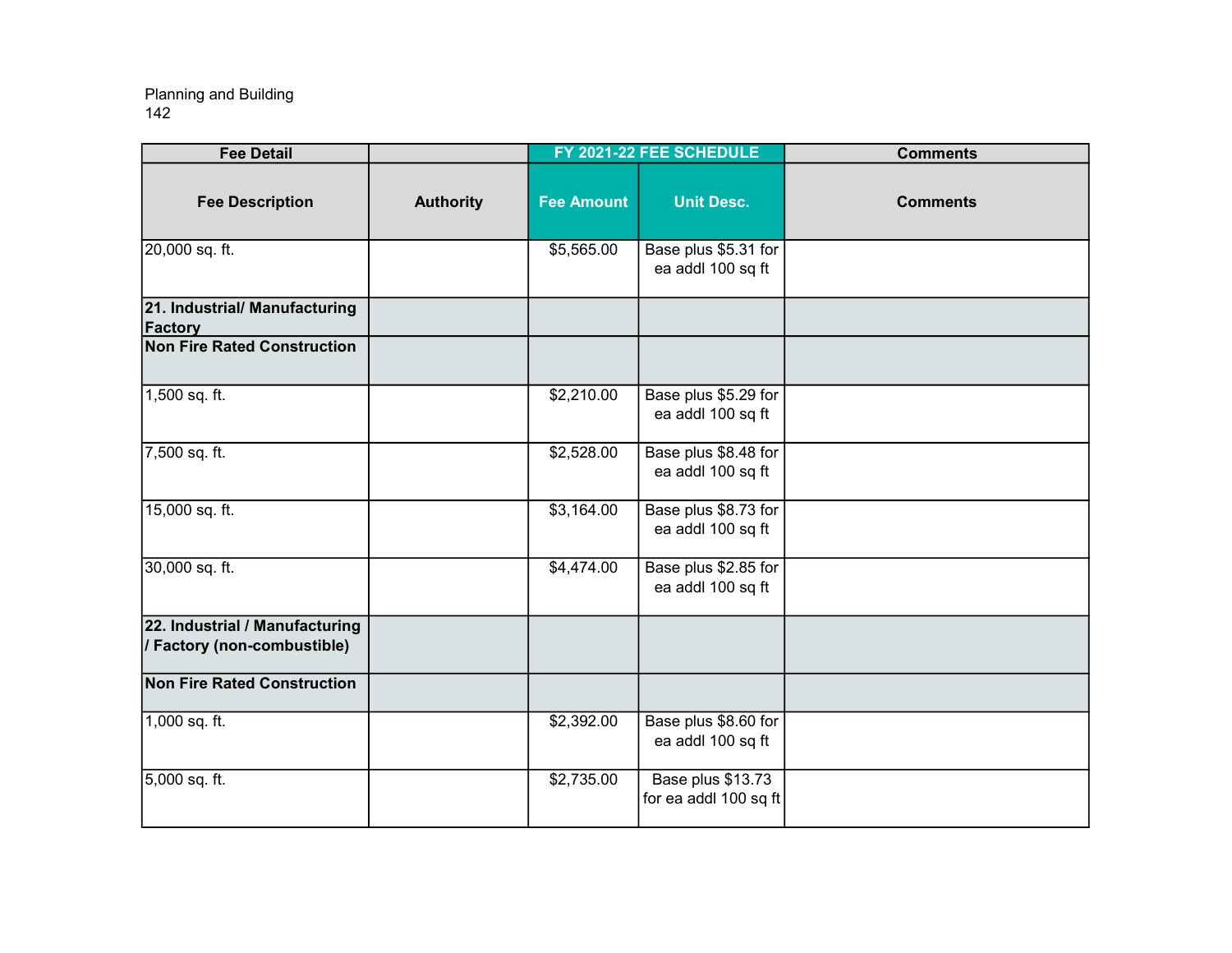| <b>Fee Detail</b>                  |                  |                   | FY 2021-22 FEE SCHEDULE                    | <b>Comments</b> |
|------------------------------------|------------------|-------------------|--------------------------------------------|-----------------|
| <b>Fee Description</b>             | <b>Authority</b> | <b>Fee Amount</b> | <b>Unit Desc.</b>                          | <b>Comments</b> |
| 10,000 sq. ft.                     |                  | \$3,422.00        | Base plus \$14.18<br>for ea addl 100 sq ft |                 |
| 20,000 sq. ft.                     |                  | \$4,840.00        | Base plus \$4.63 for<br>ea addl 100 sq ft  |                 |
| 23. Market                         |                  |                   |                                            |                 |
| <b>Non Fire Rated Construction</b> |                  |                   |                                            |                 |
| 1,000 sq. ft.                      |                  | \$2,191.00        | Base plus \$7.88 for<br>ea addl 100 sq ft  |                 |
| 5,000 sq. ft.                      |                  | \$2,507.00        | Base plus \$12.60<br>for ea addl 100 sq ft |                 |
| 10,000 sq. ft.                     |                  | \$3,137.00        | Base plus \$12.99<br>for ea addl 100 sq ft |                 |
| 20,000 sq. ft.                     |                  | \$4,436.00        | Base plus \$4.23 for<br>ea addl 100 sq ft  |                 |
| 24. Medical Office                 |                  |                   |                                            |                 |
| <b>Non Fire Rated Construction</b> |                  |                   |                                            |                 |
| $1,000$ sq. ft.                    |                  | \$5,539.00        | Base plus \$19.91<br>for ea addl 100 sq ft |                 |
| 5,000 sq. ft.                      |                  | \$6,336.00        | Base plus \$31.86<br>for ea addl 100 sq ft |                 |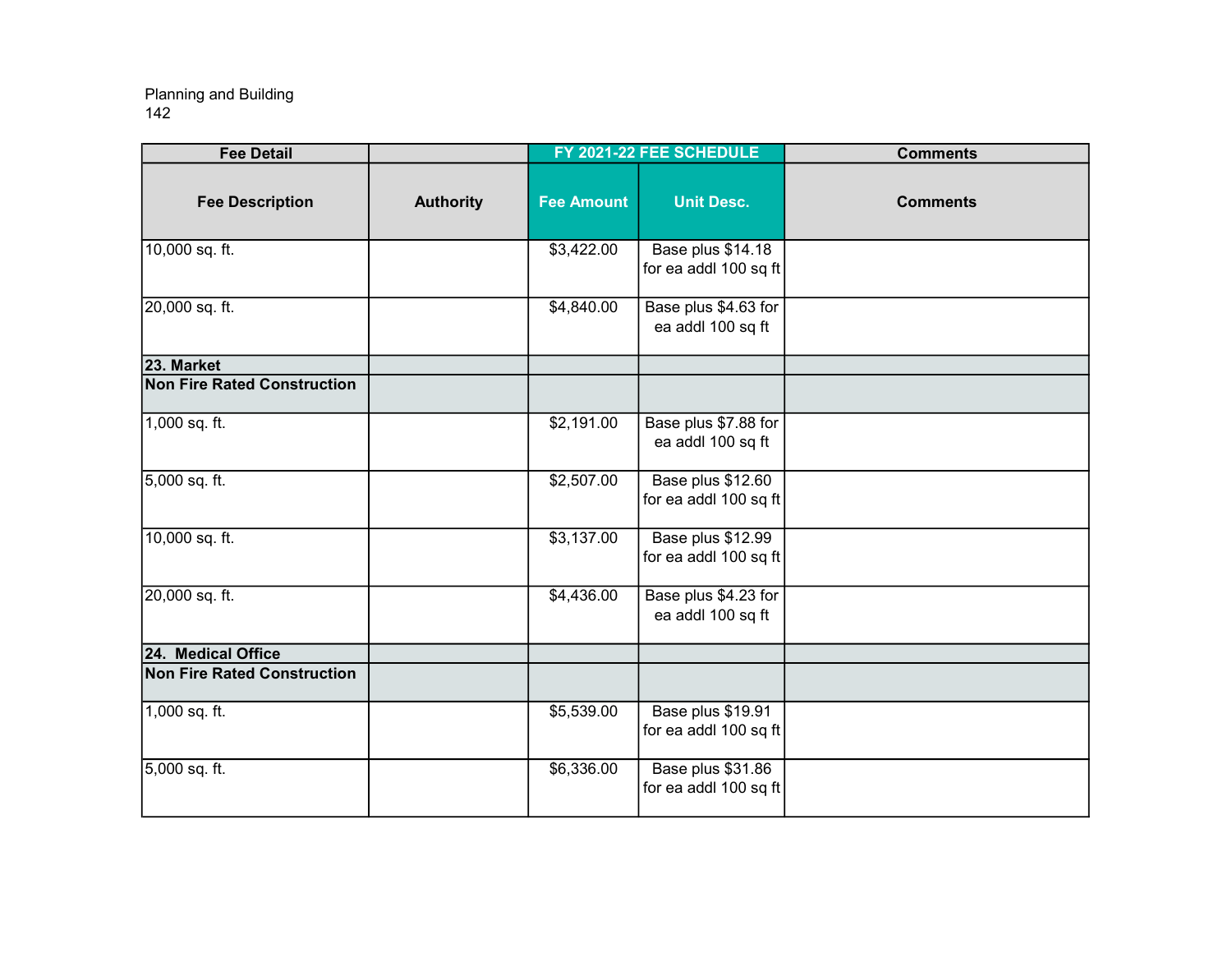| <b>Fee Detail</b>                                                 |                  |                   | FY 2021-22 FEE SCHEDULE                    | <b>Comments</b> |
|-------------------------------------------------------------------|------------------|-------------------|--------------------------------------------|-----------------|
| <b>Fee Description</b>                                            | <b>Authority</b> | <b>Fee Amount</b> | <b>Unit Desc.</b>                          | <b>Comments</b> |
| 10,000 sq. ft.                                                    |                  | \$7,928.00        | Base plus \$32.85<br>for ea addl 100 sq ft |                 |
| 20,000 sq. ft.                                                    |                  | \$11,213.00       | Base plus \$10.74<br>for ea addl 100 sq ft |                 |
| 25. Motor Vehicle Fuel<br><b>Dispensing (including</b><br>canopy) |                  |                   |                                            |                 |
| <b>Non Fire Rated Construction</b>                                |                  |                   |                                            |                 |
| 500 sq. ft.                                                       |                  | \$1,223.00        | Base plus \$8.80 for<br>ea addl 100 sq ft  |                 |
| 2,500 sq. ft.                                                     |                  | \$1,402.00        | Base plus \$14.09<br>for ea addl 100 sq ft |                 |
| 5,000 sq. ft.                                                     |                  | \$1,754.00        | Base plus \$14.55<br>for ea addl 100 sq ft |                 |
| 10,000 sq. ft.                                                    |                  | \$2,481.00        | Base plus \$4.74 for<br>ea addl 100 sq ft  |                 |
| 26. Nursery - Full-Time (5+<br>infants)                           |                  |                   |                                            |                 |
| <b>Non Fire Rated Construction</b>                                |                  |                   |                                            |                 |
| 100 sq. ft.                                                       |                  | \$1,801.00        | Base plus \$64.74<br>for ea addl 100 sq ft |                 |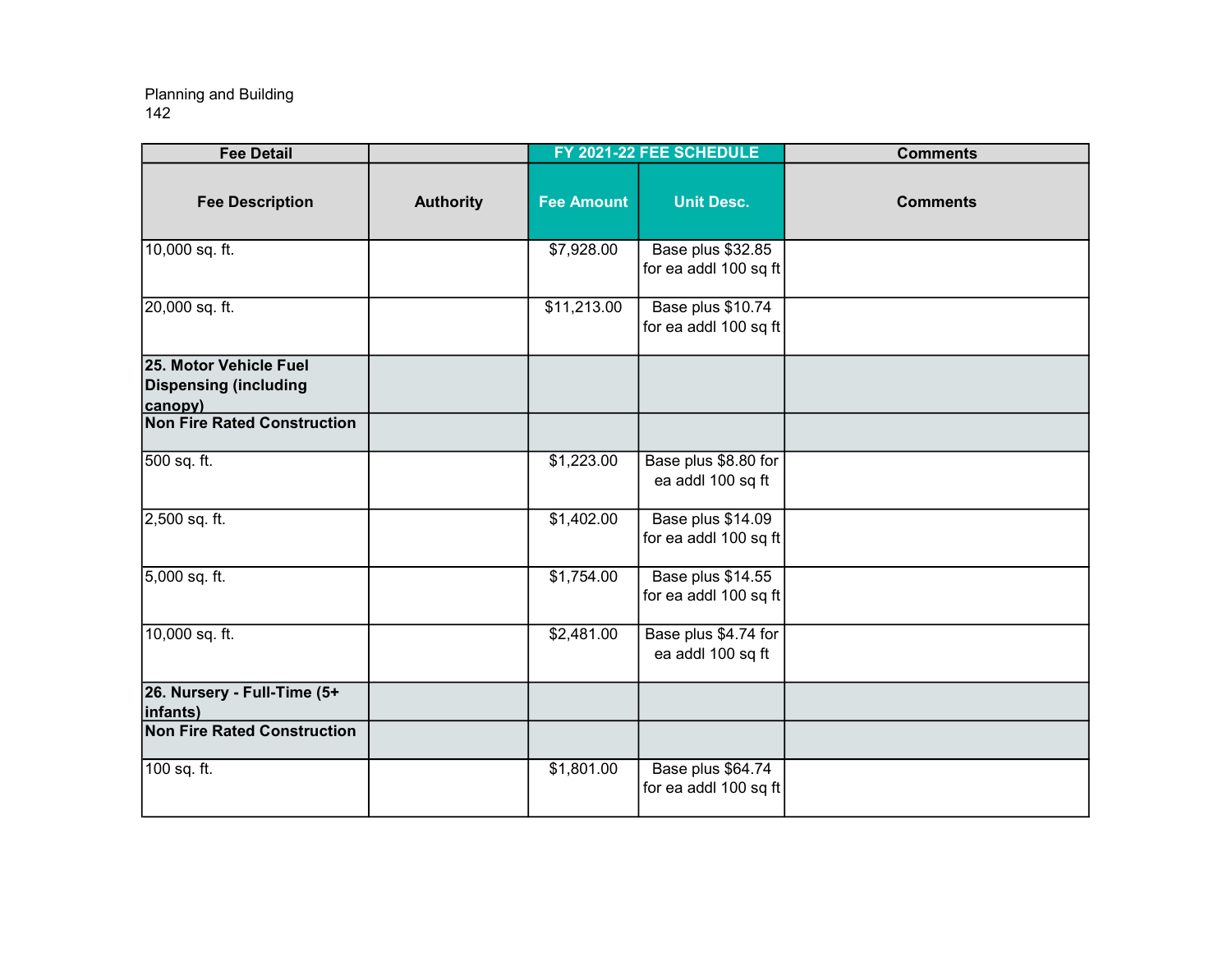| <b>Fee Detail</b>                                           |                  |                   | FY 2021-22 FEE SCHEDULE                     | <b>Comments</b> |
|-------------------------------------------------------------|------------------|-------------------|---------------------------------------------|-----------------|
| <b>Fee Description</b>                                      | <b>Authority</b> | <b>Fee Amount</b> | <b>Unit Desc.</b>                           | <b>Comments</b> |
| 500 sq. ft.                                                 |                  | \$2,060.00        | Base plus \$129.47<br>for ea addl 100 sq ft |                 |
| 1,000 sq. ft.                                               |                  | \$2,579.00        | Base plus \$133.52<br>for ea addl 100 sq ft |                 |
| 2,000 sq. ft.                                               |                  | \$3,647.00        | Base plus \$43.59<br>for ea addl 100 sq ft  |                 |
| 27. Nursing Home/ Assisted<br>Living/ Convalescent Hospital |                  |                   |                                             |                 |
| <b>Non Fire Rated Construction</b>                          |                  |                   |                                             |                 |
| 1,000 sq. ft.                                               |                  | \$2,926.00        | Base plus \$10.51<br>for ea addl 100 sq ft  |                 |
| 5,000 sq. ft.                                               |                  | \$3,345.00        | Base plus \$16.82<br>for ea addl 100 sq ft  |                 |
| 10,000 sq. ft.                                              |                  | \$4,188.00        | Base plus \$17.34<br>for ea addl 100 sq ft  |                 |
| 20,000 sq. ft.                                              |                  | \$5,921.00        | Base plus \$5.67 for<br>ea addl 100 sq ft   |                 |
| 28. Offices                                                 |                  |                   |                                             |                 |
| <b>Non Fire Rated Construction</b>                          |                  |                   |                                             |                 |
| 1,000 sq. ft.                                               |                  | \$2,229.00        | Base plus \$8.00 for<br>ea addl 100 sq ft   |                 |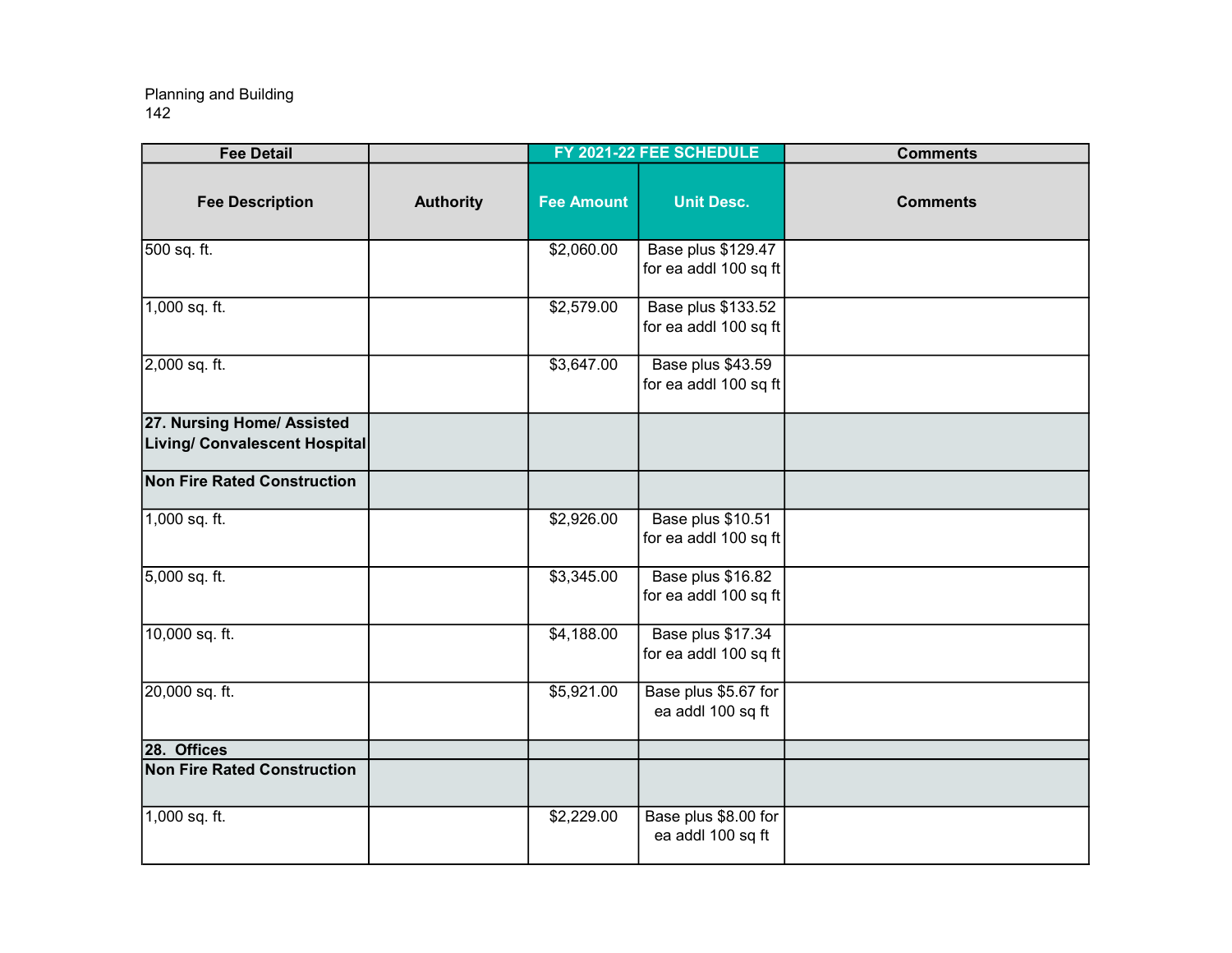| <b>Fee Detail</b>                  |                  |                   | FY 2021-22 FEE SCHEDULE                    | <b>Comments</b> |
|------------------------------------|------------------|-------------------|--------------------------------------------|-----------------|
| <b>Fee Description</b>             | <b>Authority</b> | <b>Fee Amount</b> | <b>Unit Desc.</b>                          | <b>Comments</b> |
| 5,000 sq. ft.                      |                  | \$2,550.00        | Base plus \$12.82<br>for ea addl 100 sq ft |                 |
| 10,000 sq. ft.                     |                  | \$3,189.00        | Base plus \$13.22<br>for ea addl 100 sq ft |                 |
| 20,000 sq. ft.                     |                  | \$4,511.00        | Base plus \$4.31 for<br>ea addl 100 sq ft  |                 |
| 29. Parking Garages -<br>Enclosed  |                  |                   |                                            |                 |
| Non Fire Rated Construction        |                  |                   |                                            |                 |
| 1,000 sq. ft.                      |                  | \$1,920.00        | Base plus \$6.89 for<br>ea addl 100 sq ft  |                 |
| 5,000 sq. ft.                      |                  | \$2,195.00        | Base plus \$11.03<br>for ea addl 100 sq ft |                 |
| 10,000 sq. ft.                     |                  | \$2,747.00        | Base plus \$11.38<br>for ea addl 100 sq ft |                 |
| 20,000 sq. ft.                     |                  | \$3,885.00        | Base plus \$3.71 for<br>ea addl 100 sq ft  |                 |
| 30. Parking Garages - Open         |                  |                   |                                            |                 |
| <b>Non Fire Rated Construction</b> |                  |                   |                                            |                 |
| 500 sq. ft.                        |                  | \$1,370.00        | Base plus \$9.85 for<br>ea addl 100 sq ft  |                 |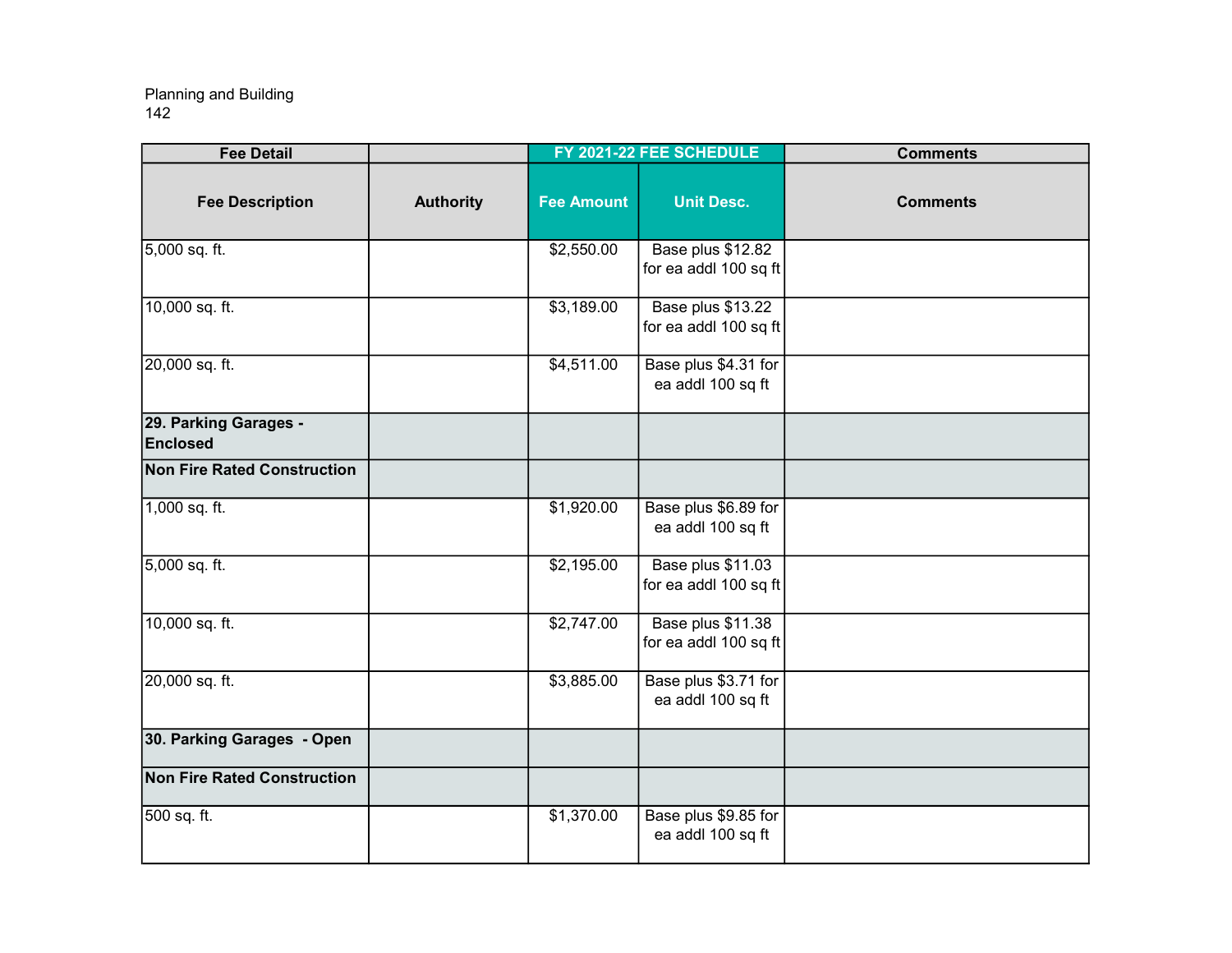| <b>Fee Detail</b>                      |                  |                   | FY 2021-22 FEE SCHEDULE                    | <b>Comments</b> |
|----------------------------------------|------------------|-------------------|--------------------------------------------|-----------------|
| <b>Fee Description</b>                 | <b>Authority</b> | <b>Fee Amount</b> | <b>Unit Desc.</b>                          | <b>Comments</b> |
| 2,500 sq. ft.                          |                  | \$1,567.00        | Base plus \$14.09<br>for ea addl 100 sq ft |                 |
| 5,000 sq. ft.                          |                  | \$1,960.00        | Base plus \$14.55<br>for ea addl 100 sq ft |                 |
| 10,000 sq. ft.                         |                  | \$2,772.00        | Base plus \$4.74 for<br>ea addl 100 sq ft  |                 |
| 31. Preschool/ School > 50<br>students |                  |                   |                                            |                 |
| <b>Non Fire Rated Construction</b>     |                  |                   |                                            |                 |
| 2,000 sq. ft.                          |                  | \$3,287.00        | Base plus \$5.90 for<br>ea addl 100 sq ft  |                 |
| 10,000 sq. ft.                         |                  | \$3,761.00        | Base plus \$9.44 for<br>ea addl 100 sq ft  |                 |
| 20,000 sq. ft.                         |                  | \$4,705.00        | Base plus \$9.76 for<br>ea addl 100 sq ft  |                 |
| 40,000 sq. ft.                         |                  | \$6,656.00        | Base plus \$3.18 for<br>ea addl 100 sq ft  |                 |
| 32. Preschool/ School < 50<br>students |                  |                   |                                            |                 |
| <b>Non Fire Rated Construction</b>     |                  |                   |                                            |                 |
| 500 sq. ft.                            |                  | \$2,161.00        | Base plus \$15.52<br>for ea addl 100 sq ft |                 |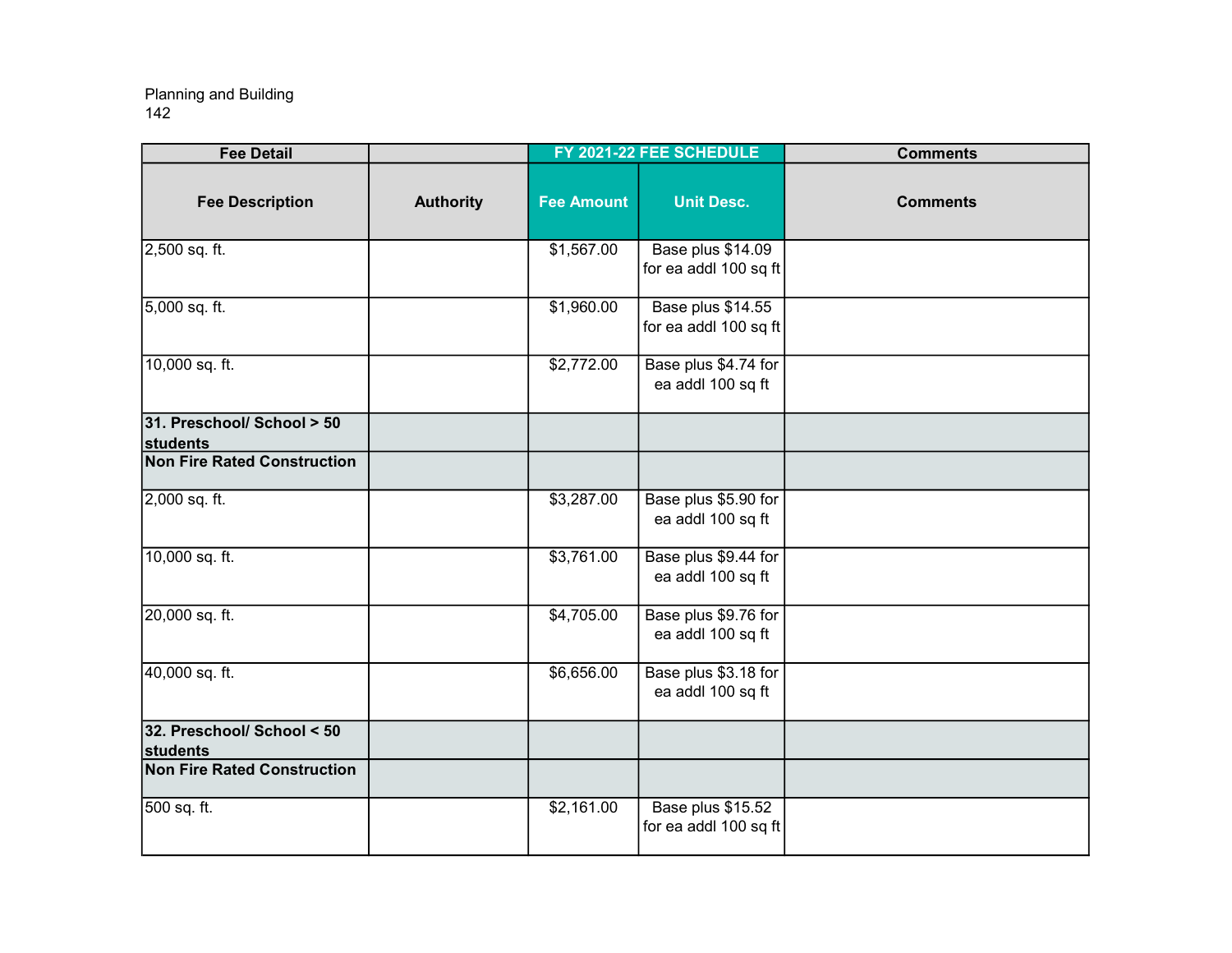| <b>Fee Detail</b>                              |                  |                   | FY 2021-22 FEE SCHEDULE                    | <b>Comments</b> |
|------------------------------------------------|------------------|-------------------|--------------------------------------------|-----------------|
| <b>Fee Description</b>                         | <b>Authority</b> | <b>Fee Amount</b> | <b>Unit Desc.</b>                          | <b>Comments</b> |
| 2,500 sq. ft.                                  |                  | \$2,471.00        | Base plus \$24.85<br>for ea addl 100 sq ft |                 |
| 5,000 sq. ft.                                  |                  | \$3,093.00        | Base plus \$25.62<br>for ea addl 100 sq ft |                 |
| 10,000 sq. ft.                                 |                  | \$4,373.00        | Base plus \$8.36 for<br>ea addl 100 sq ft  |                 |
| 33. Repair Garage                              |                  |                   |                                            |                 |
| <b>Non Fire Rated Construction</b>             |                  |                   |                                            |                 |
| 500 sq. ft.                                    |                  | \$1,059.00        | Base plus \$7.60 for<br>ea addl 100 sq ft  |                 |
| 2,500 sq. ft.                                  |                  | \$1,211.00        | Base plus \$12.18<br>for ea addl 100 sq ft |                 |
| 5,000 sq. ft.                                  |                  | \$1,515.00        | Base plus \$12.55<br>for ea addl 100 sq ft |                 |
| 10,000 sq. ft.                                 |                  | \$2,143.00        | Base plus \$4.11 for<br>ea addl 100 sq ft  |                 |
| 34. Repair Garage (Service<br><b>Stations)</b> |                  |                   |                                            |                 |
| <b>Non Fire Rated Construction</b>             |                  |                   |                                            |                 |
| 500 sq. ft.                                    |                  | \$1,597.00        | Base plus \$11.48<br>for ea addl 100 sq ft |                 |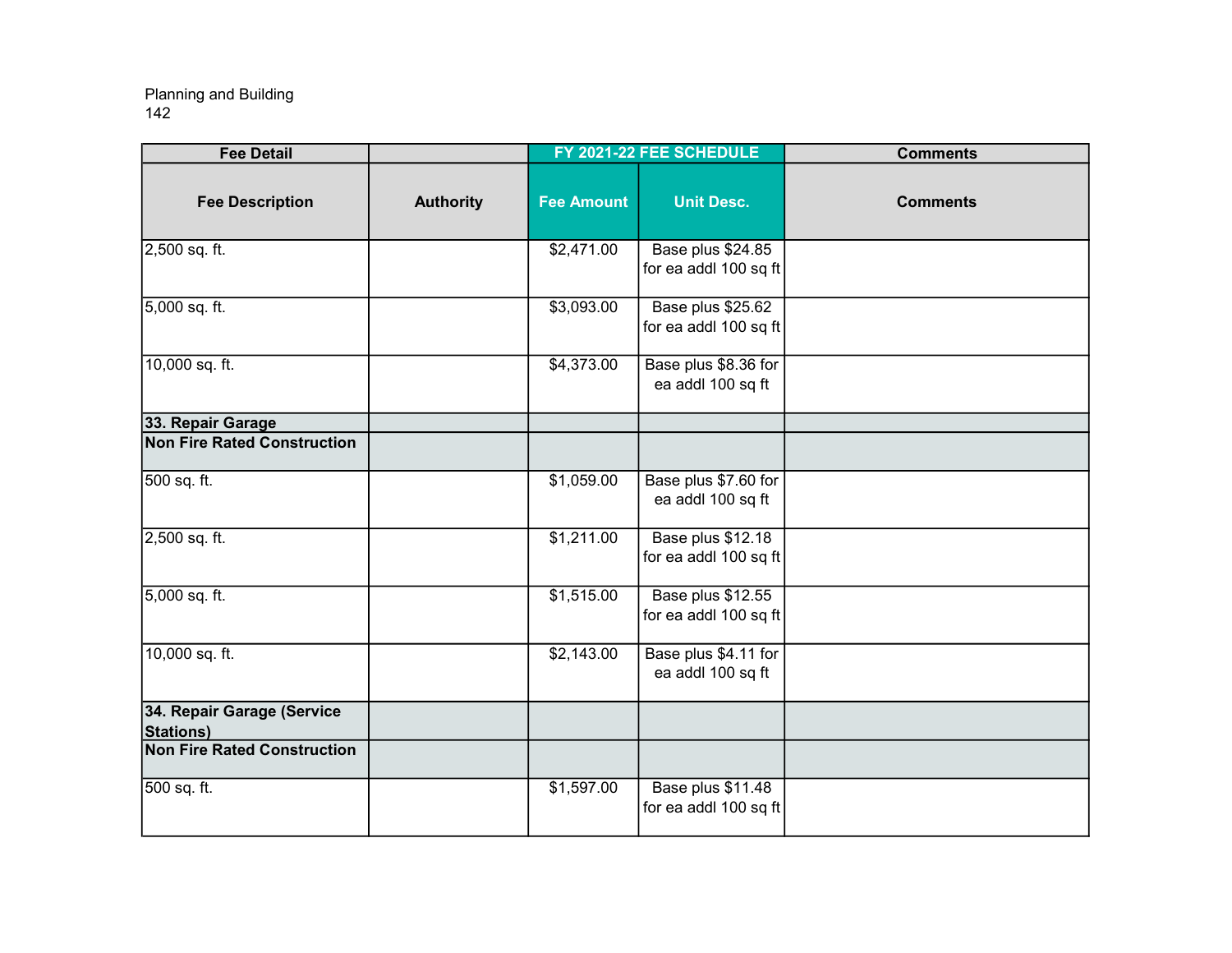| <b>Fee Detail</b>                  |                  |                   | FY 2021-22 FEE SCHEDULE                    | <b>Comments</b> |
|------------------------------------|------------------|-------------------|--------------------------------------------|-----------------|
| <b>Fee Description</b>             | <b>Authority</b> | <b>Fee Amount</b> | <b>Unit Desc.</b>                          | <b>Comments</b> |
| 2,500 sq. ft.                      |                  | \$1,827.00        | Base plus \$18.36<br>for ea addl 100 sq ft |                 |
| 5,000 sq. ft.                      |                  | \$2,286.00        | Base plus \$18.94<br>for ea addl 100 sq ft |                 |
| 10,000 sq. ft.                     |                  | \$3,233.00        | Base plus \$6.18 for<br>ea addl 100 sq ft  |                 |
| 35. Restaurant                     |                  |                   |                                            |                 |
| <b>Non Fire Rated Construction</b> |                  |                   |                                            |                 |
| $300$ sq. ft.                      |                  | \$1,416.00        | Base plus \$16.96<br>for ea addl 100 sq ft |                 |
| 1,500 sq. ft.                      |                  | \$1,619.00        | Base plus \$27.13<br>for ea addl 100 sq ft |                 |
| 3,000 sq. ft.                      |                  | \$2,027.00        | Base plus \$28.00<br>for ea addl 100 sq ft |                 |
| $6,000$ sq. ft.                    |                  | \$2,866.00        | Base plus \$9.13 for<br>ea addl 100 sq ft  |                 |
| 36. Semiconductor<br>Fabrication   |                  |                   |                                            |                 |
| <b>Non Fire Rated Construction</b> |                  |                   |                                            |                 |
| 1,000 sq. ft.                      |                  | \$4,481.00        | Base plus \$16.10<br>for ea addl 100 sq ft |                 |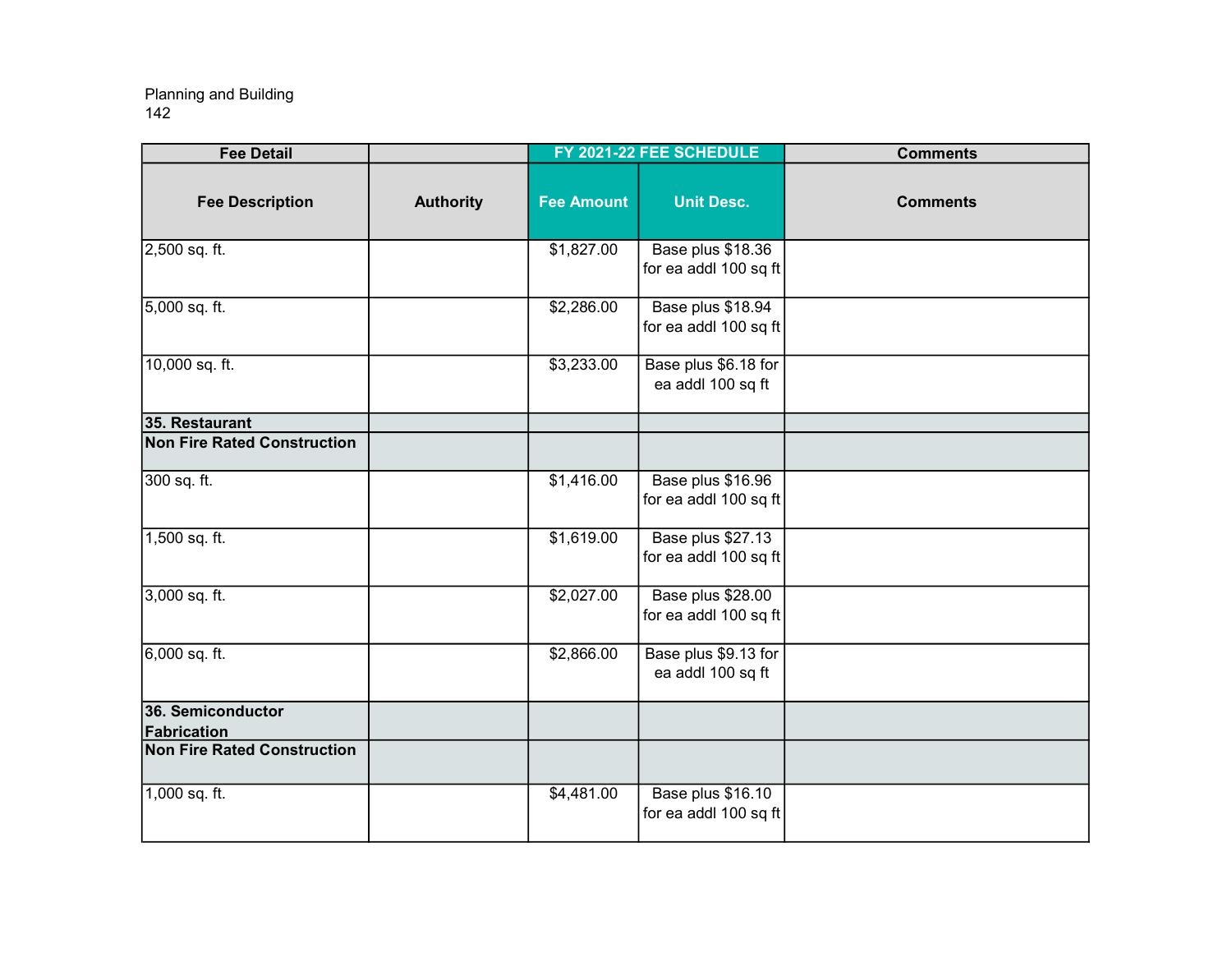| <b>Fee Detail</b>                  |                  |                   | FY 2021-22 FEE SCHEDULE                    | <b>Comments</b> |
|------------------------------------|------------------|-------------------|--------------------------------------------|-----------------|
| <b>Fee Description</b>             | <b>Authority</b> | <b>Fee Amount</b> | <b>Unit Desc.</b>                          | <b>Comments</b> |
| 5,000 sq. ft.                      |                  | \$5,125.00        | Base plus \$25.75<br>for ea addl 100 sq ft |                 |
| 10,000 sq. ft.                     |                  | \$6,412.00        | Base plus \$26.56<br>for ea addl 100 sq ft |                 |
| 20,000 sq. ft.                     |                  | \$9,069.00        | Base plus \$8.67 for<br>ea addl 100 sq ft  |                 |
| 37. Shell Buildings                |                  |                   |                                            |                 |
| <b>Non Fire Rated Construction</b> |                  |                   |                                            |                 |
| 2,000 sq. ft.                      |                  | \$1,857.00        | Base plus \$3.33 for<br>ea addl 100 sq ft  |                 |
| 10,000 sq. ft.                     |                  | \$2,124.00        | Base plus \$5.35 for<br>ea addl 100 sq ft  |                 |
| 20,000 sq. ft.                     |                  | \$2,659.00        | Base plus \$5.50 for<br>ea addl 100 sq ft  |                 |
| 40,000 sq. ft.                     |                  | \$3,758.00        | Base plus \$1.80 for<br>ea addl 100 sq ft  |                 |
| 38. Storage - Rental Facility      |                  |                   |                                            |                 |
| <b>Non Fire Rated Construction</b> |                  |                   |                                            |                 |
| 2,000 sq. ft.                      |                  | \$1,690.00        | Base plus \$3.04 for<br>ea addl 100 sq ft  |                 |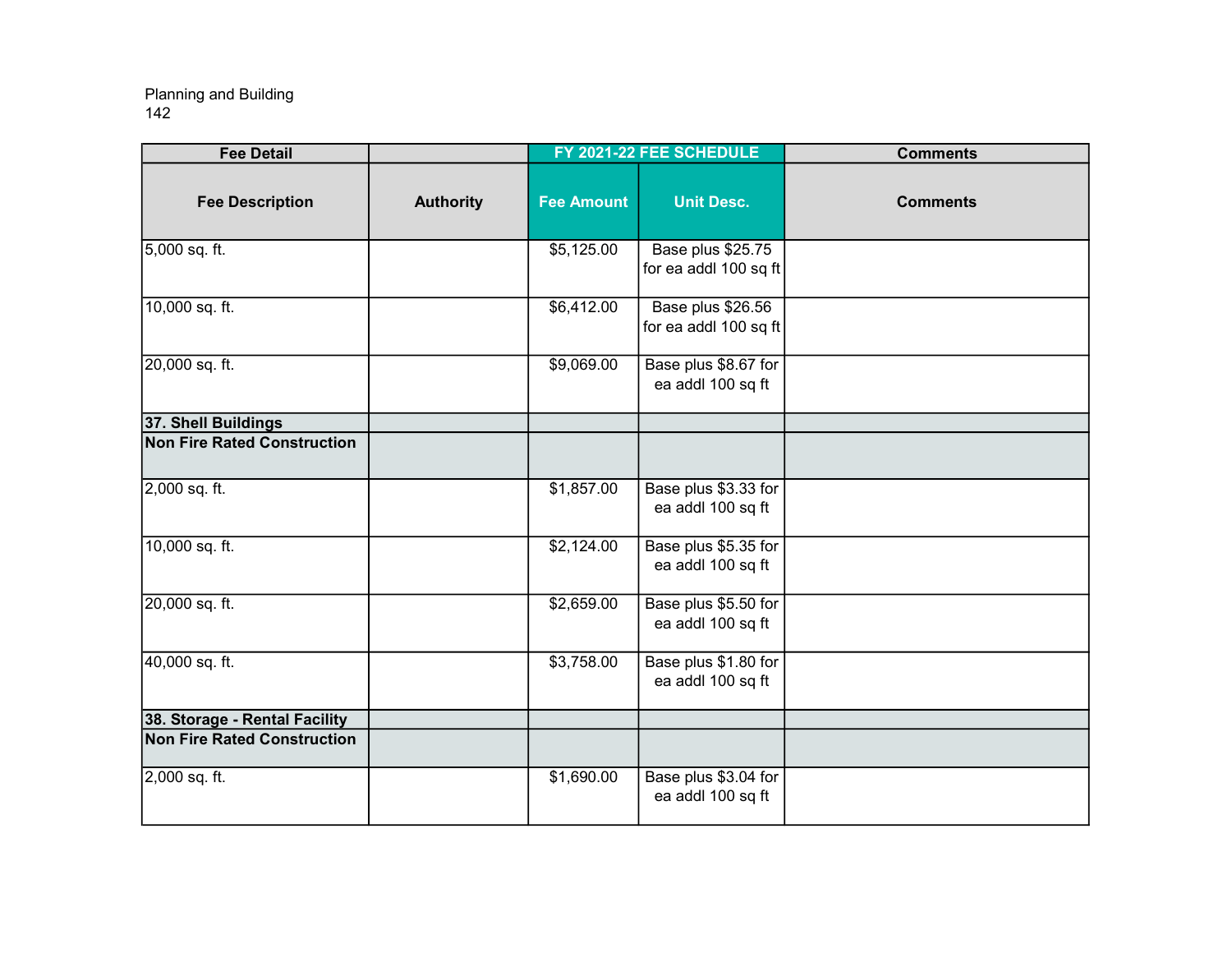| <b>Fee Detail</b>                  |                  |                   | FY 2021-22 FEE SCHEDULE                    | <b>Comments</b> |
|------------------------------------|------------------|-------------------|--------------------------------------------|-----------------|
| <b>Fee Description</b>             | <b>Authority</b> | <b>Fee Amount</b> | <b>Unit Desc.</b>                          | <b>Comments</b> |
| 10,000 sq. ft.                     |                  | \$1,933.00        | Base plus \$4.85 for<br>ea addl 100 sq ft  |                 |
| 20,000 sq. ft.                     |                  | \$2,419.00        | Base plus \$5.02 for<br>ea addl 100 sq ft  |                 |
| 40,000 sq. ft.                     |                  | \$3,422.00        | Base plus \$1.62 for<br>ea addl 100 sq ft  |                 |
| 39. Storage - Moderate hazard      |                  |                   |                                            |                 |
| <b>Non Fire Rated Construction</b> |                  |                   |                                            |                 |
| $1,000$ sq. ft.                    |                  | \$1,690.00        | Base plus \$6.07 for<br>ea addl 100 sq ft  |                 |
| 5,000 sq. ft.                      |                  | \$1,933.00        | Base plus \$9.72 for<br>ea addl 100 sq ft  |                 |
| 10,000 sq. ft.                     |                  | \$2,420.00        | Base plus \$10.01<br>for ea addl 100 sq ft |                 |
| 20,000 sq. ft.                     |                  | \$3,421.00        | Base plus \$3.27 for<br>ea addl 100 sq ft  |                 |
| 40. Stores (Retail)                |                  |                   |                                            |                 |
| <b>Non Fire Rated Construction</b> |                  |                   |                                            |                 |
| 2,500 sq. ft.                      |                  | \$2,267.00        | Base plus \$3.25 for<br>ea addl 100 sq ft  |                 |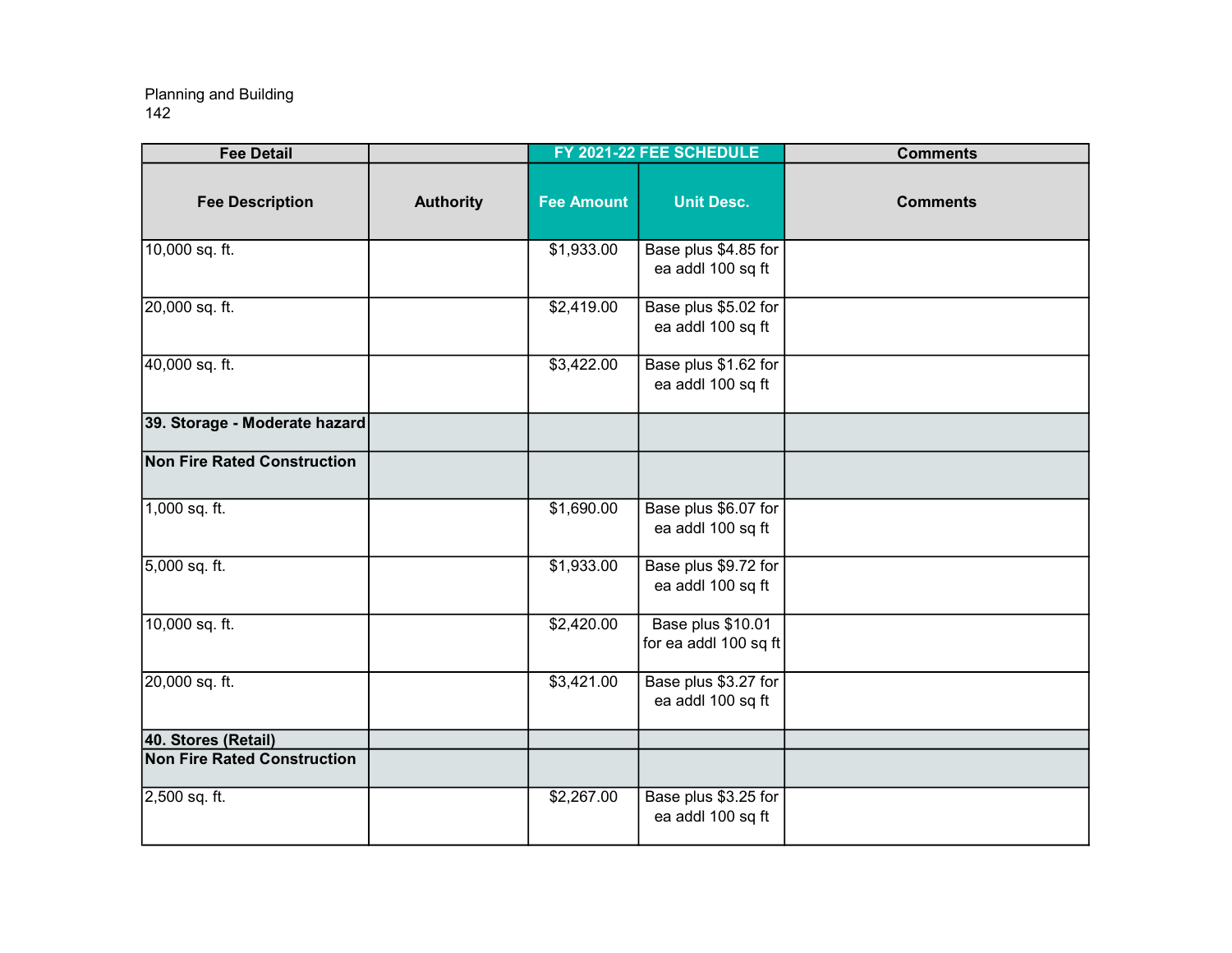| <b>Fee Detail</b>                                              |                  |                   | FY 2021-22 FEE SCHEDULE                    | <b>Comments</b> |
|----------------------------------------------------------------|------------------|-------------------|--------------------------------------------|-----------------|
| <b>Fee Description</b>                                         | <b>Authority</b> | <b>Fee Amount</b> | <b>Unit Desc.</b>                          | <b>Comments</b> |
| 12,500 sq. ft.                                                 |                  | \$2,591.00        | Base plus \$5.22 for<br>ea addl 100 sq ft  |                 |
| 25,000 sq. ft.                                                 |                  | \$3,243.00        | Base plus \$5.36 for<br>ea addl 100 sq ft  |                 |
| 50,000 sq. ft.                                                 |                  | \$4,584.00        | Base plus \$1.76 for<br>ea addl 100 sq ft  |                 |
| 41. Surgery Clinic                                             |                  |                   |                                            |                 |
| <b>Non Fire Rated Construction</b>                             |                  |                   |                                            |                 |
| 1,000 sq. ft.                                                  |                  | \$4,597.00        | Base plus \$16.52<br>for ea addl 100 sq ft |                 |
| 5,000 sq. ft.                                                  |                  | \$5,258.00        | Base plus \$26.44<br>for ea addl 100 sq ft |                 |
| 10,000 sq. ft.                                                 |                  | \$6,580.00        | Base plus \$27.26<br>for ea addl 100 sq ft |                 |
| 20,000 sq. ft.                                                 |                  | \$9,306.00        | Base plus \$8.91 for<br>ea addl 100 sq ft  |                 |
| 42. Tenant Improvements -<br><b>Class A (w/minor MP&amp;E)</b> |                  |                   |                                            |                 |
| <b>Non Fire Rated Construction</b>                             |                  |                   |                                            |                 |
| 150 sq. ft.                                                    |                  | \$687.00          | Base plus \$16.46<br>for ea addl 100 sq ft |                 |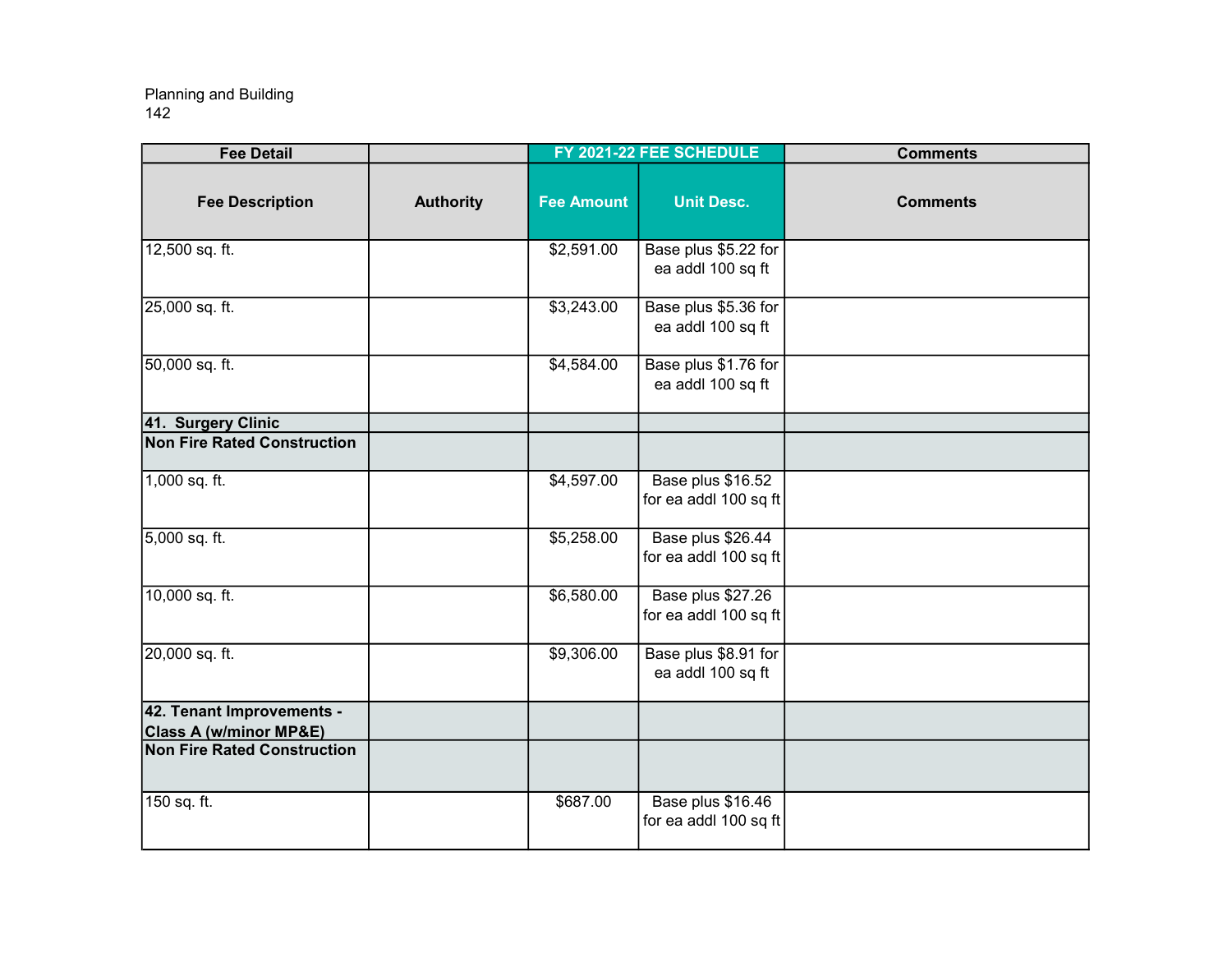| <b>Fee Detail</b>                                              |                  |                   | FY 2021-22 FEE SCHEDULE                    | <b>Comments</b> |
|----------------------------------------------------------------|------------------|-------------------|--------------------------------------------|-----------------|
| <b>Fee Description</b>                                         | <b>Authority</b> | <b>Fee Amount</b> | <b>Unit Desc.</b>                          | <b>Comments</b> |
| 750 sq. ft.                                                    |                  | \$786.00          | Base plus \$26.34<br>for ea addl 100 sq ft |                 |
| 1,500 sq. ft.                                                  |                  | \$984.00          | Base plus \$27.16<br>for ea addl 100 sq ft |                 |
| 3,000 sq. ft.                                                  |                  | \$1,391.00        | Base plus \$8.87 for<br>ea addl 100 sq ft  |                 |
| 43. Tenant Improvements -<br><b>Class A (w/major MP&amp;E)</b> |                  |                   |                                            |                 |
| <b>Non Fire Rated Construction</b>                             |                  |                   |                                            |                 |
| 150 sq. ft.                                                    |                  | \$1,138.00        | Base plus \$27.25<br>for ea addl 100 sq ft |                 |
| 750 sq. ft.                                                    |                  | \$1,302.00        | Base plus \$43.59<br>for ea addl 100 sq ft |                 |
| 1,500 sq. ft.                                                  |                  | \$1,629.00        | Base plus \$44.97<br>for ea addl 100 sq ft |                 |
| $3,000$ sq. ft.                                                |                  | \$2,303.00        | Base plus \$14.67<br>for ea addl 100 sq ft |                 |
| 44. Tenant Improvements -<br><b>Class B</b>                    |                  |                   |                                            |                 |
| <b>Non Fire Rated Construction</b>                             |                  |                   |                                            |                 |
| 500 sq. ft.                                                    |                  | \$868.00          | Base plus \$0.65 for<br>ea addl 100 sq ft  |                 |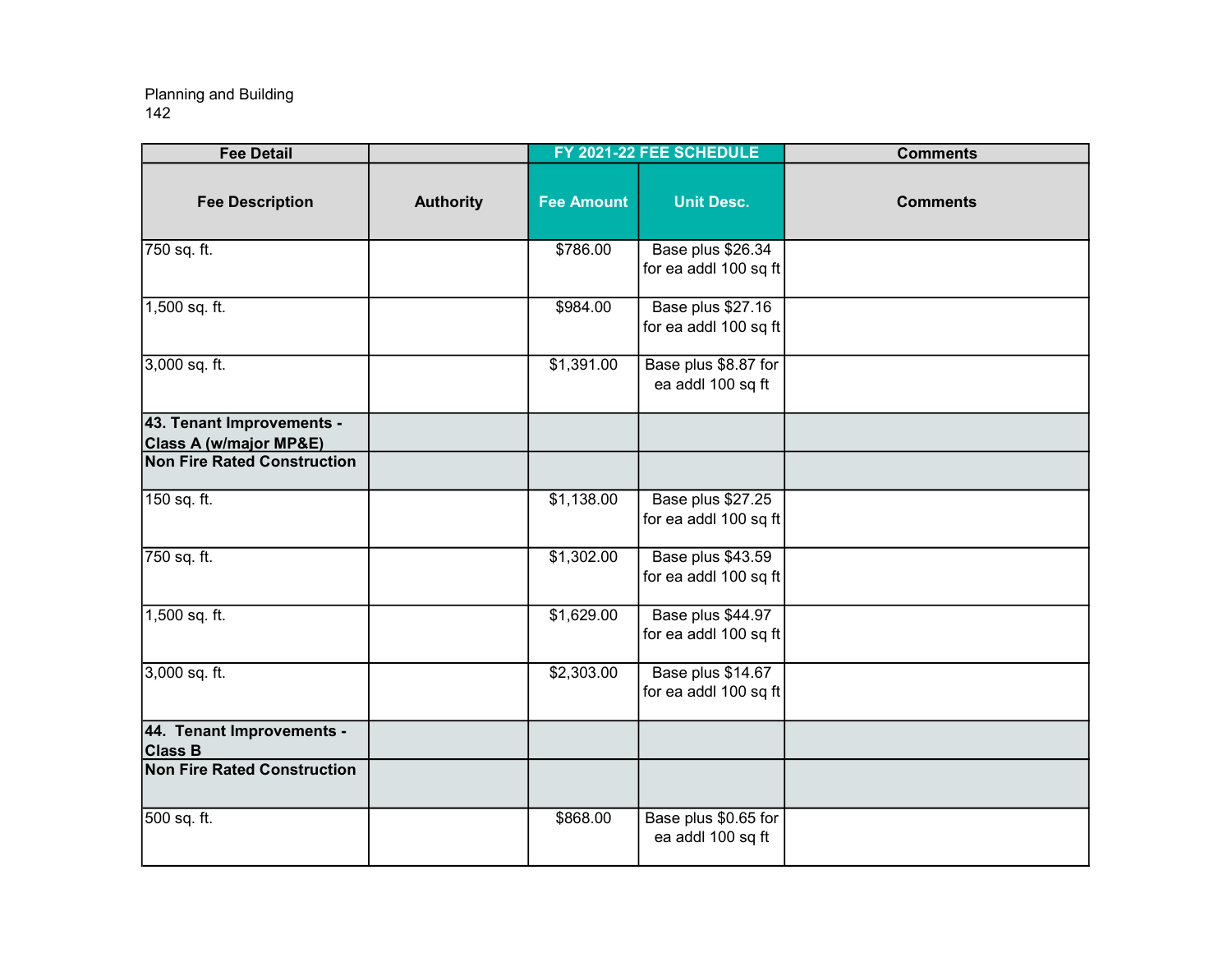| <b>Fee Detail</b>                                    |                  |                   | FY 2021-22 FEE SCHEDULE                    | <b>Comments</b> |
|------------------------------------------------------|------------------|-------------------|--------------------------------------------|-----------------|
| <b>Fee Description</b>                               | <b>Authority</b> | <b>Fee Amount</b> | <b>Unit Desc.</b>                          | <b>Comments</b> |
| 2,500 sq. ft.                                        |                  | \$881.00          | Base plus \$8.56 for<br>ea addl 100 sq ft  |                 |
| 5,000 sq. ft.                                        |                  | \$1,095.00        | Base plus \$9.08 for<br>ea addl 100 sq ft  |                 |
| 10,000 sq. ft.                                       |                  | \$1,549.00        | Base plus \$15.49<br>for ea addl 100 sq ft |                 |
| 45. Tenant Improvements -<br><b>Class F</b>          |                  |                   |                                            |                 |
| <b>Non Fire Rated Construction</b>                   |                  |                   |                                            |                 |
| 1,000 sq. ft.                                        |                  | \$1,616.00        | Base plus \$5.80 for<br>ea addl 100 sq ft  |                 |
| 5,000 sq. ft.                                        |                  | \$1,848.00        | Base plus \$9.29 for<br>ea addl 100 sq ft  |                 |
| 10,000 sq. ft.                                       |                  | \$2,313.00        | Base plus \$9.58 for<br>ea addl 100 sq ft  |                 |
| 20,000 sq. ft.                                       |                  | \$3,270.00        | Base plus \$3.13 for<br>ea addl 100 sq ft  |                 |
| 46. Tenant Improvements -                            |                  |                   |                                            |                 |
| <b>Class I</b><br><b>Non Fire Rated Construction</b> |                  |                   |                                            |                 |
| 500 sq. ft.                                          |                  | \$1,133.00        | Base plus \$8.14 for<br>ea addl 100 sq ft  |                 |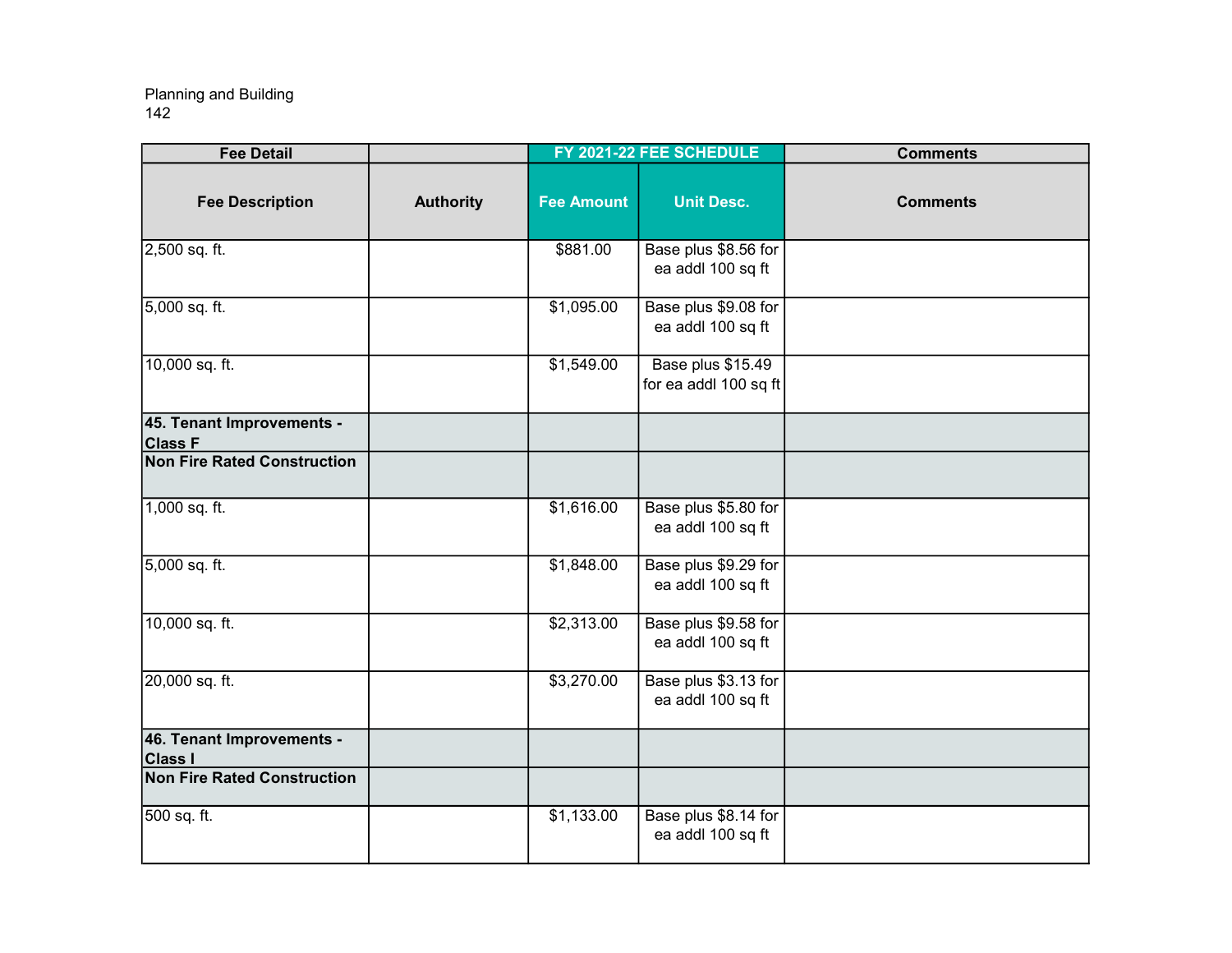| <b>Fee Detail</b>                                       |                  |                   | FY 2021-22 FEE SCHEDULE                    | <b>Comments</b> |
|---------------------------------------------------------|------------------|-------------------|--------------------------------------------|-----------------|
| <b>Fee Description</b>                                  | <b>Authority</b> | <b>Fee Amount</b> | <b>Unit Desc.</b>                          | <b>Comments</b> |
| 2,500 sq. ft.                                           |                  | \$1,296.00        | Base plus \$13.03<br>for ea addl 100 sq ft |                 |
| 5,000 sq. ft.                                           |                  | \$1,622.00        | Base plus \$4.38 for<br>ea addl 100 sq ft  |                 |
| 10,000 sq. ft.                                          |                  | \$2,293.00        | Base plus \$5.87 for<br>ea addl 100 sq ft  |                 |
| 47. Tenant Improvements -<br><b>Class M</b>             |                  |                   |                                            |                 |
| <b>Non Fire Rated Construction</b>                      |                  |                   |                                            |                 |
| 500 sq. ft.                                             |                  | \$1,161.00        | Base plus \$8.34 for<br>ea addl 100 sq ft  |                 |
| 2,500 sq. ft.                                           |                  | \$1,328.00        | Base plus \$13.36<br>for ea addl 100 sq ft |                 |
| 5,000 sq. ft.                                           |                  | \$1,662.00        | Base plus \$13.77<br>for ea addl 100 sq ft |                 |
| 10,000 sq. ft.                                          |                  | \$2,350.00        | Base plus \$4.50 for<br>ea addl 100 sq ft  |                 |
| 48. Tenant Improvements -<br><b>Class R-1, R-2, R-4</b> |                  |                   |                                            |                 |
| <b>Non Fire Rated Construction</b>                      |                  |                   |                                            |                 |
| 1,000 sq. ft.                                           |                  | \$1,319.00        | Base plus \$4.74 for<br>ea addl 100 sq ft  |                 |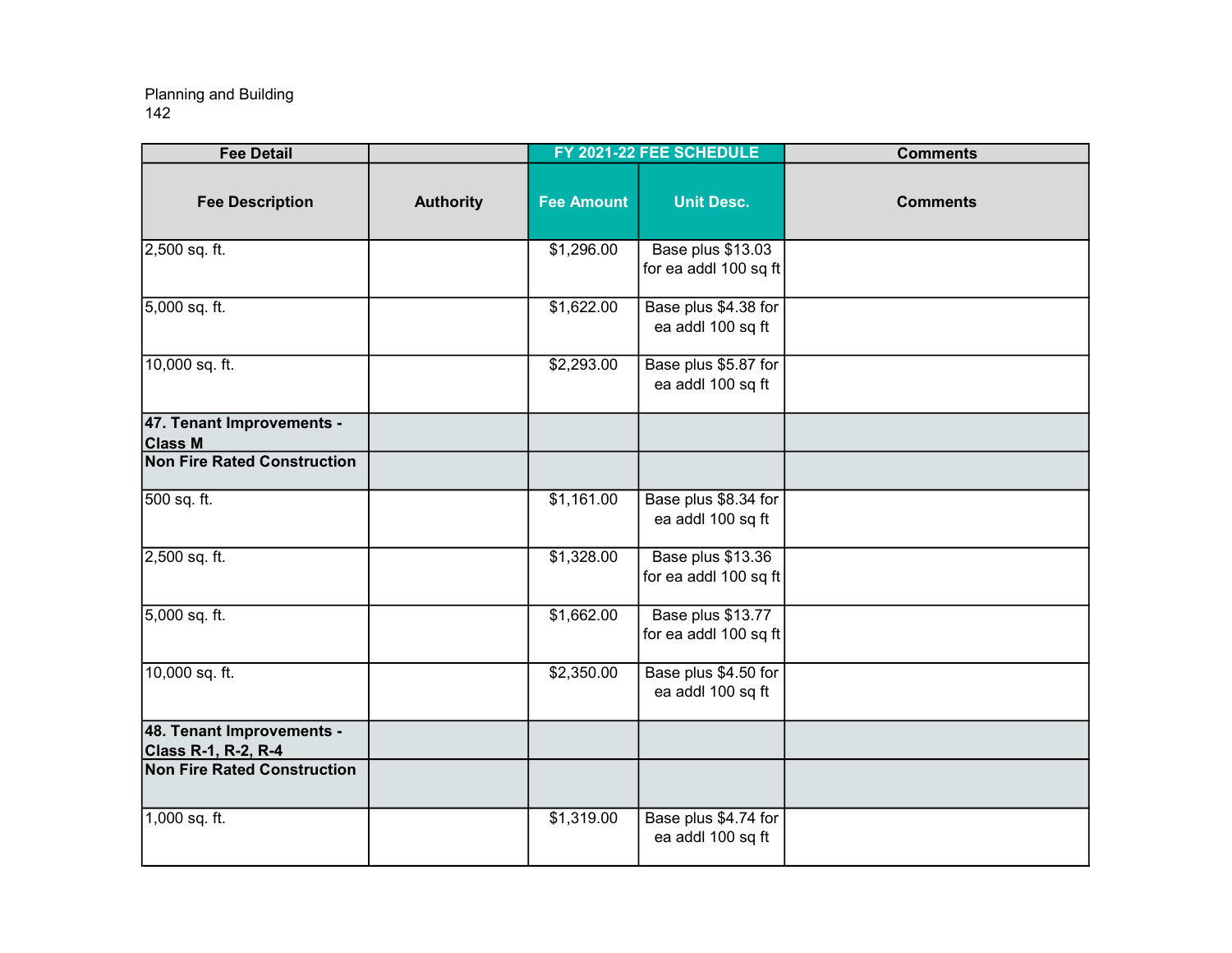| <b>Fee Detail</b>                  |                  |                   | FY 2021-22 FEE SCHEDULE                   | <b>Comments</b> |
|------------------------------------|------------------|-------------------|-------------------------------------------|-----------------|
| <b>Fee Description</b>             | <b>Authority</b> | <b>Fee Amount</b> | <b>Unit Desc.</b>                         | <b>Comments</b> |
| 5,000 sq. ft.                      |                  | \$1,508.00        | Base plus \$7.59 for<br>ea addl 100 sq ft |                 |
| 10,000 sq. ft.                     |                  | \$1,887.00        | Base plus \$7.82 for<br>ea addl 100 sq ft |                 |
| 20,000 sq. ft.                     |                  | \$2,669.00        | Base plus \$2.55 for<br>ea addl 100 sq ft |                 |
| 49. Wineries                       |                  |                   |                                           |                 |
| <b>Non Fire Rated Construction</b> |                  |                   |                                           |                 |
| 4,000 sq. ft.                      |                  | \$6,431.00        | Base plus \$5.79 for<br>ea addl 100 sq ft |                 |
| 20,000 sq. ft.                     |                  | \$7,357.00        | Base plus \$9.25 for<br>ea addl 100 sq ft |                 |
| 40,000 sq. ft.                     |                  | \$9,206.00        | Base plus \$9.54 for<br>ea addl 100 sq ft |                 |
| 80,000 sq. ft.                     |                  | \$13,020.00       | Base plus \$3.11 for<br>ea addl 100 sq ft |                 |
| <b>C. Electrical Permit Fees</b>   |                  |                   |                                           |                 |
| 1. Electricians Annual             |                  | \$797.00          | \$0.00                                    |                 |
| Maintenance Inspection             |                  |                   |                                           |                 |
| 2. Electrical Circuits, new        |                  |                   |                                           |                 |
| I. 15 or 20 amp                    |                  |                   |                                           |                 |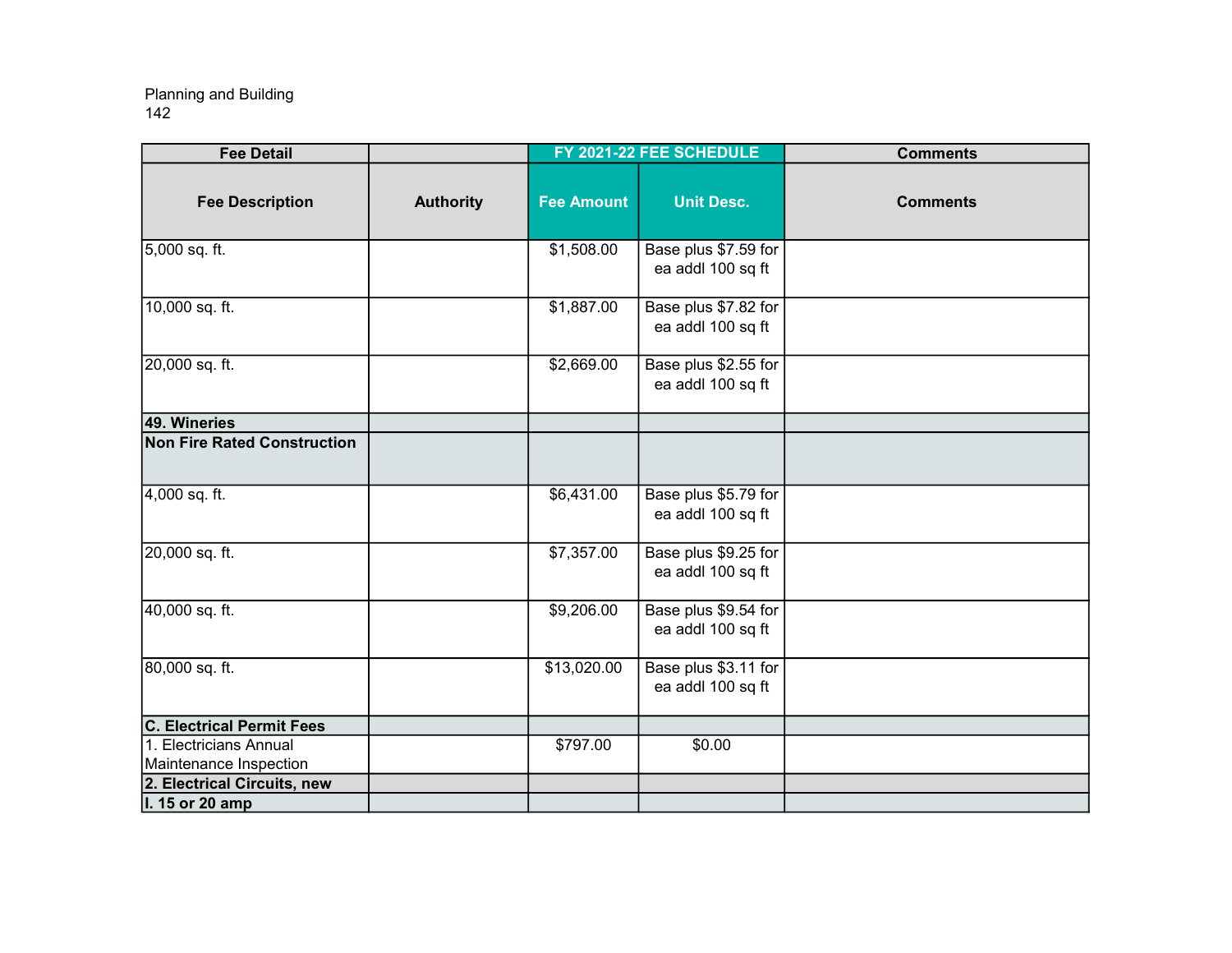| <b>Fee Detail</b>                  |                  |                   | FY 2021-22 FEE SCHEDULE  | <b>Comments</b>                                                                                   |
|------------------------------------|------------------|-------------------|--------------------------|---------------------------------------------------------------------------------------------------|
| <b>Fee Description</b>             | <b>Authority</b> | <b>Fee Amount</b> | <b>Unit Desc.</b>        | <b>Comments</b>                                                                                   |
| a. Plan Check                      |                  | \$20.00           | First 10 Circuits        | See footnote 24. If qualifies for an E-Permit<br>application, Plan Check fee won't be<br>charged. |
| a. Plan Check                      |                  | \$20.00           | Next 90 Circuits         |                                                                                                   |
| a. Plan Check                      |                  | \$20.00           | Over 100 Circuits        |                                                                                                   |
| b. Inspection                      |                  | \$133.00          | <b>First 10 Circuits</b> | See footnote 24. If qualifies for an E-Permit<br>application, Plan Check fee won't be<br>charged. |
| b. Inspection                      |                  | \$200.00          | Next 90 Circuits         |                                                                                                   |
| b. Inspection                      |                  | \$266.00          | Over 100 Circuits        |                                                                                                   |
| II. 25 to 40 amp circuits          |                  |                   |                          |                                                                                                   |
| a. Plan Check                      |                  | \$20.00           | each                     |                                                                                                   |
| b. Inspection                      |                  | \$66.00           | each                     |                                                                                                   |
| III. 50 to 175 amp circuits        |                  |                   |                          |                                                                                                   |
| a. Plan Check                      |                  | \$20.00           | each                     |                                                                                                   |
| b. Inspection                      |                  | \$100.00          | each                     |                                                                                                   |
| IV. 200 amp and larger<br>circuits |                  |                   |                          |                                                                                                   |
| a. Plan Check                      |                  | \$67.00           | each                     |                                                                                                   |
| b. Inspection                      |                  | \$133.00          | each                     |                                                                                                   |
| 3. Electrical Service, new         |                  |                   |                          |                                                                                                   |
| a. Plan Check                      |                  | \$20.00           | $<$ 200 amps             |                                                                                                   |
| a. Plan Check                      |                  | \$20.00           | 200-600 amps             |                                                                                                   |
| a. Plan Check                      |                  | \$133.00          | $>600$ amps              |                                                                                                   |
| b. Inspection                      |                  | \$200.00          | $<$ 200 amps             |                                                                                                   |
| b. Inspection                      |                  | \$266.00          | 200-600 amps             |                                                                                                   |
| b. Inspection                      |                  | \$399.00          | $5600$ amps              |                                                                                                   |
| b. Inspection                      |                  | \$66.00           | Meter Replacement        |                                                                                                   |
| 4. Energy Storage System           |                  |                   |                          |                                                                                                   |
| a. Plan Check                      |                  | \$100.00          | each                     |                                                                                                   |
| b. Inspection                      |                  | \$233.00          | each                     |                                                                                                   |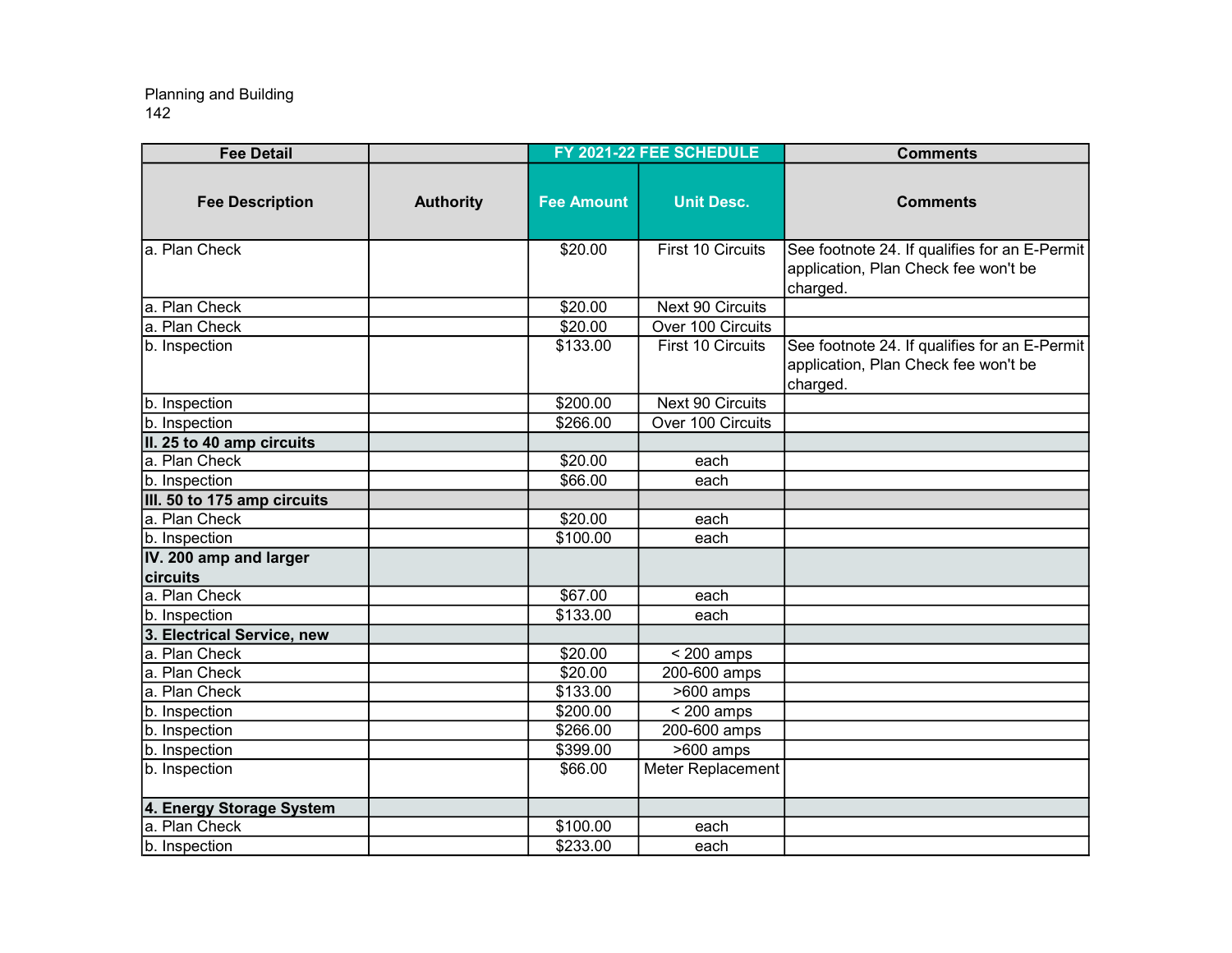| <b>Fee Detail</b>                  |                  |                   | FY 2021-22 FEE SCHEDULE   | <b>Comments</b> |
|------------------------------------|------------------|-------------------|---------------------------|-----------------|
| <b>Fee Description</b>             | <b>Authority</b> | <b>Fee Amount</b> | <b>Unit Desc.</b>         | <b>Comments</b> |
| 5. Generator / Compressor          |                  |                   |                           |                 |
| Installation                       |                  |                   |                           |                 |
| a. Plan Check                      |                  | \$20.00           | $< 10$ KW                 |                 |
| a. Plan Check                      |                  | \$67.00           | 10 to 100 KW              |                 |
| a. Plan Check                      |                  | \$133.00          | > 100 KW                  |                 |
| b. Inspection                      |                  | \$200.00          | $< 10$ KW                 |                 |
| b. Inspection                      |                  | \$266.00          | 10 to 100 KW              |                 |
| b. Inspection                      |                  | \$399.00          | $> 100$ KW                |                 |
| <b>6. Temporary Power Services</b> |                  |                   |                           |                 |
| b. Inspection                      |                  | \$66.00           | each                      |                 |
| <b>F. Grading Permit Fees</b>      |                  |                   |                           |                 |
| 1 acre or less disturbed           |                  |                   |                           |                 |
| 1. Plan Check                      |                  |                   |                           |                 |
| a. 0-100 cu. yds                   |                  | \$66.00           |                           |                 |
| b. 101-500 cu. yds                 |                  | \$266.00          |                           |                 |
| 2. Inspection                      |                  |                   |                           |                 |
| a. 0-100 cu. yds                   |                  | \$66.00           |                           |                 |
| b. 101-500 cu. yds                 |                  | \$133.00          |                           |                 |
| Over 1 acre disturbed              |                  |                   |                           |                 |
| 1. Plan Check                      |                  |                   |                           |                 |
| a. 51 - 1,000 cu. yds              |                  | \$665.00          |                           |                 |
| b. 1,001-10,000 cu. yds.           |                  | \$1,068.00        |                           |                 |
| c. 10,001 - 100,000 cu. yds.       |                  | \$1,469.00        |                           |                 |
| d. 100,001+ cu. yds.               |                  | \$401.00          | each addl 10K cu.<br>Yds. |                 |
| 2. Inspection                      |                  |                   |                           |                 |
| a. 51 - 1,000 cu. yds              |                  | \$266.00          |                           |                 |
| b. 1,001-10,000 cu. yds            |                  | \$266.00          |                           |                 |
| c. 10,001 - 100,000 cu. yds.       |                  | \$399.00          |                           |                 |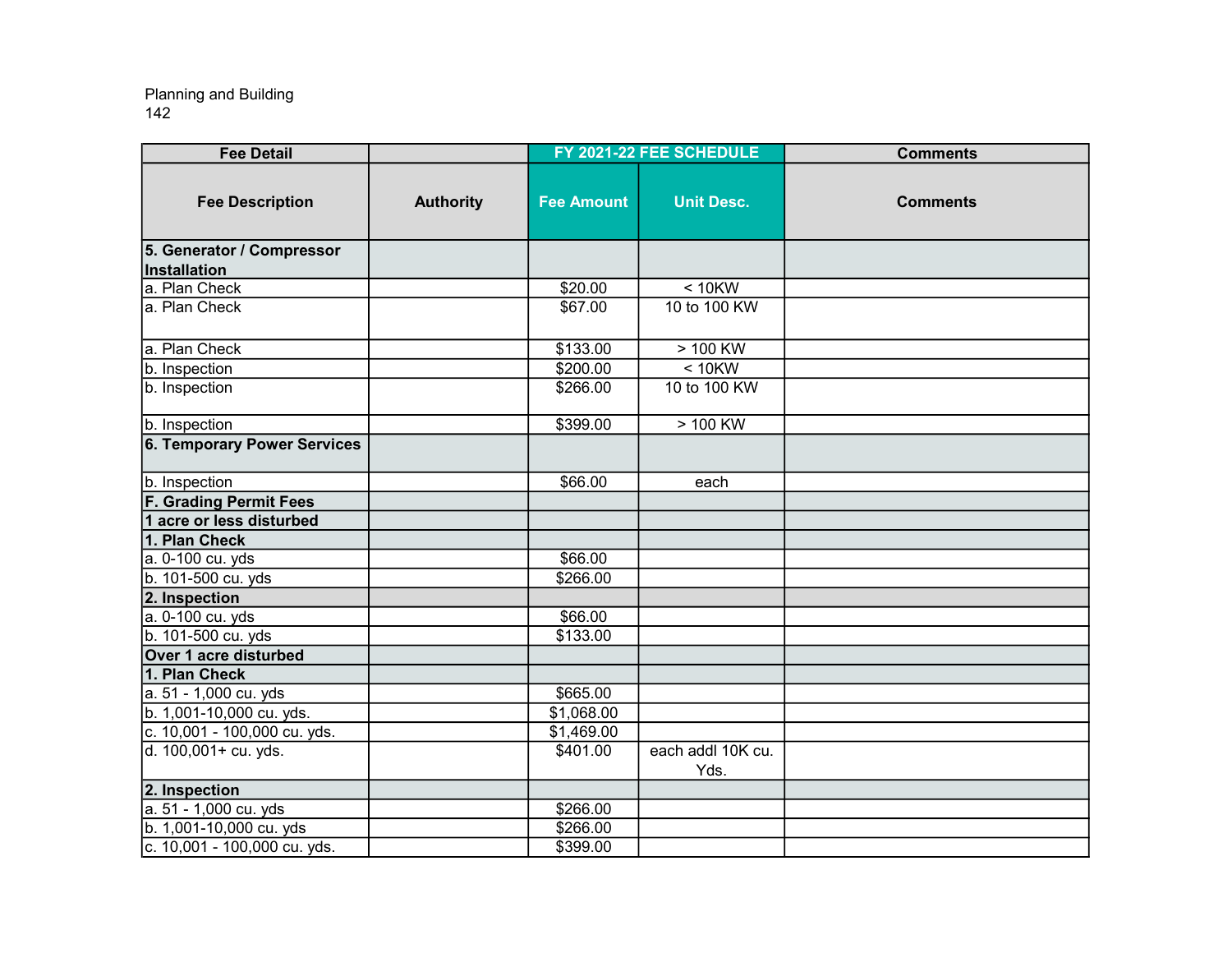| <b>Fee Detail</b>                                            |                  |                         | FY 2021-22 FEE SCHEDULE   | <b>Comments</b> |
|--------------------------------------------------------------|------------------|-------------------------|---------------------------|-----------------|
| <b>Fee Description</b>                                       | <b>Authority</b> | <b>Fee Amount</b>       | <b>Unit Desc.</b>         | <b>Comments</b> |
| d. 100,001+ cu. yds.                                         |                  | \$66.00                 | each addl 10K cu.<br>Yds. |                 |
| 3. Grading Permit add on fee<br>for NPDES                    |                  |                         |                           |                 |
| a. Plan Check                                                |                  | \$267.00                | $< 5,000$ cu yds.         |                 |
| a. Plan Check                                                |                  | \$601.00                | > 5,000 cu yds.           |                 |
| b. Inspection                                                |                  | \$798.00                | < 5,000 cu yds.           |                 |
| b. Inspection                                                |                  | \$1,064.00              | > 5,000 cu yds.           |                 |
| 4. Grading Permit Add on<br>fees, if CEQA review required    |                  |                         |                           | See footnote 38 |
| a) Categorical Exemption or<br><b>General Rule Exemption</b> |                  | \$298.00                |                           |                 |
| b) Initial Study/Negative<br>Declaration                     |                  | $\overline{\$1,504.00}$ |                           |                 |
| <b>E. Mechanical Permit Fees</b>                             |                  |                         |                           |                 |
| 1. Air Conditioning<br>(Commercial), each                    |                  |                         |                           |                 |
| a. Plan Check                                                |                  | \$100.00                | $1-50$ tons               |                 |
| a. Plan Check                                                |                  | $\overline{$}200.00$    | each addl 100 tons        |                 |
| b. Inspection                                                |                  | \$200.00                | $1-50$ tons               |                 |
| b. Inspection                                                |                  | \$266.00                | each addl 100 tons        |                 |
| 2. Air Conditioning                                          |                  |                         |                           |                 |
| (Residential) each<br>a. Plan Check                          |                  | \$20.00                 |                           |                 |
| b. Inspection                                                |                  | \$100.00                |                           |                 |
| 3. Air Handler                                               |                  |                         |                           |                 |
| a. Plan Check                                                |                  | \$67.00                 | up to 10K CFM             |                 |
| a. Plan Check                                                |                  | \$133.00                | $>10K$ CFM                |                 |
| b. Inspection                                                |                  | \$133.00                | up to 10K CFM             |                 |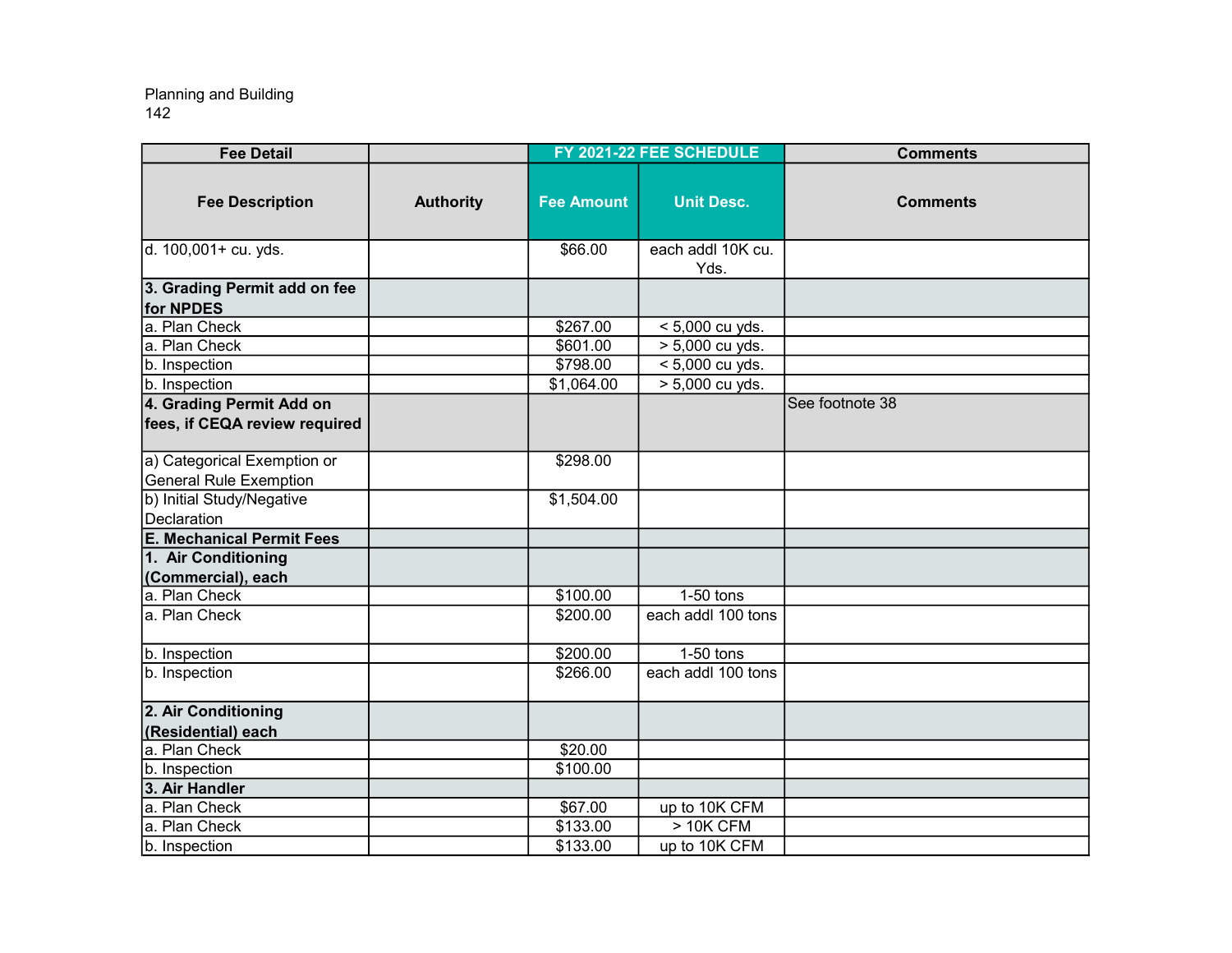| <b>Fee Detail</b>             |                  |                     | FY 2021-22 FEE SCHEDULE | <b>Comments</b> |
|-------------------------------|------------------|---------------------|-------------------------|-----------------|
| <b>Fee Description</b>        | <b>Authority</b> | <b>Fee Amount</b>   | <b>Unit Desc.</b>       | <b>Comments</b> |
| b. Inspection                 |                  | \$200.00            | $>10K$ CFM              |                 |
| 4. Appliance Vent/ Chimney    |                  |                     |                         |                 |
| (Only)                        |                  |                     |                         |                 |
| a. Plan Check                 |                  | \$20.00             |                         |                 |
| b. Inspection                 |                  | \$66.00             |                         |                 |
| 5. Boiler                     |                  |                     |                         |                 |
| a. Plan Check                 |                  | \$67.00             | 3HP, 100 BTU            |                 |
| a. Plan Check                 |                  | \$67.00             | 15 HP, 1M BTU           |                 |
| a. Plan Check                 |                  | \$133.00            | >15 HP, 1M BTU          |                 |
| b. Inspection                 |                  | \$133.00            | 3HP, 100 BTU            |                 |
| b. Inspection                 |                  | \$266.00            | 15 HP, 1M BTU           |                 |
| b. Inspection                 |                  | \$399.00            | >15 HP, 1M BTU          |                 |
| 6. Chiller                    |                  |                     |                         |                 |
| a. Plan Check                 |                  | \$67.00             |                         |                 |
| b. Inspection                 |                  | \$100.00            |                         |                 |
| 7. Exhaust Hood - Type 1      |                  |                     |                         |                 |
| (Commercial Grease Hood)      |                  |                     |                         |                 |
| a. Plan Check                 |                  | \$200.00            |                         |                 |
| b. Inspection                 |                  | \$399.00            |                         |                 |
| 8. Exhaust Hood - Type II     |                  |                     |                         |                 |
| (Commercial Steam Hood)       |                  |                     |                         |                 |
| a. Plan Check                 |                  | \$67.00             |                         |                 |
| b. Inspection                 |                  | \$266.00            |                         |                 |
| 9. Furnaces (FAU) - New (Incl |                  |                     |                         |                 |
| gas lines, vent piping, duct  |                  |                     |                         |                 |
| work)                         |                  |                     |                         |                 |
| a. Plan Check                 |                  | \$67.00             | up to 100K BTU          |                 |
| a. Plan Check                 |                  | $\overline{$67.00}$ | Over 100K BTU           |                 |
| b. Inspection                 |                  | \$133.00            | up to 100K BTU          |                 |
| b. Inspection                 |                  | \$200.00            | Over 100K BTU           |                 |
| 10. Furnaces (FAU) -          |                  |                     |                         |                 |
| Replacements                  |                  |                     |                         |                 |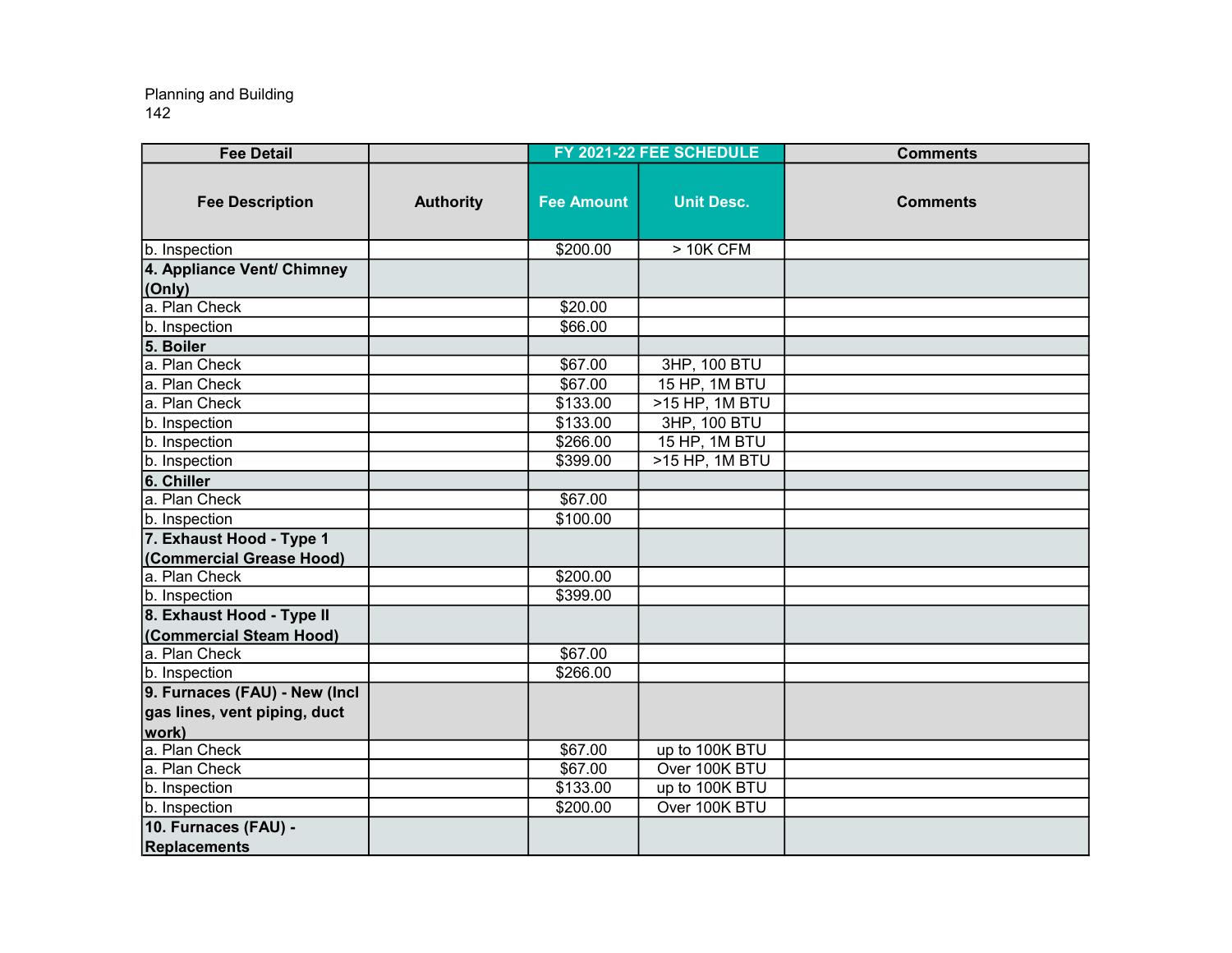| <b>Fee Detail</b>                          |                  |                   | FY 2021-22 FEE SCHEDULE    | <b>Comments</b>                                                               |
|--------------------------------------------|------------------|-------------------|----------------------------|-------------------------------------------------------------------------------|
| <b>Fee Description</b>                     | <b>Authority</b> | <b>Fee Amount</b> | <b>Unit Desc.</b>          | <b>Comments</b>                                                               |
| a. Plan Check                              |                  | \$33.00           |                            | If qualifies for an E-Permit application, Plan<br>Check fee won't be charged. |
| b. Inspection                              |                  | \$133.00          |                            |                                                                               |
| 11. Furnaces - Replace in<br>same location |                  |                   |                            |                                                                               |
| b. Inspection                              |                  | \$66.00           |                            |                                                                               |
| 12. Heat Pump (Package Unit)               |                  |                   |                            |                                                                               |
| a. Plan Check                              |                  | \$20.00           |                            |                                                                               |
| b. Inspection                              |                  | \$100.00          |                            |                                                                               |
| 13. Heater (Unit, Radiant, etc)            |                  |                   |                            |                                                                               |
| a. Plan Check                              |                  | \$20.00           |                            |                                                                               |
| b. Inspection                              |                  | \$200.00          |                            |                                                                               |
| 14. Heater (Wall)                          |                  |                   |                            |                                                                               |
| a. Plan Check                              |                  | \$20.00           |                            |                                                                               |
| b. Inspection                              |                  | \$100.00          |                            |                                                                               |
| 15. Incinerator, Non                       |                  |                   |                            |                                                                               |
| Residential                                |                  |                   |                            |                                                                               |
| a. Plan Check                              |                  | \$67.00           |                            |                                                                               |
| b. Inspection                              |                  | \$133.00          |                            |                                                                               |
| 16. Refrigeration Compressor               |                  |                   |                            |                                                                               |
| a. Plan Check                              |                  | \$20.00           | 1-5 horsepower             |                                                                               |
| a. Plan Check                              |                  | \$133.00          | each addl 10<br>horsepower |                                                                               |
| b. Inspection                              |                  | \$133.00          | 1-5 horsepower             |                                                                               |
| b. Inspection                              |                  | \$66.00           | each addl 10<br>horsepower |                                                                               |
| 17. Vent Fan (Single Duct)<br>Each         |                  |                   |                            |                                                                               |
| a. Plan Check                              |                  | \$20.00           |                            |                                                                               |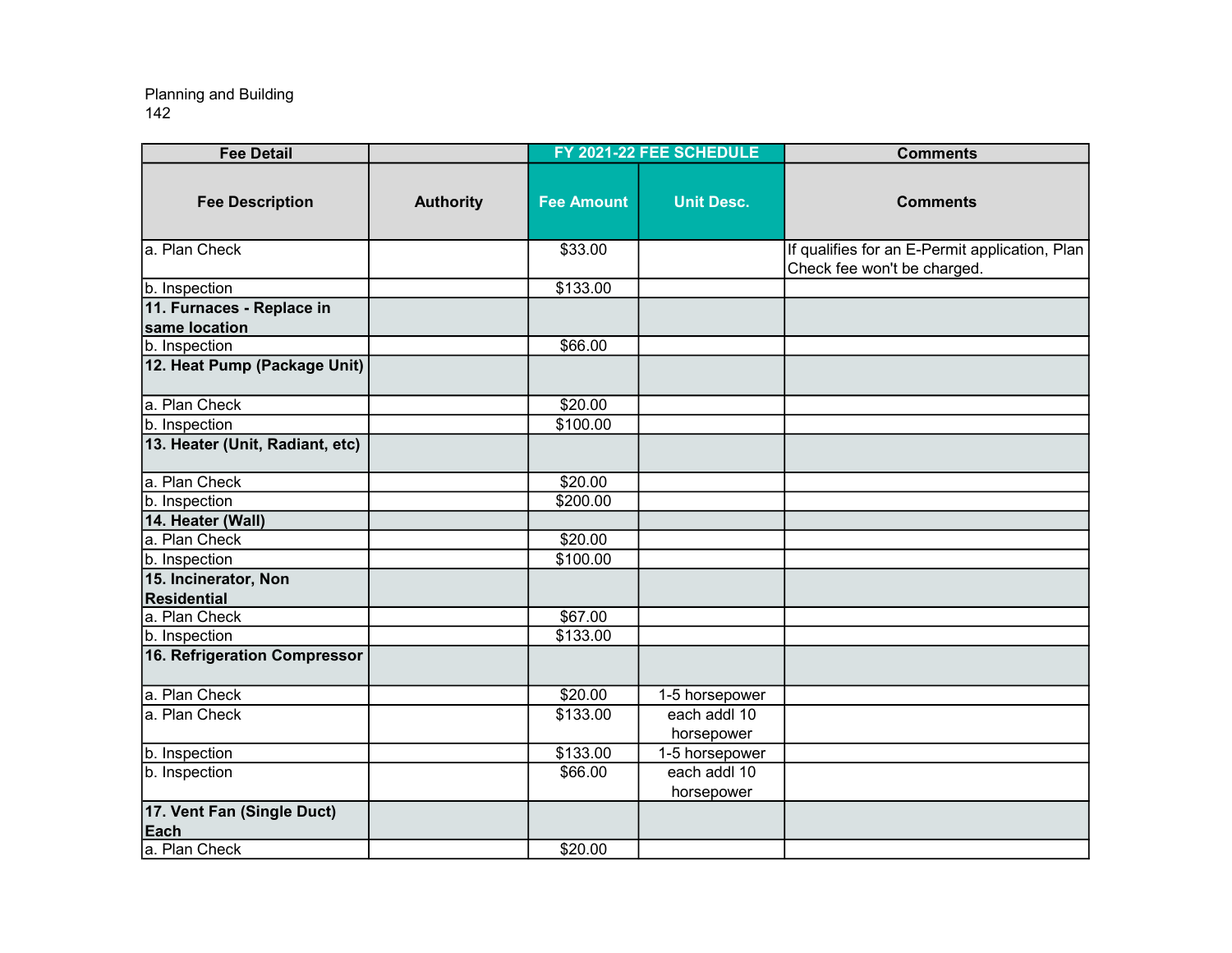| <b>Fee Detail</b>                |                  |                   | FY 2021-22 FEE SCHEDULE | <b>Comments</b> |
|----------------------------------|------------------|-------------------|-------------------------|-----------------|
| <b>Fee Description</b>           | <b>Authority</b> | <b>Fee Amount</b> | <b>Unit Desc.</b>       | <b>Comments</b> |
| b. Inspection                    |                  | \$66.00           |                         |                 |
| 18. Walk-In Box/ Refrigerator    |                  |                   |                         |                 |
| Coil                             |                  |                   |                         |                 |
| a. Plan Check                    |                  | \$67.00           |                         |                 |
| b. Inspection                    |                  | \$133.00          |                         |                 |
| <b>G. Miscellaneous Building</b> |                  |                   |                         |                 |
| <b>Permit Fees</b>               |                  |                   |                         |                 |
| 1. Alternate Material Request    |                  |                   |                         |                 |
| a. Plan Check                    |                  | \$266.00          | each                    |                 |
| 2. Bridge                        |                  |                   |                         |                 |
| a. Plan Check                    |                  | \$798.00          | each                    |                 |
| b. Inspection                    |                  | \$898.00          | each                    |                 |
| 3. Cell/Wireless Site            |                  |                   |                         |                 |
| I. Cell/Radio/TV Antenna, New    |                  |                   |                         |                 |
| or Replacement                   |                  |                   |                         |                 |
| a. Plan Check                    |                  | \$200.00          | each type               |                 |
| b. Inspection                    |                  | \$133.00          | each type               |                 |
| II. Cell Pole/Tower/             |                  |                   |                         |                 |
| <b>Equipment Shelter</b>         |                  |                   |                         |                 |
| a. Plan Check                    |                  | \$532.00          |                         |                 |
| b. Inspection                    |                  | \$393.00          |                         |                 |
| III. Cell Site Alteration /      |                  |                   |                         |                 |
| <b>Remodel - Existing Site</b>   |                  |                   |                         |                 |
| a. Plan Check                    |                  | \$266.00          |                         |                 |
| b. Inspection                    |                  | \$266.00          |                         |                 |
| 4. Awning/ Canopy                |                  |                   |                         |                 |
| (supported by building)          |                  |                   |                         |                 |
| a. Plan Check                    |                  | \$67.00           |                         |                 |
| b. Inspection                    |                  | \$133.00          |                         |                 |
| 5. Balcony Addition / Deck       |                  |                   |                         |                 |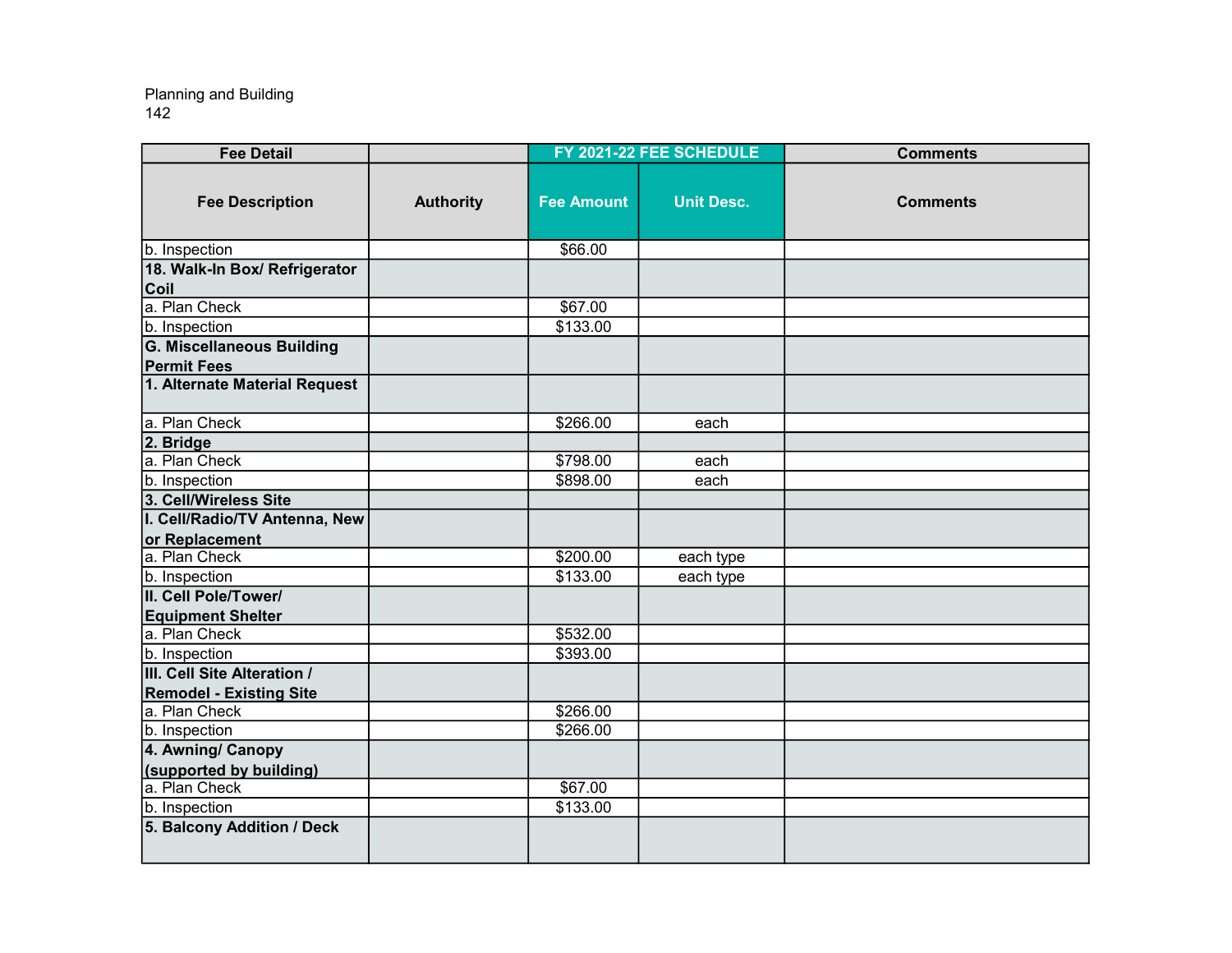| <b>Fee Detail</b>                            |                  |                   | FY 2021-22 FEE SCHEDULE  | <b>Comments</b> |
|----------------------------------------------|------------------|-------------------|--------------------------|-----------------|
| <b>Fee Description</b>                       | <b>Authority</b> | <b>Fee Amount</b> | <b>Unit Desc.</b>        | <b>Comments</b> |
| a. Plan Check                                |                  | \$67.00           | 1-500 sq ft.             |                 |
| a. Plan Check                                |                  | \$67.00           | each addl 1,000 sq<br>ft |                 |
| b. Inspection                                |                  | \$267.00          | $1-500$ sq ft.           |                 |
| b. Inspection                                |                  | \$67.00           | each addl 1,000 sq<br>ft |                 |
| 6. Carport, Residential, up to<br>500 sq ft. |                  |                   |                          |                 |
| a. Plan Check                                |                  | \$67.00           |                          |                 |
| b. Inspection                                |                  | \$200.00          |                          |                 |
| 7. Close Existing Openings                   |                  |                   |                          |                 |
| a. Plan Check                                |                  | \$67.00           | each                     |                 |
| b. Inspection                                |                  | \$66.00           | each                     |                 |
| 8. Commercial Coach                          |                  |                   |                          |                 |
| a. Plan Check                                |                  | \$133.00          | each                     |                 |
| b. Inspection                                |                  | \$332.00          | each                     |                 |
| 9. Covered Porch                             |                  |                   |                          |                 |
| a. Plan Check                                |                  | \$67.00           | each                     |                 |
| b. Inspection                                |                  | \$200.00          | each                     |                 |
| 10. Demolition - minor                       |                  |                   |                          |                 |
| b. Inspection                                |                  | \$66.00           | each                     |                 |
| 11. Demolition - major                       |                  |                   |                          |                 |
| a. Plan Check                                |                  | \$67.00           | each                     |                 |
| b. Inspection                                |                  | \$133.00          | each                     |                 |
| 12. Fence or Freestanding                    |                  |                   |                          |                 |
| Wall (over 6'6") OTC                         |                  |                   |                          |                 |
| a. Plan Check                                |                  | \$20.00           | each                     |                 |
| b. Inspection                                |                  | \$66.00           | each                     |                 |
| 13. Fence or Freestanding                    |                  |                   |                          |                 |
| Wall (over 6'6")                             |                  |                   |                          |                 |
| a. Plan Check                                |                  | \$67.00           | $1-100$ I.f.             |                 |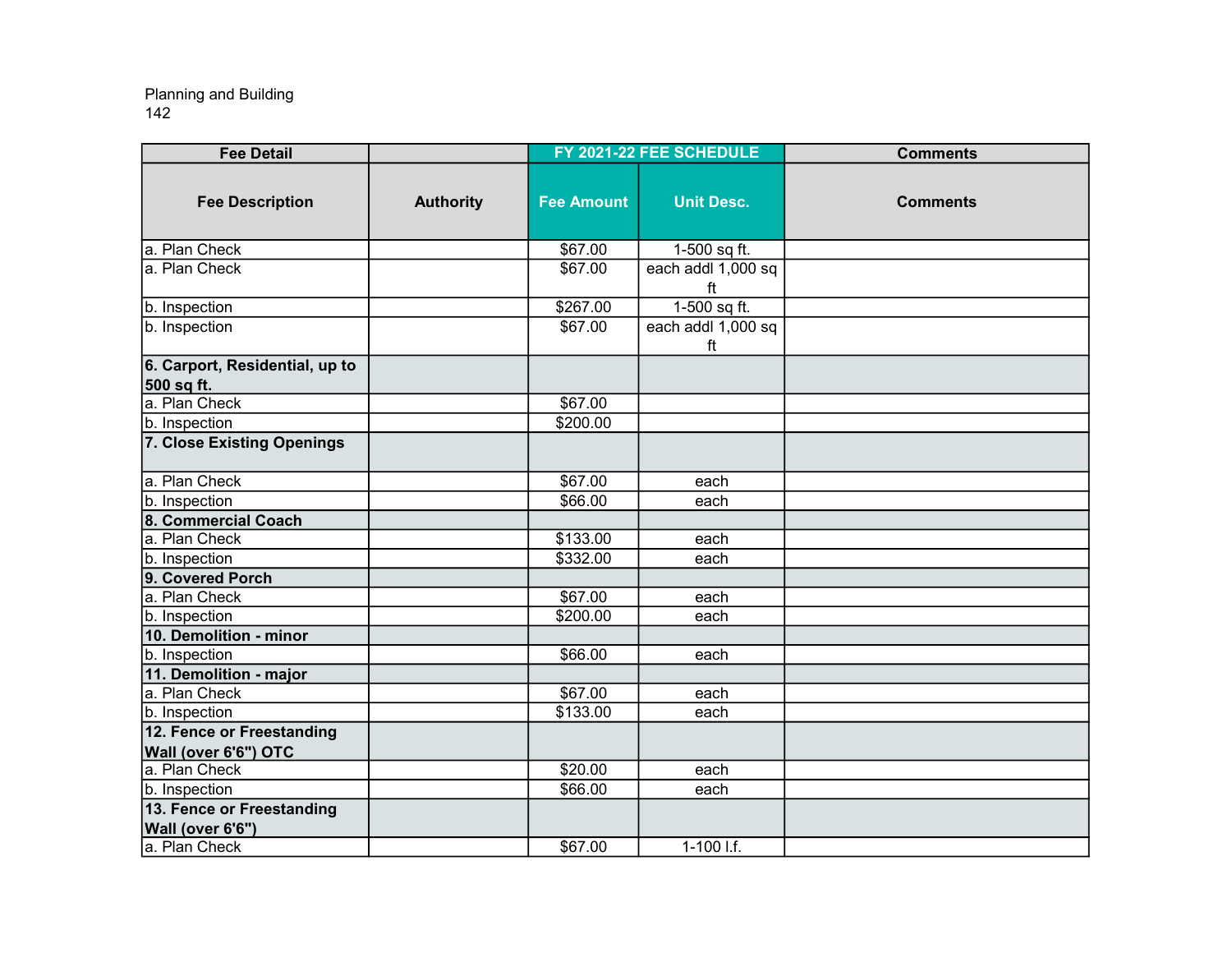| <b>Fee Detail</b>                                                                                                               |                  |                   | FY 2021-22 FEE SCHEDULE | <b>Comments</b> |
|---------------------------------------------------------------------------------------------------------------------------------|------------------|-------------------|-------------------------|-----------------|
| <b>Fee Description</b>                                                                                                          | <b>Authority</b> | <b>Fee Amount</b> | <b>Unit Desc.</b>       | <b>Comments</b> |
| a. Plan Check                                                                                                                   |                  | \$33.00           | each addl 100 l.f.      |                 |
| b. Inspection                                                                                                                   |                  | \$133.00          | 1-100 l.f.              |                 |
| b. Inspection                                                                                                                   |                  | \$66.00           | each addl 100 l.f.      |                 |
| 14. Fireplace - Masonry/<br><b>Outside Bar B Que</b>                                                                            |                  |                   |                         |                 |
| a. Plan Check                                                                                                                   |                  | \$134.00          | each                    |                 |
| b. Inspection                                                                                                                   |                  | \$267.00          | each                    |                 |
| 15. Fireplace - Pre-Fabricated/<br>Metal                                                                                        |                  |                   |                         |                 |
| a. Plan Check                                                                                                                   |                  | \$67.00           | each                    |                 |
| b. Inspection                                                                                                                   |                  | \$133.00          | each                    |                 |
| 16. Fire Sprinkler System -<br><b>New Construction or Tenant</b><br>Improvement, Commercial                                     |                  |                   |                         |                 |
| a. Plan Check                                                                                                                   |                  | \$133.00          | first 100 heads         |                 |
| a. Plan Check                                                                                                                   |                  | \$67.00           | each addl 100<br>heads  |                 |
| b. Inspection                                                                                                                   |                  | \$266.00          | first 100 heads         |                 |
| b. Inspection                                                                                                                   |                  | \$133.00          | each addl 100<br>heads  |                 |
| 17. Fire Sprinkler System Fire<br><b>Pump- New Construction or</b><br><b>Tenant Improvement,</b><br>Commercial                  |                  |                   |                         |                 |
| a. Plan Check                                                                                                                   |                  | \$599.00          | each                    |                 |
| b. Inspection                                                                                                                   |                  | \$266.00          | each                    |                 |
| 18. Fire Sprinkler System<br><b>Underground Piping - New</b><br><b>Construction or Tenant</b><br><b>Improvement, Commercial</b> |                  |                   |                         |                 |
| a. Plan Check                                                                                                                   |                  | \$133.00          |                         |                 |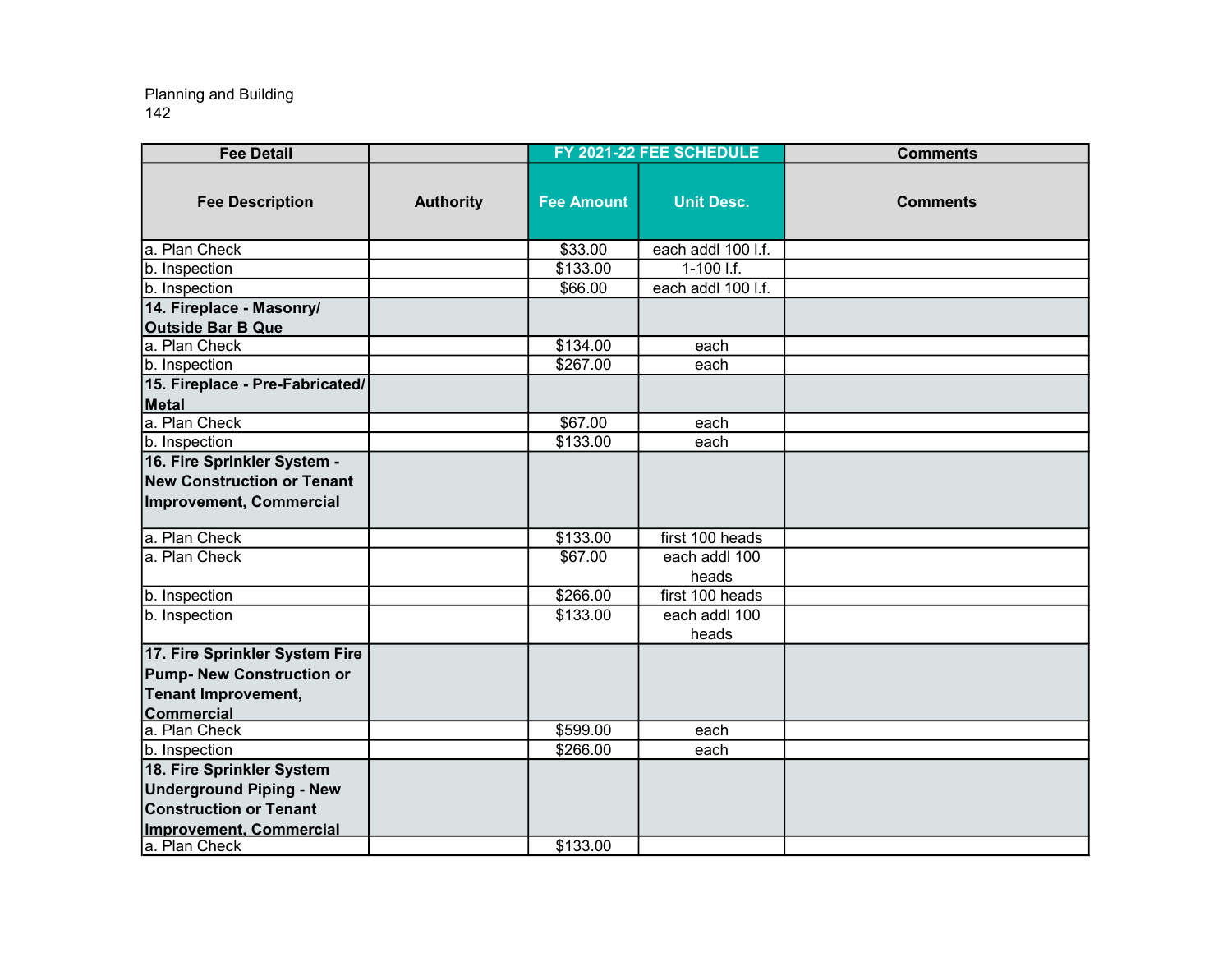| <b>Fee Detail</b>                                                                            |                  |                      | FY 2021-22 FEE SCHEDULE | <b>Comments</b> |
|----------------------------------------------------------------------------------------------|------------------|----------------------|-------------------------|-----------------|
| <b>Fee Description</b>                                                                       | <b>Authority</b> | <b>Fee Amount</b>    | <b>Unit Desc.</b>       | <b>Comments</b> |
| b. Inspection                                                                                |                  | \$133.00             |                         |                 |
| 19. Fire Sprinkler System -<br><b>New Construction or Tenant</b><br>Improvement, Residential |                  |                      |                         |                 |
| a. Plan Check                                                                                |                  | \$100.00             | 10 heads or less        |                 |
| a. Plan Check                                                                                |                  | \$133.00             | 11-50 heads             |                 |
| a. Plan Check                                                                                |                  | \$67.00              | each addl 100<br>heads  |                 |
| b. Inspection                                                                                |                  | \$133.00             | 10 heads or less        |                 |
| b. Inspection                                                                                |                  | \$199.00             | 11-50 heads             |                 |
| b. Inspection                                                                                |                  | \$133.00             | each addl 100<br>heads  |                 |
| 20. Flag Pole                                                                                |                  |                      |                         |                 |
| a. Plan Check                                                                                |                  | \$133.00             | each                    |                 |
| b. Inspection                                                                                |                  | \$133.00             | each                    |                 |
| 23. Greenhouse (non-<br>commercial)                                                          |                  |                      |                         |                 |
| a. Plan Check                                                                                |                  | \$399.00             |                         |                 |
| b. Inspection                                                                                |                  | \$266.00             |                         |                 |
| 24. Manufactured Home                                                                        |                  |                      |                         |                 |
| I. Foundation Only                                                                           |                  |                      |                         |                 |
| a. Plan Check                                                                                |                  | \$200.00             |                         |                 |
| b. Inspection                                                                                |                  | $\overline{$}266.00$ |                         |                 |
| II. Double/ triple wide                                                                      |                  |                      |                         |                 |
| a. Plan Check                                                                                |                  | \$532.00             |                         |                 |
| b. Inspection                                                                                |                  | \$665.00             |                         |                 |
| III. Single Wide                                                                             |                  |                      |                         |                 |
| a. Plan Check                                                                                |                  | \$399.00             |                         |                 |
| b. Inspection                                                                                |                  | \$399.00             |                         |                 |
| <b>IV.</b> Removal                                                                           |                  |                      |                         |                 |
| a. Plan Check                                                                                |                  | \$67.00              |                         |                 |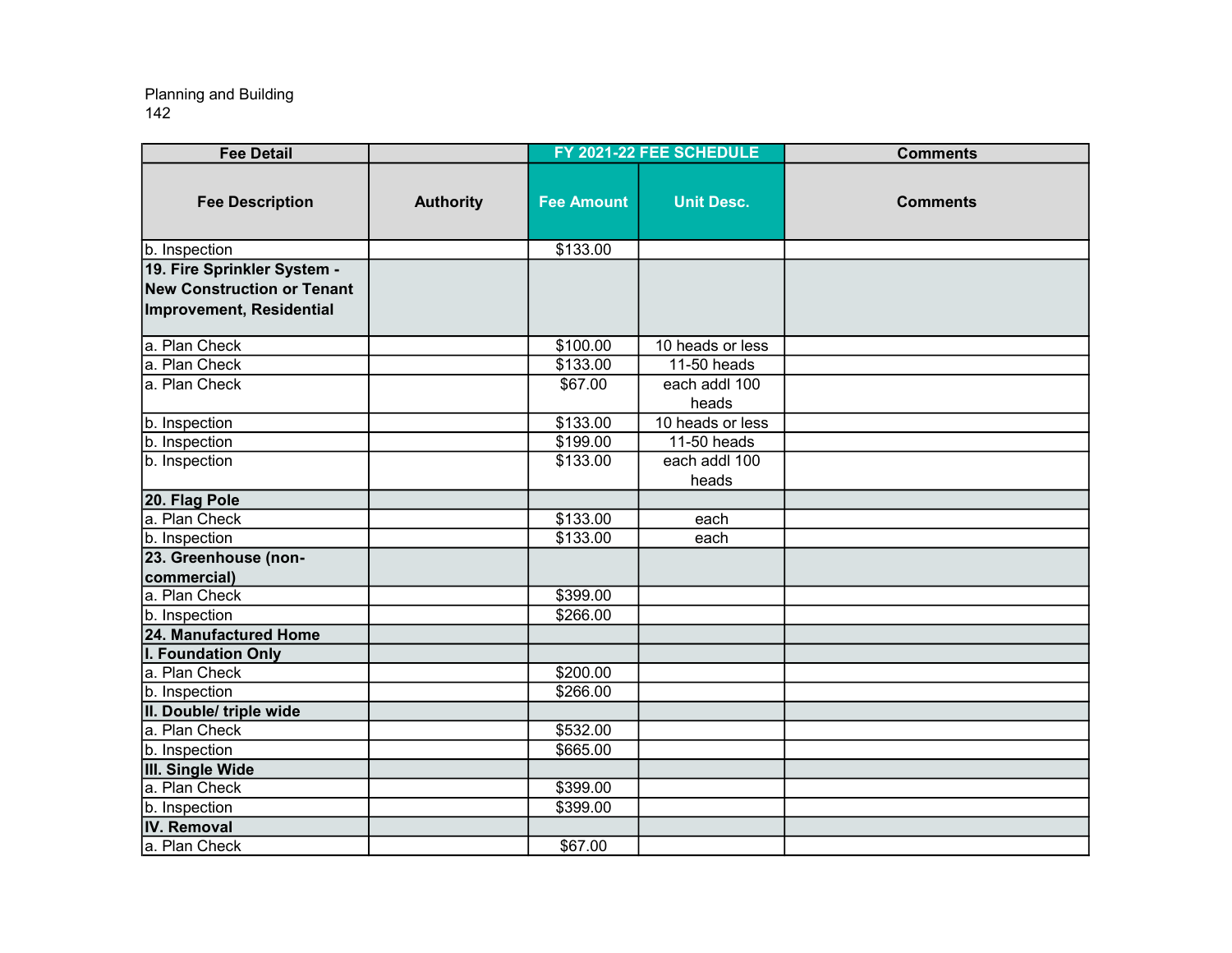| <b>Fee Detail</b>            |                  |                   | FY 2021-22 FEE SCHEDULE | <b>Comments</b> |
|------------------------------|------------------|-------------------|-------------------------|-----------------|
| <b>Fee Description</b>       | <b>Authority</b> | <b>Fee Amount</b> | <b>Unit Desc.</b>       | <b>Comments</b> |
| b. Inspection                |                  | \$200.00          |                         |                 |
| 25. Moved Building -         |                  |                   |                         |                 |
| Residential                  |                  |                   |                         |                 |
| a. Plan review               |                  | \$200.00          |                         |                 |
| b. Inspection                |                  | \$133.00          |                         |                 |
| 26. Partition - Commercial,  |                  |                   |                         |                 |
| Interior                     |                  |                   |                         |                 |
| a. Plan Check                |                  | \$67.00           | up to 30 l.f.           |                 |
| a. Plan Check                |                  | \$33.00           | each addl 30 l.f.       |                 |
| b. Inspection                |                  | \$200.00          | up to 30 l.f.           |                 |
| b. Inspection                |                  | \$66.00           | each addl 30 l.f.       |                 |
| 27. Partition - Residential, |                  |                   |                         |                 |
| Interior                     |                  |                   |                         |                 |
| a. Plan Check                |                  | \$67.00           | up to 30 l.f.           |                 |
| a. Plan Check                |                  | \$33.00           | each addl 30 l.f.       |                 |
| b. Inspection                |                  | \$200.00          | up to 30 l.f.           |                 |
| b. Inspection                |                  | \$66.00           | each addl 30 l.f.       |                 |
| 28. Patio Cover (enclosed)/  |                  |                   |                         |                 |
| <b>Sunroom Prefabricated</b> |                  |                   |                         |                 |
| a. Plan Check                |                  | \$67.00           | up to 500 sq. ft.       |                 |
| a. Plan Check                |                  | \$67.00           | each addl 500 sq ft.    |                 |
| b. Inspection                |                  | \$200.00          | up to 500 sq. ft.       |                 |
| b. Inspection                |                  | \$66.00           | each addl 500 sq ft.    |                 |
| 29. Patio Cover (enclosed)/  |                  |                   |                         |                 |
| <b>Sunroom Site-Built</b>    |                  |                   |                         |                 |
| a. Plan Check                |                  | \$133.00          | up to 500 sq. ft.       |                 |
| a. Plan Check                |                  | \$67.00           | each addl 500 sq ft.    |                 |
| b. Inspection                |                  | \$399.00          | up to 500 sq. ft.       |                 |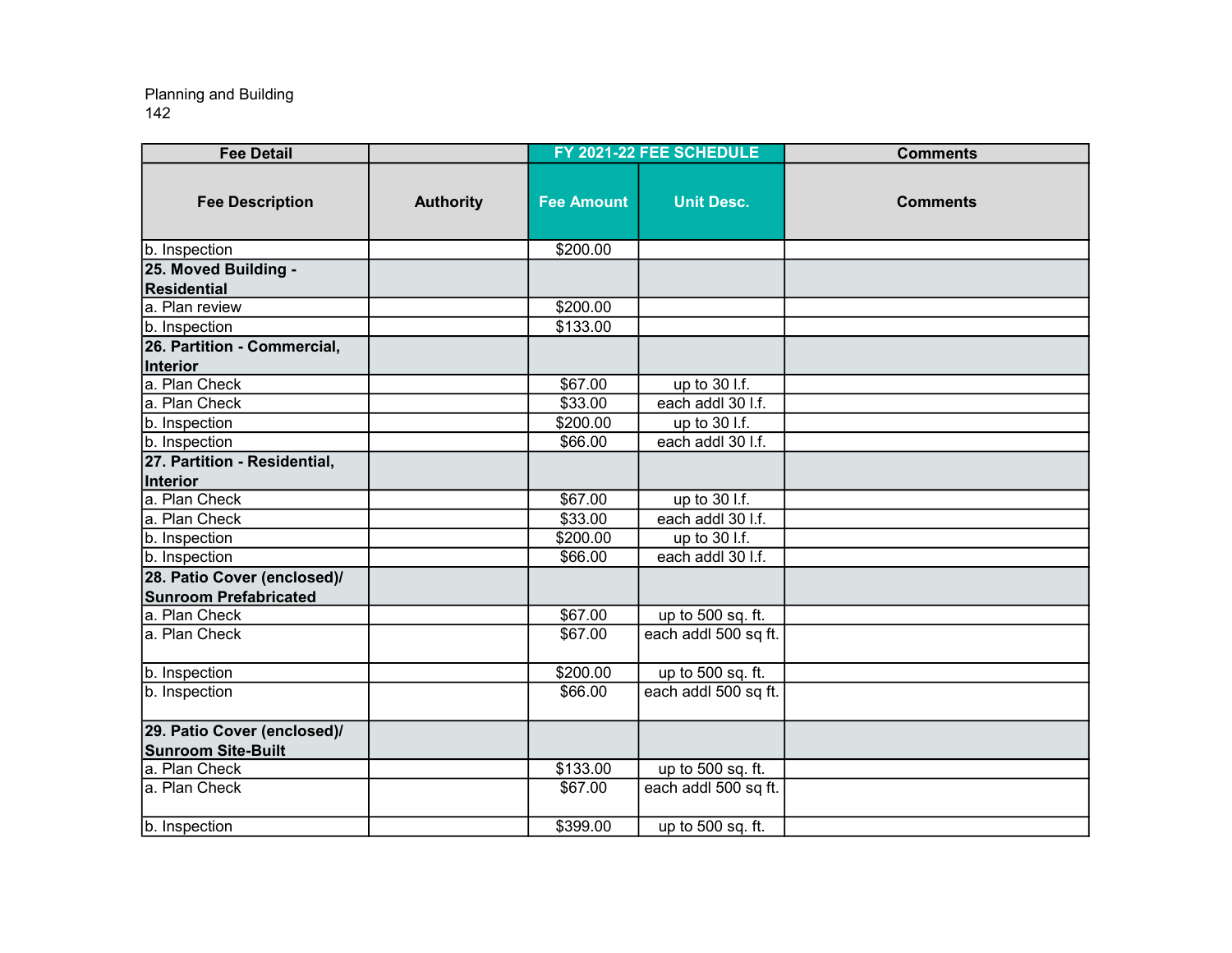| <b>Fee Detail</b>                              |                  |                   | FY 2021-22 FEE SCHEDULE              | <b>Comments</b>                                                                                    |
|------------------------------------------------|------------------|-------------------|--------------------------------------|----------------------------------------------------------------------------------------------------|
| <b>Fee Description</b>                         | <b>Authority</b> | <b>Fee Amount</b> | <b>Unit Desc.</b>                    | <b>Comments</b>                                                                                    |
| b. Inspection                                  |                  | \$66.00           | each addl 500 sq ft.                 |                                                                                                    |
| 30. Patio cover (open, all<br>types)           |                  |                   |                                      |                                                                                                    |
| a. Plan Check                                  |                  | \$67.00           | up to 500 sq. ft.                    |                                                                                                    |
| a. Plan Check                                  |                  | \$67.00           | each addl 500 sq ft.                 |                                                                                                    |
| b. Inspection                                  |                  | \$200.00          | up to 500 sq. ft.                    |                                                                                                    |
| b. Inspection                                  |                  | \$66.00           | each addl 500 sq ft.                 |                                                                                                    |
| 31. Photovoltaic System -<br><b>Commercial</b> |                  |                   |                                      | See footnote 23. If qualifies for an E-<br>Permit application, Plan Check fee won't<br>be charged. |
| a. Plan Check                                  |                  | \$133.00          | Up to 10 kW<br>(kilowatt)            |                                                                                                    |
| a. Plan Check                                  |                  | \$399.00          | Over 10 kW to 100<br>kW (kilowatt)   |                                                                                                    |
| a. Plan Check                                  |                  | \$665.00          | Over 100 kW to 250<br>kW (kilowatt)  |                                                                                                    |
| a. Plan Check                                  |                  | \$931.00          | Over 250 kW to 500<br>kW (kilowatt)  |                                                                                                    |
| a. Plan Check                                  |                  | \$1,197.00        | Over 500 kW to 750<br>kW (kilowatt)  |                                                                                                    |
| a. Plan Check                                  |                  | \$1,463.00        | Over 750 kW to<br>1000 kW (kilowatt) |                                                                                                    |
| a. Plan Check                                  |                  | \$3,200.00        | Over 1000 kW<br>(kilowatt) - deposit | See footnote 1                                                                                     |
| b. Inspection                                  |                  | \$266.00          | Up to 10 kW<br>(kilowatt)            |                                                                                                    |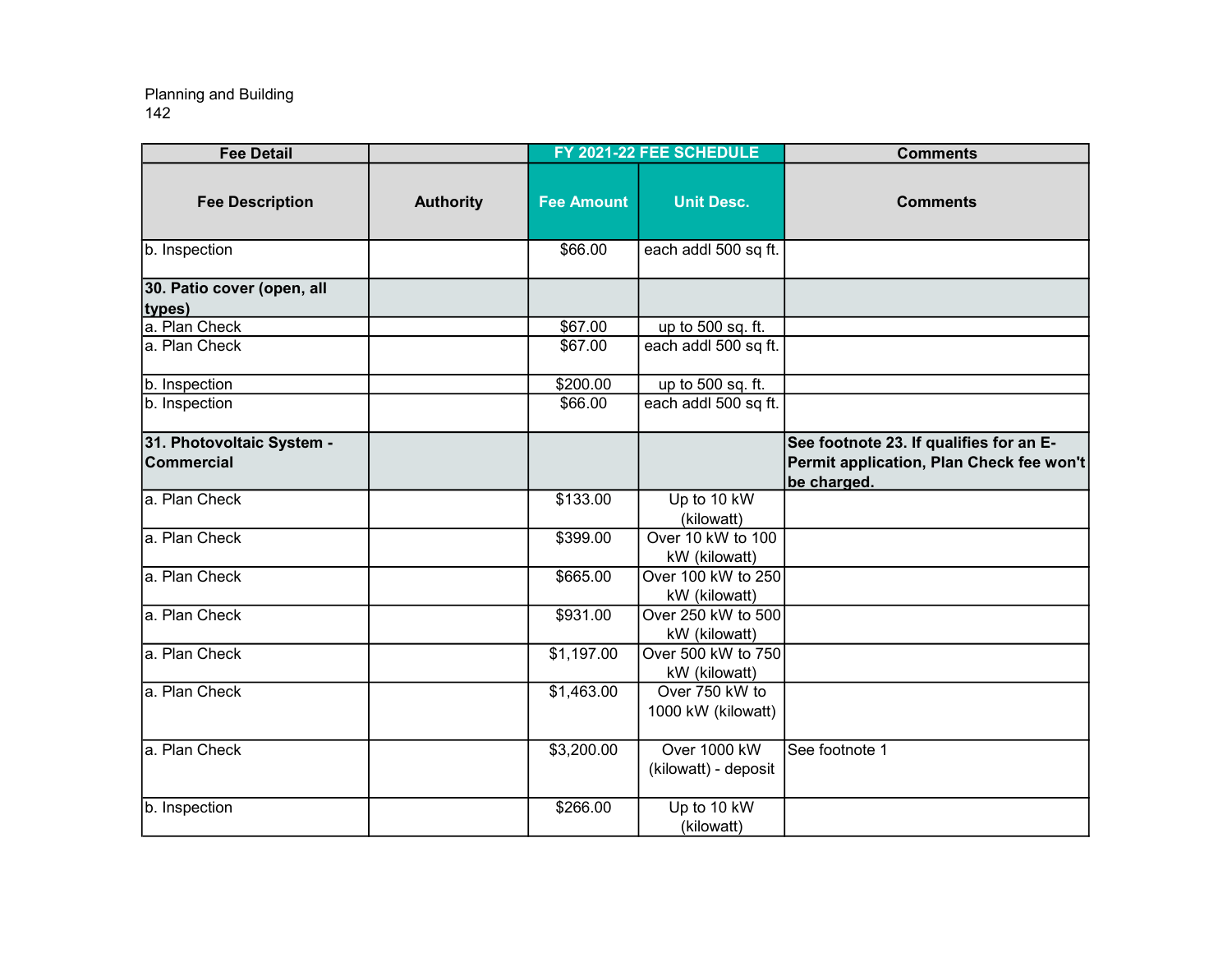| <b>Fee Detail</b>                                          |                  |                   | FY 2021-22 FEE SCHEDULE              | <b>Comments</b>                                                                                    |
|------------------------------------------------------------|------------------|-------------------|--------------------------------------|----------------------------------------------------------------------------------------------------|
| <b>Fee Description</b>                                     | <b>Authority</b> | <b>Fee Amount</b> | <b>Unit Desc.</b>                    | <b>Comments</b>                                                                                    |
| b. Inspection                                              |                  | \$532.00          | Over 10 kW to 100<br>kW (kilowatt)   |                                                                                                    |
| b. Inspection                                              |                  | \$798.00          | Over 100 kW to 250<br>kW (kilowatt)  |                                                                                                    |
| b. Inspection                                              |                  | \$1,064.00        | Over 250 kW to 500<br>kW (kilowatt)  |                                                                                                    |
| b. Inspection                                              |                  | \$1,330.00        | Over 500 kW to 750<br>kW (kilowatt)  |                                                                                                    |
| b. Inspection                                              |                  | \$1,596.00        | Over 750 kW to<br>1000 kW (kilowatt) |                                                                                                    |
| b. Inspection                                              |                  | \$2,400.00        | Over 1000 kW<br>(kilowatt) - deposit | See footnote 1                                                                                     |
| 32. Photovoltaic System -<br><b>Residential Grid tied</b>  |                  |                   |                                      | See footnote 23. If qualifies for an E-<br>Permit application, Plan Check fee won't<br>be charged. |
| a. Plan Check                                              |                  | \$100.00          | each                                 |                                                                                                    |
| a. Plan Check, with meter                                  |                  | \$100.00          | each                                 |                                                                                                    |
| a. Plan Check, OTC                                         |                  | \$66.00           | each                                 |                                                                                                    |
| a. Plan Check, OTC with meter                              |                  | \$66.00           | each                                 |                                                                                                    |
| b. Inspection                                              |                  | \$133.00          | each                                 |                                                                                                    |
| b. Inspection with meter                                   |                  | \$200.00          | each                                 |                                                                                                    |
| b. Inspection, OTC                                         |                  | \$200.00          | each                                 |                                                                                                    |
| b. Inspection, OTC with meter                              |                  | \$200.00          | each                                 |                                                                                                    |
| 33. Photovoltaic System -<br><b>Residential Standalone</b> |                  |                   |                                      | If qualifies for an E-Permit application,<br>Plan Check fee won't be charged.                      |
| a. Plan Check                                              |                  | \$266.00          | each                                 |                                                                                                    |
| a. Plan Check with meter                                   |                  | \$266.00          | each                                 |                                                                                                    |
| b. Inspection                                              |                  | \$200.00          | each                                 |                                                                                                    |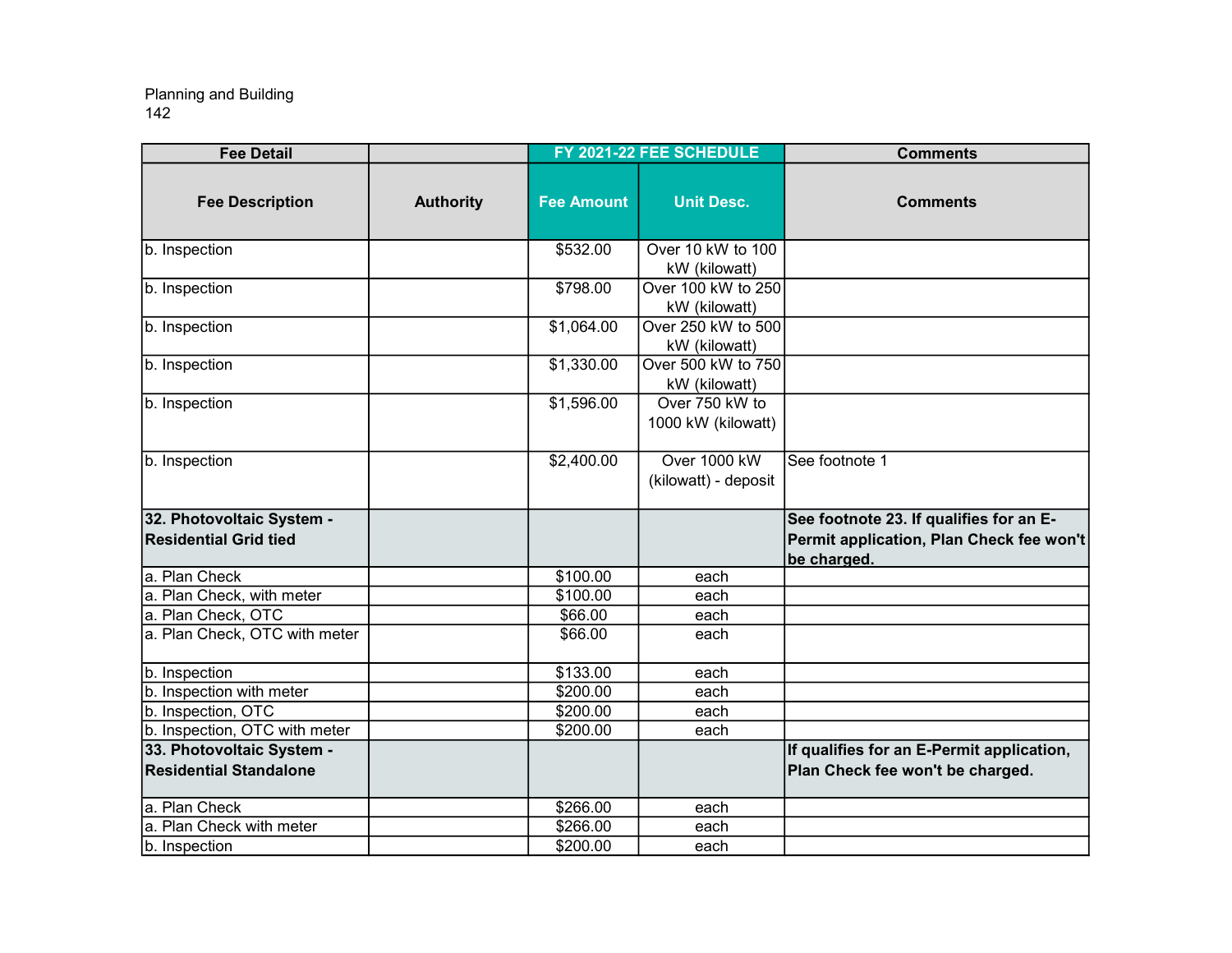| <b>Fee Detail</b>                                       |                  |                   | FY 2021-22 FEE SCHEDULE | <b>Comments</b> |
|---------------------------------------------------------|------------------|-------------------|-------------------------|-----------------|
| <b>Fee Description</b>                                  | <b>Authority</b> | <b>Fee Amount</b> | <b>Unit Desc.</b>       | <b>Comments</b> |
| b. Inspection with meter                                |                  | \$333.00          | each                    |                 |
| 34. Piles/ Other Foundations                            |                  |                   |                         |                 |
| a. Plan Check                                           |                  | \$133.00          | Up to 10 piles          |                 |
| a. Plan Check                                           |                  | \$67.00           | each addl 20 piles      |                 |
| b. Inspection                                           |                  | \$66.00           | Up to 10 piles          |                 |
| b. Inspection                                           |                  | \$66.00           | each addl 20 piles      |                 |
| 35. Remodel - Residential                               |                  |                   |                         |                 |
| a. Plan Check                                           |                  | \$67.00           | less than 250 sq ft     |                 |
| a. Plan Check                                           |                  | \$266.00          | 251 to 499 sq ft        |                 |
| a. Plan Check                                           |                  | \$67.00           | each addl 500 sq ft.    |                 |
| b. Inspection                                           |                  | \$399.00          | up to 499 sq ft         |                 |
| b. Inspection                                           |                  | \$66.00           | each addl 500 sq ft.    |                 |
| 36. Remodel - Residential,<br>with Kitchen and/ or Bath |                  |                   |                         |                 |
| a. Plan Check                                           |                  | \$399.00          | up to 499 sq ft         |                 |
| a. Plan Check                                           |                  | \$67.00           | each addl 500 sq ft.    |                 |
| b. Inspection                                           |                  | \$531.00          | up to 499 sq ft         |                 |
| b. Inspection                                           |                  | \$66.00           | each addl 500 sq ft.    |                 |
| 37. Re-Roof - Commercial,<br>Non-Structural             |                  |                   |                         |                 |
| a. Plan Check                                           |                  | \$67.00           | up to 10,000 sq ft      |                 |
| a. Plan Check                                           |                  | \$67.00           | over 10,000 sq ft       |                 |
| b. Inspection                                           |                  | \$266.00          | up to 10,000 sq ft      |                 |
| b. Inspection                                           |                  | \$399.00          | over 10,000 sq ft       |                 |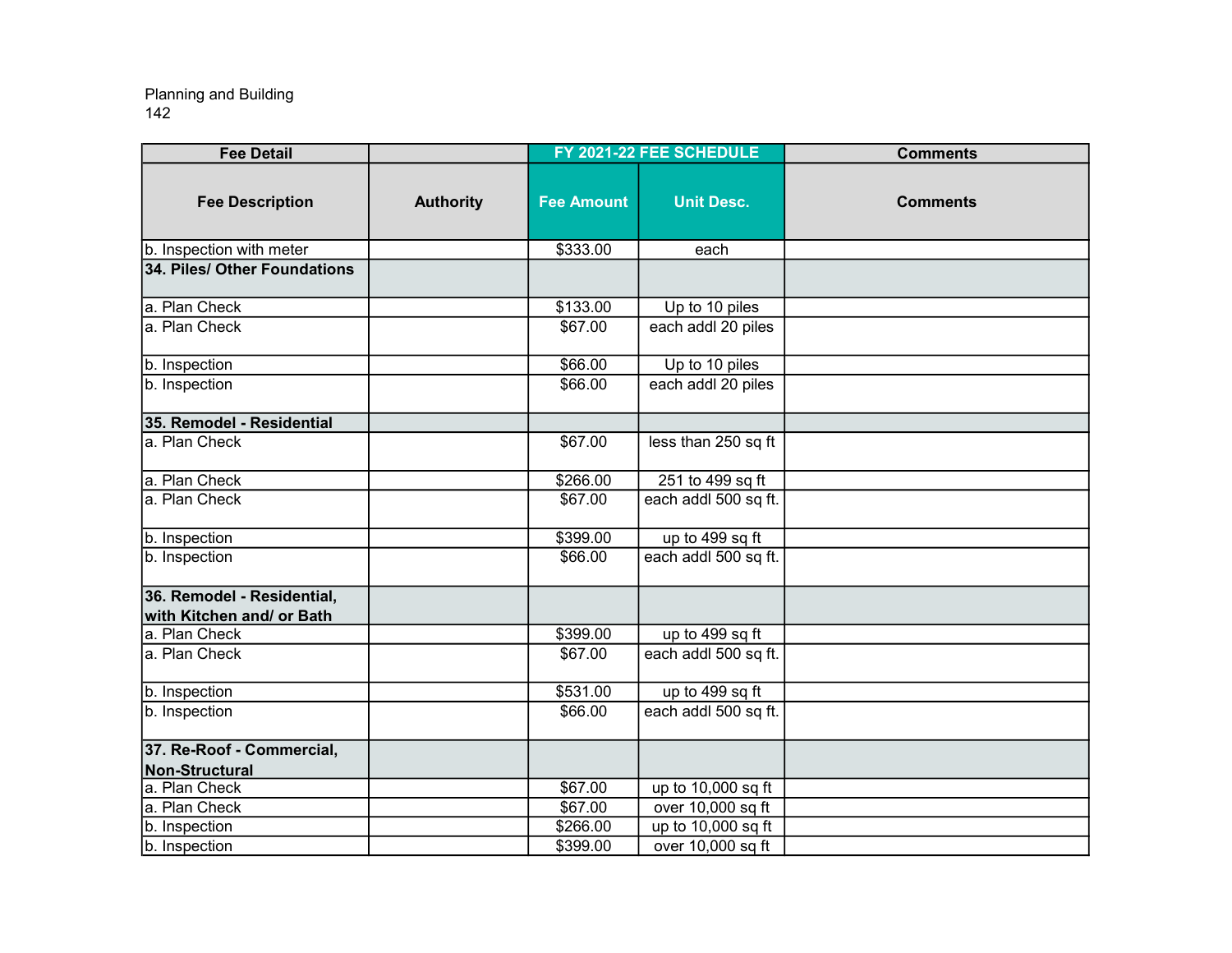| <b>Fee Detail</b>              |                  |                   | FY 2021-22 FEE SCHEDULE | <b>Comments</b>                                                               |
|--------------------------------|------------------|-------------------|-------------------------|-------------------------------------------------------------------------------|
| <b>Fee Description</b>         | <b>Authority</b> | <b>Fee Amount</b> | <b>Unit Desc.</b>       | <b>Comments</b>                                                               |
| 38. Re-Roof - Commercial,      |                  |                   |                         |                                                                               |
| Structural                     |                  |                   |                         |                                                                               |
| a. Plan Check                  |                  | \$133.00          | up to 10,000 sq ft      |                                                                               |
| a. Plan Check                  |                  | \$266.00          | over 10,000 sq ft       |                                                                               |
| b. Inspection                  |                  | \$399.00          | up to 10,000 sq ft      |                                                                               |
| b. Inspection                  |                  | \$531.00          | over 10,000 sq ft       |                                                                               |
| 39. Re-Roof - Residential,     |                  |                   |                         |                                                                               |
| Non-Structural                 |                  |                   |                         |                                                                               |
| a. Plan Check                  |                  | \$67.00           | up to $3,000$ sq ft     |                                                                               |
| a. Plan Check                  |                  | \$67.00           | over 3,000 sq ft        |                                                                               |
| b. Inspection                  |                  | \$133.00          | up to $3,000$ sq ft     |                                                                               |
| b. Inspection                  |                  | \$200.00          | over 3,000 sq ft        |                                                                               |
| 40. Re-Roof - Residential,     |                  |                   |                         |                                                                               |
| <b>Structural</b>              |                  |                   |                         |                                                                               |
| a. Plan Check                  |                  | \$133.00          | up to 3,000 sq ft       |                                                                               |
| la. Plan Check                 |                  | \$266.00          | over 3,000 sq ft        |                                                                               |
| b. Inspection                  |                  | \$200.00          | up to 3,000 sq ft       |                                                                               |
| b. Inspection                  |                  | \$266.00          | over 3,000 sq ft        |                                                                               |
| 41. Re-Roof - Residential,     |                  |                   |                         |                                                                               |
| Structural/Non-Structural -    |                  |                   |                         |                                                                               |
| <b>OTC</b>                     |                  |                   |                         |                                                                               |
| a. Plan Check Over the Counter |                  | \$20.00           |                         |                                                                               |
| b. Inspection Over the Counter |                  | \$133.00          |                         |                                                                               |
| 42. Residing / Stucco - One    |                  |                   |                         |                                                                               |
| story (no structural analysis  |                  |                   |                         |                                                                               |
| needed)                        |                  |                   |                         |                                                                               |
| a. Plan Check                  |                  | \$67.00           |                         | If qualifies for an E-Permit application, Plan<br>Check fee won't be charged. |
| b. Inspection                  |                  | \$133.00          |                         |                                                                               |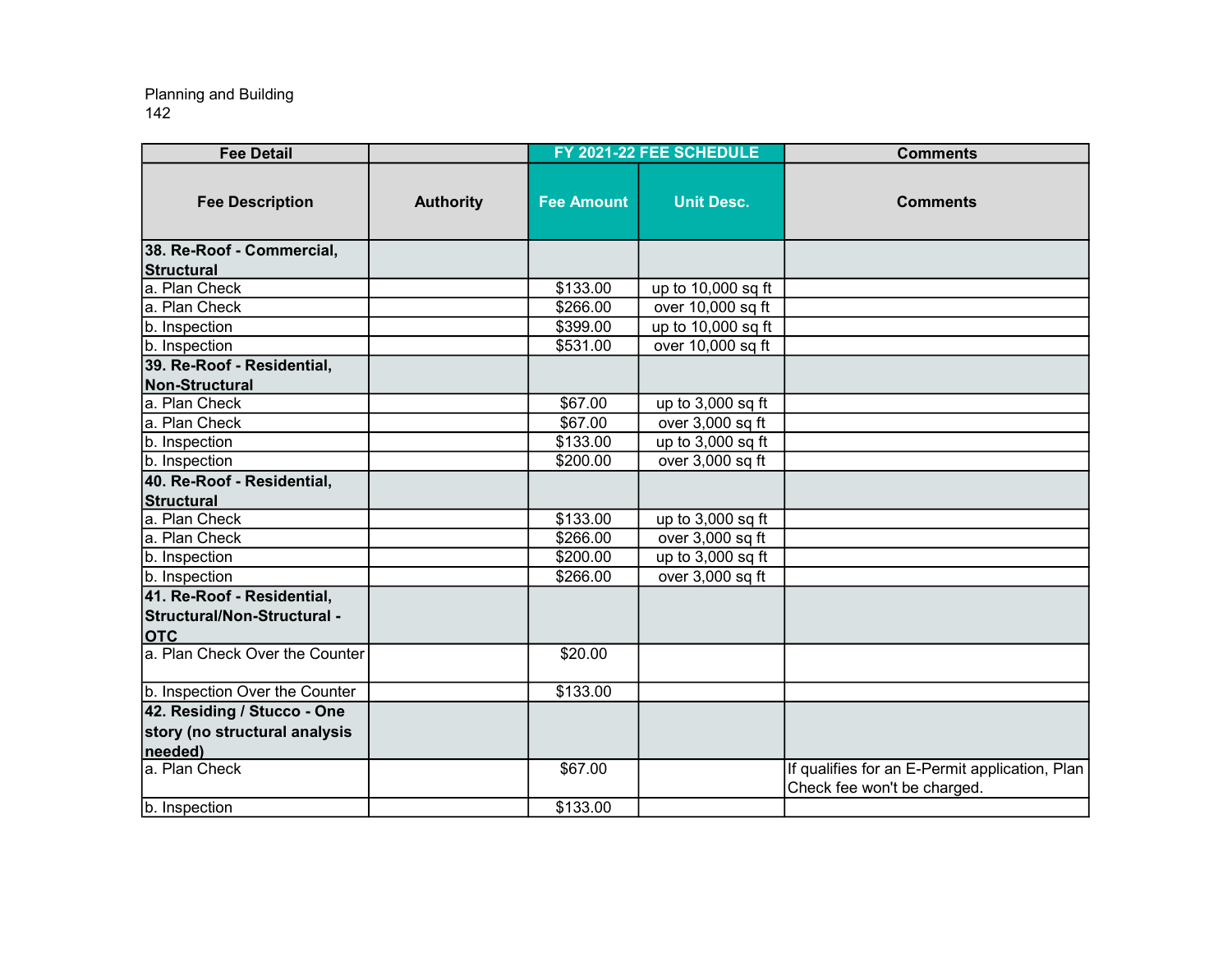| <b>Fee Detail</b>                                   |                  |                   | FY 2021-22 FEE SCHEDULE | <b>Comments</b> |
|-----------------------------------------------------|------------------|-------------------|-------------------------|-----------------|
| <b>Fee Description</b>                              | <b>Authority</b> | <b>Fee Amount</b> | <b>Unit Desc.</b>       | <b>Comments</b> |
| 43. Residing / Stucco - Multi                       |                  |                   |                         |                 |
| story (structural analysis                          |                  |                   |                         |                 |
| needed)                                             |                  |                   |                         |                 |
| a. Plan Check                                       |                  | \$266.00          |                         |                 |
| <b>b.</b> Inspection                                |                  | \$200.00          |                         |                 |
| 44. Retaining Wall,                                 |                  |                   |                         |                 |
| Engineered, Up to 6 ft.                             |                  |                   |                         |                 |
| a. Plan Check                                       |                  | \$67.00           | Up to 100 I.f.          |                 |
| a. Plan Check                                       |                  | \$33.00           | each addl 100 l.f.      |                 |
| b. Inspection                                       |                  | \$200.00          | Up to 100 l.f.          |                 |
| b. Inspection                                       |                  | \$66.00           | each addl 100 l.f.      |                 |
| 45. Retaining Wall,                                 |                  |                   |                         |                 |
| Engineered, Over 6 ft.                              |                  |                   |                         |                 |
| a. Plan Check                                       |                  | \$266.00          | Up to 100 l.f.          |                 |
| a. Plan Check                                       |                  | \$67.00           | each addl 100 l.f.      |                 |
| b. Inspection                                       |                  | \$266.00          | Up to 100 l.f.          |                 |
| b. Inspection                                       |                  | \$66.00           | each addl 100 l.f.      |                 |
| 46. Retaining Wall, Non-<br>Engineered, Up to 6 ft. |                  |                   |                         |                 |
| a. Plan Check                                       |                  | \$67.00           | Up to 100 l.f.          |                 |
| a. Plan Check                                       |                  | \$33.00           | each addl 100 I.f.      |                 |
| b. Inspection                                       |                  | \$200.00          | Up to 100 l.f.          |                 |
| b. Inspection                                       |                  | \$66.00           | each addl 100 l.f.      |                 |
| 47. Retaining Wall, Non-                            |                  |                   |                         |                 |
| Engineered, Over 6 ft.                              |                  |                   |                         |                 |
| a. Plan Check                                       |                  | \$133.00          | Up to 100 l.f.          |                 |
| a. Plan Check                                       |                  | \$67.00           | each addl 100 l.f.      |                 |
| b. Inspection                                       |                  | \$266.00          | Up to 100 l.f.          |                 |
| b. Inspection                                       |                  | \$66.00           | each addl 100 l.f.      |                 |
| 48. Room Addition - First                           |                  |                   |                         |                 |
| <b>Story</b>                                        |                  |                   |                         |                 |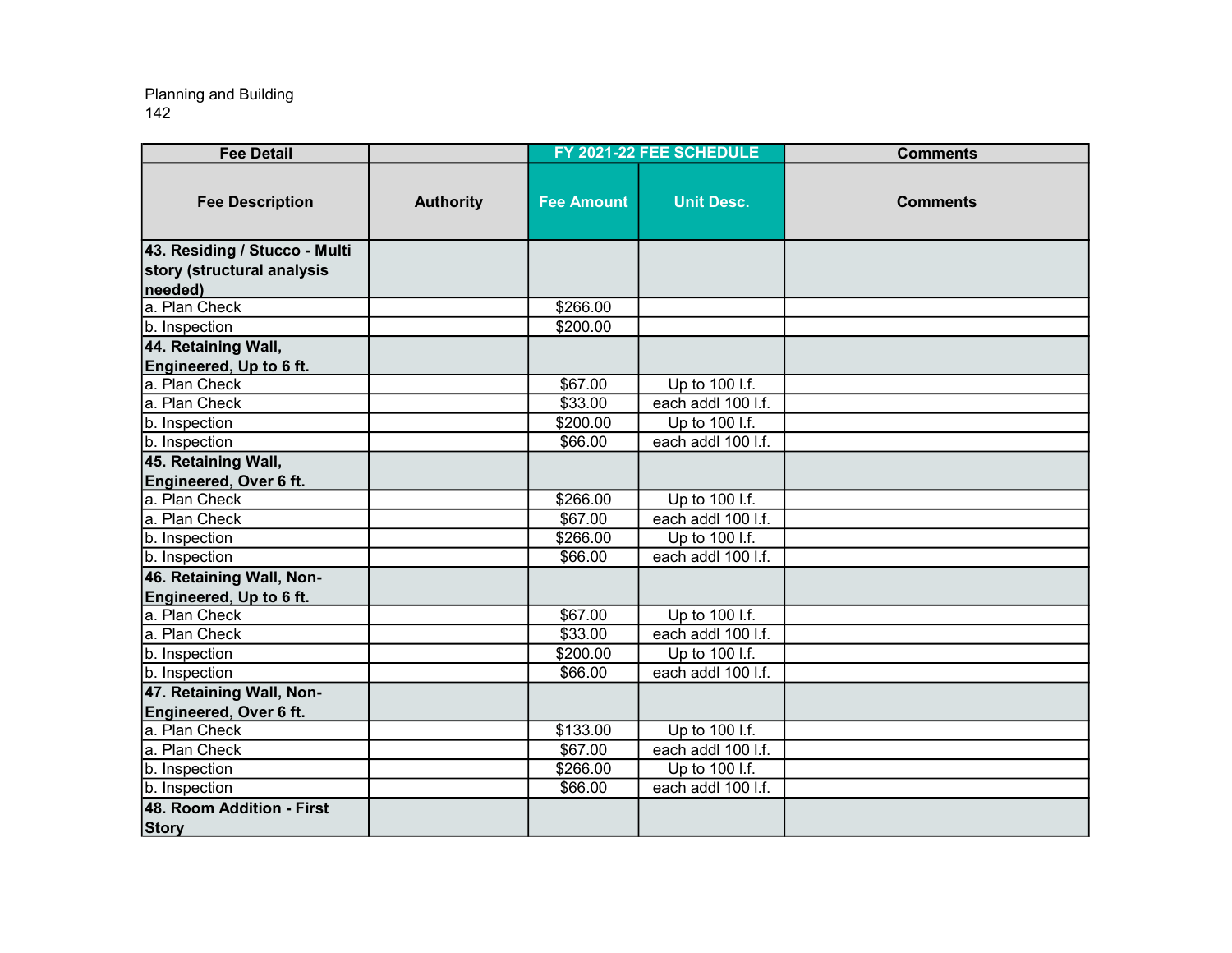| <b>Fee Detail</b>                                                                        |                  |                   | FY 2021-22 FEE SCHEDULE | <b>Comments</b> |
|------------------------------------------------------------------------------------------|------------------|-------------------|-------------------------|-----------------|
| <b>Fee Description</b>                                                                   | <b>Authority</b> | <b>Fee Amount</b> | <b>Unit Desc.</b>       | <b>Comments</b> |
| a. Plan Check                                                                            |                  | \$67.00           | Up to 250 sq ft         |                 |
| a. Plan Check                                                                            |                  | \$399.00          | 251 to 499 sq ft        |                 |
| a. Plan Check                                                                            |                  | \$67.00           | each addl 500 sq. ft.   |                 |
| b. Inspection                                                                            |                  | \$399.00          | Up to 250 sq ft         |                 |
| b. Inspection                                                                            |                  | \$560.00          | 251 to 499 sq ft        |                 |
| b. Inspection                                                                            |                  | \$133.00          | each addl 500 sq. ft.   |                 |
| 49. Room Addition - First<br>Story, with Kitchen and/ or<br><b>Bath</b>                  |                  |                   |                         |                 |
| a. Plan Check                                                                            |                  | \$466.00          | up to 499 sq ft         |                 |
| a. Plan Check                                                                            |                  | \$67.00           | each addl 500 sq. ft.   |                 |
| b. Inspection                                                                            |                  | \$599.00          | up to 499 sq ft         |                 |
| b. Inspection                                                                            |                  | \$133.00          | each addl 500 sq. ft.   |                 |
| 50. Room Addition - Multi<br><b>Story</b>                                                |                  |                   |                         |                 |
| a. Plan Check                                                                            |                  | \$532.00          | up to 499 sq ft         |                 |
| a. Plan Check                                                                            |                  | \$67.00           | each addl 500 sq. ft.   |                 |
| b. Inspection                                                                            |                  | \$731.00          | up to 499 sq ft         |                 |
| b. Inspection                                                                            |                  | \$133.00          | each addl 500 sq. ft.   |                 |
| 51. Room Addition - Multi<br>Story, with Kitchen and/ or<br><b>Bath</b><br>a. Plan Check |                  | \$665.00          | up to 499 sq ft         |                 |
|                                                                                          |                  |                   |                         |                 |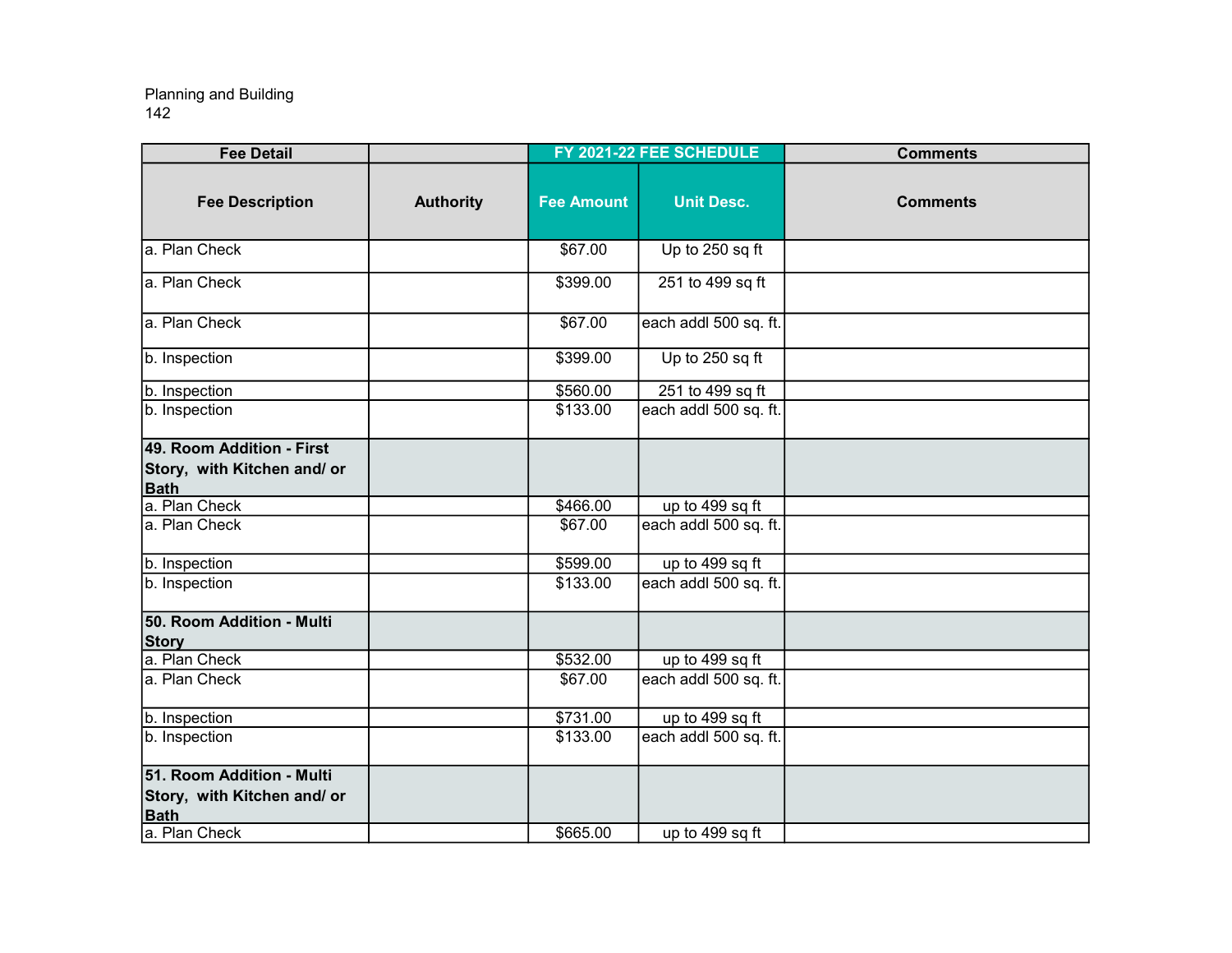| <b>Fee Detail</b>                                           |                  |                   | FY 2021-22 FEE SCHEDULE | <b>Comments</b> |
|-------------------------------------------------------------|------------------|-------------------|-------------------------|-----------------|
| <b>Fee Description</b>                                      | <b>Authority</b> | <b>Fee Amount</b> | <b>Unit Desc.</b>       | <b>Comments</b> |
| a. Plan Check                                               |                  | \$133.00          | each addl 500 sq. ft.   |                 |
| b. Inspection                                               |                  | \$864.00          | up to 499 sq ft         |                 |
| b. Inspection                                               |                  | \$200.00          | each addl 500 sq. ft.   |                 |
| 52. Signs - Monument /                                      |                  |                   |                         |                 |
| <b>Freestanding, Electric</b>                               |                  |                   |                         |                 |
| a. Plan Check                                               |                  | \$67.00           | each                    |                 |
| b. Inspection                                               |                  | \$266.00          | each                    |                 |
| 53. Signs - Monument /<br><b>Freestanding, Non-Electric</b> |                  |                   |                         |                 |
| a. Plan Check                                               |                  | \$67.00           | each                    |                 |
| b. Inspection                                               |                  | \$200.00          | each                    |                 |
| 54. Signs - Pole, Electric                                  |                  |                   |                         |                 |
| a. Plan Check                                               |                  | \$133.00          | each                    |                 |
| b. Inspection                                               |                  | \$266.00          | each                    |                 |
| 55. Signs - Pole, Non-Electric                              |                  |                   |                         |                 |
| a. Plan Check                                               |                  | \$133.00          | each                    |                 |
| b. Inspection                                               |                  | \$200.00          | each                    |                 |
| 56. Signs - Wall, Electric                                  |                  |                   |                         |                 |
| a. Plan Check                                               |                  | \$67.00           | each                    |                 |
| b. Inspection                                               |                  | $\sqrt{$200.00}$  | each                    |                 |
| 57. Signs - Wall, Non-Electric                              |                  |                   |                         |                 |
| a. Plan Check                                               |                  | \$67.00           | each                    |                 |
| b. Inspection                                               |                  | \$133.00          | each                    |                 |
| 58. Skylight, each                                          |                  |                   |                         |                 |
| a. Plan Check                                               |                  | \$67.00           | $< 10$ sq ft            |                 |
| a. Plan Check                                               |                  | \$399.00          | $> 10$ sq ft or         |                 |
|                                                             |                  |                   | structural              |                 |
| b. Inspection                                               |                  | \$200.00          | $<$ 10 sq ft            |                 |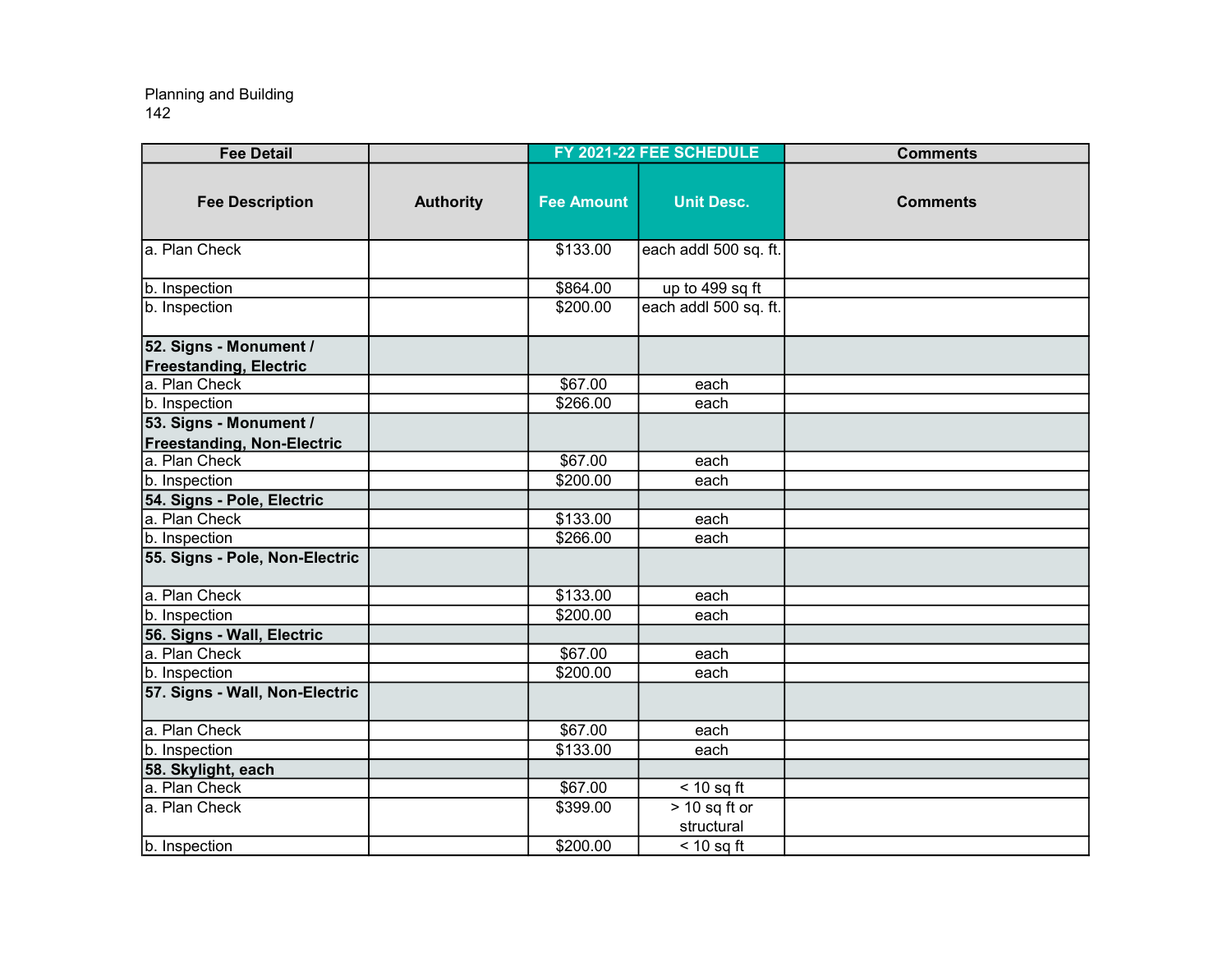| <b>Fee Detail</b>                                |                  |                      | FY 2021-22 FEE SCHEDULE       | <b>Comments</b> |
|--------------------------------------------------|------------------|----------------------|-------------------------------|-----------------|
| <b>Fee Description</b>                           | <b>Authority</b> | <b>Fee Amount</b>    | <b>Unit Desc.</b>             | <b>Comments</b> |
| b. Inspection                                    |                  | \$332.00             | $> 10$ sq ft or<br>structural |                 |
| 59. Spa or Hot Tub (Pre-<br>fabricated)          |                  |                      |                               |                 |
| a. Plan Check                                    |                  | \$133.00             | each                          |                 |
| b. Inspection                                    |                  | \$200.00             | each                          |                 |
| 60. Stairs                                       |                  |                      |                               |                 |
| a. Plan Check                                    |                  | \$133.00             | first flight                  |                 |
| a. Plan Check                                    |                  | \$33.00              | each addl flight              |                 |
| b. Inspection                                    |                  | \$200.00             | first flight                  |                 |
| b. Inspection                                    |                  | \$66.00              | each addl flight              |                 |
| 61. Storage Racks / Catwalks,<br>$0-12$ ft high  |                  |                      |                               |                 |
| a. Plan Check                                    |                  | \$133.00             | first 100 l.f.                |                 |
| a. Plan Check                                    |                  | \$66.00              | each addl 100 l.f.            |                 |
| b. Inspection                                    |                  | $\overline{$}133.00$ | first 100 l.f.                |                 |
| b. Inspection                                    |                  | \$66.00              | each addl 100 l.f.            |                 |
| 62. Storage Racks / Catwalks,<br>over 12 ft high |                  |                      |                               |                 |
| a. Plan Check                                    |                  | \$266.00             | first 100 l.f.                |                 |
| a. Plan Check                                    |                  | \$66.00              | each addl 100 l.f.            |                 |
| b. Inspection                                    |                  | \$266.00             | first 100 l.f.                |                 |
| b. Inspection                                    |                  | \$66.00              | each addl 100 l.f.            |                 |
| 63. Swimming Pool/ Spa -                         |                  |                      |                               |                 |
| <b>Commercial</b>                                |                  |                      |                               |                 |
| a. Plan Check                                    |                  | \$798.00             | each                          |                 |
| b. Inspection                                    |                  | \$531.00             | each                          |                 |
| 64. Swimming Pool/ Spa -                         |                  |                      |                               |                 |
| Fiberglass                                       |                  |                      |                               |                 |
| a. Plan Check                                    |                  | \$133.00             | each                          |                 |
| b. Inspection                                    |                  | \$266.00             | each                          |                 |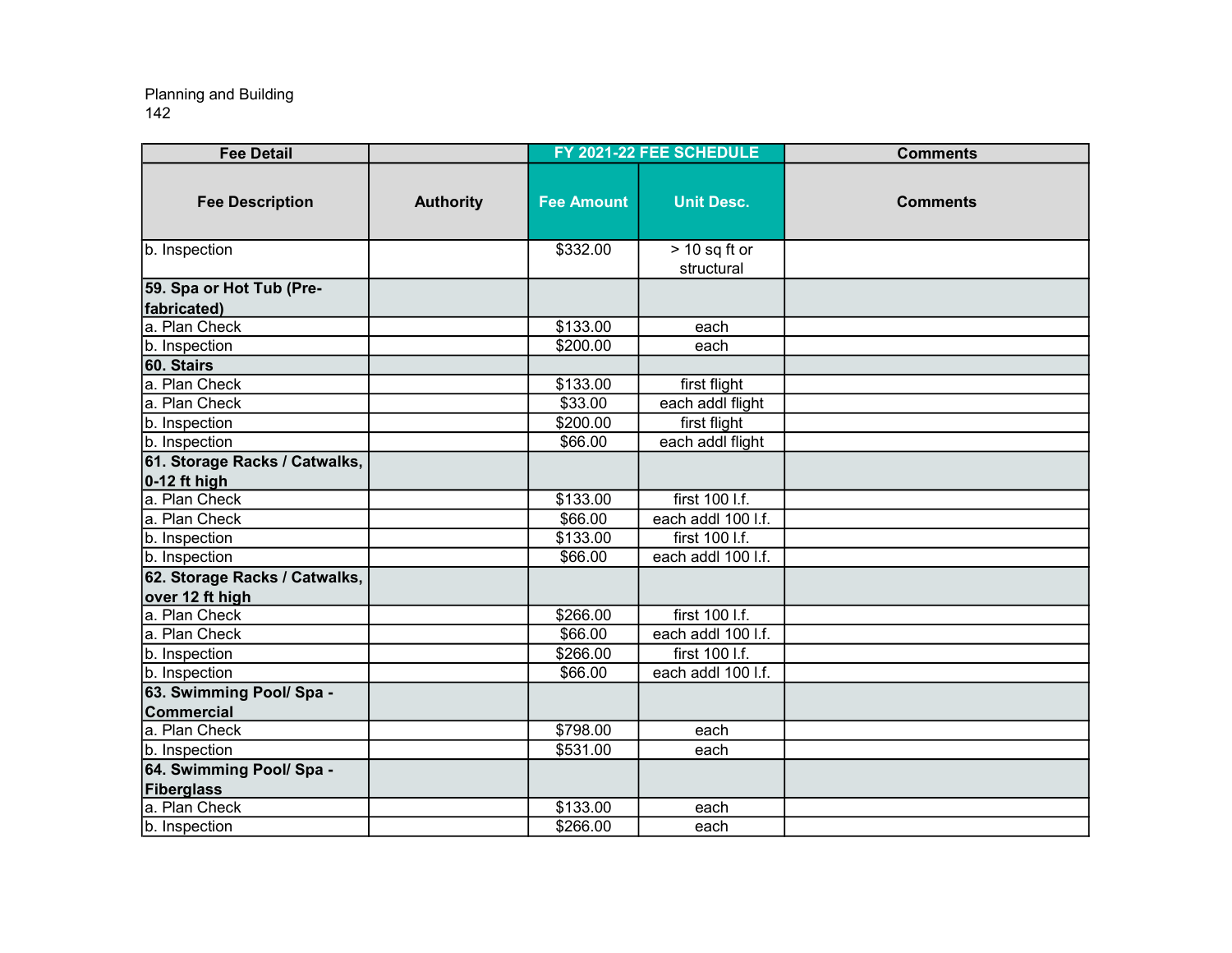| <b>Fee Detail</b>              |                  |                   | FY 2021-22 FEE SCHEDULE | <b>Comments</b> |
|--------------------------------|------------------|-------------------|-------------------------|-----------------|
| <b>Fee Description</b>         | <b>Authority</b> | <b>Fee Amount</b> | <b>Unit Desc.</b>       | <b>Comments</b> |
| 65. Swimming Pool/ Spa -       |                  |                   |                         |                 |
| Gunite                         |                  |                   |                         |                 |
| a. Plan Check                  |                  | \$133.00          | each                    |                 |
| b. Inspection                  |                  | \$399.00          | each                    |                 |
| 66. Swimming Pool/ Spa -       |                  |                   |                         |                 |
| <b>Vinyl-lined</b>             |                  |                   |                         |                 |
| a. Plan Check                  |                  | \$133.00          | each                    |                 |
| b. Inspection                  |                  | \$200.00          | each                    |                 |
| 67. Temporary Trailer          |                  |                   |                         |                 |
| a. Plan Check                  |                  | \$67.00           |                         |                 |
| b. Inspection                  |                  | \$133.00          |                         |                 |
| 68. Water Tank                 |                  |                   |                         |                 |
| a. Plan Check                  |                  | \$67.00           | each                    |                 |
| b. Inspection                  |                  | \$266.00          | each                    |                 |
| 69. Window or Sliding Glass    |                  |                   |                         |                 |
| Door, Structural               |                  |                   |                         |                 |
| a. Plan Check                  |                  | \$67.00           | first 5 windows /       |                 |
|                                |                  |                   | project                 |                 |
| a. Plan Check                  |                  | \$33.00           | each addl 5             |                 |
|                                |                  |                   | windows                 |                 |
| b. Inspection                  |                  | \$200.00          | first 5 windows /       |                 |
|                                |                  |                   | project                 |                 |
| b. Inspection                  |                  | \$133.00          | each addl 5             |                 |
|                                |                  |                   | windows                 |                 |
| <b>D. Plumbing Permit Fees</b> |                  |                   |                         |                 |
| 1. Backflow Preventer          |                  |                   |                         |                 |
| a. Plan Check                  |                  | \$20.00           |                         |                 |
| b. Inspection                  |                  | \$66.00           |                         |                 |
| 2. Fixtures                    |                  |                   |                         |                 |
| a. Plan Check                  |                  | \$20.00           | each                    |                 |
| b. Inspection                  |                  | \$66.00           | each                    |                 |
| 3. Gas System                  |                  |                   |                         |                 |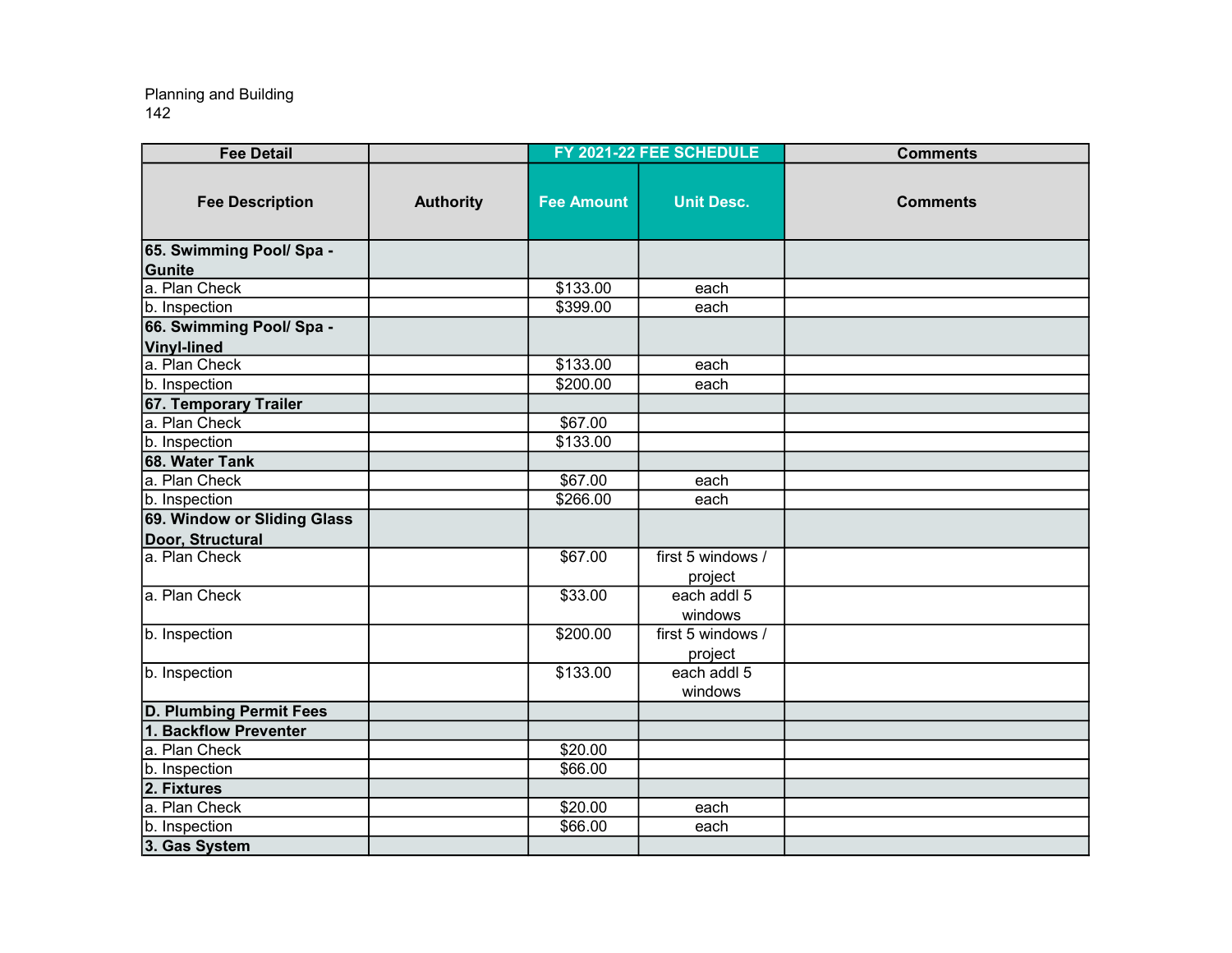| <b>Fee Detail</b>                           |                  |                   | FY 2021-22 FEE SCHEDULE   | <b>Comments</b> |
|---------------------------------------------|------------------|-------------------|---------------------------|-----------------|
| <b>Fee Description</b>                      | <b>Authority</b> | <b>Fee Amount</b> | <b>Unit Desc.</b>         | <b>Comments</b> |
| a. Plan Check                               |                  | \$20.00           | <b>First Outlet</b>       |                 |
| a. Plan Check                               |                  | \$20.00           | each additional<br>outlet |                 |
| b. Inspection                               |                  | \$100.00          | <b>First Outlet</b>       |                 |
| b. Inspection                               |                  | \$34.00           | each additional<br>outlet |                 |
| 4. Gas System. Medical                      |                  |                   |                           |                 |
| a. Plan Check                               |                  | \$133.00          | each outlet               |                 |
| b. Inspection                               |                  | \$66.00           | each outlet               |                 |
| 5. Grease Trap                              |                  |                   |                           |                 |
| a. Plan Check                               |                  | \$67.00           |                           |                 |
| b. Inspection                               |                  | \$66.00           |                           |                 |
| 6. Septic Abandonment /                     |                  |                   |                           |                 |
| <b>Rainwater Cistern</b>                    |                  |                   |                           |                 |
| a. Plan Check                               |                  | \$67.00           |                           |                 |
| b. Inspection                               |                  | \$67.00           |                           |                 |
| 7. Septic System - Alternative              |                  |                   |                           |                 |
| <b>System Annual Permit</b>                 |                  |                   |                           |                 |
| a. Plan Check                               |                  | \$67.00           |                           |                 |
| b. Inspection                               |                  | \$67.00           |                           |                 |
| 8. Septic System - Alternative              |                  |                   |                           |                 |
| System, new                                 |                  |                   |                           |                 |
| a. Plan Check                               |                  | \$668.00          |                           |                 |
| b. Inspection                               |                  | \$930.00          |                           |                 |
| 9. Septic System - Greywater<br>System, new |                  |                   |                           |                 |
| a. Plan Check                               |                  | \$200.00          |                           |                 |
| b. Inspection                               |                  | \$267.00          |                           |                 |
| 10. Septic System - minor                   |                  |                   |                           |                 |
| repair, on site, OTC                        |                  |                   |                           |                 |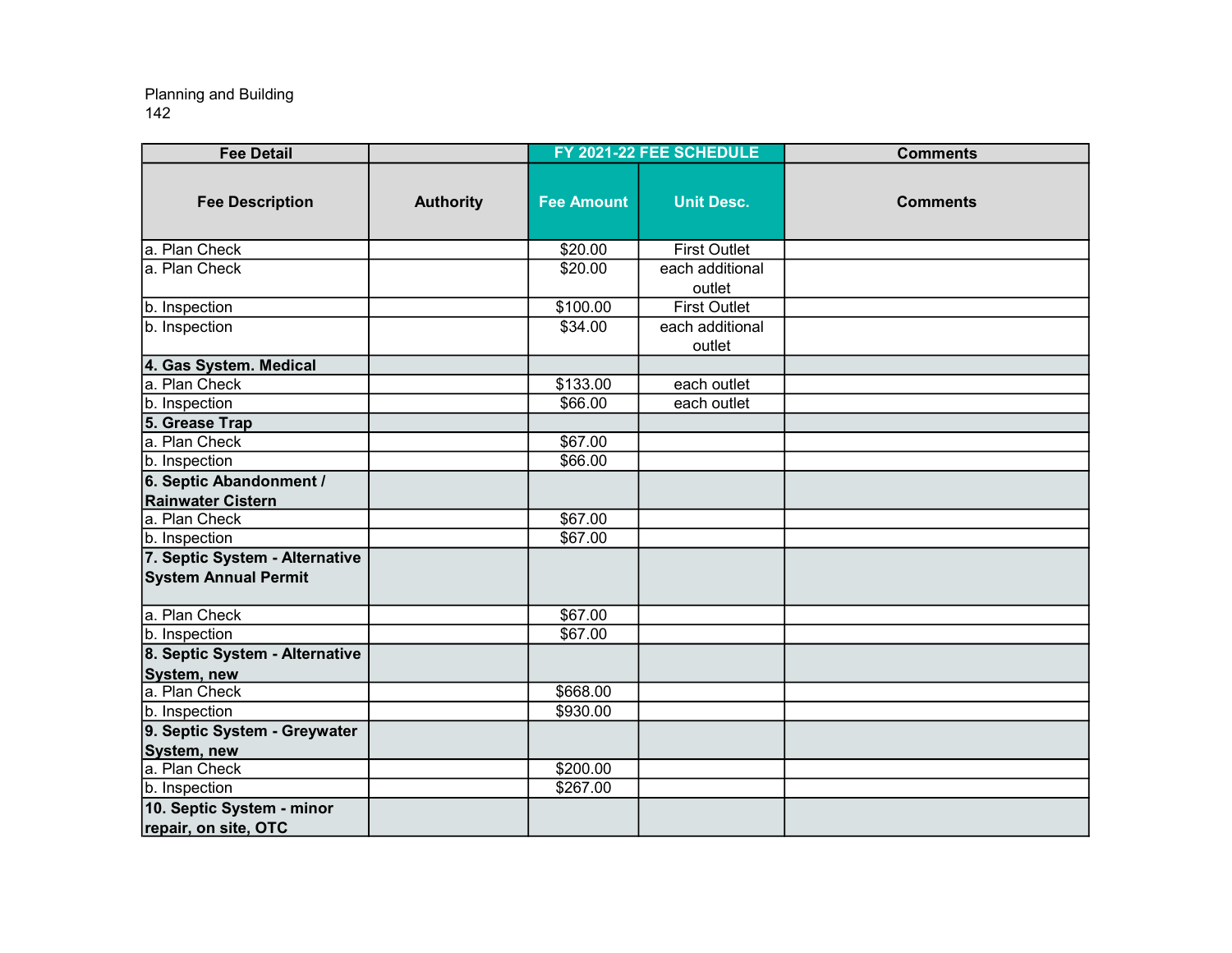| <b>Fee Detail</b>                                                                      |                  |                   | FY 2021-22 FEE SCHEDULE | <b>Comments</b>                                                               |
|----------------------------------------------------------------------------------------|------------------|-------------------|-------------------------|-------------------------------------------------------------------------------|
| <b>Fee Description</b>                                                                 | <b>Authority</b> | <b>Fee Amount</b> | <b>Unit Desc.</b>       | <b>Comments</b>                                                               |
| a. Plan Check                                                                          |                  | \$67.00           |                         | If qualifies for an E-Permit application, Plan<br>Check fee won't be charged. |
| b. Inspection                                                                          |                  | \$67.00           |                         |                                                                               |
| 11. Septic System - minor<br>repair, on site                                           |                  |                   |                         |                                                                               |
| a. Plan Check                                                                          |                  | \$100.00          |                         |                                                                               |
| b. Inspection                                                                          |                  | \$134.00          |                         |                                                                               |
| 12. Septic System - major                                                              |                  |                   |                         |                                                                               |
| repair, on site                                                                        |                  |                   |                         |                                                                               |
| a. Plan Check                                                                          |                  | \$100.00          |                         |                                                                               |
| b. Inspection                                                                          |                  | \$267.00          |                         |                                                                               |
| 13. Septic System - Standard                                                           |                  |                   |                         |                                                                               |
| System, new                                                                            |                  |                   |                         |                                                                               |
| a. Plan Check                                                                          |                  | \$200.00          |                         |                                                                               |
| b. Inspection                                                                          |                  | \$266.00          |                         |                                                                               |
| 14. Sewer, building                                                                    |                  |                   |                         |                                                                               |
| a. Plan Check                                                                          |                  | \$20.00           |                         |                                                                               |
| b. Inspection                                                                          |                  | \$66.00           |                         |                                                                               |
| 15. Solar Water System<br>Fixtures (solar panels, tanks,<br>water treatment equipment) |                  |                   |                         |                                                                               |
| a. Plan Check                                                                          |                  | \$67.00           |                         |                                                                               |
| b. Inspection                                                                          |                  | \$133.00          |                         |                                                                               |
| 16. Water Heater - New (w/gas<br>piping and vent piping)                               |                  |                   |                         |                                                                               |
| a. Plan Check                                                                          |                  | \$20.00           |                         |                                                                               |
| b. Inspection                                                                          |                  | \$133.00          |                         |                                                                               |
| 17. Water Heater -<br><b>Replacement (Over-the-</b>                                    |                  |                   |                         |                                                                               |
| Counter)                                                                               |                  |                   |                         |                                                                               |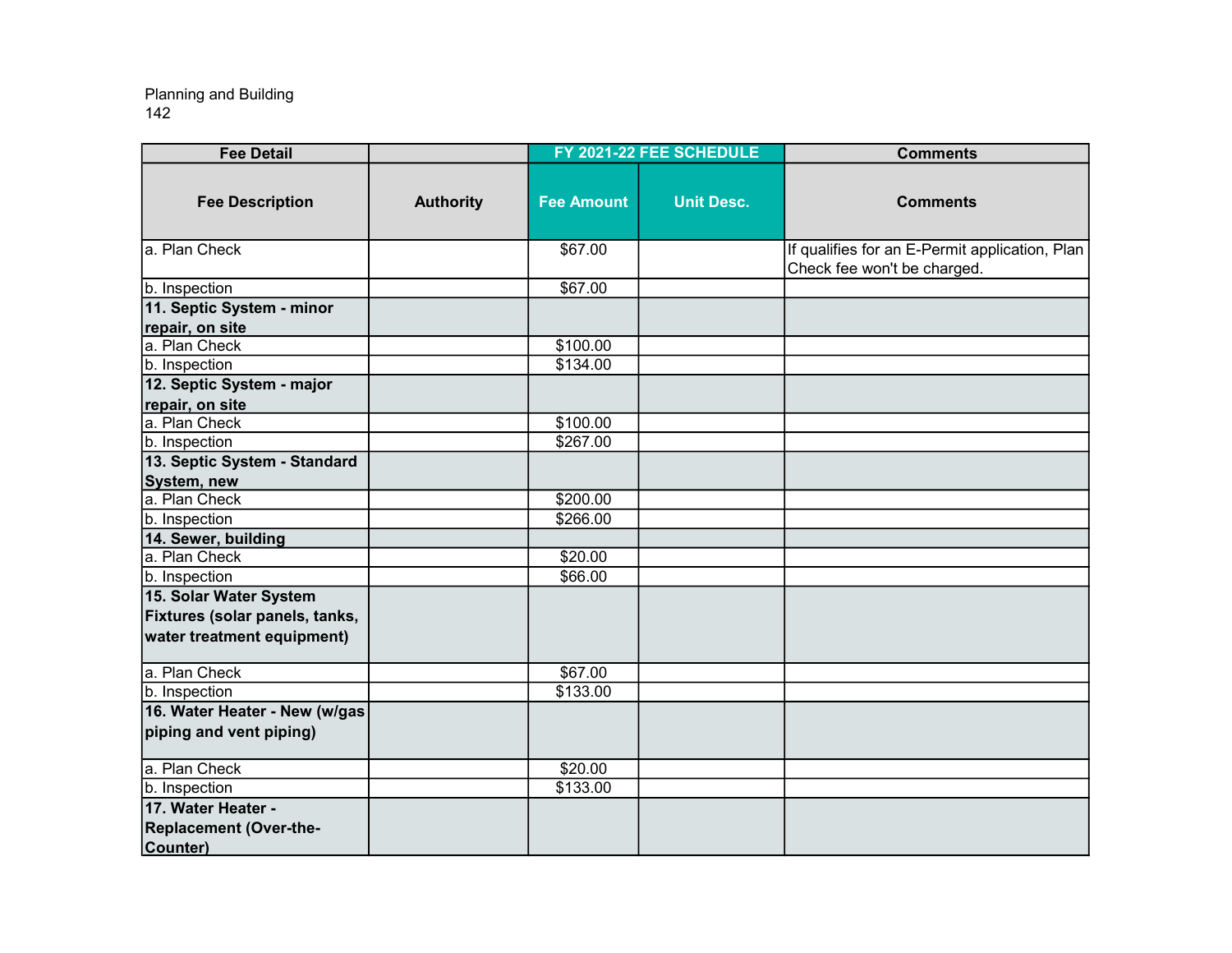| <b>Fee Detail</b>                                                    |                  |                   | FY 2021-22 FEE SCHEDULE             | <b>Comments</b>                                                               |
|----------------------------------------------------------------------|------------------|-------------------|-------------------------------------|-------------------------------------------------------------------------------|
| <b>Fee Description</b>                                               | <b>Authority</b> | <b>Fee Amount</b> | <b>Unit Desc.</b>                   | <b>Comments</b>                                                               |
| b. Inspection                                                        |                  | \$66.00           |                                     | If qualifies for an E-Permit application, Plan<br>Check fee won't be charged. |
| 18. Water Heater -<br>Replacement                                    |                  |                   |                                     |                                                                               |
| a. Plan Check                                                        |                  | \$20.00           |                                     | If qualifies for an E-Permit application, Plan<br>Check fee won't be charged. |
| b. Inspection                                                        |                  | \$66.00           |                                     |                                                                               |
| 19. Water Pipe/ Drain Vent                                           |                  |                   |                                     |                                                                               |
| <b>Repair/ Replacement</b>                                           |                  |                   |                                     |                                                                               |
| a. Plan Check                                                        |                  | \$20.00           |                                     | If qualifies for an E-Permit application, Plan<br>Check fee won't be charged. |
| b. Inspection                                                        |                  | \$66.00           |                                     |                                                                               |
| H. Other Building Fees                                               |                  |                   |                                     |                                                                               |
| 1. Permit Processing Fees (in                                        |                  |                   |                                     |                                                                               |
| addition to Electrical,                                              |                  |                   |                                     |                                                                               |
| Mechanical, Plumbing and                                             |                  |                   |                                     |                                                                               |
| <b>Miscellaneous Permit Fees)</b>                                    |                  |                   |                                     |                                                                               |
| a. Permit Processing Fee - On<br>Line Permits                        |                  | \$47.00           |                                     | See Footnote 24                                                               |
| b. Permit Processing Fee -<br>Over the Counter Permit                |                  | \$135.00          |                                     | See Footnote 24                                                               |
| c. Permit Processing Fee -<br>Photovoltaic Permit                    |                  | \$25.00           |                                     | See Footnotes 23, 24                                                          |
| d. Permit Processing Fee - All<br>lothers                            |                  | \$220.00          |                                     | See Footnote 24                                                               |
| 2. Inspection Fees                                                   |                  |                   |                                     |                                                                               |
| a. Inspections or plan review<br>outside of normal business<br>hours |                  | \$133.00          | per hour, 2 hour<br>minimum         | These requested services are subject to<br>availability of staff.             |
| b. Re-inspection fee                                                 |                  | \$200.00          | first hour, \$133<br>each addl hour |                                                                               |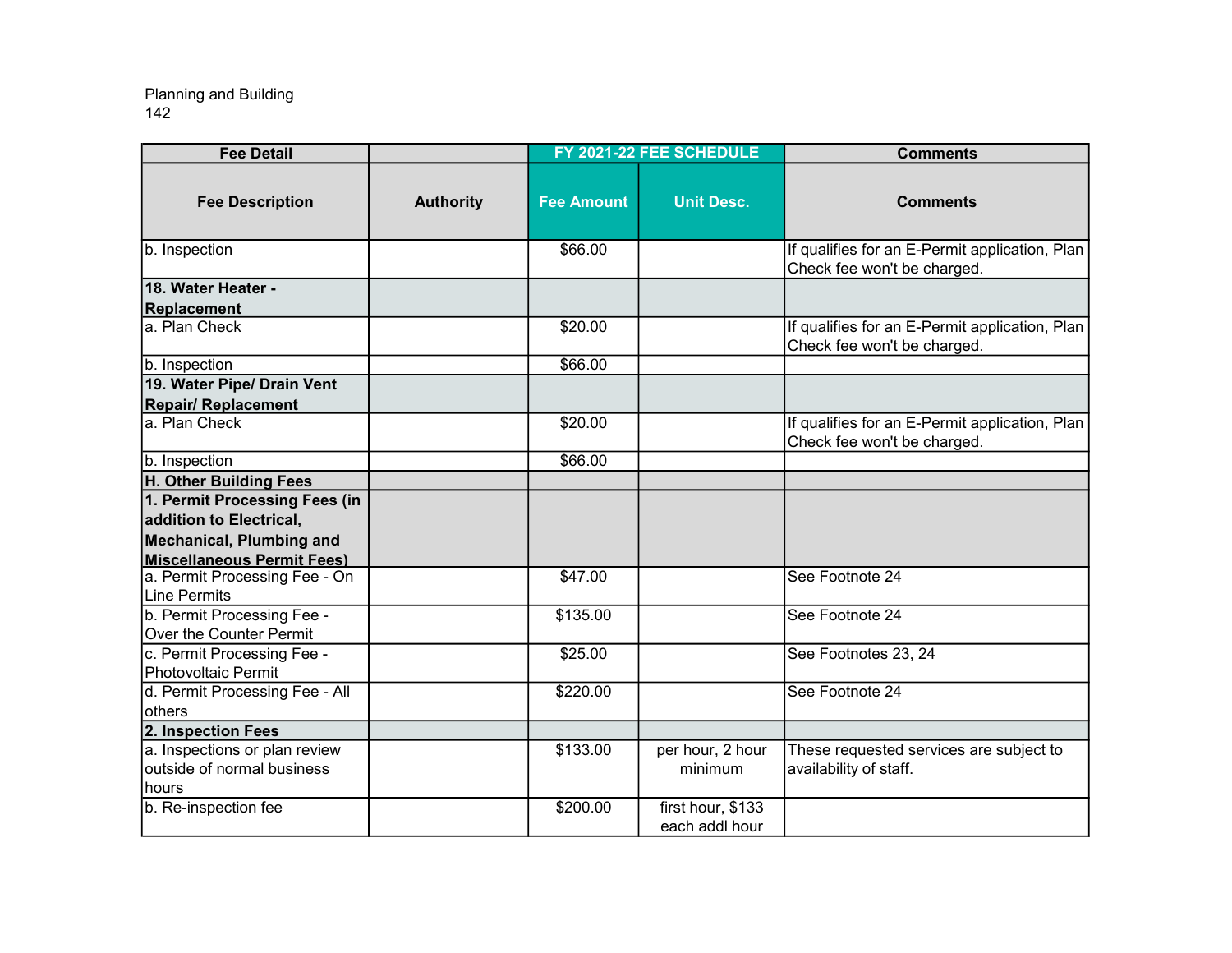| <b>Fee Detail</b>                                                                                                                                   |                  |                                                                               | FY 2021-22 FEE SCHEDULE             | <b>Comments</b>                                                                                                                        |
|-----------------------------------------------------------------------------------------------------------------------------------------------------|------------------|-------------------------------------------------------------------------------|-------------------------------------|----------------------------------------------------------------------------------------------------------------------------------------|
| <b>Fee Description</b>                                                                                                                              | <b>Authority</b> | <b>Fee Amount</b>                                                             | <b>Unit Desc.</b>                   | <b>Comments</b>                                                                                                                        |
| c. Inspections for which no fee<br>is specifically indicated                                                                                        |                  | \$133.00                                                                      | per hour                            |                                                                                                                                        |
| 3. Plan Check Fees                                                                                                                                  |                  |                                                                               |                                     |                                                                                                                                        |
| a. Plan check - 1/2 hour                                                                                                                            |                  | \$67.00                                                                       |                                     |                                                                                                                                        |
| a. Plan check for which no fee<br>is specifically indicated                                                                                         |                  | \$133.00                                                                      | per hour                            |                                                                                                                                        |
| b. Plan revision - Applicant<br>requested, and other plan<br>review. Re-check fee for work<br>beyond that covered by the<br>normal plan review fee. |                  | \$200.00                                                                      | first hour, \$133<br>each addl hour | Includes replacement permits with minor<br>plan revisions and plans updated only to<br>comply with recent code & ordinance<br>changes. |
| 4. Extensions                                                                                                                                       |                  |                                                                               |                                     |                                                                                                                                        |
| a. Issued Building Permit Time<br>Extension                                                                                                         | Title 19         | $1/3$ of<br>Combined<br>Plan Check<br>and Inspection<br>Fee, Minimum<br>\$200 |                                     |                                                                                                                                        |
| 5. New Construction Permits                                                                                                                         |                  |                                                                               |                                     |                                                                                                                                        |
| using Fire Rated                                                                                                                                    |                  |                                                                               |                                     |                                                                                                                                        |
| <b>Construction</b>                                                                                                                                 |                  |                                                                               |                                     |                                                                                                                                        |
| a. Plan Check - Tier I                                                                                                                              |                  | \$399.00                                                                      |                                     |                                                                                                                                        |
| a. Plan Check - Tier II                                                                                                                             |                  | \$665.00                                                                      |                                     |                                                                                                                                        |
| b. Inspection - Tier I                                                                                                                              |                  | \$665.00                                                                      |                                     |                                                                                                                                        |
| b. Inspection - Tier II                                                                                                                             |                  | \$1,330.00                                                                    |                                     |                                                                                                                                        |
| 6a. Demolition and Debris                                                                                                                           |                  | \$73.00                                                                       |                                     |                                                                                                                                        |
| <b>Recycling Fee</b>                                                                                                                                |                  |                                                                               |                                     |                                                                                                                                        |
| 6b. Demolition and Debris<br>Recycling Fee - "Cannabis"                                                                                             |                  | \$73.00                                                                       |                                     | See footnote 45                                                                                                                        |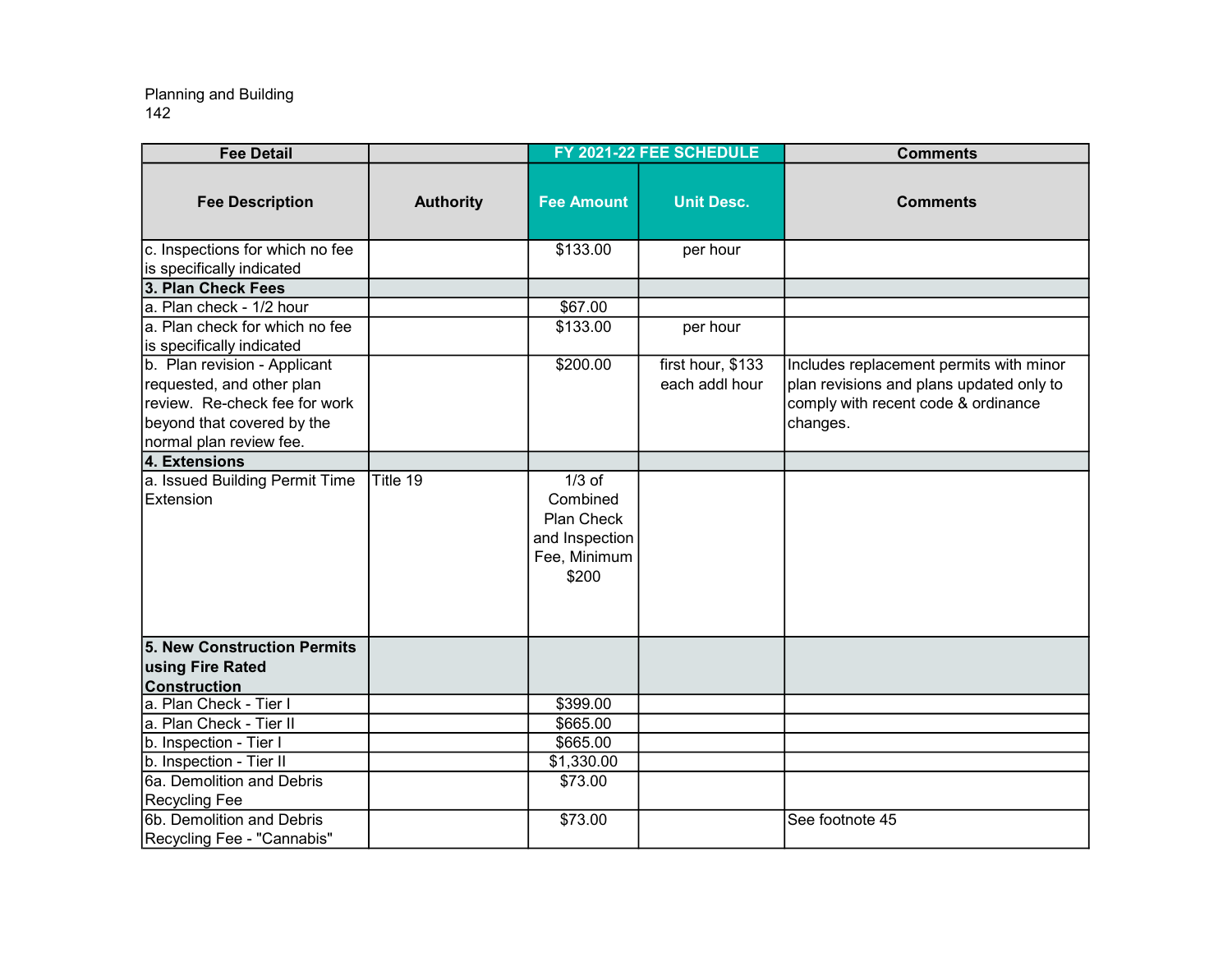| <b>Fee Detail</b>                                                                              |                                             |                   | FY 2021-22 FEE SCHEDULE        | <b>Comments</b>                                                   |
|------------------------------------------------------------------------------------------------|---------------------------------------------|-------------------|--------------------------------|-------------------------------------------------------------------|
| <b>Fee Description</b>                                                                         | <b>Authority</b>                            | <b>Fee Amount</b> | <b>Unit Desc.</b>              | <b>Comments</b>                                                   |
| 7. State of California Fees                                                                    |                                             |                   |                                | These fees are collected on behalf of<br>the State of California. |
| a. California Building<br>Administration Standards Fee                                         | Senate Bill 1473                            | \$0.00            |                                |                                                                   |
| b. Strong-Motion<br><b>Instrumentation Program</b><br>(SMIP) Fees - Residential (1-3<br>story) | Ca Code Sec 2700-<br>2709.1                 | \$0.00            |                                |                                                                   |
| c. Strong-Motion<br><b>Instrumentation Program</b><br>(SMIP) Fees - all others                 | Ca Code Sec 2700-<br>2709.1                 | \$0.00            |                                |                                                                   |
| d. Fish & Wildlife CEQA<br>Document Filing Fee                                                 | Ca Fish & G. Code, §<br>711.4, subd. (e)(2) | \$0.00            |                                |                                                                   |
| VI. DOCUMENT SALES AND<br><b>SPECIAL SERVICES</b>                                              |                                             |                   |                                |                                                                   |
| A. Books, Reports and Maps                                                                     | GC65104                                     |                   |                                |                                                                   |
| 1. Department Publications                                                                     |                                             | \$0.00            | Reprographics cost<br>plus 33% |                                                                   |
| 2. Documents on CD-rom                                                                         |                                             | \$9.00            | per CD                         |                                                                   |
| 3. Audio Copy of Hearing<br>Authority Meeting on CD                                            |                                             | \$36.00           | per meeting, per CD            |                                                                   |
| 4. Photocopying of Records and<br>Documents                                                    |                                             | \$0.10            | page                           |                                                                   |
| 5. Special Order Map<br>Reproduction                                                           |                                             | \$0.00            | Reprographics cost<br>plus 33% |                                                                   |
| <b>B.</b> Subscriptions                                                                        | GC65104                                     |                   |                                |                                                                   |
| 1. ALUC Agenda                                                                                 |                                             | \$191.00          |                                | See footnote 34                                                   |
| 2. New Development and                                                                         |                                             |                   |                                |                                                                   |
| <b>Construction List</b>                                                                       |                                             |                   |                                |                                                                   |
| a. "Applied for" List                                                                          |                                             | \$662.00          |                                |                                                                   |
| b. "Issued" List                                                                               |                                             | \$662.00          |                                |                                                                   |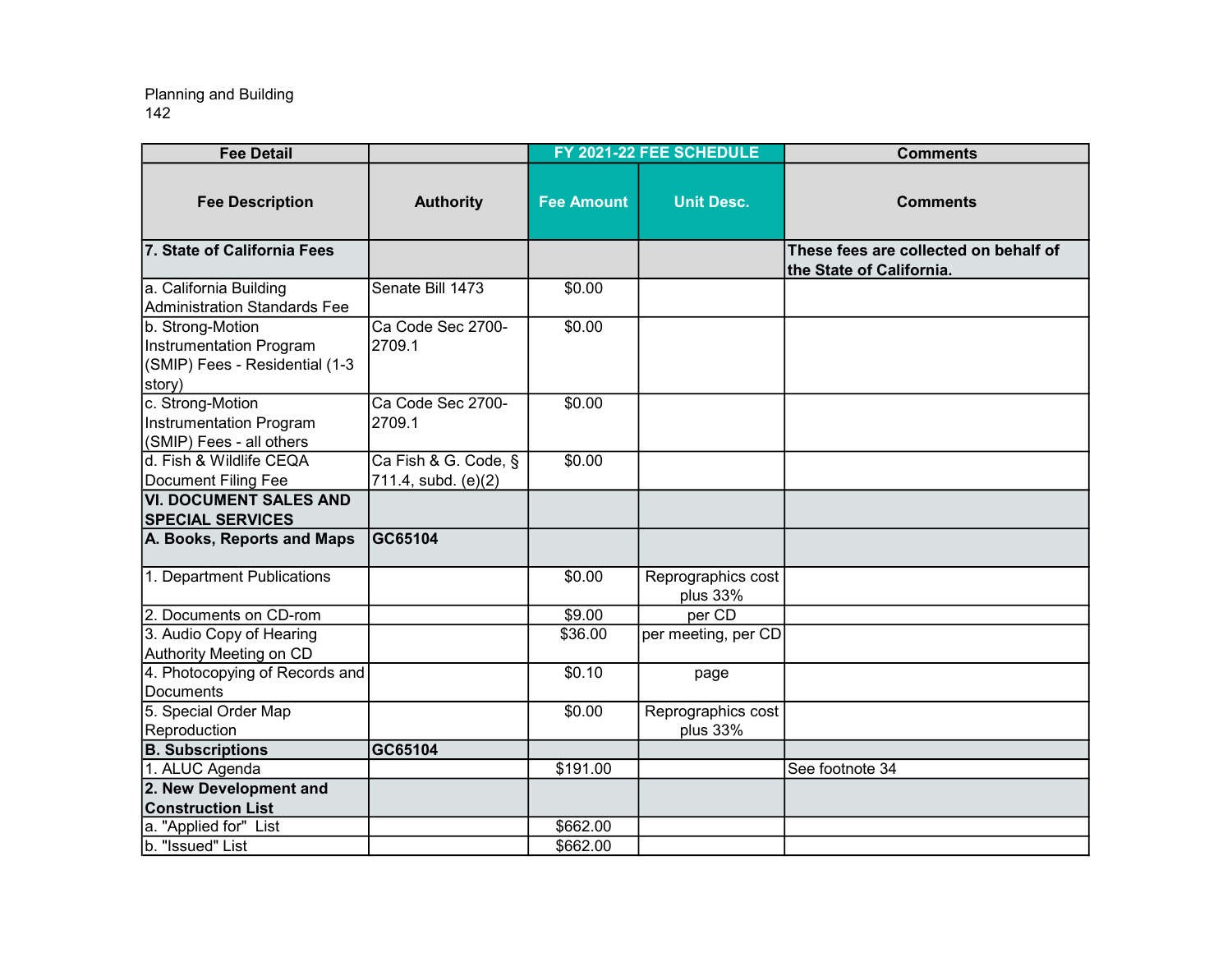| <b>Fee Detail</b>                                                                                                                                                                                       |                          |                   | FY 2021-22 FEE SCHEDULE                                                                                                                     | <b>Comments</b>         |
|---------------------------------------------------------------------------------------------------------------------------------------------------------------------------------------------------------|--------------------------|-------------------|---------------------------------------------------------------------------------------------------------------------------------------------|-------------------------|
| <b>Fee Description</b>                                                                                                                                                                                  | <b>Authority</b>         | <b>Fee Amount</b> | <b>Unit Desc.</b>                                                                                                                           | <b>Comments</b>         |
| 3. Planning Commission<br>Agenda                                                                                                                                                                        |                          | \$426.00          |                                                                                                                                             | See footnote 34, 35, 36 |
| 4. SRB Agenda                                                                                                                                                                                           |                          | \$199.00          |                                                                                                                                             | See footnote 34, 35, 36 |
| 5. Subscription to receive                                                                                                                                                                              |                          |                   |                                                                                                                                             |                         |
| replacement pages of                                                                                                                                                                                    |                          |                   |                                                                                                                                             |                         |
| amended plans and                                                                                                                                                                                       |                          |                   |                                                                                                                                             |                         |
| ordinances:                                                                                                                                                                                             |                          |                   |                                                                                                                                             |                         |
| <b>C. Special Services</b>                                                                                                                                                                              |                          |                   |                                                                                                                                             |                         |
| 1. Account Transfer Fee                                                                                                                                                                                 |                          | \$3.00            |                                                                                                                                             | See footnote 26         |
| 3. Certification of Documents                                                                                                                                                                           |                          | \$11.00           | Plus reprographics<br>cost                                                                                                                  |                         |
| 4. Technical inquiry reports                                                                                                                                                                            |                          | \$142.00          | per hour + cost of<br>reports generated<br>from department's<br>tracking system,<br>database (including<br>GIS) or other<br>planning issues | See footnote 36         |
| 5. Legal Notice (non-appealable<br>project)                                                                                                                                                             |                          | \$161.00          |                                                                                                                                             |                         |
| 6. Legal Notice (advertised)                                                                                                                                                                            |                          | \$424.00          |                                                                                                                                             |                         |
| 7. Record search (for research<br>requests involving building or<br>land use permit archives and<br>current/ historical land use<br>permit data) and for request for<br>transcriptions and requests for | U.S. Bureau of<br>Census | \$52.00           | per 1/2 hour - 1/2<br>hour minimum                                                                                                          | See footnote 35, 36     |
| preparation/ compilation of<br>population and socio-economic<br>data.                                                                                                                                   |                          |                   |                                                                                                                                             |                         |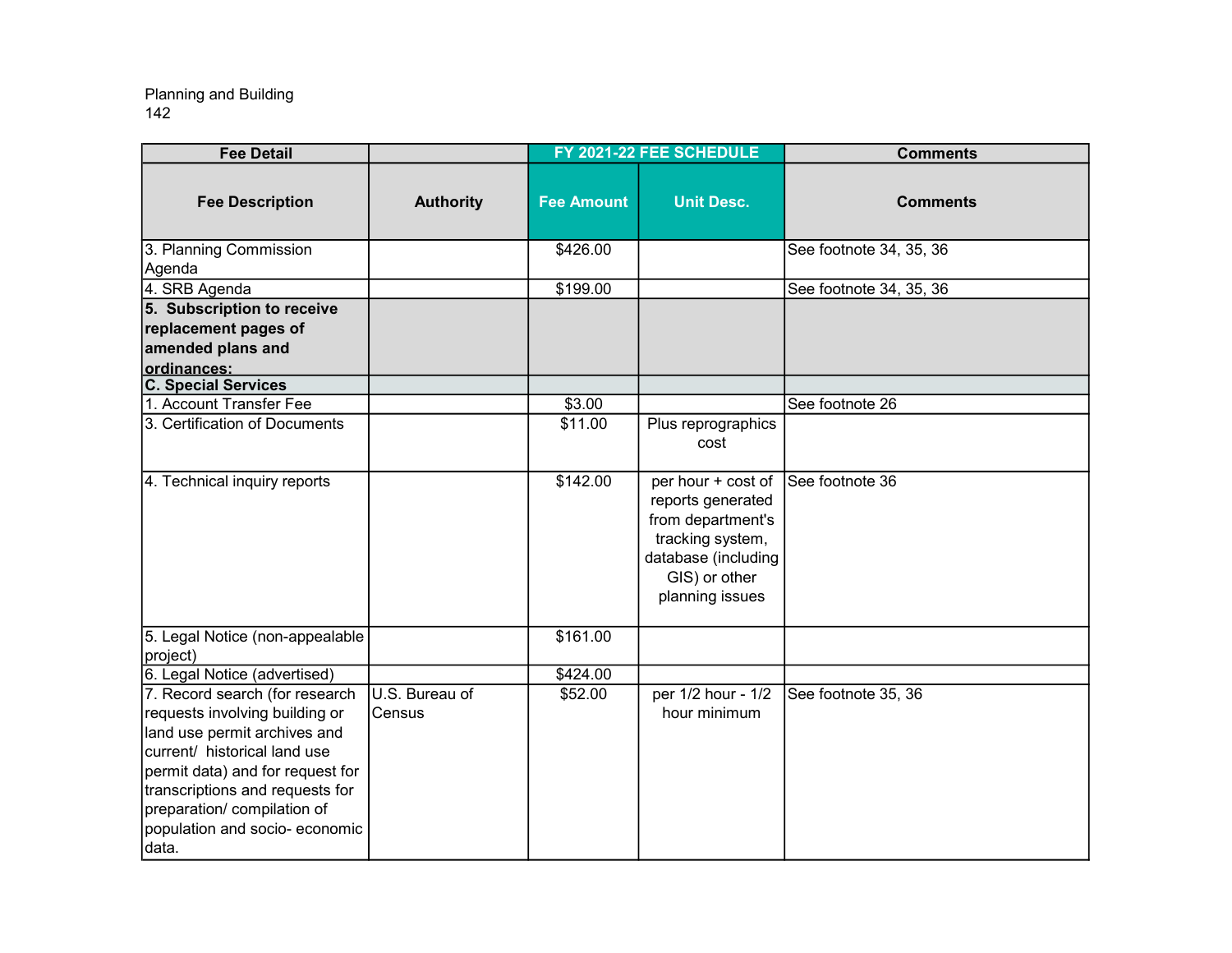| Footnote # | <b>Footnote Narrative</b>                                                                                                                                                                                                                                                                                                                                                                                                                                                                                                                                                                                                                                                                                                                                                                                                                                                                                                                                                                                                                                                                                                                                                                                                                                                                                                                                                                                                                                                                                                                                               |
|------------|-------------------------------------------------------------------------------------------------------------------------------------------------------------------------------------------------------------------------------------------------------------------------------------------------------------------------------------------------------------------------------------------------------------------------------------------------------------------------------------------------------------------------------------------------------------------------------------------------------------------------------------------------------------------------------------------------------------------------------------------------------------------------------------------------------------------------------------------------------------------------------------------------------------------------------------------------------------------------------------------------------------------------------------------------------------------------------------------------------------------------------------------------------------------------------------------------------------------------------------------------------------------------------------------------------------------------------------------------------------------------------------------------------------------------------------------------------------------------------------------------------------------------------------------------------------------------|
|            | 1 The department wishes to recover the full cost of service (including consultant cost) for all major projects, peer reviews and/or technical<br>reports. If the processing cost of an application, including environmental review or administering the conditions of approval, will be<br>substantially in excess of the fee/deposit, which is collected at intake, the applicant may be notified before the project is scheduled for<br>public hearing that the total processing cost will be determined by full cost recovery techniques and that additional charges (invoices) may<br>be forthcoming. Invoices not paid within 30 days of billing will have all processing of the project stop until the invoice is paid in full. This<br>option can also be used where the department determines that processing costs will be substantially less than the original fee/deposit. In<br>this case, the unused portion of the fee/deposit will be refunded. Billing for Land Use/ Division Applications will be at \$142/per hour. Billing<br>for Building permit applications will be at \$133/per hour. These rates will be charged at 1.5 times these hourly rates when work is<br>performed during overtime conditions at the applicant's request. The deposit will be collected on building permits at intake. Billing for peer<br>review and for consultant review will be at actual consultant hourly rate (typically between \$125 and \$150 per hour) and 30% of consultant<br>invoice amounts for the department's cost for consultant project management. |
|            | 2 The Department wishes to recover the full cost of staff time required to resolve land use violation cases that do not require issuance of a<br>land use permit. The Department shall notify the property owner at the time a violation is verified to exist. The total administrative cost of<br>resolving the enforcement case will be determined by full cost recovery techniques and the property owner will be billed accordingly.                                                                                                                                                                                                                                                                                                                                                                                                                                                                                                                                                                                                                                                                                                                                                                                                                                                                                                                                                                                                                                                                                                                                |
|            | 3 A refund of any unused portion of fees for withdrawn or partially completed projects shall be determined by the Planning Director based on<br>code requirements and/or an appraisal of the cost of staff work up to the time the project is withdrawn. Any fee erroneously paid or<br>collected will be refunded in full or credited in full to the correct fee. All requests for refunds shall be in writing from the property owner or<br>designee as listed on the application as originally filed with the department, with the refund paid only to that owner.                                                                                                                                                                                                                                                                                                                                                                                                                                                                                                                                                                                                                                                                                                                                                                                                                                                                                                                                                                                                   |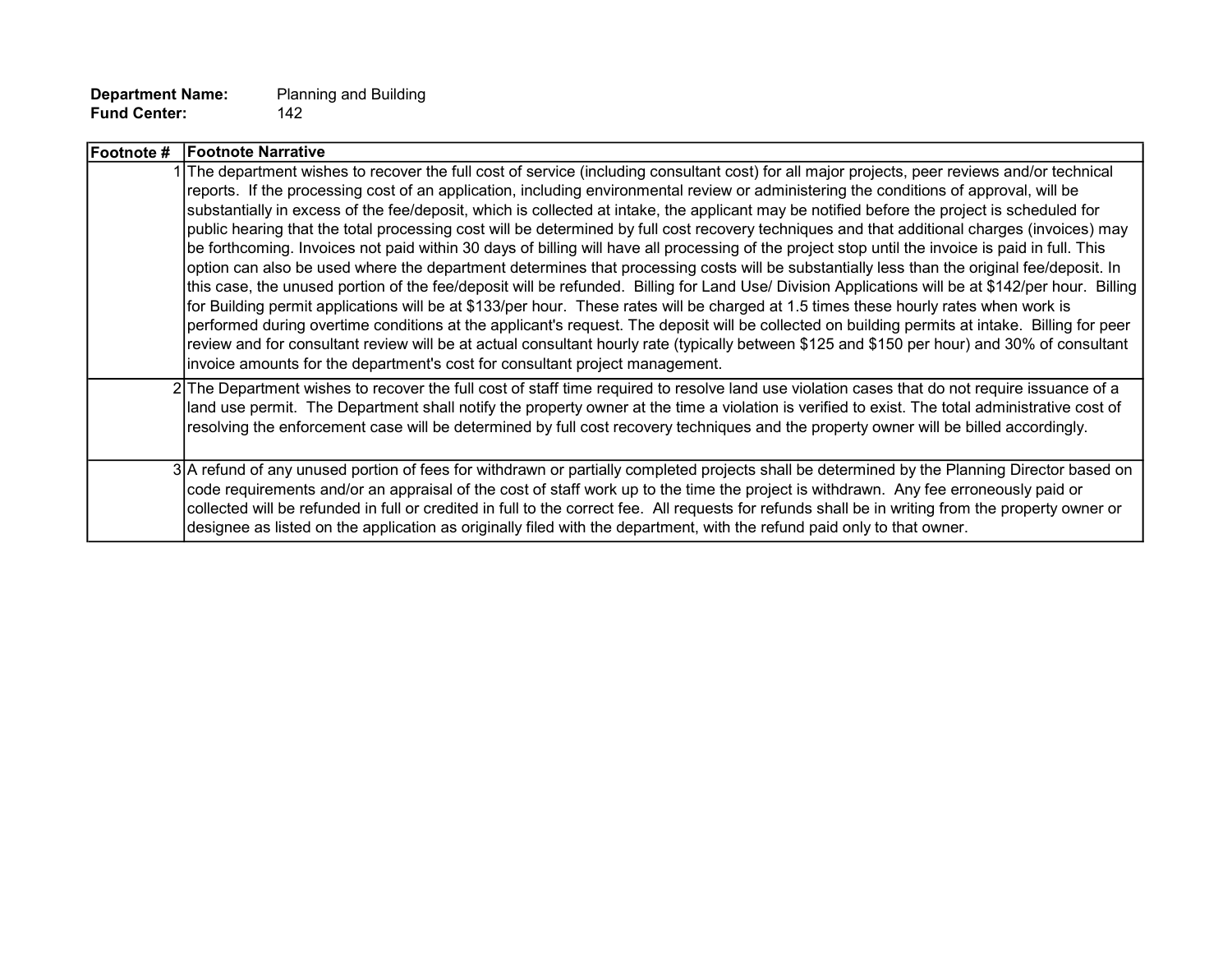| Footnote # | <b>Footnote Narrative</b>                                                                                                                                                                                                                                                                                                                                                                                                                                                                                                                  |
|------------|--------------------------------------------------------------------------------------------------------------------------------------------------------------------------------------------------------------------------------------------------------------------------------------------------------------------------------------------------------------------------------------------------------------------------------------------------------------------------------------------------------------------------------------------|
|            | 4 The Planning Director is delegated the authority to grant fee waiver requests for land use and construction permits on development<br>projects that are proposed by volunteer, community and nonprofit organizations for the benefit of an entire community when the project<br>satisfies the following criteria. This policy does not apply to requests for general plan amendments.                                                                                                                                                    |
|            | a. the proposed project will be available for use by the public at-large and it is likely that the project will be used or will benefit more than<br>residents of the immediate vicinity; and                                                                                                                                                                                                                                                                                                                                              |
|            | b. the project will be of obvious public benefit. Evidence of public benefit may include but is not limited to:<br>1. the project meets a need previously identified or recognized by the Board of Supervisors.<br>2. the project replaces another facility that previously provided benefit.<br>3. the project provides a facility not presently available in the community.<br>4. the project has generated substantial, obvious community support.<br>5. the project would reduce other County costs or increase other County revenues. |
|            | c. The fee (s) to be waived will not exceed a total of \$5,000.                                                                                                                                                                                                                                                                                                                                                                                                                                                                            |
|            | d. The Planning Director decisions may be appealed in writing within ten days to the Board of Supervisors, whose decision will be final.                                                                                                                                                                                                                                                                                                                                                                                                   |
|            | e. Notwithstanding any other provision of this fee schedule, the Board of Supervisors retains the authority to consider other fee waiver<br>requests when it considers such waivers to be equitable and in the public interest.                                                                                                                                                                                                                                                                                                            |
|            | 5 The Planning Director is authorized to waive land use, building and environmental review fees for applicants who are seeking to reconstruct<br>legally constructed homes and other structures, including associated grading, that were destroyed as a result of a natural or manmade<br>disaster, where the Board of Supervisors adopts a resolution declaring such a disaster.                                                                                                                                                          |
|            | 6 The Planning Director may waive the appeal fee in the County Coastal Zone for projects that meet Department policy pursuant to Coastal<br>Zone Land Use Ordinance Section 23.01.043 and the California Code of Regulations Section 13573 and the Public Resources Code<br>Section 30603.                                                                                                                                                                                                                                                 |
|            | 7 Where dis-establishment of an agricultural preserve is requested concurrently with a General Plan Amendment application of the property,<br>this fee will not be collected and the General Plan Amendment fee will instead cover the costs.                                                                                                                                                                                                                                                                                              |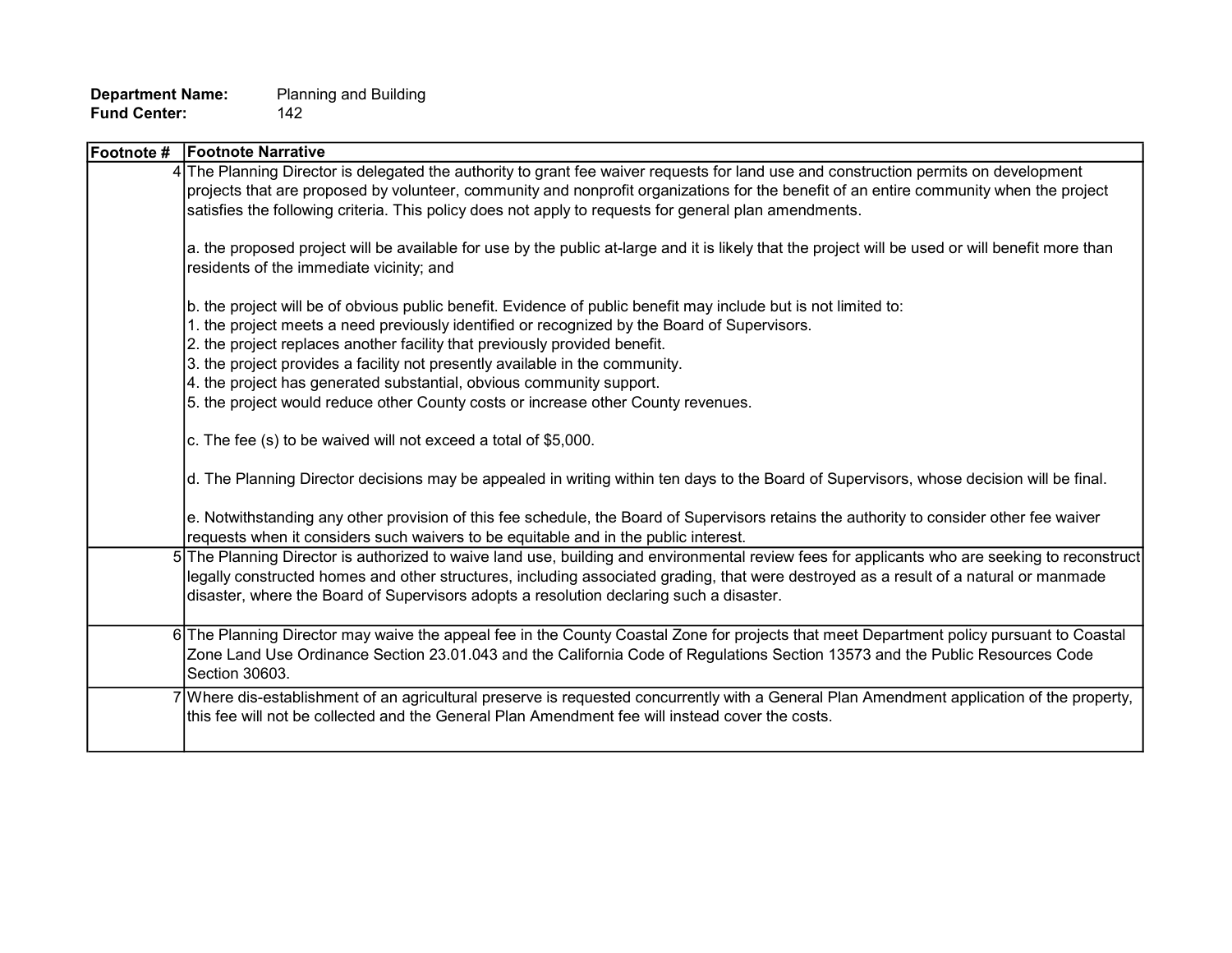| <b>Footnote Narrative</b><br>Footnote #                                                                                                                                                                                                                                                                                                                                                                                                                                                                                                                                                                                                                                                                                                                                                                    |
|------------------------------------------------------------------------------------------------------------------------------------------------------------------------------------------------------------------------------------------------------------------------------------------------------------------------------------------------------------------------------------------------------------------------------------------------------------------------------------------------------------------------------------------------------------------------------------------------------------------------------------------------------------------------------------------------------------------------------------------------------------------------------------------------------------|
| 8 The pre-application fee must be paid in advance of the office consultation or site visit. The pre-application site visit fee shall be charged<br>when an applicant requests a site visit or the Planning Director determines a site visit is necessary to properly assess the applicant's<br>proposal. As an incentive, these fees may be waived by the Planning and Building Director for projects that provide facilities that will<br>benefit the community-at-large, such as but not limited to: recycling centers, day care centers, schools and affordable housing projects (on<br>a project-wide basis). If an application is submitted within one year of the pre-application meeting, the pre-application fees will be applied to<br>the land use or land division application processing fees. |
| A pre-application meeting is required for General Plan Amendment applications, such as:<br>a. Land Use Element / Local Coastal Plan map or text amendment<br>b. Land Use Ordinance / Coastal Zone Land Use Ordinance text amendments<br>c. Property request submitted during Land Use Element / Local Coastal Plan area plan update<br>d. New specific plans and amendments to existing specific plans<br>e. An amendment to any other element of the General Plan                                                                                                                                                                                                                                                                                                                                         |
| A pre-application meeting is recommended for the following types of applications:<br>a. Development Plan / Conditional Use Permit<br>b. Development Plan / Conditional Use Permit for oil wells/mines<br>c. Parcel Maps<br>d. Tract Maps                                                                                                                                                                                                                                                                                                                                                                                                                                                                                                                                                                   |
| 9 Lot Line Adjustment (Minor). This is an adjustment between four or fewer existing parcels that does not increase development potential or<br>have environmental impacts and complies with all other criteria in Section 21.02.030(d)(1) of the Real Property Division Ordinance. Does<br>not apply in the Coastal Zone.                                                                                                                                                                                                                                                                                                                                                                                                                                                                                  |
| 10 Minor Use Permit - Tier I are small residential and commercial projects including residential decks, tree removal, well permit (private), small<br>residential and commercial additions, and small residential accessory structures. The Planning Director shall have the discretion to<br>determine projects that may be processed as Tier I or Tier II projects.                                                                                                                                                                                                                                                                                                                                                                                                                                      |
| 11 Minor Use Permit - Tier II are residential single family projects including larger residential additions, day care centers, and accessory<br>buildings. The Planning Director shall have the discretion to determine projects that may be processed as Tier I or Tier II projects.                                                                                                                                                                                                                                                                                                                                                                                                                                                                                                                      |
| 12 Minor Use Permit - Tier III are residential single family projects including new residences, minor use permit for adjustment of ordinance<br>standards, agricultural exempt buildings, and site disturbance or impervious surface of one acre or more. This also includes multi-family<br>projects, commercial and industrial projects, including interim management plans for surface mining operations.                                                                                                                                                                                                                                                                                                                                                                                               |
| 13 This Condition Compliance fee is to cover the costs for the typical time required to ensure compliance with conditions of approval on<br>smaller projects. For larger residential, commercial and industrial projects, if the Planning Director determines that the costs will be<br>substantially in excess of the flat rate fee, the applicant shall be notified that the total costs will be determined by full cost recovery methods<br>and that additional charges may be forthcoming. A cost accounting agreement will be required and shall be submitted to the Department of<br>Planning and Building prior to the issuance of any construction permits for the project.                                                                                                                        |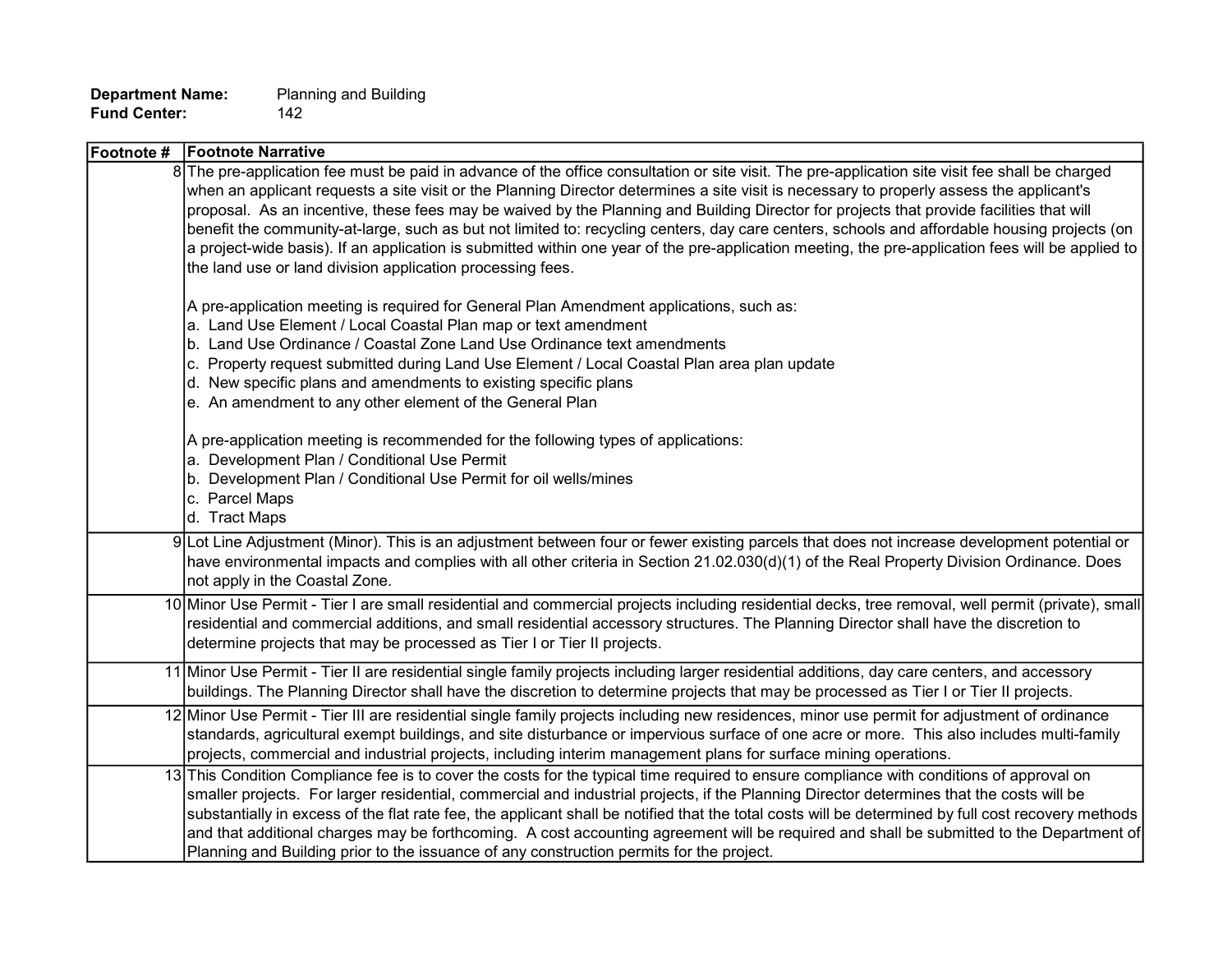| Footnote # Footnote Narrative                                                                                                                                                                                                                                                                                                                                                                                                                                                                                         |
|-----------------------------------------------------------------------------------------------------------------------------------------------------------------------------------------------------------------------------------------------------------------------------------------------------------------------------------------------------------------------------------------------------------------------------------------------------------------------------------------------------------------------|
| 14 Revised plans submitted - substantial conformity for all land use, subdivision, or agricultural applications - Tier I is for minor changes to<br>projects. Examples include: interior remodels, decks (not including setback reductions), and increases in square footage of 10% or less.                                                                                                                                                                                                                          |
| 15 Revised plans submitted - substantial conformity for all land use, subdivision, or agricultural applications - Tier II is for major changes to<br>projects. Examples include: exterior remodels, an increase in roof height, a reduction in required parking, a reduction in setback, and an<br>increase in square footage of 10 % or more.                                                                                                                                                                        |
| 16 Coastal Zone Minor Projects add on fee includes residential single family projects including minor residential additions, decks, day care<br>centers, tree removal, well permit (private) and accessory buildings.                                                                                                                                                                                                                                                                                                 |
| Coastal Zone Major Projects add on fee includes new single residential projects, minor use permit for adjustment of ordinance standards,<br>agricultural exempt buildings and site disturbances or impervious surface of one acre or more. In addition all proposed multi-family<br>projects, commercial and industrial projects, including interim management plans for surface mining operations. The Planning Director<br>shall have the discretion to determine projects that may be processed as minor projects. |
| 17 Coastal Zone Property Request and amendments add on fee represent the department costs of processing Local Coastal Plan and<br>Coastal Zone Land Use Ordinance amendments and coastal area plan update property requests through the California Coastal<br>Commission. These are to be fully recovered through this fee using full cost recovery techniques and the property owner will be billed<br>accordingly.                                                                                                  |
| 18 Land Use Element/Local Coastal Plan map amendment and area plan update property request fees also cover any accompanying related<br>text amendments, and any resultant necessary changes to other general plan elements to maintain internal consistency.                                                                                                                                                                                                                                                          |
| 19 This add on fee is collected for projects requiring review by Airport Land Use Commission (ALUC).                                                                                                                                                                                                                                                                                                                                                                                                                  |
| 20 This fee applies to all Requests for Allocation/Allotments for new residential dwelling units submitted in accordance with the Growth<br>Management Ordinances (Title 26). This fee is non-refundable. This fee also applies to applications for "grandfathered" units in Cambria.                                                                                                                                                                                                                                 |
| 21 This fee, to be filed concurrently with an application for "Request for Allocation/Allotment" for a new residential dwelling unit, shall be<br>considered a deposit to be credited towards the construction permit fees required by the Building Permit Fees as listed in Section V of this<br>fee schedule. This fee also applies to "grandfathered" units in Cambria.                                                                                                                                            |
| 22 Effective January 1, 2013, buildings that comply with the third party rating system such as LEED, Green Point Rated or the Living Building<br>Challenge as defined in Title 19, Chapter 19.08 are eligible for a credit as provided in Title 19.                                                                                                                                                                                                                                                                   |
| 23 Effective January 1, 2013, SB1222 provides for a cap on the permit fees local jurisdictions can collect for rooftop solar energy systems. To<br>the extent the Planning and Building Department permit fees exceed the cap, the amount in excess of the cap will be waived.                                                                                                                                                                                                                                        |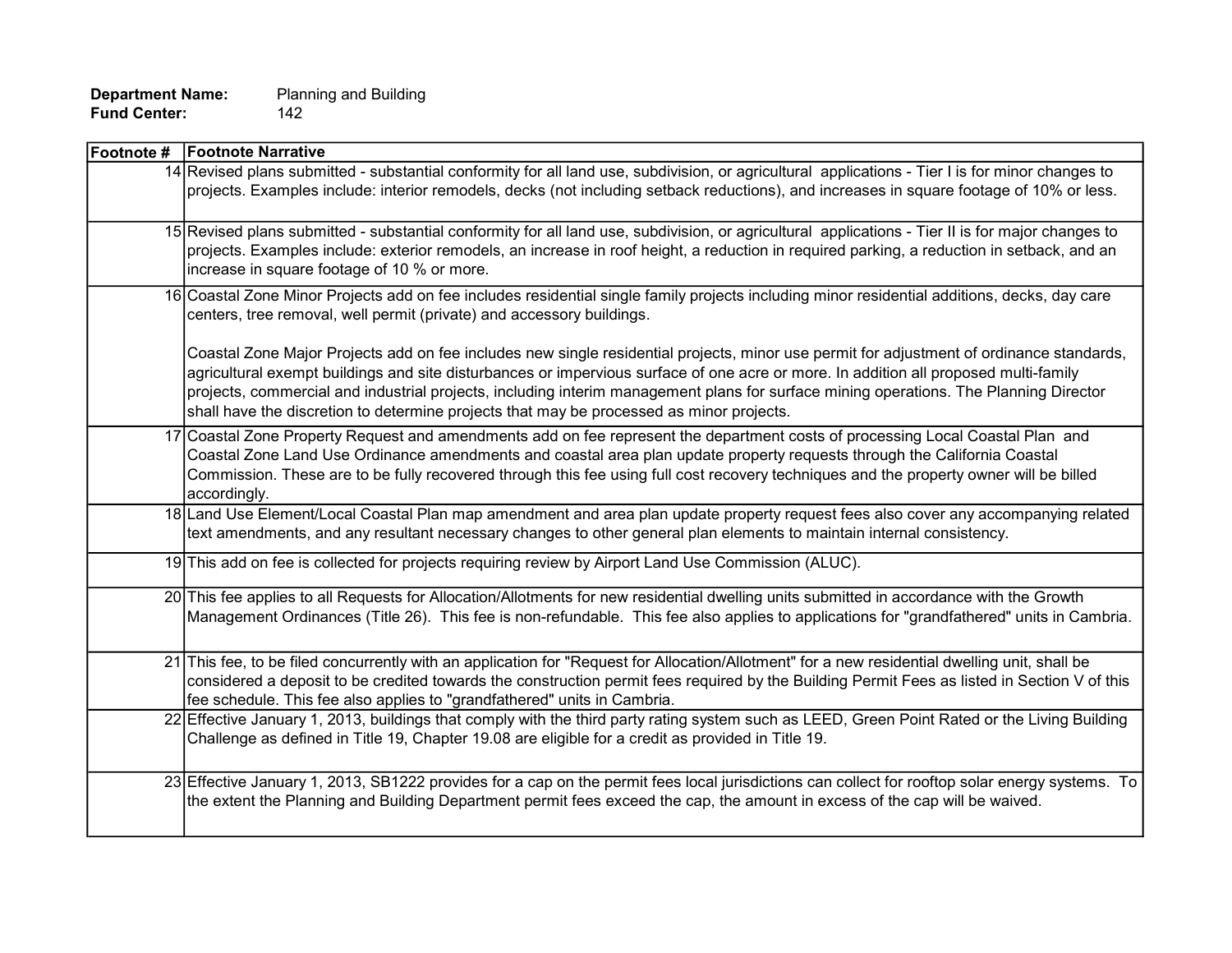| <b>Footnote # Footnote Narrative</b>                                                                                                                                                                                                                                                                                                                                                                                                                                                                                                                                                                                                                                                |
|-------------------------------------------------------------------------------------------------------------------------------------------------------------------------------------------------------------------------------------------------------------------------------------------------------------------------------------------------------------------------------------------------------------------------------------------------------------------------------------------------------------------------------------------------------------------------------------------------------------------------------------------------------------------------------------|
| 24 When building permits for electrical, plumbing, mechanical or miscellaneous are obtained at the same time on a single application and<br>permit form, only one processing fee shall apply.                                                                                                                                                                                                                                                                                                                                                                                                                                                                                       |
| 25 Building permit and inspection fees exclude requests for modification to mobile home standards or residential density standards. Change<br>to approved use is restricted to requests involving either a new or changed use within buildings already authorized by a previously<br>approved development plan.                                                                                                                                                                                                                                                                                                                                                                     |
| 26 Fees collected for other County budget units or Departments and other agencies are subject to a \$3.00 administrative processing charge<br>for each such transaction.                                                                                                                                                                                                                                                                                                                                                                                                                                                                                                            |
| 27 This fee is for an initial review by the Upper Salinas/Las Tablas or Coastal San Luis Resource Conservation Districts where the proposed<br>grading permit or land use permit (s) (excluding Plot Plans) involve land disturbance in order to provide recommendations for resource<br>protection, or grading, drainage and erosion control. If the initial review determines that a site inspection is necessary, and may be<br>complicated, the applicant shall be advised that full costs will be recovered through full cost recovery techniques. A cost accounting<br>agreement shall be required.                                                                           |
| 28 This fee is to be collected by the Local Agency Formation Commission (LAFCO) and transferred to the Department of Planning and<br>Building at the time an application is made to LAFCO. The fee will be collected when the LAFCO Executive Director determines that the<br>application needs review by the Department of Planning and Building.                                                                                                                                                                                                                                                                                                                                  |
| 29 The Lodge Hill erosion control / forest management fee applies to all permits for new dwelling units within the Cambria Monterey Pine<br>Forest Sensitive Resource Area as defined in the North Coast Area Plan of the General Plan. Fee amount established by the California<br>Coastal Commission.                                                                                                                                                                                                                                                                                                                                                                             |
| 30 Recording fees are collected to cover the costs of document recording when required. The amount of the fee is determined by the County<br>Clerk-Recorder and must be paid to the Department of Planning and Building prior to recording of the document.                                                                                                                                                                                                                                                                                                                                                                                                                         |
| 31 Public Facilities Fees are required in accordance with Title 18 of the County Code. The fee amount is determined through an annual<br>review of the program by the Board of Supervisors.                                                                                                                                                                                                                                                                                                                                                                                                                                                                                         |
| 32 The Parkland "Quimby" fee is based on the estimated average cost for developing one acre of parkland in the County, as determined by<br>the Board of Supervisors in accordance with the provisions of the Real Property Division Ordinance, Chapter 9: Parkland Dedication and/or<br>Fee (Title 21 of the County Code). This fee is based on the adoption by the Board of Supervisors of the "Quimby" Ordinance that requires<br>either dedication of new parkland or the payment of in-lieu fees for new parkland when new subdivisions are proposed. If this fee is to be<br>paid in-lieu of dedicating parkland, the fee is to be paid prior to recordation of the final map. |
| 33 Applies to proposed use of Transfer of Development Credits (TDC) in accordance with Land Use Ordinance (LUO) and Coastal Zone Land<br>Use Ordinance (CZLUO) sections 22.04.500 et seq and 23.04.500 et seq, respectively. These fees do not apply to the use of TDC's in<br>Cambria in accordance with CZLUO Section 23.04.440.                                                                                                                                                                                                                                                                                                                                                  |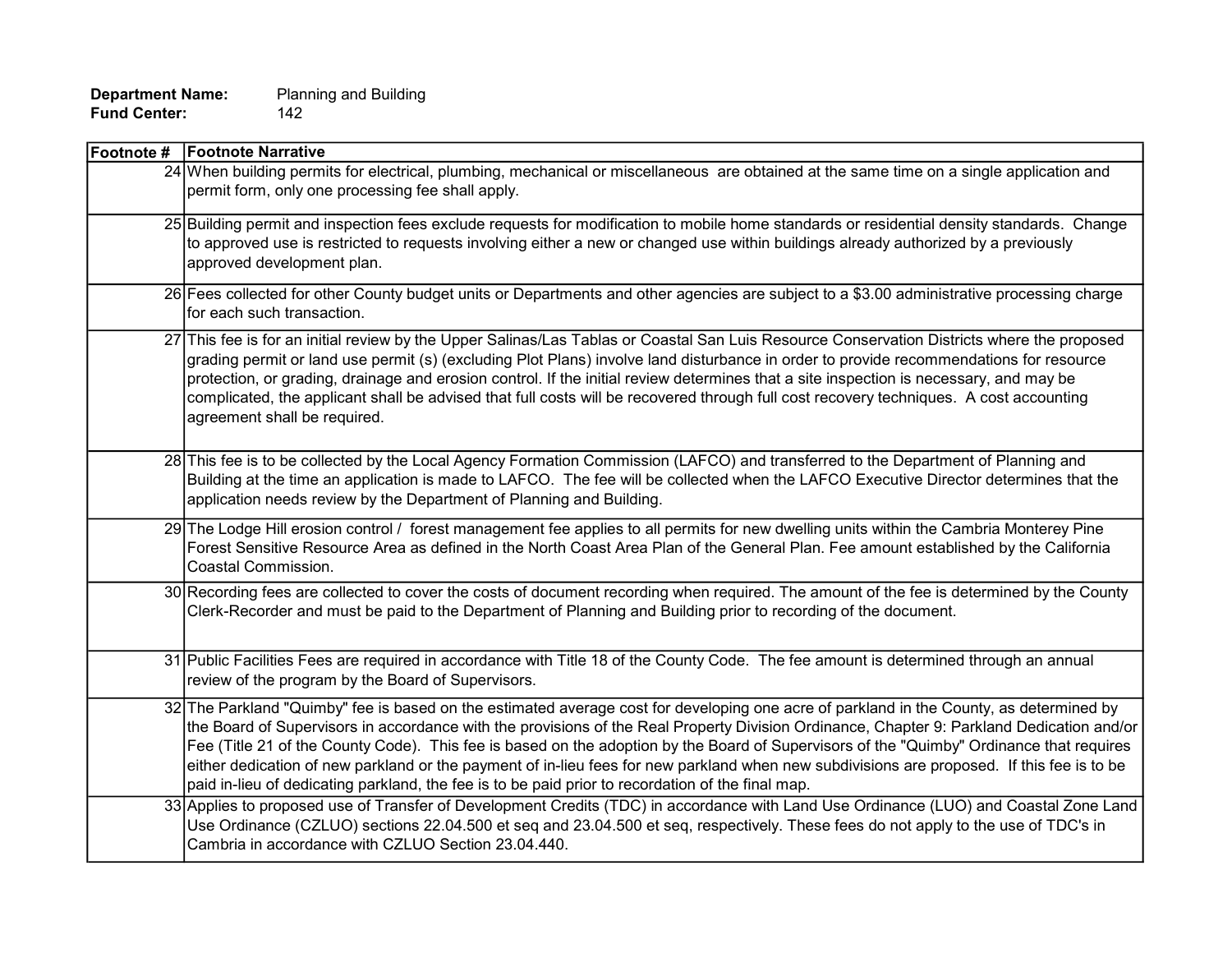| <b>Footnote # Footnote Narrative</b>                                                                                                                                                                                                                                                                                                                                                                                                                                                                                                                                                                                                                                                                        |
|-------------------------------------------------------------------------------------------------------------------------------------------------------------------------------------------------------------------------------------------------------------------------------------------------------------------------------------------------------------------------------------------------------------------------------------------------------------------------------------------------------------------------------------------------------------------------------------------------------------------------------------------------------------------------------------------------------------|
| 34 Subscriptions include staff reports prepared by the Department of Planning and Building for agendas of Planning Department hearings,<br>Subdivision Review Board, Planning Commission, Airport Land Use Commission, Agricultural Preserve Review Committee and the Board<br>of Supervisors.                                                                                                                                                                                                                                                                                                                                                                                                              |
| 35 The record research fee can be used to recover the full cost of services for providing census and statistical information as permitted by the<br>U.S. Bureau of the Census.                                                                                                                                                                                                                                                                                                                                                                                                                                                                                                                              |
| 36 If record search or database inquiry includes a request for photocopies of records, cost of copies will be billed at direct cost plus 33% to be<br>added to staff billing costs.                                                                                                                                                                                                                                                                                                                                                                                                                                                                                                                         |
| 37 The surface mine / annual inspection fee is to recover the full cost of services for inspecting, updating financial assurances, maintaining<br>records, and coordinating with the State Division of Mines and Geology for all surface mining operations in the unincorporated county. The<br>current fee, any previously unpaid inspection fees, and the code enforcement violation fee shall be paid prior to the inspection being<br>conducted.                                                                                                                                                                                                                                                        |
| 38 During the processing of Land Use Permits / Land Division Applications, the California Environmental Quality Act (CEQA) may<br>allow/require an alternative determination, which may increase/decrease the fee.                                                                                                                                                                                                                                                                                                                                                                                                                                                                                          |
| 39 During the processing of a Land Use Permit / Land Division Application, if it is determined that use of another agency approved Negative<br>Declaration or reissue of an approved Negative Declaration is available, the Environmental Coordinator may determine the full portion of<br>the fee associated with the Negative Declaration is not necessary. In these cases, the portion of the fee attributable to the Negative<br>Declaration will be 50% of that portion.                                                                                                                                                                                                                               |
| 40 The applicant is required by County CEQA Guidelines to pay the entire cost of consultant's services.                                                                                                                                                                                                                                                                                                                                                                                                                                                                                                                                                                                                     |
| 41 The County wishes to recover the full cost for processing projects. A 30% processing fee will be charged for the processing of a mitigation<br>monitoring program, Environmental Impact Report, or Expanded Initial Study. For projects of unusual size and scope, if the Planning<br>Director and the Environmental Coordinator determine that processing costs will be substantially less than or in excess of the fee, the<br>applicant shall be notified that the cost will be determined by either an adjusted percentage based on estimated costs or by full cost<br>recovery techniques, and that additional charges or refunds will be forthcoming. A cost accounting agreement may be required. |
| 42 The County Auditor will apply interest earned on deposits held in the Environmental Impact Report Trust Fund for Environmental Impact<br>Reports to the individual trust account, where the project has paid the total estimated cost together with the full 30% administrative fee and<br>the applicant has provided the necessary income tax reporting information. The interest rate will be the rate earned by the County treasury<br>pool.                                                                                                                                                                                                                                                          |